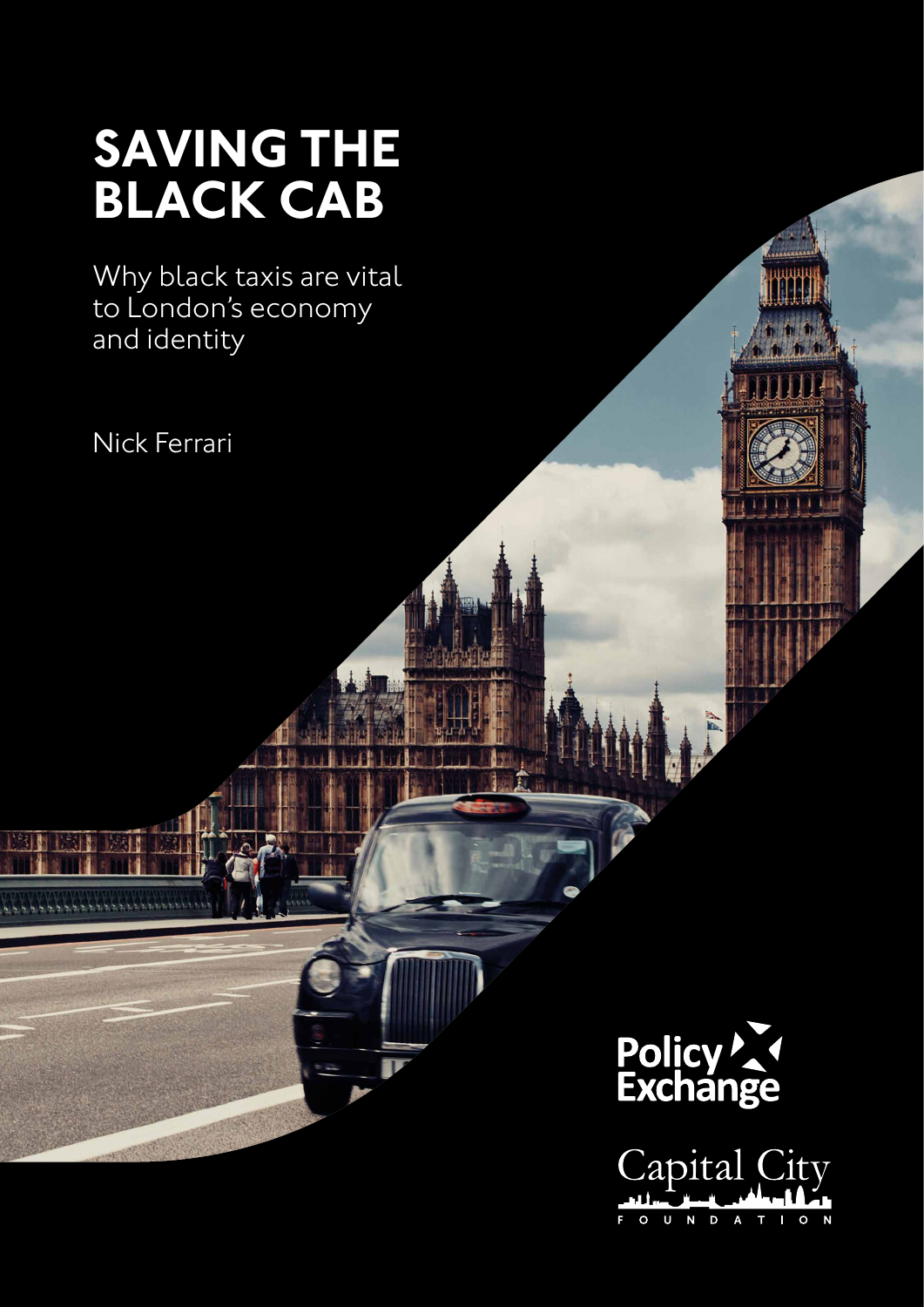# In simple terms, London's air is unhealthy to breathe, and more needs to be **About the Capital**  $\mathsf{\Gamma}$ ity Foundation, as well as  $\mathsf{\Gamma}$ **City Foundation**

The Capital City Foundation is a new research unit created by Policy Exchange to develop policy ideas specifically for London. The focus of the Capital City Foundation is to protect and promote the prosperity of London – while seeking to ensure that the city is as pleasant, safe and affordable as possible for everyone that lives or works here. The foundation aims to create workable policy ideas that can be implemented by the city's governing authorities.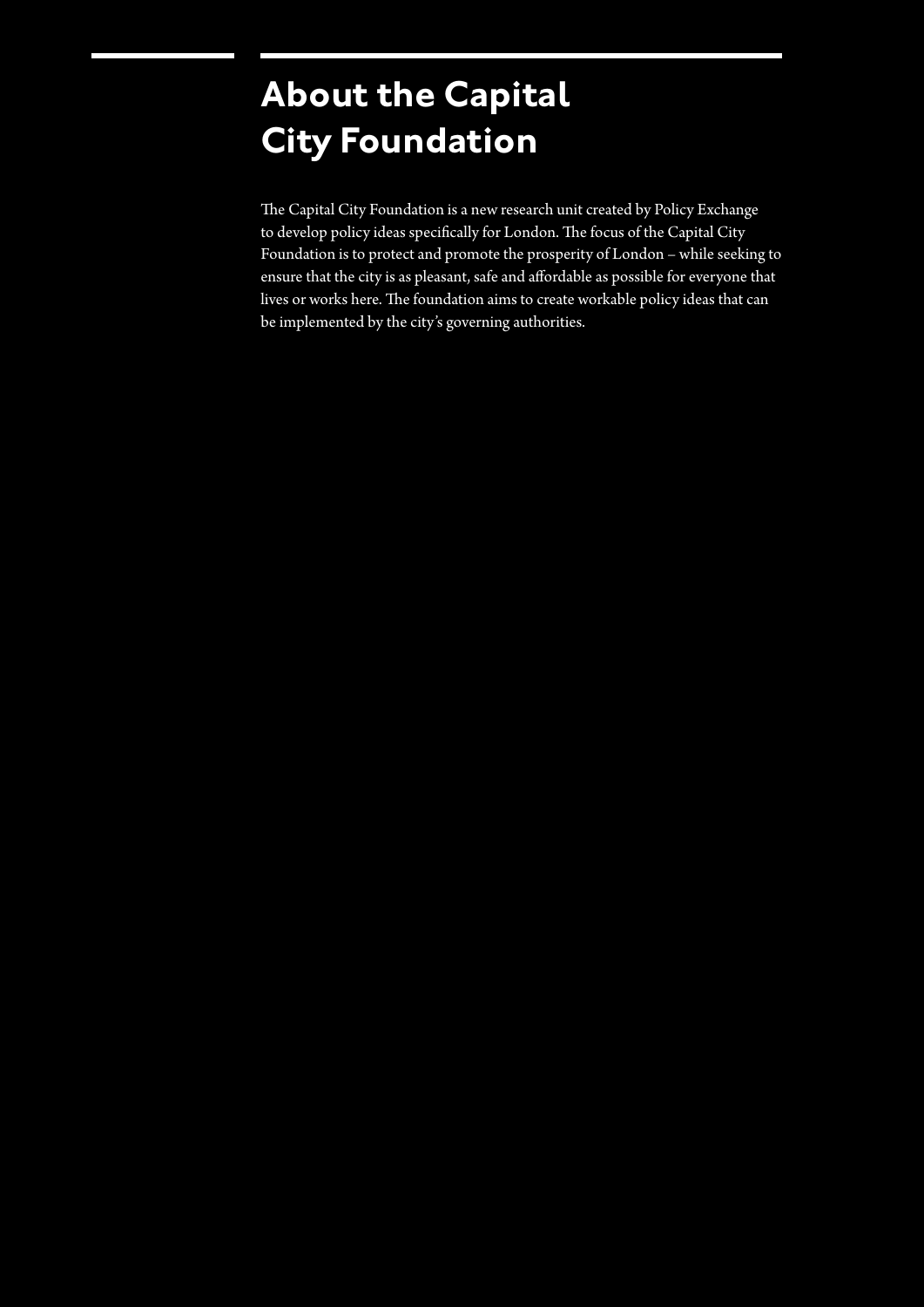# **Contents**

|   | About the author                                           | $\overline{2}$   |
|---|------------------------------------------------------------|------------------|
|   | Introduction                                               | 3                |
|   | Foreword                                                   | 5                |
|   | A note on definitions and terms                            | 7                |
|   | Summary of findings and recommendations                    | 9                |
| L | Endangered, but not doomed                                 | 15               |
|   | 2 What's right with the black cab - and how to preserve it | 19               |
| 3 | What's wrong with the black cab - and how to fix it        | 26               |
|   | 4 Why Uber is not always good for consumers                | $\blacktriangle$ |
| 5 | Uber and the public interest                               | 52               |
|   | Appendix                                                   | 65               |
|   | Endnotes                                                   | 77               |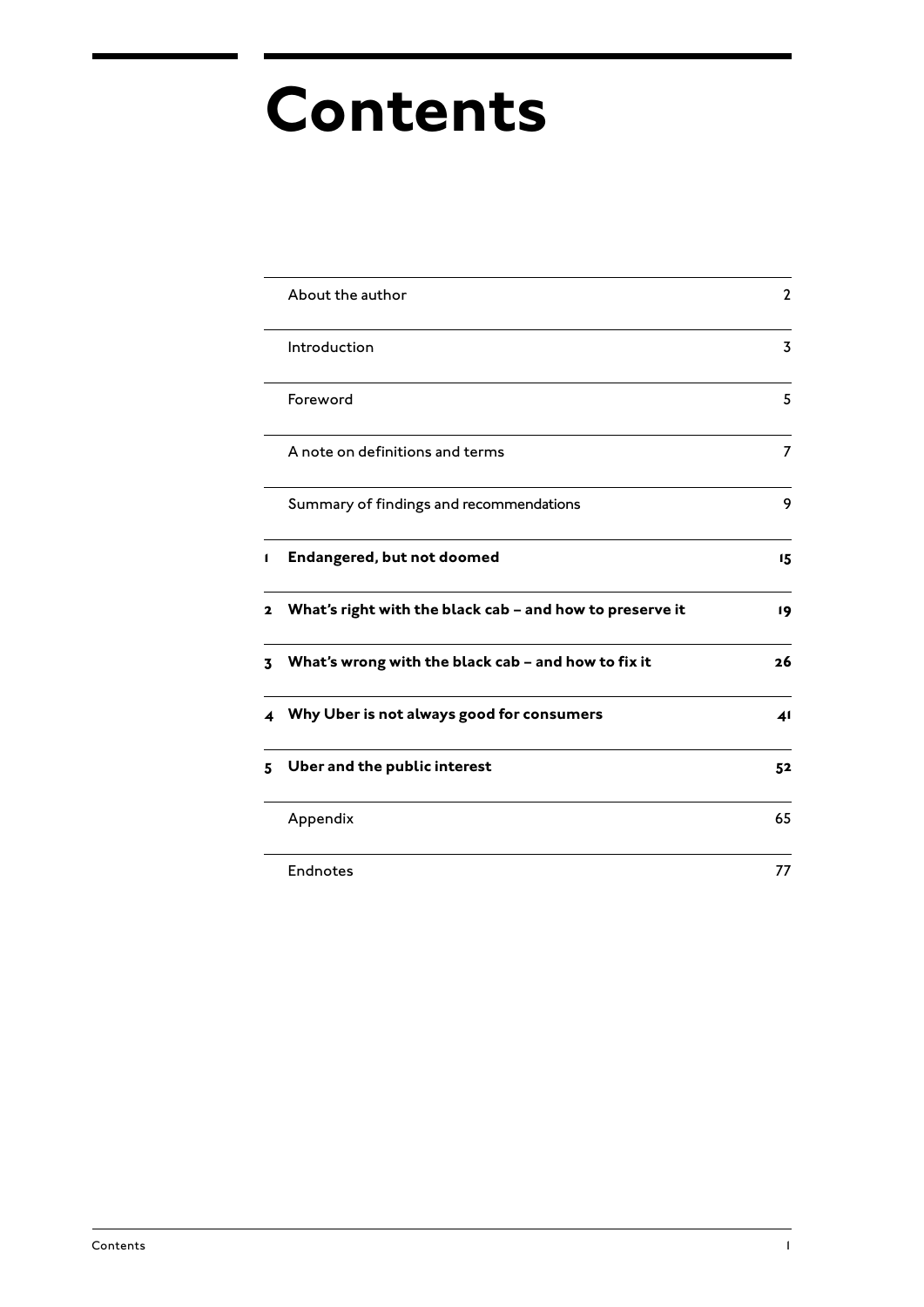# <span id="page-3-0"></span>**About the author**

Nick Ferrari is the award-winning host of the Breakfast Show on LBC and a columnist for the Sunday Express. His journalism and broadcasting has been recognised with major accolades including the Sony Gold Award for Speech Broadcaster of the Year, Broadcast Journalist of the Year at the London Press Club and Arqiva Presenter of the Year. He lives in south-east London and is a proud user of black cabs.

# **Acknowledgements**

I would like pre-eminently to acknowledge the role of Andrew Gilligan, head of Capital City Foundation, in writing this paper – without whom nothing would have been possible. Without Jonathan Foreman, formerly Contributing Editor of the Manhattan Institute's *City Journal*, I would have been enormously handicapped; his insights on matters American were particularly useful. Dean Godson, Director of Policy Exchange, provided invaluable material and advice. Julia Mizen, Finance and Operations Director for the think-tank, kept the taxi on the road. Jeremy Toner, of the Institute for Transport Studies at Leeds University, cast an eye over the economics of the pamphlet. To all of you, I am very grateful.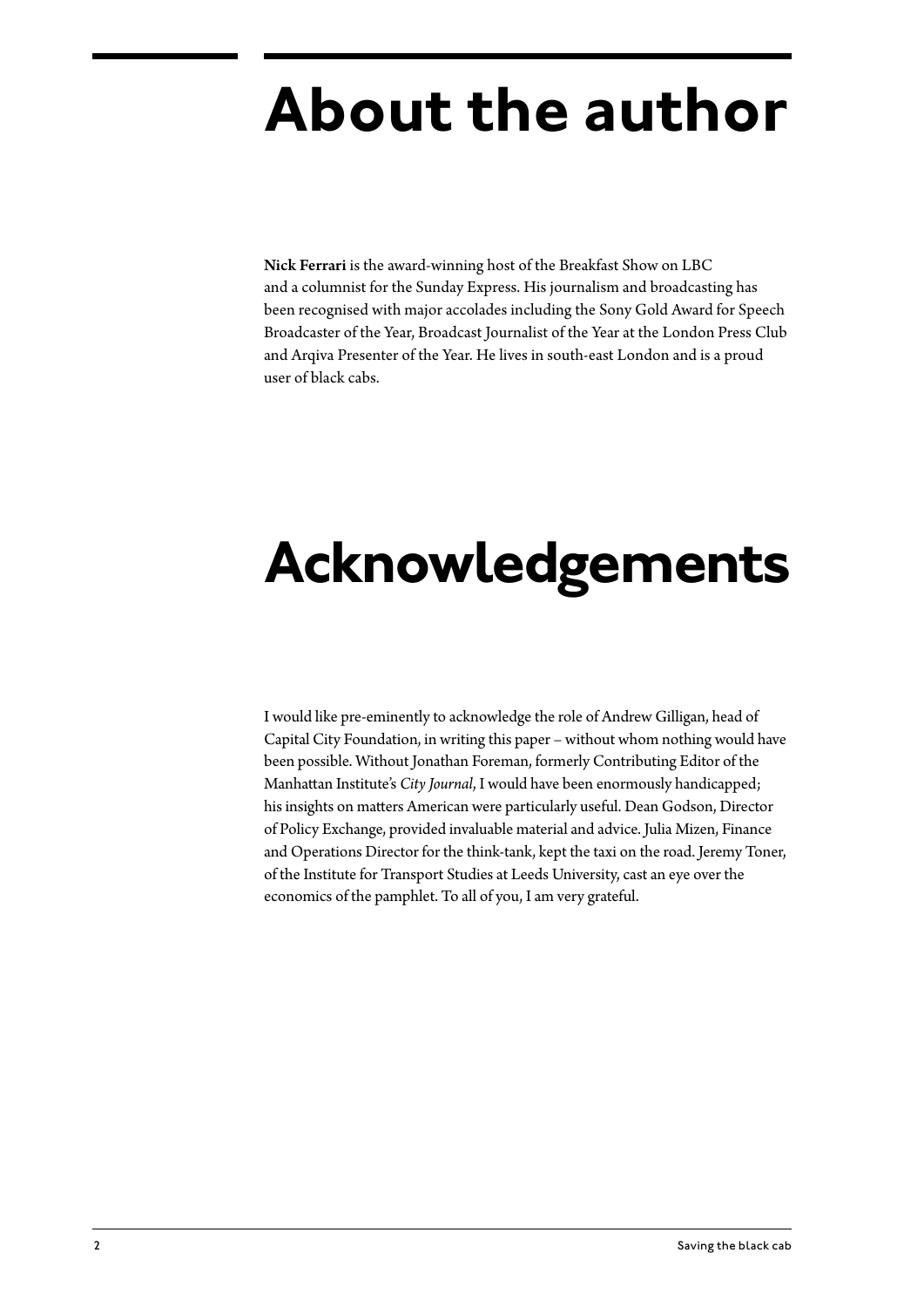# **Introduction**

**Nick Ferrari**

I drove a black cab once. I lasted four days.

And it wasn't even real, by the way. I was doing it for a TV programme named Call Me A Cabbie – a nice change from some of the other things people call me. But it was long enough, and real enough, to leave a very deep respect for the men and women who embody this unique, defining institution of London.

For all our capital's economic glory, we have lost some of the civic glories we took pride in as Londoners. However unfairly, not many people would say our police are wonderful any more. Not many would call the Tube a world leader. Our streets are filled with shops and vehicles which could be anywhere.

Now London risks losing one more thing which makes it different, special, and civilised: the world's best taxis. Cab-driving in London is a profession, its members an elite. Jody Rosen's brilliant article about the Knowledge in the appendix of this booklet explains just how difficult that elite is to join. Cabbies make a three or four-year commitment to qualifying, followed by a lifelong commitment to London. In their hands you'd be completely happy to leave your own children.

**Cabbies need to change. You need to out-compete Uber, not just demand that someone else makes the competition go away. That absolutely should not – as some misguided voices have argued – mean diluting what makes you special, killing your USP**

Thanks in large part to Uber, London cab-driving risks becoming an entry-level job for the almost wholly unqualified and uncommitted: the inexperienced, the unskilled, the sometimes frankly dangerous. It risks clogging the capital up, not keeping it moving.

There's a place for Uber in London – a big one. It has expanded the market and brought taxis within more people's reach. Even if we could get rid of them – and we can't – that is not what Londoners want.

Yet as this paper reveals, Uber also has a dark side. So letting the company control the taxi market wouldn't be good for Uber users, black cab users, or the millions of other Londoners who never use either.

If the cabbies go down, Transport for London, the dozy regulator that let Uber run it over, may well become the next target: Uber is already starting to attack bus operators in some American cities. The company wants to dominate all city transport, and more: the clue, my friends, is in the name.

So to the cabbies, I propose a deal. In this booklet, I and others explain how we should do more to defend the black cab trade, and equip it for the future. Your quality, your skills, the amount of work you put in to serve London deserve nothing less. We need to put the brakes on the minicab explosion that is harming Londoners' quality of life and putting their safety at risk.

But in return, as I also propose, cabbies need to change. You need to out-compete Uber, not just demand that someone else makes the competition go away. That absolutely should not – as some misguided voices have argued – mean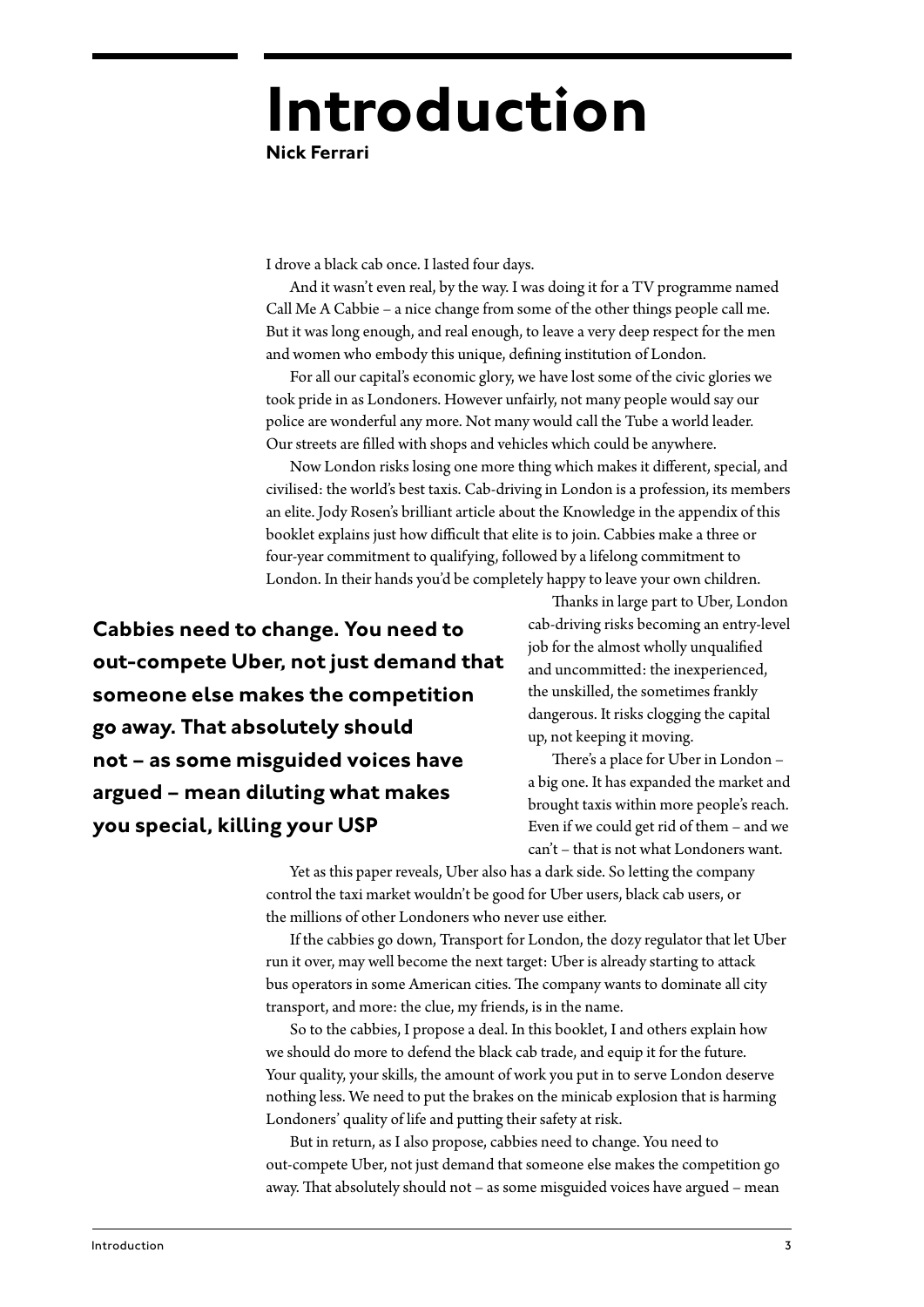diluting what makes you special, killing your USP. It shouldn't even mean cutting your fares, at least during the day. Minicabs have been around, and have been cheaper, for decades without doing much damage to black cabs.

What it does mean is competing better on the real reasons why people choose Uber – predictability, convenience and marketing. It means putting your case better, to politicians and the public. It means working together more – to take more control over your own trade and cut down the role of TfL, who I know many of you hate.

Sadiq Khan's taxi action plan, published last month, sets out a few minor changes but is silent on the main issues. In this pamphlet, we make some bolder recommendations, both for Uber and the black cab trade.

In central London, there are still more black taxis than Uber cars. Uber's business model has serious weaknesses – not least the way it treats its own drivers. Most of all, of course, you are better at your jobs. With our help, there's every chance you can see off the competition.

This booklet explains how we can do it.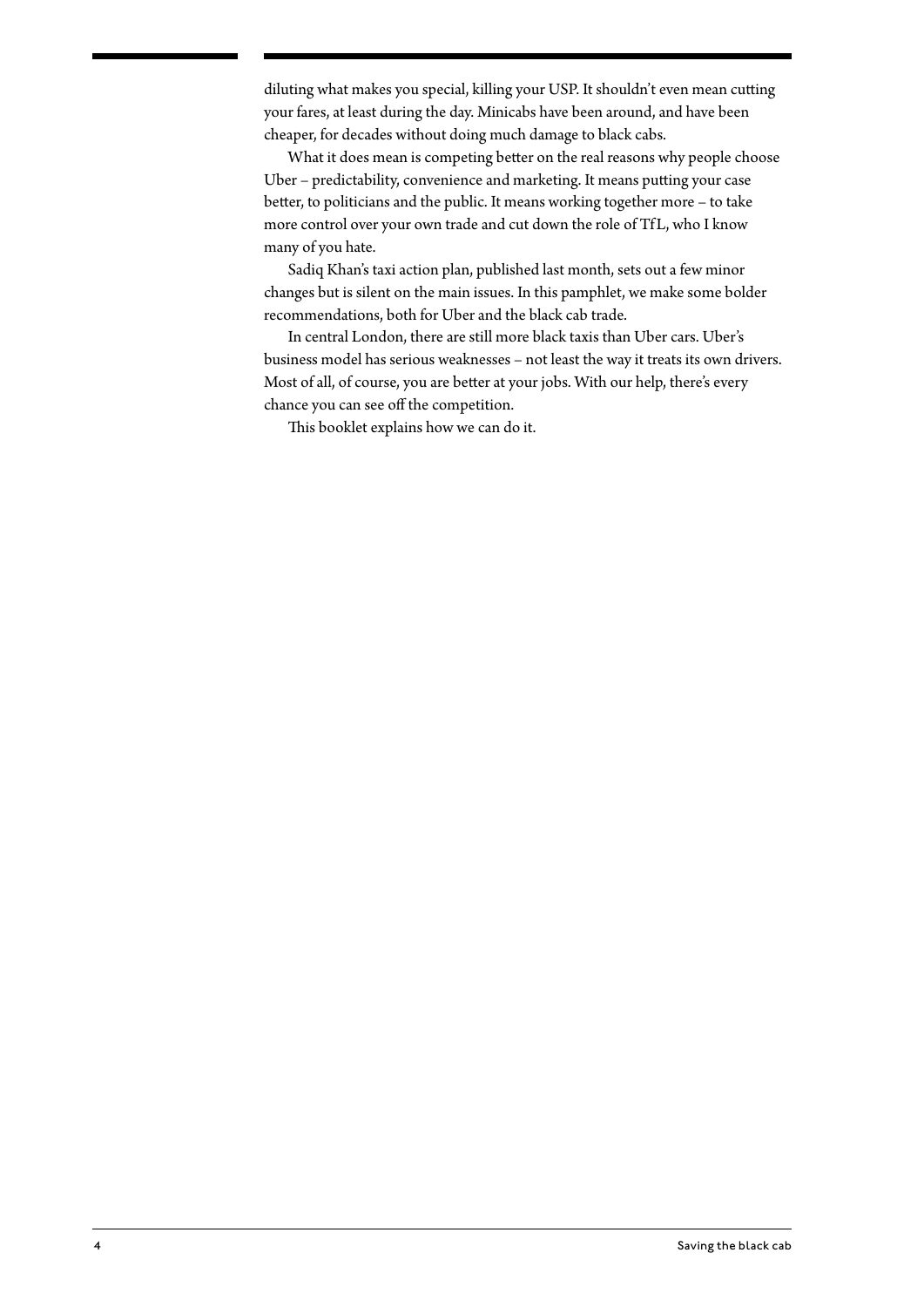# **Foreword**

### **Andrew Gilligan Head of the Capital City Foundation, Policy Exchange**

Why should we care that the black cabs might just die? What does it matter to the vast majority of Londoners who seldom or never travel in one? Why does it even matter to taxi-users, some of whom already have switched their allegiance to Uber?

It matters because the death of the black cab would affect all Londoners in practical, not just sentimental, ways.

It would not destroy safety or taxi-driving standards – but it would reduce those standards, putting the safety of Londoners, both taxi passengers and other road users, at greater risk. As this booklet will show, the change in the taxi market appears to be having this effect already.

It would increase traffic and pollution, as it already is doing.

It would reduce disabled Londoners' freedom of movement. All London black taxis are accessible, and there is a scheme for subsidised rides. Few Uber vehicles are fully accessible.

It would replace 25,000 skilled, well-paid working-class jobs – an increasingly rare commodity – with jobs that are almost the definition of the "precariat."

It might not, in the end, even be cheaper: as we describe, it would replace a publicly-regulated system with a new and dominant private operator, able to set the terms for customers, and not perhaps just taxi customers.

Yet the London black cab also stands for qualities that are more than merely utilitarian. The classic TX-series vehicle, with its space, its privacy, its comfort, embodies a kind of public-service idealism: a conviction made flesh, or at least aluminium, that something in the public realm should be the best thing possible, painstakingly and precisely crafted for the job it does, an object to grace the city it serves.

Those who drive a cab are bonded by the ordeal of the Knowledge into an elite with strong standards and values. It's a long time since any Londoner left their front door unlocked with money for the milkman. Many Londoners entrust their most precious things, their children, to a black cab driver, a total stranger, in the certain knowledge that they will be safe.

Above all, of course, the black cab and its driver is part of what makes London itself.

Even that might, in fact, have some monetary importance. London's prosperity is due not just to its internationalism but also to its Britishness. London attracts talent from across the world not because it is the cleanest or cheapest place in the world, but because it is the most interesting. Its character is an economic asset, not just an aesthetic one.

London is successful not just because of its openness and diversity, but also because of the stability provided by its institutions and its rule of law. Uber's conduct in other countries has sometimes lacked respect for existing legal structures and regulations, and its pronouncements suggest that its ultimate ambitions may have the effect of undermining public institutions, including the public transport network. London has, again, a strategic interest in resisting this.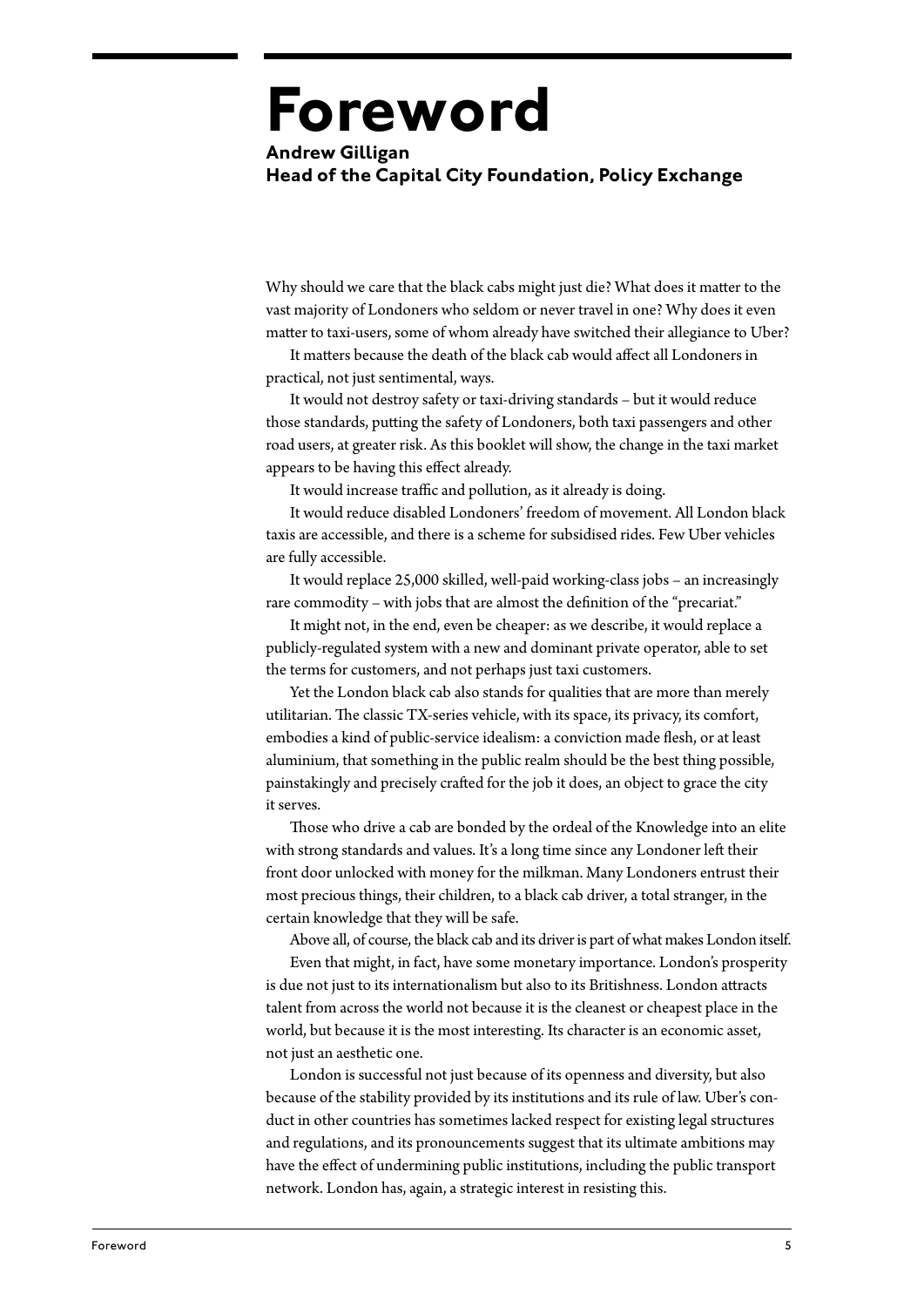We are emphatically not against Uber, or any other e-hailing platform. In their hundreds of thousands, Londoners value the service and choice it provides. They want it to continue, and so do we. The black cabs can only survive if they come to terms with the fact that the market has changed and that they must compete more effectively, on price and convenience, in the new world.

Luckily, London's taxis are well placed to compete. In many other cities, the established cab service was poor. Here, it is not. We are certain that the trade's future lies in building on, not diluting, its strengths – while also learning from what attracts people to Uber.

But the market needs to operate fairly, and the mayor needs to ensure that it does. Last month Sadiq Khan announced his taxi and private hire action plan, describing it as an "unprecedented programme of far-reaching improvements." In truth, it was modest. Stronger steps are needed.

Uber's principal unfair advantage over its competitors – not just the cabs, but other private hire firms – is that, unlike them, it paid in 2013 and 2014 virtally no UK tax: a completely indefensible position, given its total dependence on roads provided by the taxpayer.

Every private hire vehicle operator in London, Uber included, needs an operator's licence. As this pamphlet describes, the Mayor – under the Private Hire Vehicles (London) Act 1998 – has wide powers to impose "any… requirements" on an operator as a condition of granting it a licence.

Uber's current operator's licence expires in May 2017. Sadiq should gladly renew it – but he should require, as a condition of renewal, that the company contributes to the cost of the roads it depends on. That could be done either by paying its fair share of those costs directly to TfL; or, for preference, by arranging for its UK earnings to be subject to UK tax. The same requirement, of course, should be applied to any other operator in the same position.

Uber and the black cabs are both part of London. But we shouldn't be giving any free rides.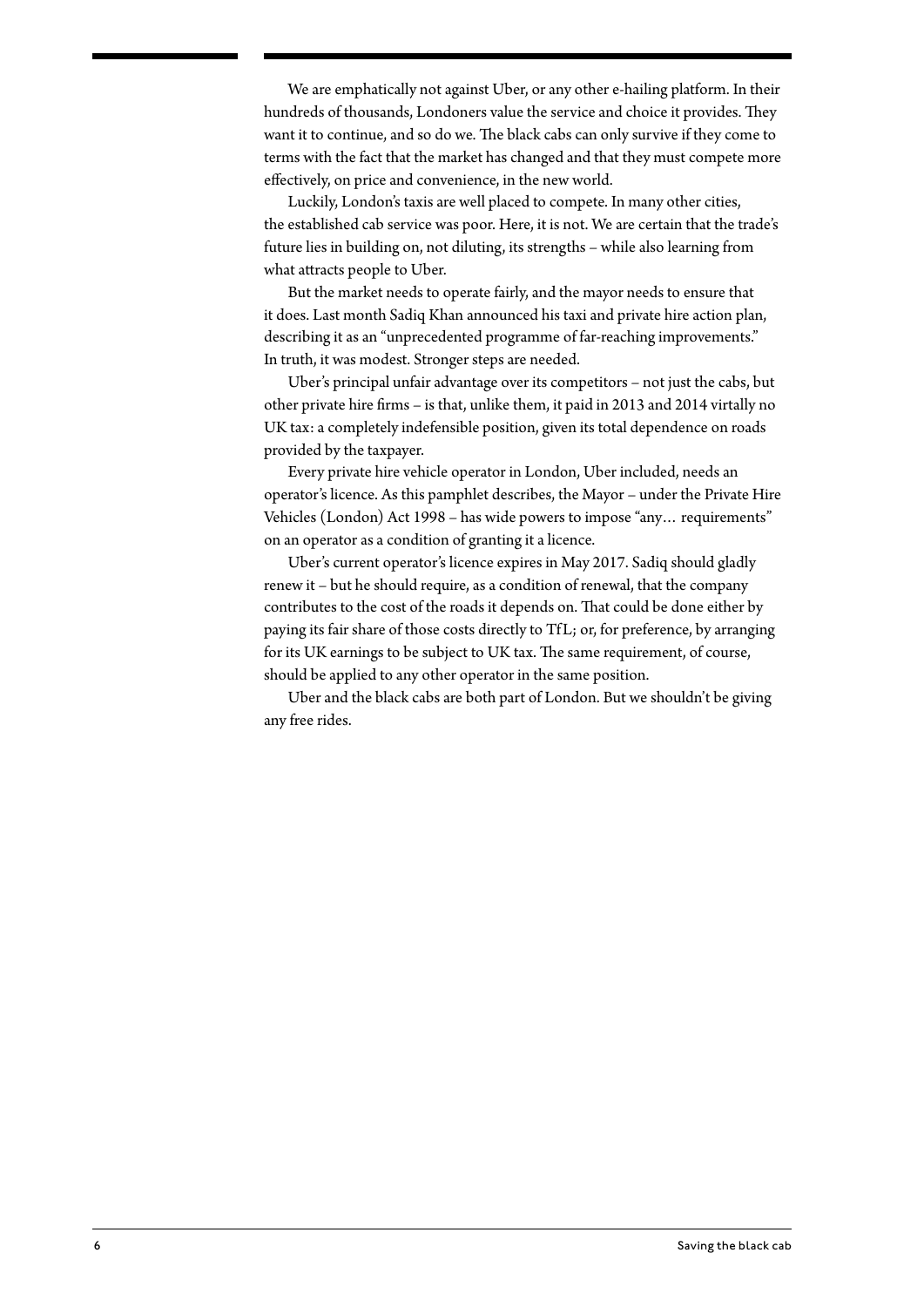# <span id="page-8-0"></span>**A note on definitions and terms**

In this pamphlet, the terms "black cab," "black taxi," "licensed taxi" or "licensed trade" are used to denote the licensed London taxi.

There are 22,500 black cabs in London and 25,000 licensed taxi drivers (some drivers share or rent cabs). They must pass the Knowledge of London, a stringent series of examinations described in detail in Chapter 5, which typically requires up to four years of full-time study.

Only a small number of specified vehicle types meet Transport for London's "Conditions of Fitness" and may legally be used as black cabs. These are principally the London Taxi Company TX-series cab (which is the most common), the Metrocab; and the Mercedes Vito van conversion.

Black cab fares are metered. The rates are set by Transport for London. Only black cabs can rank (wait for business on one of the 500 Tf L-appointed ranks in London), ply for hire (cruise the streets looking for business), or accept street hails.

The terms "minicab", "private hire vehicle" or "PHV" are used here to denote any other vehicle of 8 seats or less hired for payment, including Uber vehicles. Both driver and vehicle still have to be licensed, but to much lower standards and the vehicle can be almost any car. PHVs cannot rank, ply for hire or be physically hailed on the street.

The terms "cab,""cab market" and "cab service" encompass all parts of the market, both black cabs and minicabs.

Uber journeys are booked and controlled entirely by smartphone, with a passenger able to see the arrival time of their ride, the approximate fare and rate their driver. Sometimes, however, the information displayed is a "mirage", academic researchers claim.

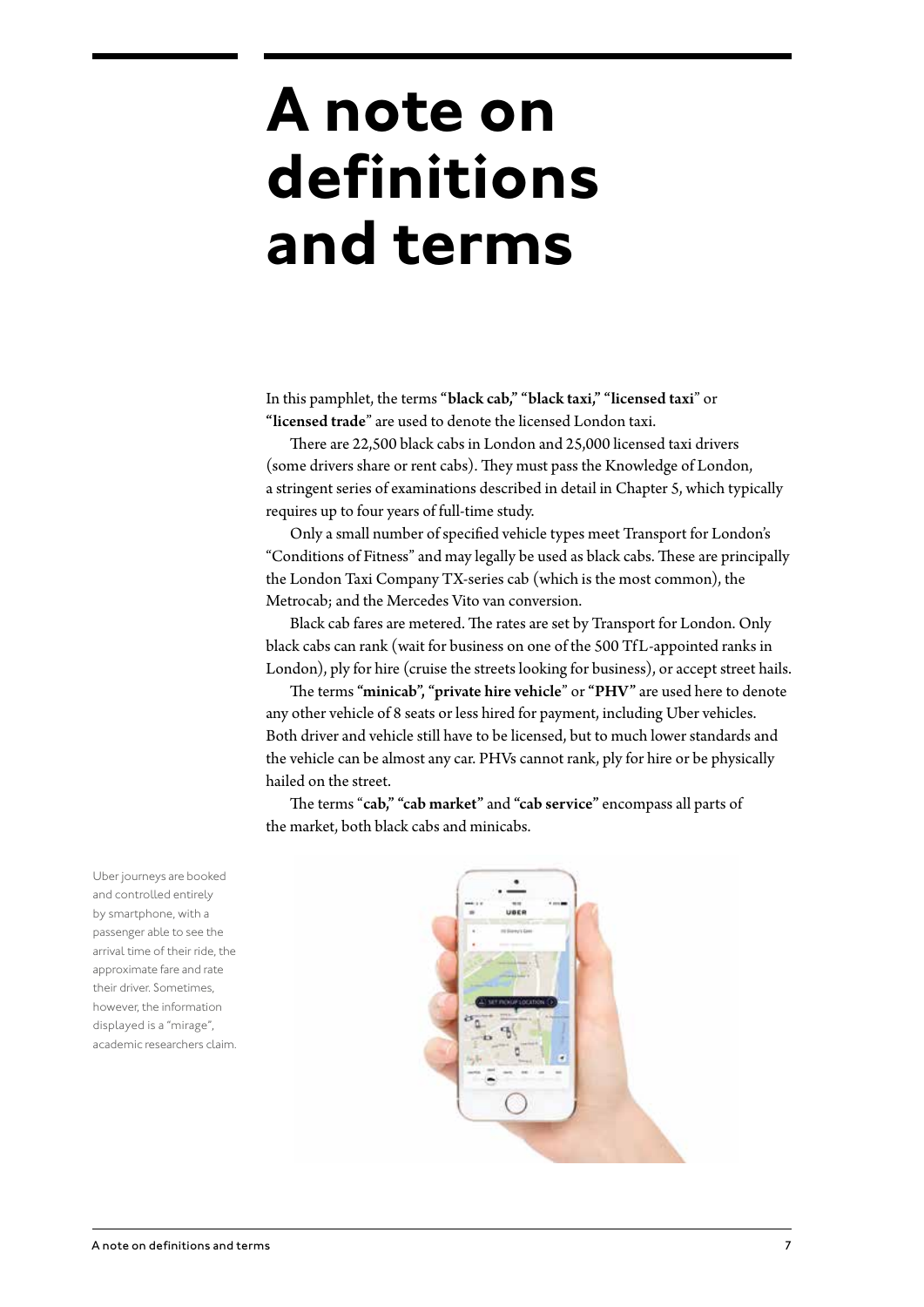The term "e-hailing service" is used to mean those operators where you can only obtain a ride through an app. Other operators, including many black cabs, can also be e-hailed but accept passengers in other ways too.

Founded in 2009, Uber is an international, smartphone-based taxi service that operates in some 77 countries with varying degrees of controversy. Uber does not own or operate its own vehicles; it bills itself as a "platform" connecting customers to drivers who it claims are independent contractors.

Uber users download the Uber app on their phone, sign up with the service and give it their credit card number. To use the service they tap the Uber button on their phone. A map appears showing their location and those of the nearest Uber vehicles. The Uber app offers the user a number of options in terms of the size, type and "luxury" of the summoned vehicle. The standard service in the UK is called UberX. UberExec and UberLux are fancier, UberXL cars seat six, UberTaxi gets you a black cab and UberPool is a ridesharing option.

Unlike minicabs whose fares are fixed, Uber gives the user an estimated fare and then charges them based on a combination of distance and time (hence the argument that Uber is using "metered" fares just like black cabs). Estimates and actual fares usually coincide quite closely. Users get to rate the driver and journey on a scale of 0–5 and the driver also gets to rate the behaviour of the passenger.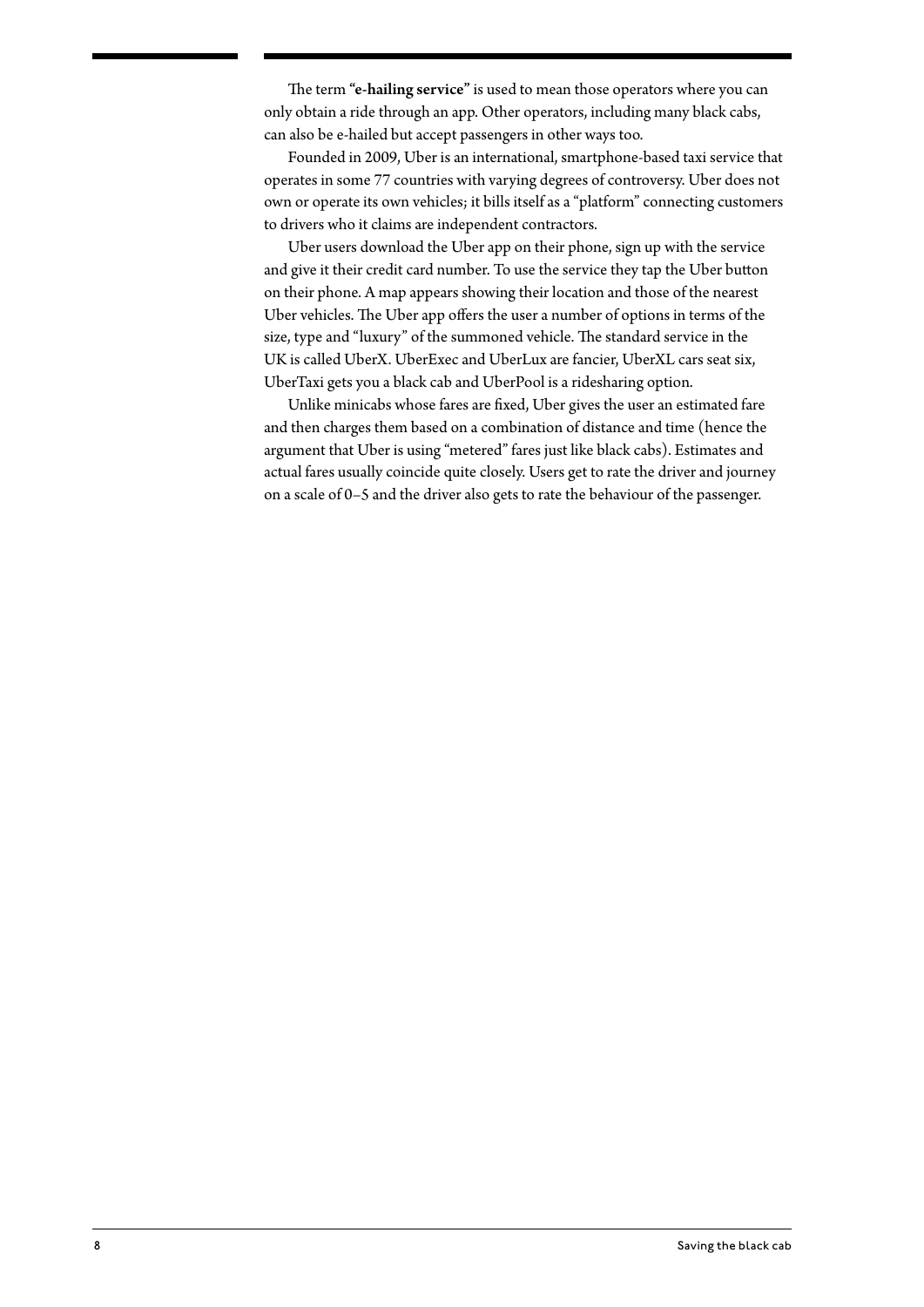# <span id="page-10-0"></span>**Summary of findings and recommendations**

### **The black cab's survival is a matter of public interest, not just sentimental value**

We welcome Uber and other e-hailing services. They have expanded the cab market, exposed weaknesses in the existing service, brought cab services within reach of more people and extended services to more places. Londoners value them and want them to continue. Demands that they be banned are unrealistic and wrong.

We are absolutely clear that the black cabs must out-compete Uber, not simply demand that someone else send the competition away. Most of our recommendations are directed towards that end.

But as we will also show, there are concerns that Uber's aims appear increasingly monopolistic in their effect; its behaviour towards public authorities and journalists has often been questionable; concerns have been raised about the way in which it safeguards its customers' privacy; we do not believe that it is doing all it can to operate safely; and its ambitions appear to go much further than taking over the existing cab market. Based on what Uber is doing elsewhere, for instance, its future expansion may well undermine London's bus network.

There are social costs, as well as social benefits, to the rise of e-hailing – and more people feel the costs than the benefits. The growth in the number of private hire vehicles, largely caused by Uber, is increasing congestion for all road users. Uber's view appears to be that there can never be too many of its vehicles on the roads; we must disagree. The proliferation of Uber cabs has also coincided with a sharp rise in the number of accidents involving cabs.

There are significantly more reports of Uber drivers than black cab drivers getting into incidents and confrontations with passengers. Uber's model leads some drivers to work dangerously long hours. Uber has paid less than the full rate of tax – in two years almost no tax at all – for the roads it depends on, giving it an unfair advantage.

Some "new economy" critics have further argued that Uber is a would-be "platform monopoly"1 whose desires for dominance represent as great a threat to the free market as the great American trusts of the early 20th century.<sup>2</sup> It demands government vigilance. Under the previous chancellor and prime minister, the British Government's approach was instead one of eager facilitation.

It is a matter of significant public interest, not just for the users of cabs, that London retains a competitive cab market and a diverse transport ecosystem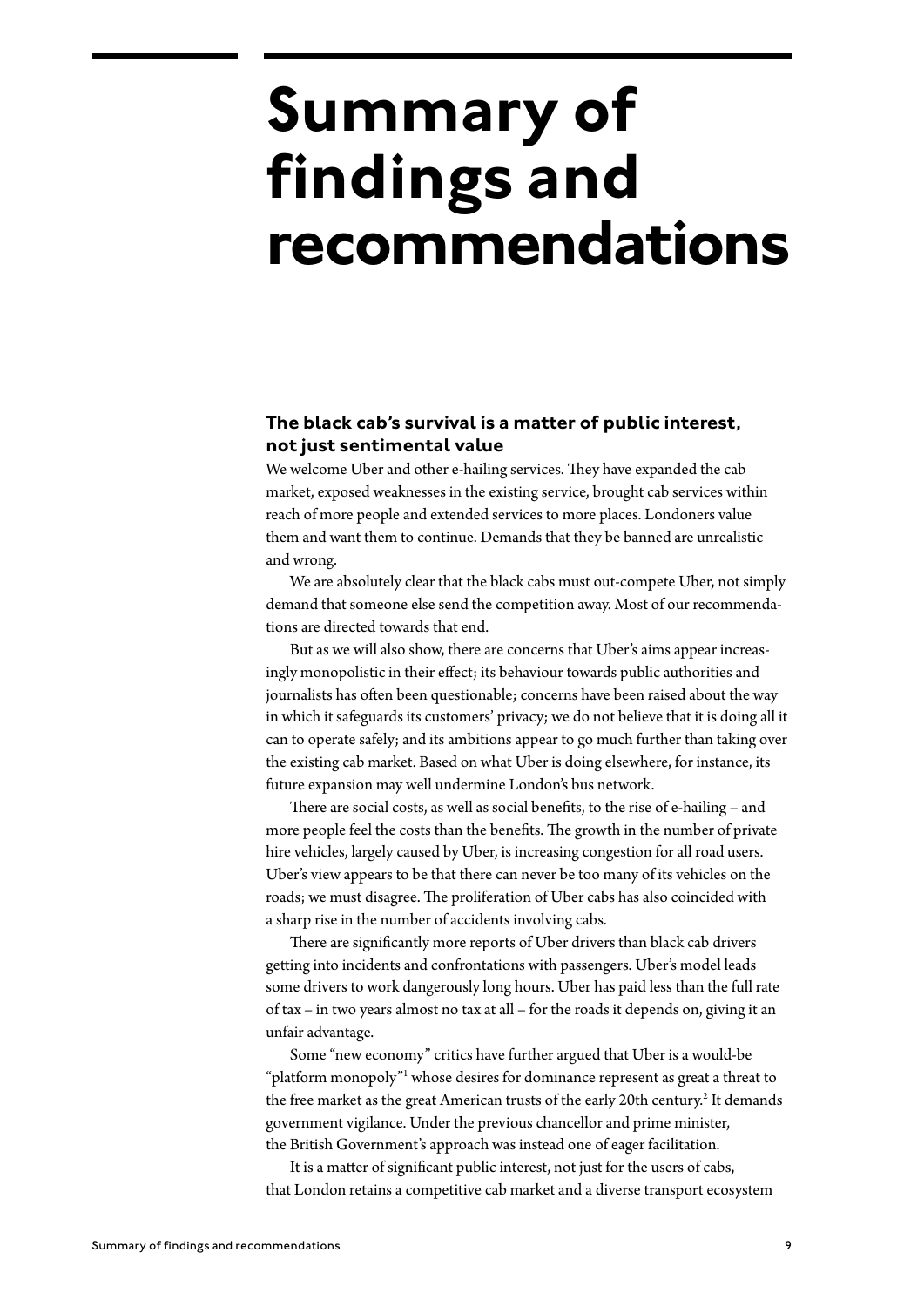and that the bus service, used by 13 times more people each day than cabs, not be undermined. It is essential, too, that no one company be allowed to push the city around. What is good for Uber is not always good for London.

# **The black cab trade must change to survive – but not how you might think**

Some black cab fares are too high and must fall, above all those charged at night; all fares should rise more slowly than they have done in the past; more use should be made of promotional and flat fares.

But during the day, we find that fares for the most typical journeys undertaken by black cab users (relatively short journeys in central London) are only somewhat higher than Uber, not dramatically higher. For the most part, dropping fares is not the answer; dropping standards is emphatically never the answer.

There has been a two-tier cab service – black cabs and minicabs – in London for many years and it is clear that many customers are still prepared to pay a premium for the black cabs, provided the premium is not too high. But trying to charge a premium fare for a non-premium service – by diluting the Knowledge or reducing vehicle standards – would be disastrous.

Both the Knowledge and the traditional, roomy design of classic taxis like those of the TX-series are of great benefit to passengers, and are the unique selling points of the London black cab.

The Knowledge continues to have demonstrable practical and market value; and continues to ensure that the black taxi service is a premium one. Evidence shows that black taxi journeys are quicker than those guided by GPS.

The long and difficult process of passing the Knowledge remains a highly effective means of excluding unsuitable or dangerous individuals and creating a corps of skilled, professional drivers.

Black cabs also have a wider, symbolic value as an internationally recognised part of London's identity. The black cab is an important element of "brand London's" associations with elegance, tradition and quality, and thus has an economic value beyond the purely transportational.

The black cab must keep what makes it worth keeping, and worth paying for.



© Hulton Archive/Stringer/Getty Images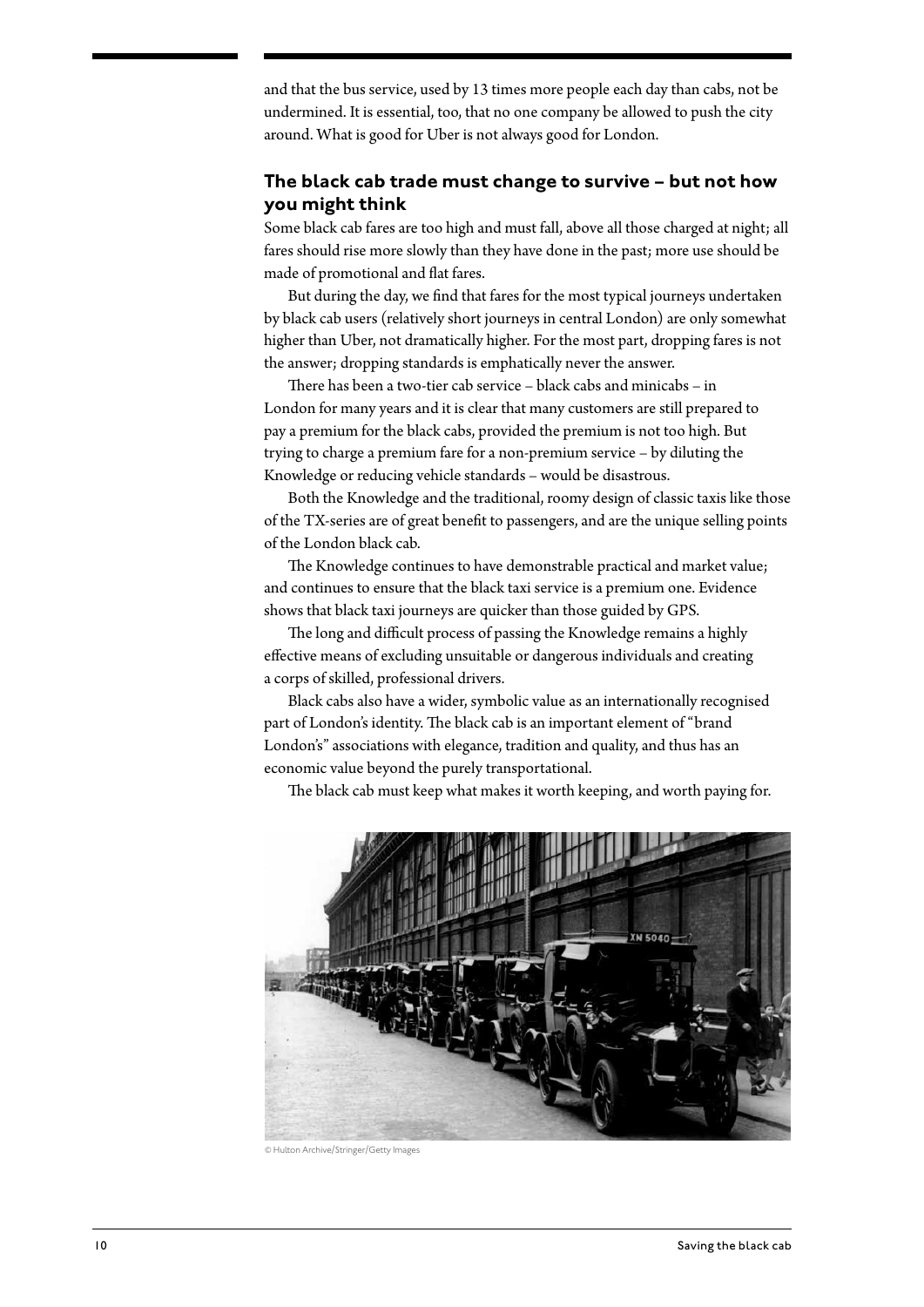Accordingly we recommend that:

- **•** The rigour of the Knowledge must be preserved, though the way it is examined could be reformed.
- **•** The visual and ergonomic distinctiveness of the black cab should be preserved and enhanced.
- **•** No further examples of the Mercedes Vito black taxis that have diluted the black cab brand should be licensed.
- **•** The next generation of electric and hybrid black cabs must preserve the unique features of the London black taxi.
- **•** As a premium service, black taxi drivers should uphold and be held accountable to the standards for which they are famous, which means that licences should be suspended or revoked whenever necessary.

We find that at least during the day, the black cab's main competitive weakness is not price – but predictability and convenience. With Uber, you know, within a relatively narrow range, what the fare will be, you know when the cab will arrive, you do not have to wait in the street, and no cash has to change hands. Black cabs do not consistently offer these services. "Meter anxiety" from sitting in the back and watching the price tick up can be considerable. A new generation is getting into the Uber habit and out of the black cab habit.

Accordingly, we recommend:

**•** The creation of a universal black cab app which provides a predictable, convenient and cashless service – though customers could still pay cash if they wished. TfL should shoulder the costs of the new app, and all cabbies should be required to take part.

During the day, black cabs' fares are more expensive than Uber, but not enormously more. The premium can be justified by the better service they provide. Night fares, however, are prohibitive, often more than double those of Uber. Black taxis may be better than other types of cab, but they are not twice as good. No other city charges such a high night premium. Longer-distance fares are also prohibitive, again charged at a heavy premium to shorter journeys (at all times of day or night).

Moreover, the black cab trade has consistently raised its fares by more than inflation, even this year in the face of stagnant or falling petrol prices and fierce competition from Uber. This is extremely foolish.

Accordingly we recommend that:

- **•** Night-time fares must be reduced. Tariff 3, the 45% premium tariff between 10pm and 5am, should be abolished.
- **•** To address "meter anxiety," fares for longer journeys should be reduced. Tariff 4, the premium tariff for journeys over 6 miles, should apply only after 12 miles.
- **•** There should be more special and promotional fares, including flat fares from Heathrow to central London.
- **•** Future fare rises should be held only to the amount of black cab inflation. The anchronistic "cost index," which governs fare rises, should be reformed to reflect only the actual costs of running a black taxi.
- **•** Black cabs should provide added-value services, such as free wifi and charging points, and market themselves more effectively as tour guide or courier services.
- **•** Daytime fares for most journeys need not be reduced.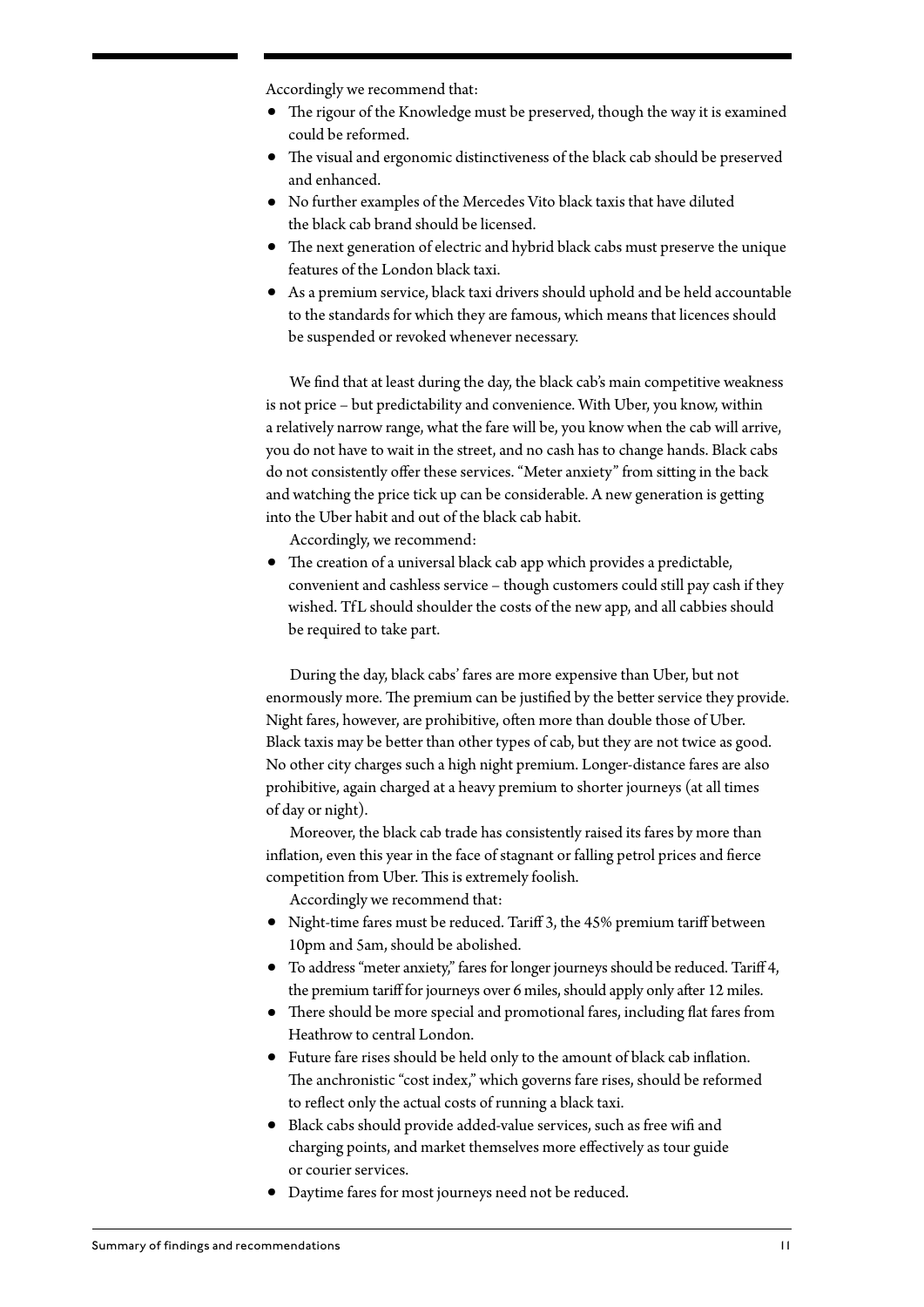We also suggest a series of other reforms and changes that will enable black cabs to be more competitive, supply better taxi service to suburban areas, improve currently hostile relations between the black cab trade and Transport for London and protect the interests and safety of cab passengers and the general public. Some of these depend on the cab trade, others on TfL and other government bodies.

- **•** The forthcoming switch to "zero emission capable" taxis could transform both the economics and image of the black taxi trade, but also carries significant risks. TfL must expand its changeover grants programme to ensure that the licensed trade is not disadvantaged by its new environmental obligations, which though necessary are more onerous and kick in sooner than those on PHVs. TfL must provide more electric charging points than are currently planned.
- **•** Black cab ranks are increasingly important for business; more should be created.
- **•** TfL must work to mend its dysfunctional relationship with the licensed trade. But the fault is on both sides; the trade is Balkanised and cabbies can be difficult people for a regulator to work with. If black cabbies want, as they do, to reduce Tf L's influence in their lives, they must demonstrate the ability to work together as an industry more constructively and unitedly.
- **•** Cabbies must present their case better both to government and the general public. The trade's political and public relations efforts are overly influenced by a minority of ultra-conservative drivers whose tactics are entirely counterproductive and play into their enemies' hands.
- If the changes to fares and apps are agreed by the trade, TfL should appoint a director of black taxi marketing, and should fund a marketing and advertising campaign to promote the black cab.
- **•** As the population of suburban areas grows, as property prices push middle class taxi-users further out of London, and as the Night Tube expands, there will be greater demand for taxis in the suburbs. Apps will bring black cabs new opportunities in the suburbs, where they are currently thin on the ground. Accordingly, TfL should reduce the number of suburban sectors from nine to four to improve flexibility for suburban licensees.
- **•** Tf L should introduce grants and scholarships to encourage younger people to take the Knowledge.
- **•** The Knowledge should be accredited by Ofqual to give it educational currency.

We also recommend substantial changes in the regulation of Uber and other private hire operators for hire vehicles, and improved enforcement of existing regulations. The change of government offers the opportunity to move away from the previous administration's unconditional reverence for American tech companies. In general, the Government should regard itself as Uber's regulator, not its facilitator.

On taxation and sharing the costs of road infrastructure:

**•** Private hire vehicle operators should be required to be based in the UK for tax purposes. They must pay full UK tax on their UK profits, and UK VAT where applicable, for the upkeep of the roads on which they entirely depend.

If this cannot be accomplished under existing national legislation or policy, the Mayor and Tf L have a power under section 3 (3) (b) and 3 (4) of the Private Hire Vehicles (London) Act 1998 to require a PHV operator to obey "any... requirements that may be prescribed" and "such other conditions as the licencing authority may think fit" as a condition of being allowed an operator's licence. (The original 1998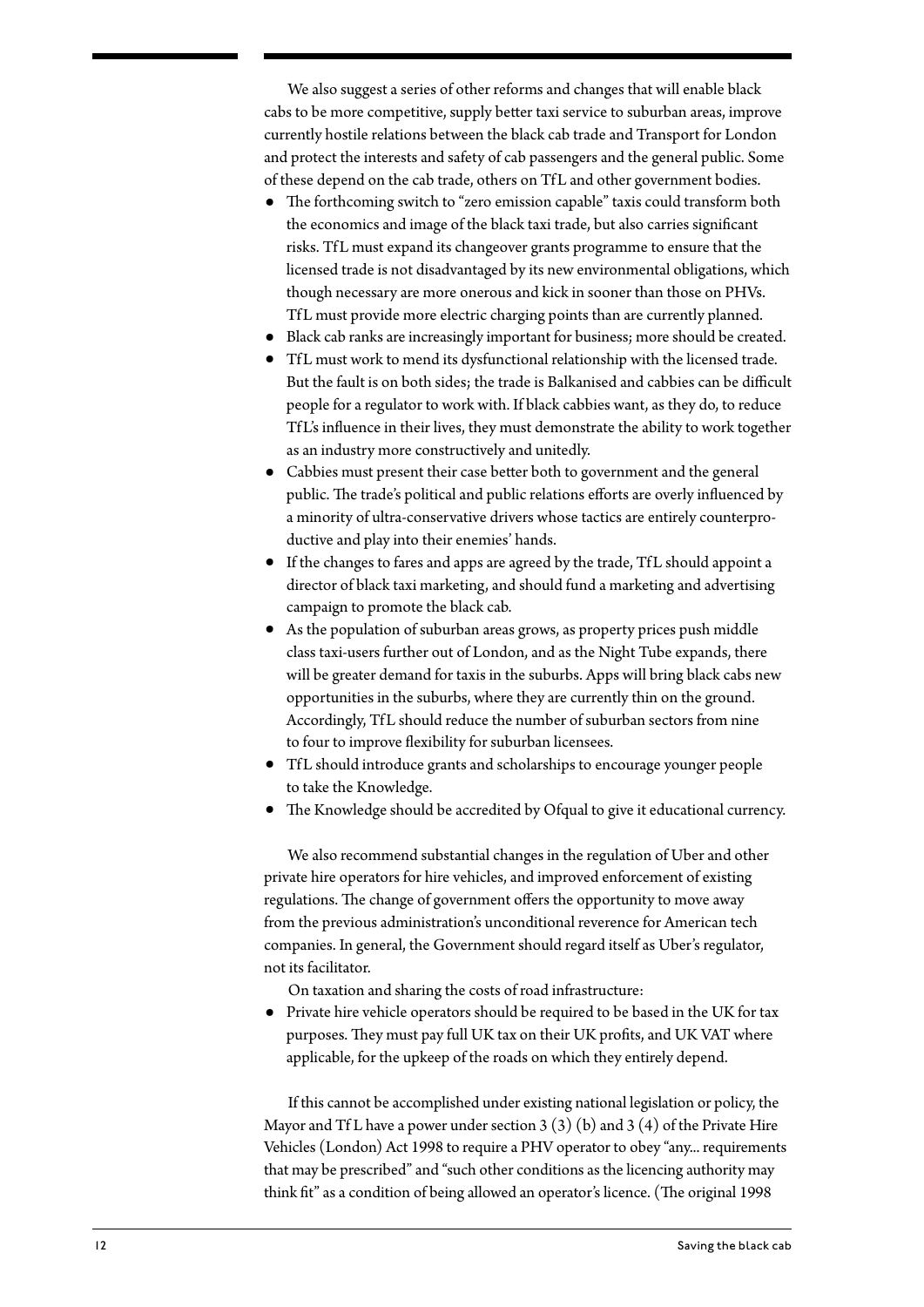act vested this power in the Secretary of State for Transport, but with the establishment of the London mayoralty it was changed to the licensing authority, namely Tf L, by the Greater London Authority Act 1999.)

- **•** Any operator which is not based in the UK for tax purposes, and does not pay full UK tax on its UK profits, should as a condition of being granted a London operator's licence be required to pay each year an amount equivalent to the cost of its share of maintaining the roads in London that year, or an amount equivalent to the tax it should have paid, whichever is greater.
- **•** Uber's London operator licence, which expires in 2017, should be renewed only on condition that it agrees to pay its share for maintaining the roads, or agrees to become UK-based for tax purposes by no later than 5 April 2017.

On driver and passenger safety:

- **•** As it has already done in New York City, Uber should introduce a maximum 12-hour day for all its London drivers, and permanently remove from the platform any who repeatedly exceed it. Given Uber's ability to monitor its drivers in real-time, this could be accomplished very swiftly. Other e-hailing services should also introduce this requirement.
- **•** E-hailing services should also require any driver who works more than 60 hours in any consecutive six-day period to then take at least one full 24-hour period off before s/he can resume driving.
- **•** E-hailing services should undertake to monitor driver speeds and take appropriate action against any driver who regularly speeds.
- **•** E-hailing services should be obliged to share data on each driver's hours of work with TfL so it can check that drivers are not exceeding safe hours, either with one operator or by working, say, 12 hours for one operator then a further 5 hours for a second operator.
- **•** It has been shown to be possible for drivers without adequate insurance, or with faked insurance documents, to be accepted on to the Uber platform. Uber and other e-hailing operators should be required to indemnify their customers against any failure of a driver to have adequate hire-and-reward insurance.
- **•** All these requirements should be imposed on all operators as conditions of their operator's licences being renewed (in Uber's case in 2017) under the 1998 Act above.
- **•** Criminal record and other checks on PHV drivers should be tightened. No-one without a demonstrable criminal-free history should be given a licence. It is essential for public safety that foreign drivers be no less rigorously scrutinised than UK drivers.
- **•** Tf L and police statistics should break down black taxis and PHVs, particularly on crime and safety issues – recently, Tf L has started to tally them separately but published statistics still lump them together. For crime and safety statistics on PHVs, the identity of the operator should be given in each case, allowing authorities to pinpoint problems with individual operators.
- **•** An investigation should be opened into Uber's privacy standards, following repeated breaches in other countries. Uber should seek much more explicit consent from its customers about how it uses their private information.
- **•** All PHVs should be required to pay the congestion charge, including vehicles which would be exempt if they were private cars, such as the plug-in hybrid version of the Toyota Prius.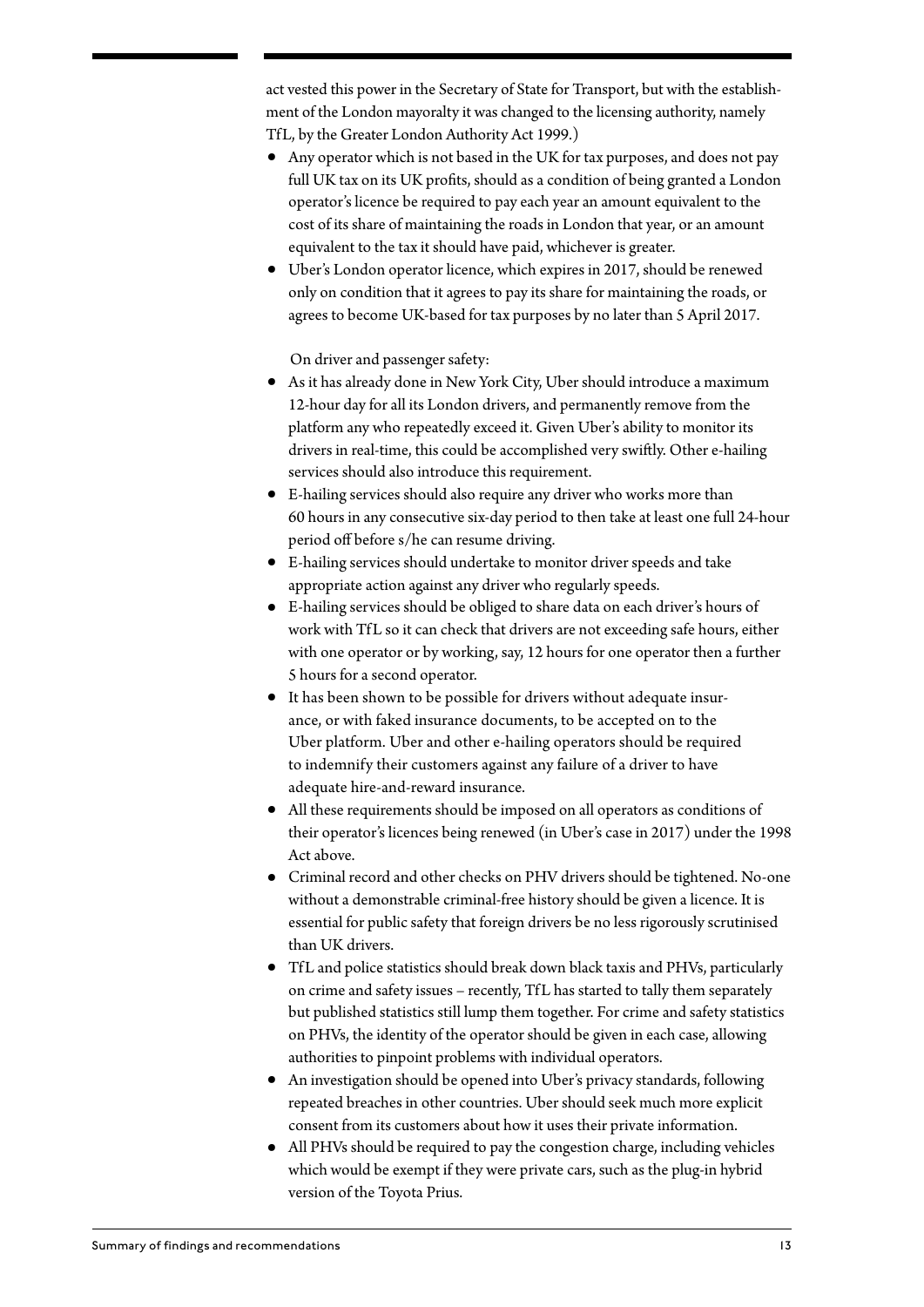- **•** There should be an annual limit on the number of new PHV licences. If national legislation does not allow this, options should be explored for using the 1998 Act powers to achieve it.
- **•** There should be restrictions on where PHVs can wait and park in central London, and minicabs waiting for business must switch their engines off.
- **•** Traffic and parking wardens should target idling vehicles as the City of London already does.
- **•** As a condition of the renewal of their operators' licences, PHV operators should have to undertake that a higher proportion (initially 30%) of their vehicles be accessible.
- **•** Section 165 of the Equality Act 2010, requiring PHVs to take disabled passengers, should be brought into operation.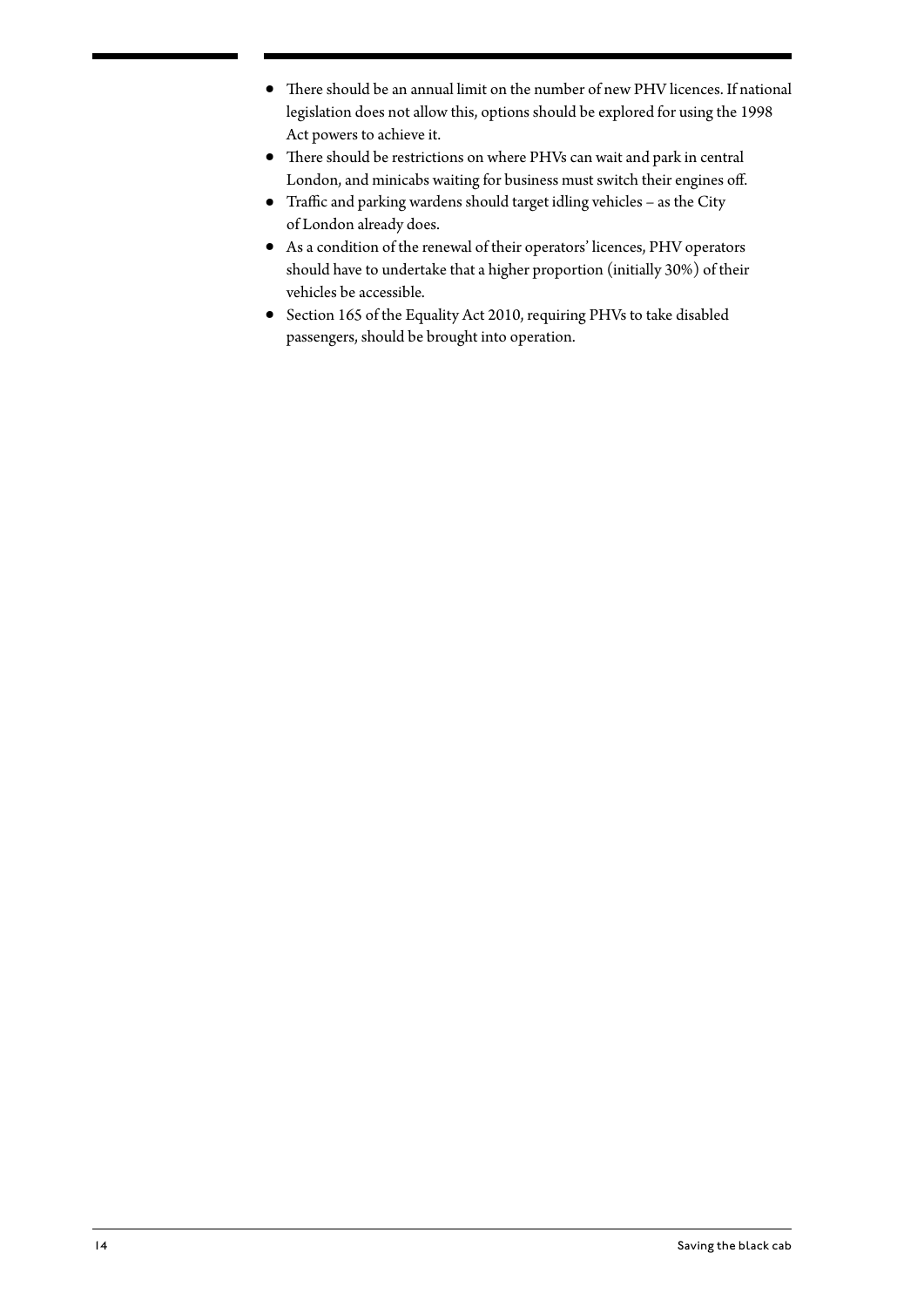# <span id="page-16-0"></span>**01**

# **Endangered, but not doomed**

*"We need to help the black cab trade itself to be the technological leader and the natural people that the customers want to go to… the black cab trade is going to continue to flourish and prosper provided it moves with the times."* Boris Johnson, former Mayor of London3

In Belgrave Square, of all places, a lone driver in London's new-tech taxi revolution suddenly finds his car blocked on all sides by a demonstration of angry black cabs, "their exhaust pipes billowing clouds of diesel smoke, their cabbies shaking irate fists and shouting unprintable war cries."4

But it isn't 2016 and the cabs stopping the traffic weren't, on this occasion, TX4s. It was 1961, they were Austin FX3s – and the technology they said was going to kill them off was the two-way radio, as used by London's first-ever minicabs. The "Battle of Belgrave Square" was the opening skirmish in what became known as the "Minicab Wars," set off by a young law graduate called Michael Gotla and his fleet of 800 red Renault Dauphines, driven by chaps in beige corduroy suits and forage caps.

Dialling WELbeck 0561 would summon one of "Gotla's Private Army" to the wilds of Plumstead or Merton Park, ready to transport you for a mere 1/- per mile. The parallels with today are striking: Gotla was vilified by cabbies, lionised by the media, and occasionally sailed rather too close to the wind.<sup>5</sup>

Of course, the black cab trade didn't die. It upped its game, bringing in better vehicles and also taking bookings by phone, and it flourished. There are three times as many licensed taxis in London today as there were in 1965.<sup>6</sup> Reports of the black cab's imminent demise are exaggerated now, too. The number in London, 22,500, is only a hundred below the all-time peak year of 2011; there are 4,000 more than there were in 1995.<sup>7</sup>

According to Steve McNamara, general secretary of the industry's largest trade association, the LTDA, the last few months have actually seen a modest revival in business, at least during the day. Passengers, he says, are turning away from Uber drivers who "haven't got a clue" about the geography of London.<sup>8</sup>

The number of new candidates applying to Tf L to take the Knowledge rose last year by 24 per cent – from 1799 to 2226. The number given their green or yellow badge (after a typically three to four year examination process) was 923 – only fractionally down on the year before, and the third-largest graduating "class" since 2007.9

Nor has the number of new black taxis joining London's fleet fallen since Uber's arrival. In 2011, London's last full pre-Uber year, 1357 new black cabs were licensed. In 2014, the last full year for which figures are available, it was 1485. In the first eleven months of 2015 it was 1249, equating to a full year figure of perhaps 1362.<sup>10</sup>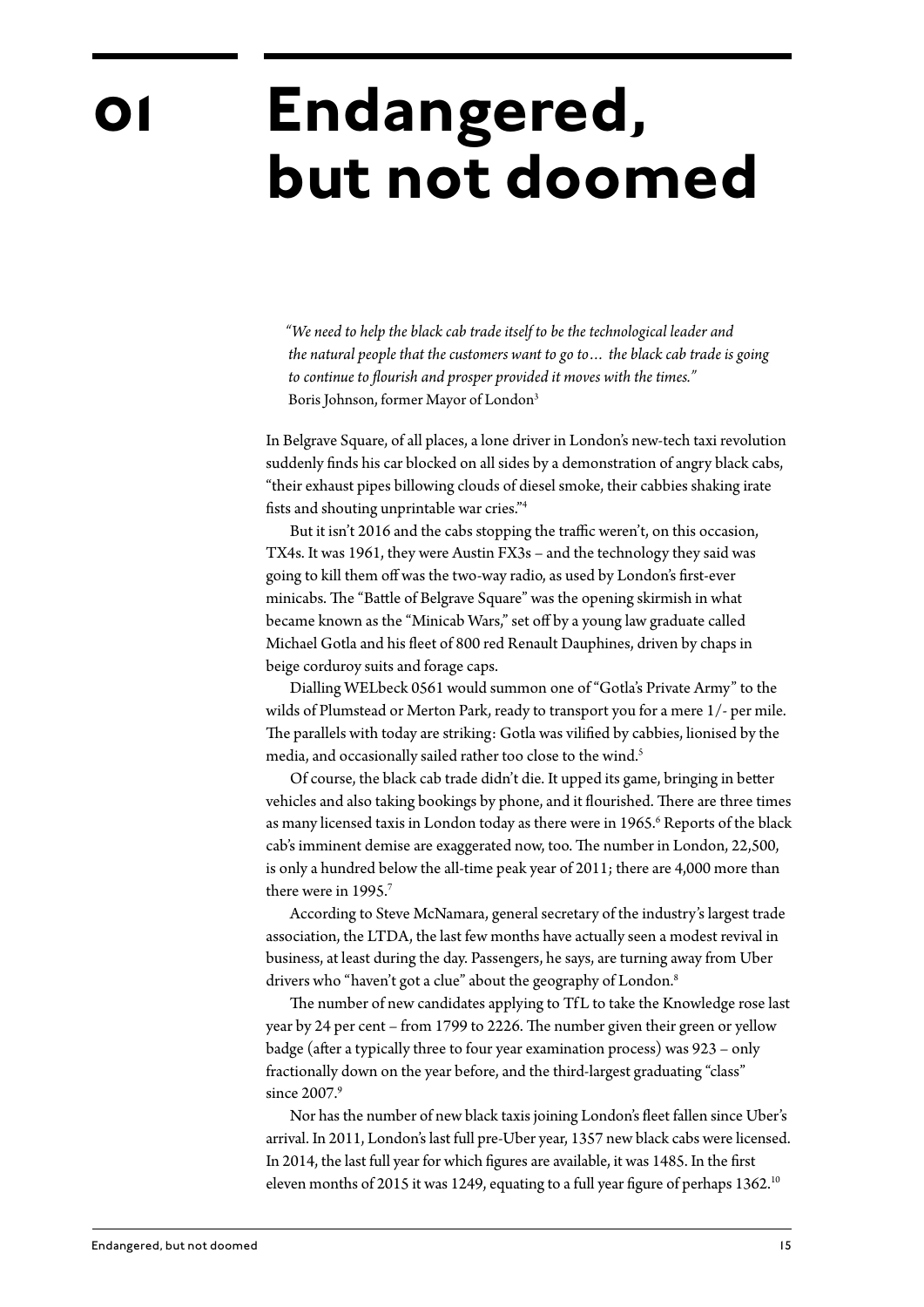Stories last year about the demise of Knowledge Point, one of the main schools training black cabbies, were also misleading: the school faced closure because of rising rents, not falling demand for its services, and has now secured a new venue nearby allowing it to stay open.<sup>11</sup> It is one of at least ten Knowledge schools still trading.<sup>12</sup>

Polling shows real public pride in and support for the Knowledge and the black cab trade. People very much want to keep a mixed economy of black cabs and private hire vehicles.<sup>13</sup>

Yet even after the recent uptick, daytime business is still down 15 per cent in the last two years, according to the LTDA's Steve McNamara, and night hires have fallen off a cliff, down 30–35 per cent over the same period.<sup>14</sup> The average number of black cabs entering central London on a weekday in June 2016 was 8 per cent below that the previous November, while the number of PHVs rose by 11 per cent over the same period, according to Freedom of Information requests.<sup>15</sup>

It may be that the loss of business to Uber has been cushioned by the 25 per cent fall in the price of diesel over the same period. That may help explain why there has not – yet – been the shrinkage of the black cab trade that some expected.

But low diesel prices will not last for ever. The overall number of taxi drivers licensed by TfL is drifting down, from 25,500 in 2014<sup>16</sup> to 25,000 last year.17 And the long-run picture of Knowledge students shows a broad trend of decline over the last eight years:<sup>18</sup>

| <b>Financial year</b> | <b>New Knowledge candidates</b> |
|-----------------------|---------------------------------|
| 2007/08               | 2737                            |
| 2008/09               | 2685                            |
| 2009/10               | 2451                            |
| 2010/11               | 2546                            |
| 2011/12               | 3484                            |
| 2012/13               | 3131                            |
| 2013/14               | 1799                            |
| 2014/15               | 2226                            |

This is not an industry in rude health. But the unthinking predictions of doom made by so many are wrong. Enough people – cabbies, prospective cabbies and customers – have confidence in the trade to give it a secure future, if it takes the right turnings.

#### **A route to success by fighting smarter**

Black cabbies have to out-compete Uber, not just demand that Tf L, the Mayor, or the courts somehow sends the competition away. This is something they can achieve more easily than their equivalents in other countries.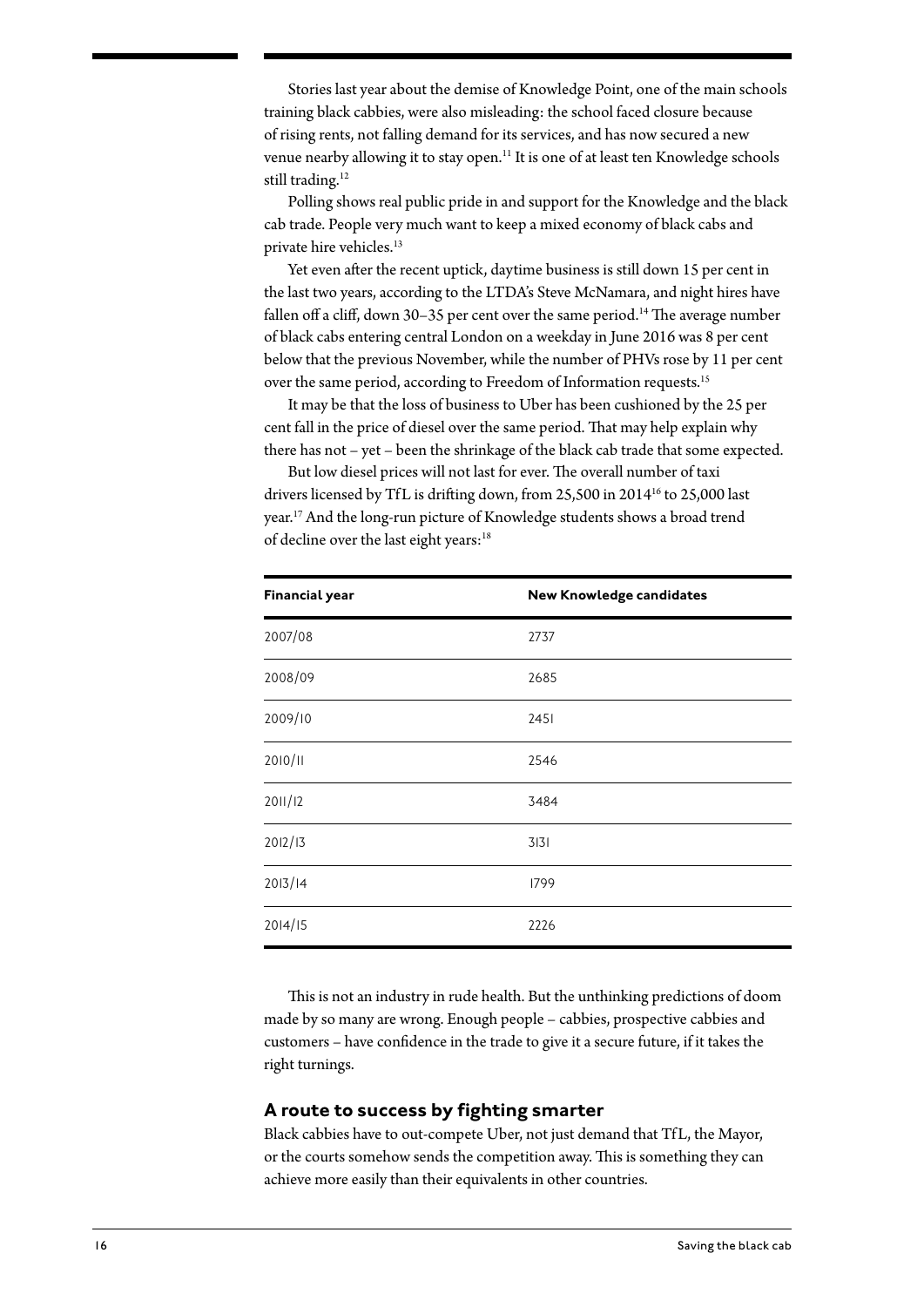In many cities around the world, e-hailing in general and Uber in particular found an open goal; existing taxi services used ill-qualified drivers and scruffy vehicles and turned up late when you booked them. But London's black cabs and drivers are consistently rated the best in the world<sup>19</sup> and satisfaction rates with the service are very high  $-83$  per cent in Tf L's latest survey.<sup>20</sup> London's is also the world's largest cab market, offering the prospect of enough work for everyone if some changes are made.<sup>21</sup>

Of course, as we will describe, Uber has benefited from aggressive political lobbying, the advantageous terms it extracts from its drivers and its limited exposure to the UK tax system compared to its rivals. Later in this booklet, we recommend ways to address these things. But they are not the only, or even the main, reasons why it has prospered.

Uber and other e-hailing services have identified gaps in the market and weaknesses in the services the licensed trade provides. Uber has as a result acquired a real customer following – which has, in turn, become a political force.<sup>22</sup> Even if it were desirable or legally possible to ban e-hailing services, which it is not, it would not be politically possible for any Mayor to do it.

It is unfortunate that the London Assembly Conservatives, among others,<sup>23</sup> have suggested that the way for the black taxi trade to compete is to race Uber to the bottom on standards, vehicles and prices, and to compromise on the very things that make the black cab special: the Knowledge, and the vehicle itself. Tellingly Uber, too, has called on the trade to "level the playing field by reducing today's burdensome black cab regulations."24

That would, in fact, be fatal. What makes the black cab service special is what makes it worth paying for. Some of our suggested fixes probably will cost drivers small amounts of money. But they may well save the trade, and the incomes of all those in it, for the long term.

#### **The cab trade and the new Mayor**

In his "taxi and private hire action plan," published last month, Sadiq Khan described the black cab trade as an "icon of our city" which "should be supported."<sup>25</sup> An accompanying press release stated that the plan was an "unprecedented programme of far-reaching improvements," representing a "new era for London's taxi and private hire trades."26 The positive language towards the trade is welcome but the measures, including funding to help cabbies change to new, mandatory eco-friendly vehicles and a 20 per cent rise in the number of taxi ranks, were mainly reannouncements of policies from his predecessor, Boris Johnson.

New initiatives taken by the mayor are a rise in the number of enforcement officers, from 80 to 250, and allowing taxis into a further 20 bus lanes. Little specific was said in the action plan about the more central issues of fares, tariffs, apps, safety or potential restraints on the number of PHVs.

In two respects, the new mayor appears to have rowed back from Johnson's position. A comprehensive review of taxi tariffs, fares and the archaic mechanism by which they are increased, due this summer, has not appeared. On fares, the action plan now states merely that the goal is to "ensure drivers and customers get the best deal,"27 naming drivers before customers.

On controlling the numbers of PHVs, Johnson stated in January that he was "pushing [central government] for legislation to enable TfL to restrict overall numbers of private hire drivers and vehicles."28 This aim does not appear in the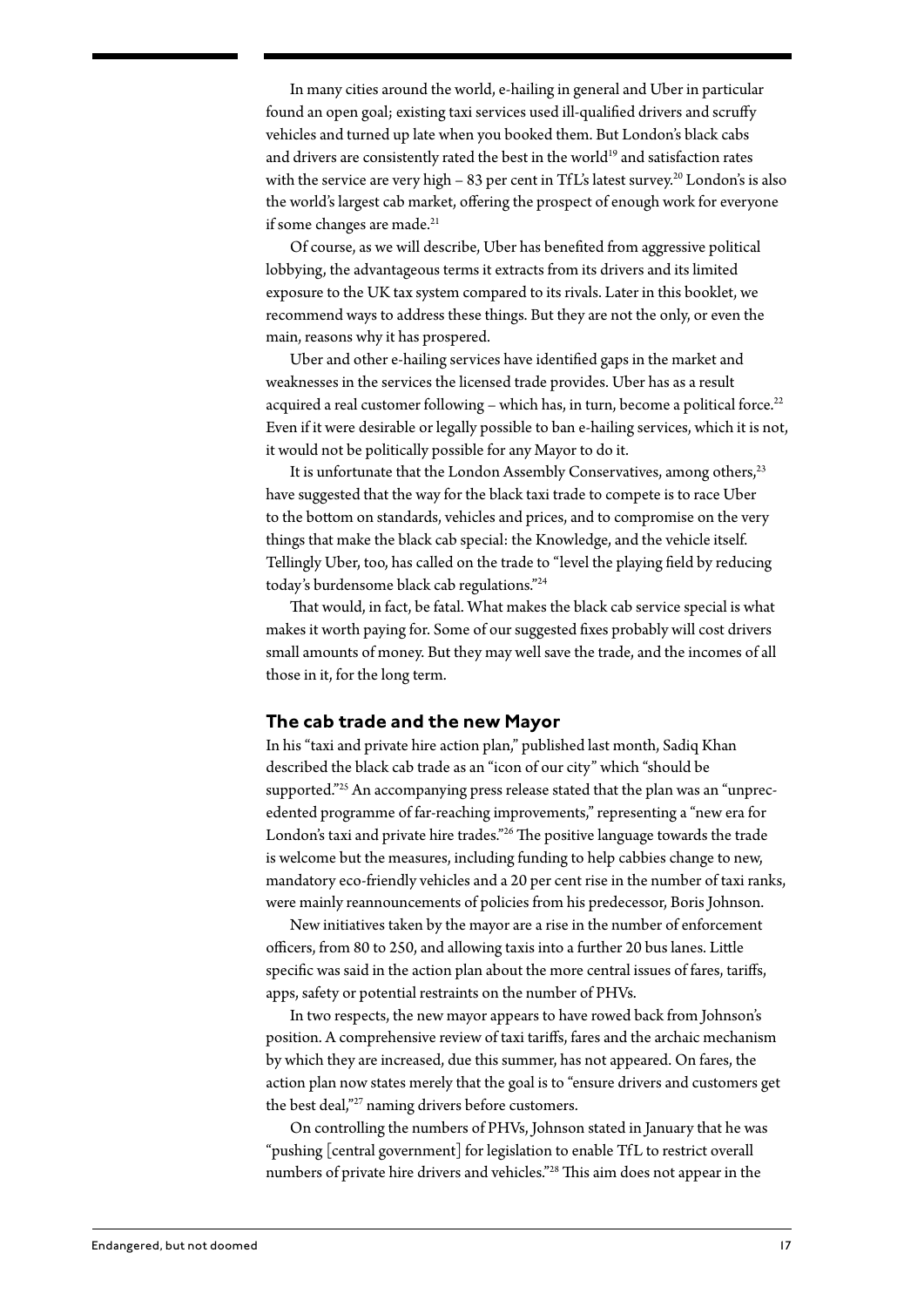list of legislative wants in Khan's action plan. It should. Johnson also "asked Tf L to investigate the impact and feasibility of removing the Congestion Charge exemption for private hire vehicles in central London."29 Specific language on this is also missing from Khan's action plan, though it does speak of "exploring options for addressing the congestion caused by the rise in the number of PHVs, particularly in central London."30

To be fair, as the mayor himself states in his foreword to the plan, it is only a "first step." We set out below some of the further, bolder steps which he, Tf L – and the cab trade – should take.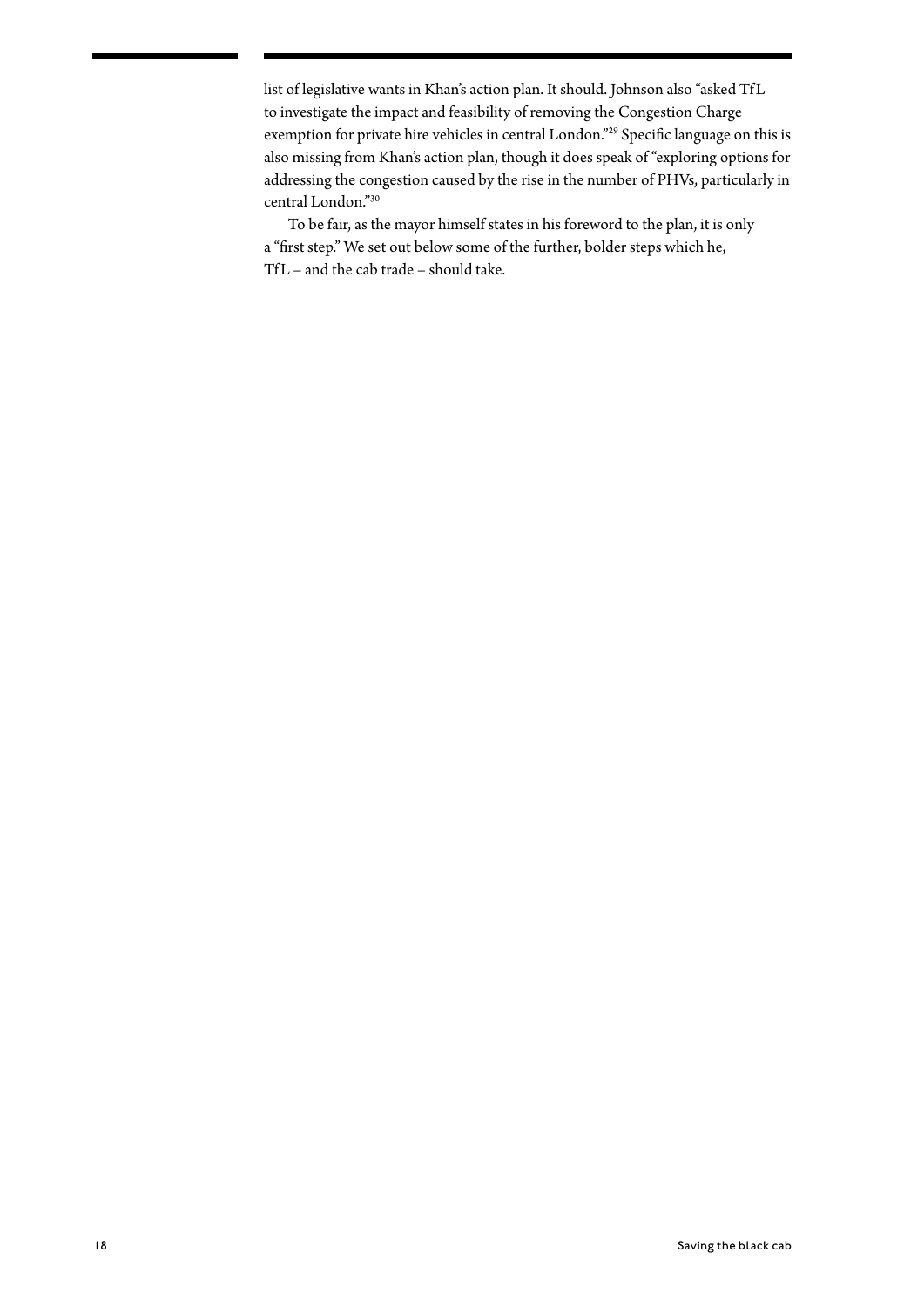# <span id="page-20-0"></span>**02**

# **What's right with the black cab – and how to preserve it**

### **The Knowledge continues to have enormous practical value, and not just for wayfinding**

In the GPS age, some see the Knowledge as an anachronism on a par with the steam engine. In fact, for the task it performs, the Knowledge remains a highly practical, efficient and necessary instrument.

That task is not only to produce someone who knows the way, though it does this superbly. That is only about half the task. The Knowledge is also the reason why you can almost always trust a London cabbie not to cheat you, not to assault you, and not to endanger you with his driving.

Calls to reduce its fiendishness miss the point. Its fiendishness is the point. By creating an ordeal which few can overcome, you weed out the unsuitable and the uncommitted (as we show in the next chapter) more effectively than TfL's bureaucratic vetting process could ever hope to do.

You also foster something no money or technology can buy: an elite with a proud, distinct culture, high standards and a professional interest in providing a first-rate public service. For a driver not to live up to those standards is to disgrace the profession, which is why it so rarely happens.<sup>31</sup>

Much of British society used to be run on a similar basis of pride, confidence and trust. The bits of it that work best – such as the armed forces – still are. It is those parts of national life now taken over by the mechanisms of mistrust – bureaucratic regulation, electronic surveillance, smartphone tracking – which perhaps work less well.

Uber is casual labour. Black cabbies are the professionals. The Knowledge is what makes them professional. Without it, there is no black taxi trade.

See the Appendix for the authoritative account of the Knowledge by Jody Rosen in the *New York Times Magazine.*

### **Journeys by black cab are, quite simply, quicker**

The Knowledge-trained human brain continues to be a better navigational tool than any computer. GPS can work well in small cities, or planned large ones, with US-style grids or Parisian-style boulevards. London is neither small, nor planned. Policy Exchange has trawled the scientific literature and countless media tests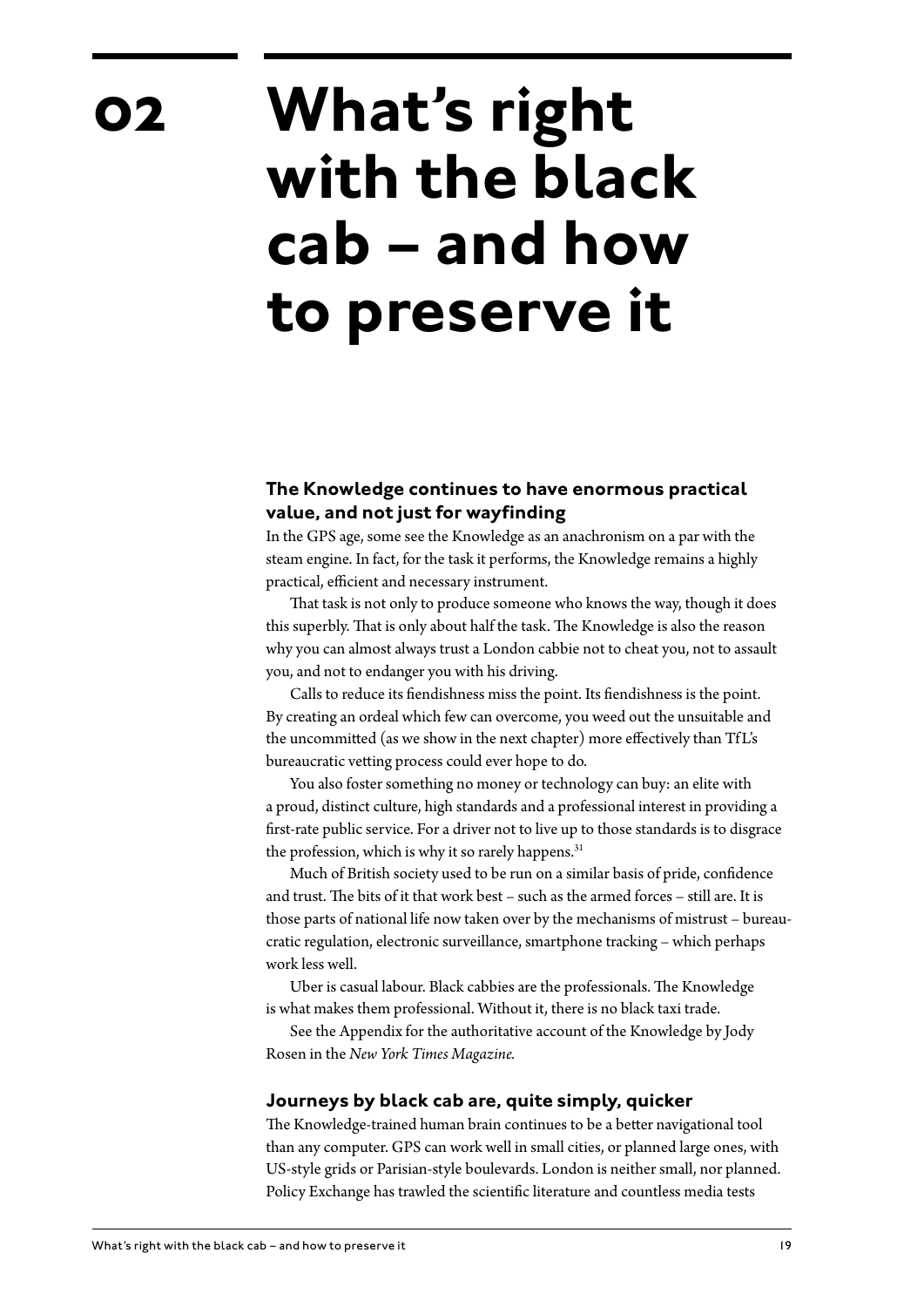for any evidence at all that GPS is better than a cabbie at navigating the capital's tangled streets. We have found none – though we invite any correction.

There is, however, copious evidence to the contrary. An exercise conducted by the BBC in 2007 found that a black cabbie beat GPS over the same sequence of journeys by 27 minutes – even though he was barred from using bus lanes. As the reporter put it:

*"The latest [GPS] devices come with traffic avoidance, which means they download traffic information and recalculate the route to avoid traffic jams. They can also find a number of different types of locations, including specific addresses, town centres, road junctions and points of interest.* 

*Andy, the cabbie, who accepted our challenge also comes fully loaded with a near encyclopaedic understanding of London roads…but in his organic brain he also had an extra compartment marked 'common sense.'"*<sup>32</sup>

In 2014, the Wall Street Journal newspaper ran what it called the "London taxi challenge." Three of the newspaper's reporters did the same journey (from near Ludgate Circus to the Shard) at the same time in a black cab, an Uber car, and an Addison Lee car. The black cab took 8 minutes and cost £11. The Addison Lee car took 13 minutes and cost £11. The Uber car took 23 minutes and cost £18.<sup>33</sup>

As the paper said, the Uber driver "wasn't familiar with the Shard, one of the most recognisable landmarks in London, and took a different route from the other two, which ended up taking twice as much time."<sup>34</sup> Uber was operating surge pricing at the time. But as we shall see, even compared with non-surge rates, a short or mediumdistance black cab ride – in the daytime – is not that much more expensive than Uber.

The same year, yet another such exercise was done by the Guardian: Uber did the run from the paper's offices to Parliament in 22 minutes and cost £12. A black cab did it in 18 minutes and cost £13. The cabbie won by taking (with the passenger's permission) a slightly longer route which he knew to be quicker.<sup>35</sup>

Other media tests by Auto Express<sup>36</sup> and the Daily Telegraph<sup>37</sup> found precisely the same thing: the black cab was quickest, Uber got lost.

Medical research famously shows that part of a London cab driver's brain physically grows as a result of taking the Knowledge.<sup>38</sup> What is less well known is that the same part of the brain – the posterior hippocampus, which is linked to memory – actually shrinks as a result of using satnav. So GPS apparently makes its users stupider and even less able to navigate accurately than they could to start with.<sup>39</sup>

### **The knowledge in the Knowledge is a treasure chest of information useful for taxi users**

What cab drivers know, thanks to the Knowledge, is more than just routes, short-cuts and addresses. They know the lore of London, its history, habits and eccentricities. They know the nicknames of streets and neighbourhoods, the locations of different pubs with the same name and where the tangle of a one way system makes it much quicker and less expensive to drop off a passenger a short walk from his or her actual destination.

One black cab driver, David Styles, puts it like this:

*"When gentlemen have enjoyed supper at their club with their old regimental chums, they need a taxi to take them to the station. As they can generally afford to live in*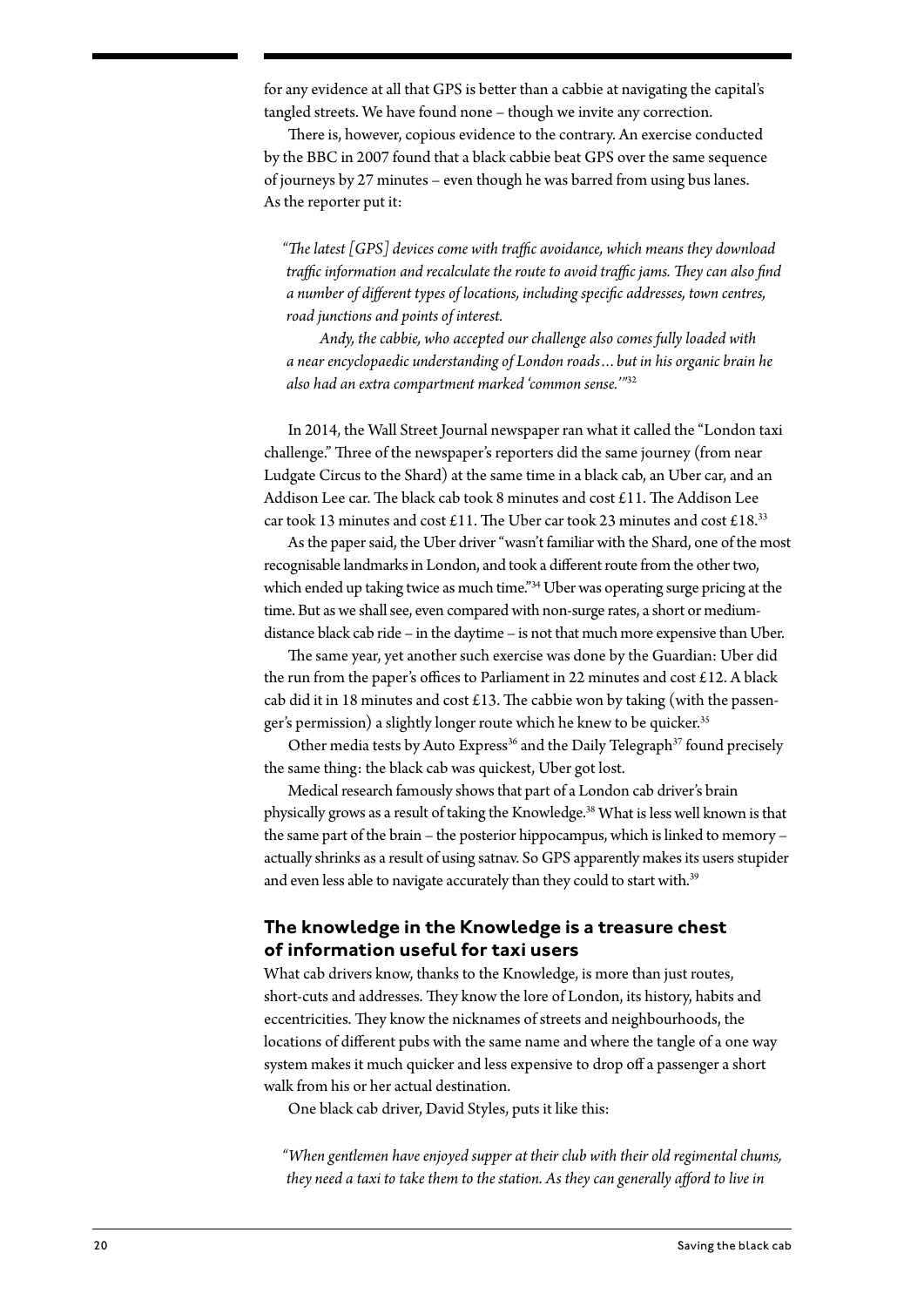*East Sussex, their station, Victoria, is only six minutes from Pall Mall. Depending on which entrance they want, they ask for The Shakespeare, Old Gatwick, or Hole in the Wall. And actors don't want to arrive at the front of the theatre. They want the stage door. And yes, we have to learn those too. Show me a satnav which not only has that database but can be programmed in seconds, and I'll buy shares in it myself."*<sup>40</sup>

Satnav cannot find you the nearest late-opening chemist. It cannot tell an American tourist what station to go to for the train to Bristol. It cannot warn you that the museum you ask to be taken to is closed on Mondays. It cannot tell you the name of the theatre when the only thing you can remember is the name of the play.

You might say that this is the kind of information you can look up on your phone; but many visitors to London don't use mobile internet because of high roaming charges. Even among UK adults, 39 per cent do not, or cannot, use mobile phones to access the internet, according to Ofcom (something which also rather limits access to e-hailing services, see chapter  $5$ ).<sup>41</sup>

It is of course true that, for users who are not in a particular hurry, GPS will often be "good enough." But most of the time you only take a taxi if you are in a particular hurry.



© Cultura Creative (RF)/Alamy Stock Photo

Conservative members of the London Assembly have called for the Knowledge to be "scrapped in its current form"<sup>42</sup> because it is a "major barrier to recruitment"<sup>43</sup> which deters young people from becoming black cab drivers.<sup>44</sup>

As we see from the figures in the previous chapter, this is not true. Numbers taking the Knowledge remain fairly high and have fallen only slightly in recent years. Complaining about the lack of young taxi drivers misunderstands how individuals enter the trade: most are not and never have been school-leavers, but are people in their 30s and 40s looking for a career change, often skilled manual workers wanting something less physically demanding as they get older.<sup>45</sup>

Some cabbies and users allege that the requirements of the Knowledge have been eased or that the examiners' standards are lower, though we can find no authoritative evidence for this.

In any case, we argue that the Knowledge should not be relaxed in any way. There may, however, be some scope for streamlining the way it is taken. The written exam in the early stages could be done online, though the one-to-one oral tests known as "appearances," the meat of the Knowledge, should not be changed.

"You've got to get out on the bike": a 'Knowledge Boy' learning the London streets on his moped.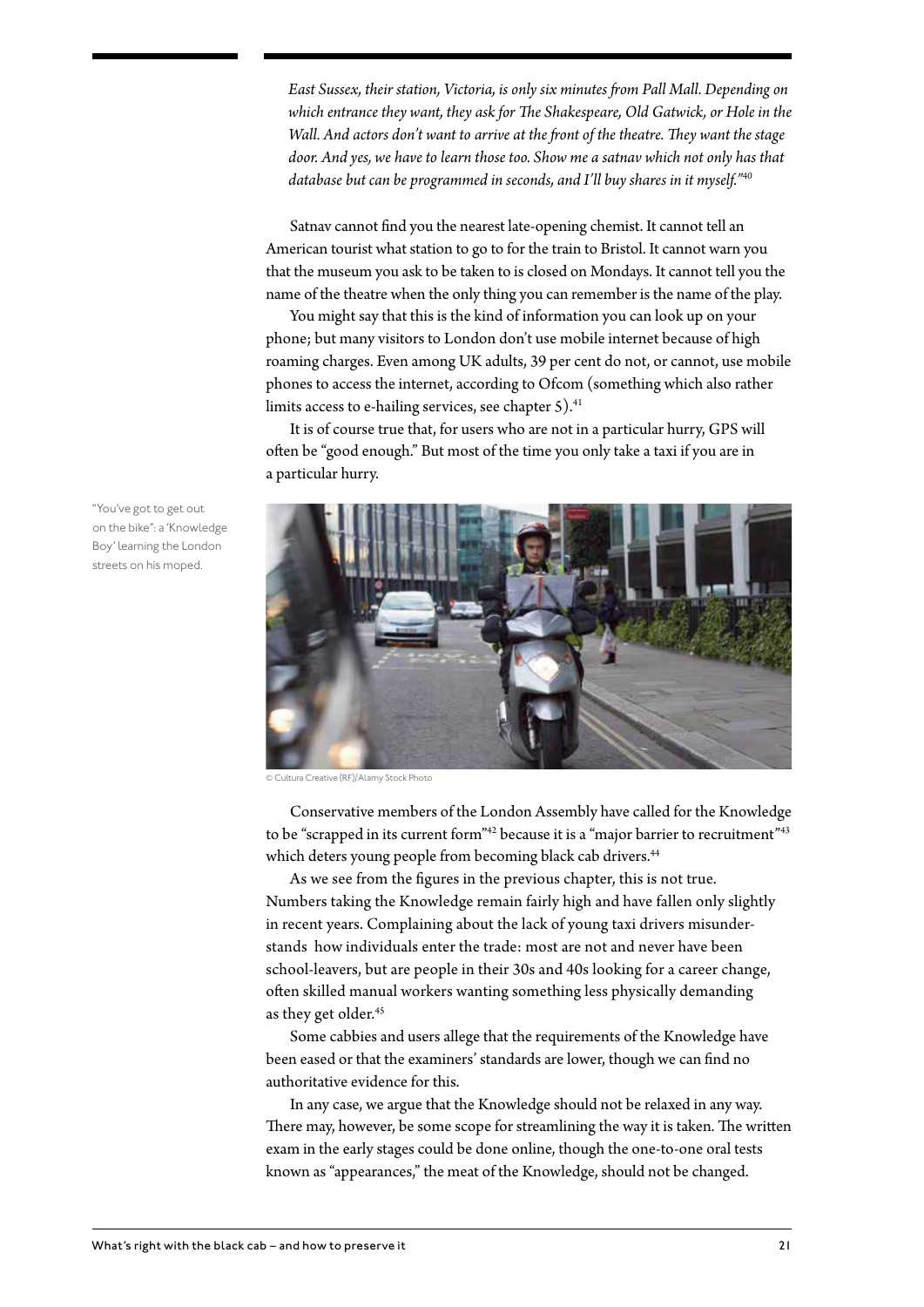To reverse the gentle decline in the number of people taking it, scholarships or bursaries could be offered, particularly for younger candidates. But so long as the numbers stay up around current levels, there is no point scrapping or diluting the Knowledge. Doing so wouldn't save existing cabbies a single penny; they have already made the investment.

The standards of both navigation – and general behaviour – which the Knowledge bestows are things for which there are still enough customers willing to pay a premium, so long as the premium is not too high. To sacrifice the Knowledge would be to give away a substantial market advantage.

The Knowledge has also been endorsed by the new Mayor, Sadiq Khan, who has praised the "incredible geographical recall and sense of direction that only those with The Knowledge have."46

**•** We recommend that the Knowledge not be diluted. Scholarships or bursaries for young people to take it should be created.

### **Accrediting the Knowledge and extending it to other professions**

The Knowledge has significantly more value and rigour than many "regulated" (accredited) qualifications taken by young people and others. Part of the key to retaining its attraction for future candidates is integrating it into the wider educational environment so it becomes a qualification with currency beyond its specialised world.

**•** We recommend that the Knowledge should be added to Ofqual's register of regulated qualifications at level 4 (above A-levels), a proposal which has also been made in Tf L's recent taxi action plan.

#### **Creating Ambassadors of London**

Cabdrivers are already informal ambassadors of London. There should be a formal Ambassador of London qualification, at Ofqual level 5 or 6 (the status of a Higher National Diploma or degree), for successful students of the Knowledge who wish to undertake further study and professional development.

The qualification would build on the general knowledge of London already tested in the Knowledge. Ambassadors of London would be the elite of the elite, sent to represent the city at events such as the Olympics and travelling to other countries to spread the word about London. When at home, they could act as tour guides for visitors and hosts for visiting dignitaries. The qualification would be a fitting recognition of cabbies' intense knowledge and love of London.

• We recommend that TfL and the trade start to develop the syllabus for an advanced Knowledge qualification.

#### **Preserving the distinctiveness of the black cab**

No other means of transport compares with the marvellous space, privacy and character of a traditional London TX-series black cab. On a freezing, rainy winter's night, there are few greater transport pleasures in London than seeing the yellow light and being scooped up from the cold street into your little compartment with the rain lashing against the windows and the heating (controllable by you) turned on full. There is legroom, there is headroom, there is calm and quiet, there is privacy and separation from the driver. It is hard to think of a more instantly-recognisable motor vehicle remaining in mass service, anywhere in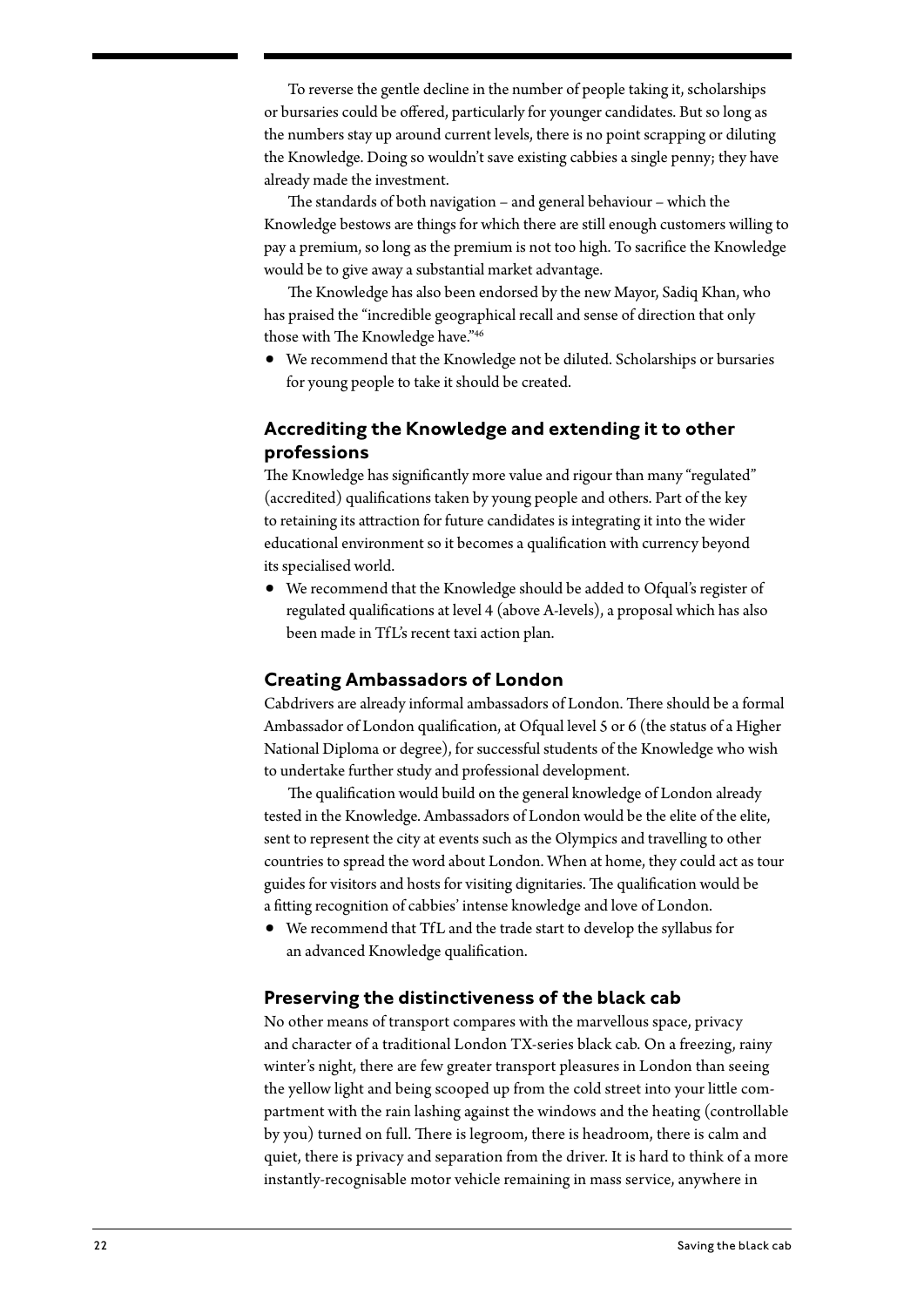the world. Even the noise it makes – memorably described as like an industrial sewing machine – is unique.

It was therefore wrong for the black cab trade to demand to use an undistinguished converted van, the Mercedes Vito, as a licensed taxi – and an even bigger error for the then Mayor, Boris Johnson, to let them. A van may be cheaper to buy and run than a TX4, and its use as a licensed taxi was supported by Bob Oddy, the then General Secretary of the LDTA, who said: "I don't think you can have an icon at any price."47

But, like the cabbies' pressure to charge very high fares at night, the adoption of these vehicles was a mistake on several levels. They have diluted the specialness of the London taxi "brand": no visitor to London could feel a thrill at their first ride in one. For passengers, sliding along your seat and trying not to fall forwards in a Vito when they brake is not a pleasant experience. Riding in a Vito taxi is more expensive than travelling in, for example, an Uber car, but less enjoyable.

The longstanding "conditions of fitness" for black cabs, once imposed by the Public Carriage Office and now by TfL, still have great practical relevance. The main conditions are that cabs must have adequate luggage space; be wheelchair accessible; have a partition between driver and passenger; and have a tight turning circle. Few who have seen an Uber vehicle clumsily executing an eight-point turn in the middle of Regent Street would question this last requirement, for instance, or its value to other road users.

Some prescriptions for the future of the trade say that black cabs should survive by abandoning the conditions of fitness and adopting cheaper vehicles. But charging higher fares than Uber can only work if you are offering a premium product.

It is sometimes also suggested that – to reduce black cab drivers' expenses – maintenance, upkeep and testing standards for licensed taxis be reduced to the same level as those which apply to PHVs. In practice, however, the vast majority of the technical maintenance, upkeep and testing stipulations which apply to black cabs also apply to PHVs.<sup>48</sup>

The only major differences are for the maintenance, upkeep and testing of things which are specified in the conditions of fitness and are intrinsic to the design of the vehicle, such as wheelchair accessibility, a partition and intercom between passenger and driver, a meter and central door locking. These could not be removed from the standards or the testing without significantly degrading the premium experience.

It is more expensive to run and maintain a black taxi, but that simply reflects the cost of purchasing and maintaining the kind of vehicles black cabbies have to buy. Standards of cleanliness (internal and external) seem to be enforced more rigorously on black cabs than on PHVs, but that is surely correct in view of the premium service and price.

- **•** We recommend that the Conditions of Fitness be retained and tightened to preserve the iconic appearance of the black London cab. We recommend that no further Mercedes Vitos be licensed (though in practice this will occur in 2018 anyway, if the company does not develop a zero-emission capable version).
- **•** The next generation of black London taxis discussed more fully in the next chapter – must (and largely does) retain the aesthetic distinction of the classic cab, while also including new environmental features to make them among the cleanest vehicles on the road.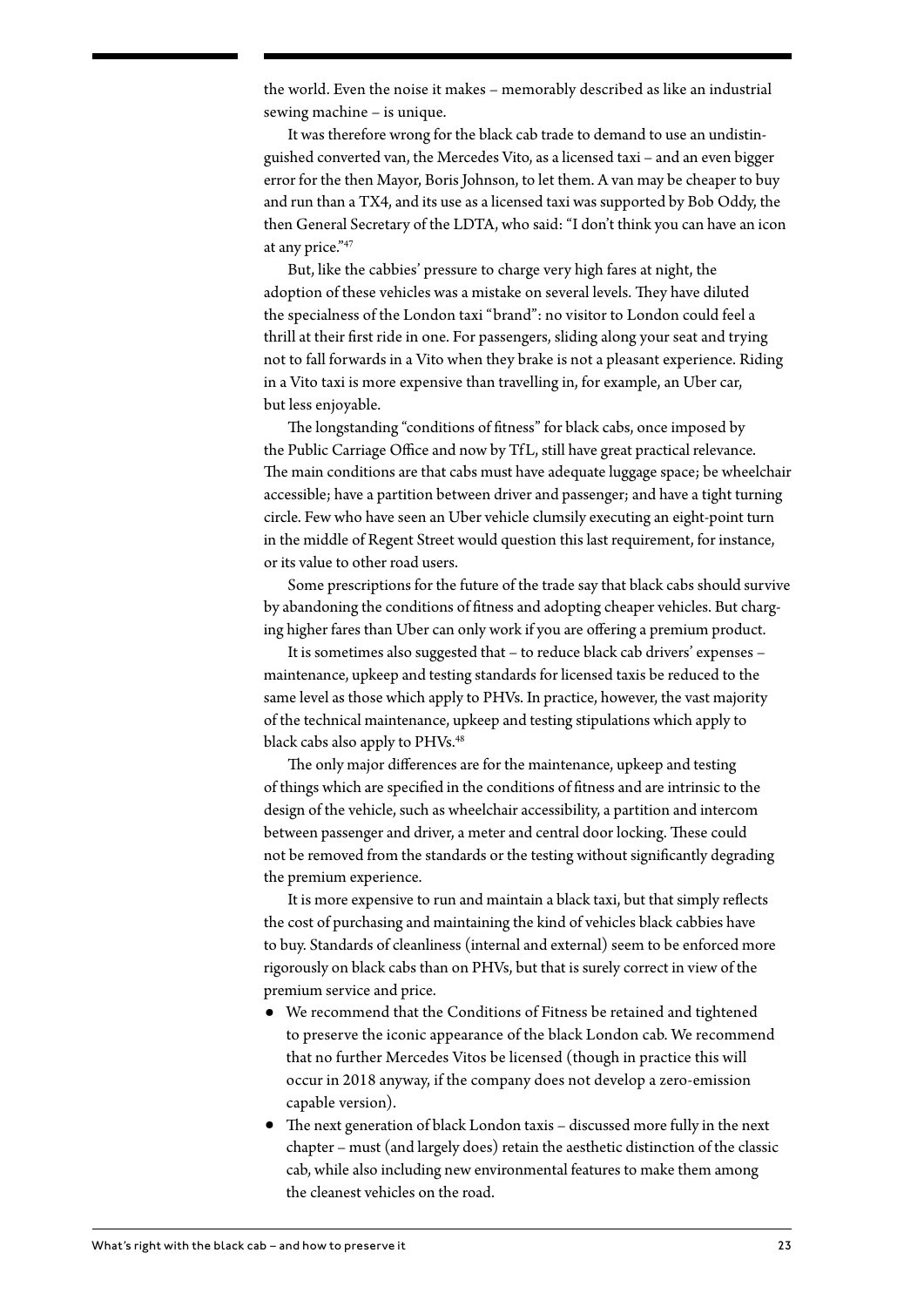### **The black cab exemplifies a London market strength: premium service at a price which is still accessible**

London is identified worldwide with elegance and luxury, but in a relatively open and accessible form. It is not necessary to have vast wealth, merely a reasonable standard of living, to enjoy (for instance) dinner at a glamorous restaurant, a night at an Edwardian theatre, or a ride in the world's best and most comfortable taxis. A premium destination like London needs a premium taxi service.

**•** We recommend that black cabs add further value by installing amenities such as free wi-fi, mobile phone charging plugs, laptop plugs, etc. The new eco-taxis to be introduced from 2018 are likely to have these as standard.

### **The black cab has a wider economic value as an icon of "brand London"**

All the great cities have functional icons that make them visually and aesthetically unique, such as the Guimard Art Nouveau entrances to the Paris Metro. The traditionally-shaped black taxi is as much a symbol of Britain as red double decker buses, post boxes and phone boxes – all of which have been threatened with extinction by leaders who believe that London's international competitiveness, its taking "its place in the modern world and its place in Europe,"<sup>49</sup> requires making its vehicles and street furniture indistinguishable from those of other cities.

But when foreigners come to London, whether as investors, immigrants or tourists, they expect and want to see these icons. They are objects of fascination overseas: in France, for instance, a technical website and forum devoted, entirely in French, to "le taxi anglais" has had 375,000 visits.<sup>50</sup>

London attracts people and capital from across the globe for many reasons. These include its economic and entrepreneurial opportunities, its artistic predominance, its great educational and cultural institutions, its historically cosmopolitan ethos, and its elegant residential quarters. Other great cities share these qualities but London also boasts a unique look and feel that is recognized around the world. The black taxi is an intrinsic part of that brand and should be defended along with other institutions that give London its character.

**•** We recommend that UK Trade and Investment, the Government's inward investment promotion arm, conduct an assessment of the economic value of icons of Britishness such as the black cab, to inform and discourage shortsighted attempts to undermine them.

# **More than just a driver – the London cabbie has a wider social value**

If you are lost in London, you don't ask a policeman for directions, because you can never find one. You ask a taxi driver. If you have been the victim of a crime, you know that if you flag down a black cab, you will find a responsible, capable Londoner who will be able, and almost certainly willing, to help, even if only to drive you to a police station or hospital.

London used to be full of informal authority figures like bus conductors, park-keepers, and council estate caretakers. Most have disappeared or lost the status they once had. Cab drivers are one of the few exceptions to this decline, being still around in sufficient numbers and retaining the kind of confident, professional ethos necessary to make a difference. It would again be more than a sentimental loss if their ability to influence behaviour in the public space were to diminish or disappear.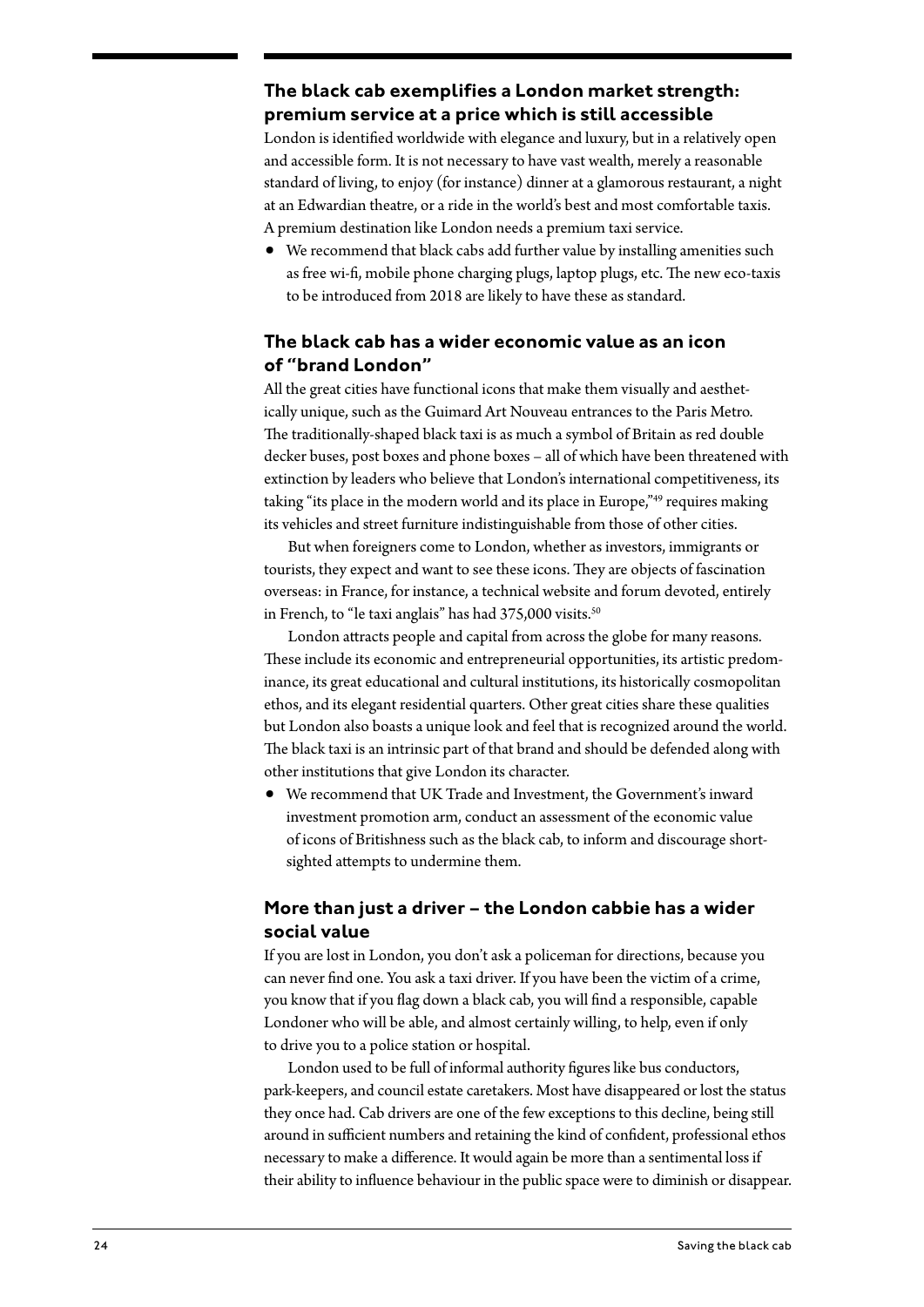### **Many say that black taxis are too expensive. During the day, they aren't**

The average black cab journey in London is about 3 miles<sup>51</sup> and 74 per cent of all black taxi trips take place wholly within inner London.<sup>52</sup> During the day, for journeys of this length and below, black taxis are fairly competitive on price with Uber. Sometimes they are a few pounds more expensive, sometimes they are the same and sometimes they are actually cheaper. The shorter the journey, the more competitive they are. And that is before factoring in Uber's "surge pricing." The comparison is as follows.

| <b>Distance</b><br>(Miles) | <b>Black cab</b><br>TfL estimates <sup>53</sup> | <b>Black cab</b><br>Independent ests <sup>54</sup> | UberX (cheapest)<br>no surge <sup>55</sup> |
|----------------------------|-------------------------------------------------|----------------------------------------------------|--------------------------------------------|
|                            | $£5.80-E9.00$                                   | £5.40                                              | $£5.00 - £6.00$                            |
| $\mathfrak{D}$             | £8.80-£14.00                                    | £9.10                                              | $£6.00 - £8.00$                            |
| 4                          | $£ 12.40 - £22.00$                              | £16.40                                             | £ $10.00 - E$ 14.00                        |
| 6                          | $£$ 1740 $-£$ 29.00                             | £25.00                                             | $£$ 13.00 $-£$ 17.00                       |

Black cab fares in this table are those which applied from April 2016. Independent websites which calculate licensed London taxi fares tend to give prices towards the lower of TfL's estimates.<sup>56</sup> Uber fares are from the company's own online fare estimator for the same journey.<sup>57</sup>

Both black cabs and Uber charge by distance and time. The differential between black cab and Uber fares tends to be lower at short distances because black cab journeys tend to be quicker.

TfL has conducted a comprehensive review of fares and tariffs, which was supposed to have reported this summer but has not appeared under the new mayoralty. Sadiq Khan's taxi and private hire action plan, published last month, commits to "reviewing the annual taxi fares process to ensure drivers and customers get the best deal,"58 which seems to us to place drivers and customers in the wrong order. Tf L's review must be completed and published as planned. It must recognise that in the new world the interests of drivers can only be safeguarded in the medium and long term by placing the interests of customers first.

In the next chapter, we do recommend some significant changes to fares for night journeys, to fares for longer journeys at all times of day, and to the archaic "cost index" which has long produced excessive, above-inflation annual rises in cab fares. The TfL and mayoral review, when or if it comes, must address these issues.

But during the day, fares are not the main reason the trade is losing business and we believe that daytime fares for shorter journeys do not need to be reduced. Conventional minicabs have existed for many years at a similar discount to black cabs, without doing great harm to their licensed colleagues. A premium of no more than a few pounds per journey is probably justifiable and sustainable given the better service that black cabs provide.

**•** We recommend that daytime fares for journeys under six miles do not need to change.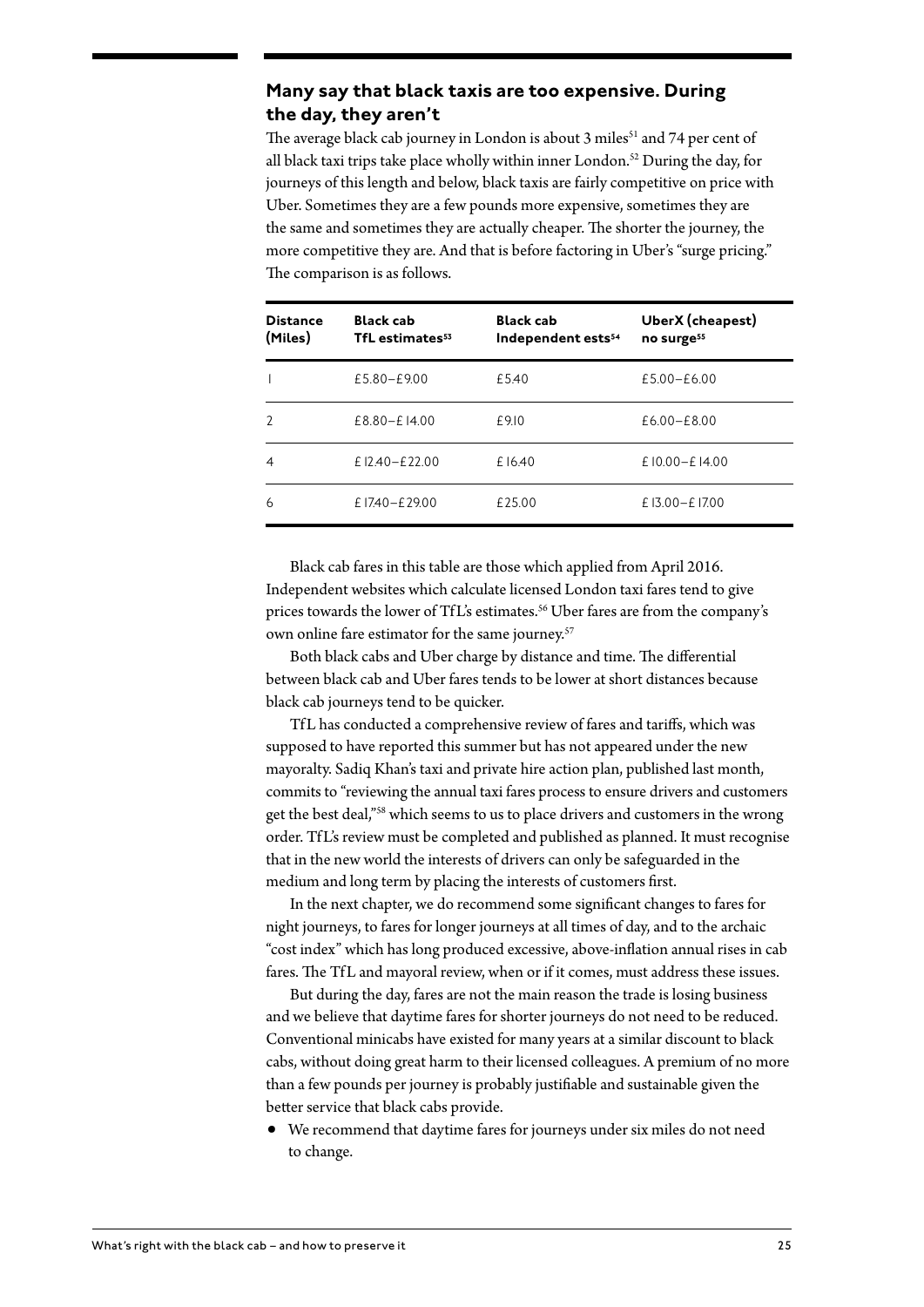# <span id="page-27-0"></span>**03**

# **What's wrong with the black cab – and how to fix it**

# **Black cabs' most important failure to compete is on predictability and convenience, not price**

68 per cent of London black taxi customers believe that their fares are too high.59 Interestingly, however, this is made up of 48 per cent who say fares are "a little too high" and only 20 per cent who say they are "much too high." Perhaps even more interestingly, 58 per cent of private hire vehicle customers also said *their* fares were too high.<sup>60</sup>

In extensive interviews with Policy Exchange, Uber passengers have said that that they value several other things about the service at least as much as the fare, if not more:

- **1.** They know when their ride will arrive.
- **2.** They can wait indoors.
- **3.** They don't have to worry that a cab won't stop for them (black and minority ethnic customers said this more than white customers).
- **4.** They know (within a relatively narrow range) how much the journey will cost before they commit to it.
- 5. No cash has to change hands.<sup>61</sup>

As one defector from black cabs put it:

*"With Uber you don't have to wait in the rain, you don't have to sit there watching the meter ticking up and not knowing how much you'll end up paying, particularly if it's a journey you don't do regularly. And you don't have to make an emergency stop at the cashpoint – spending even more money on waiting time – because you've run out."*<sup>62</sup>

Black cabs could do every one of these things just as well as Uber, or better. They just don't. A new generation of customers who live life on their phones is being dismissed by too much of the trade. A generation is getting out of the black cab habit, and into the Uber habit.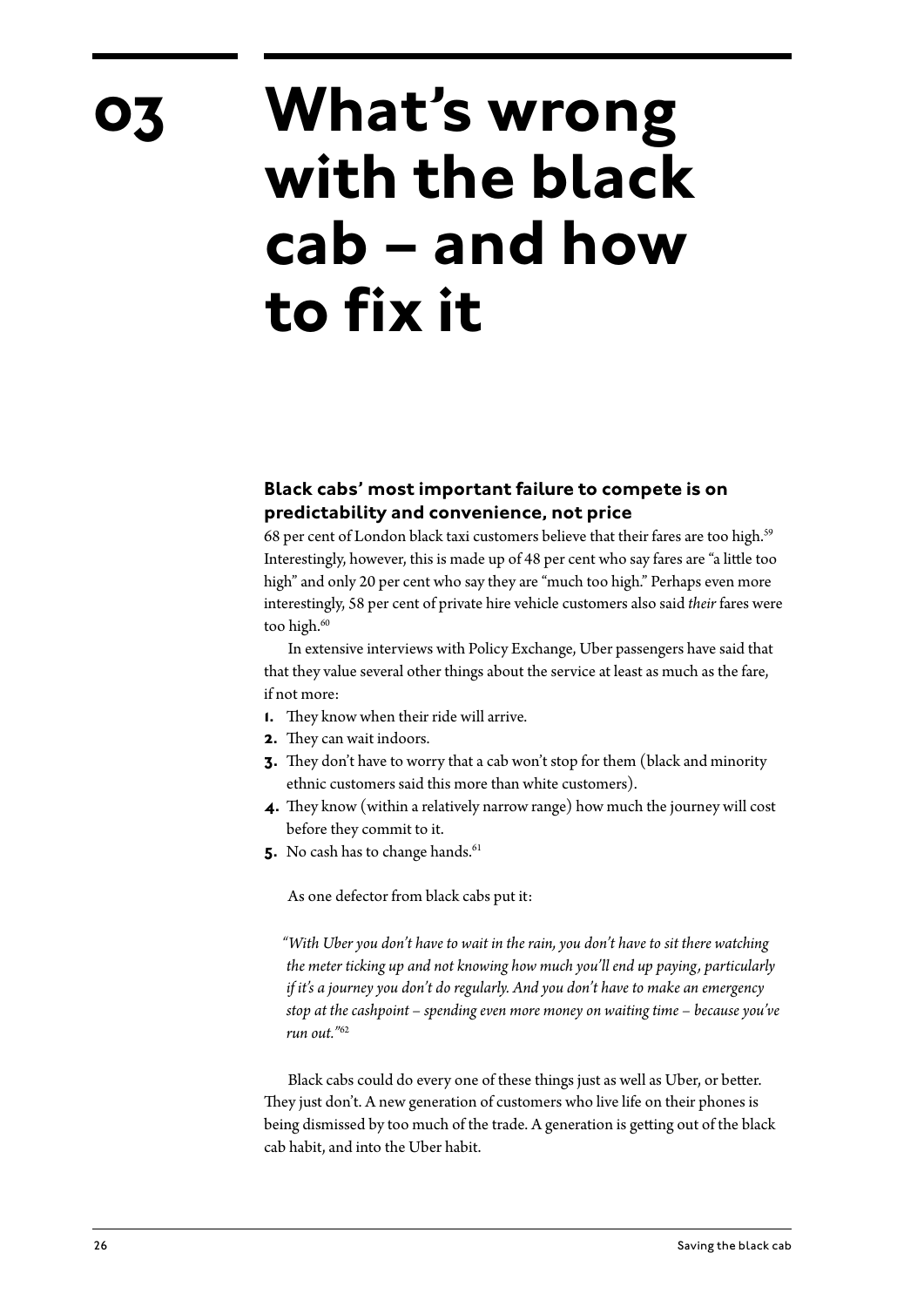#### **Black cabs have been slow to realise this**

When black cabbies say their service is better, they mean they are better drivers and navigators and they have better vehicles. But new areas of service have come in where black cabs are not better. For more than ten years, Londoners have been used to paying for almost all their travel with contactless and credit cards. Virtually no journey in London – literally none on the bus network – is now paid for in cash.

Black taxis are the solitary exception, and an even more glaring one given the often inconvenient amounts of cash demanded. In surveys, Londoners have made clear their overwhelming wish to make credit card and contactless payments in licensed taxis – by 88 per cent<sup>63</sup> and 69 per cent<sup>64</sup> respectively. 40 per cent of London users said they would take black cabs more regularly if they could pay by card.<sup>65</sup> Yet even by late last year, according to TfL, "around half" of black cabs did not take credit cards.<sup>66</sup> Another TfL estimate put it at 42%. More than 20 per cent of black cab drivers say they should not be required to take credit cards.<sup>67</sup>

TfL will finally require all black taxis to take cards from 31 October. But because of resistance by the trade, this is up to 18 months later than was originally proposed. There remains some doubt whether all cabs will be ready to take cards by the 31st. And in recent weeks full implementation, with devices actually fitted in the passenger compartment, has been further delayed, to January 2017 (between November and January, drivers will be permitted to take payments through a "handheld device or mobile solution").<sup>68</sup>

Even after January, the card payment devices will not be directly linked to the meter. The payment process will still be more complicated than it need be, and more complicated than Uber's. All this has cost black cabs valuable time and business.

There remains, incredibly, significant resistance to cards from parts of the trade: one of the clearest examples of the disproportionate power of a small minority of highly conservative drivers, see below. The United Cabbies group claims that accepting credit cards is "not in the interests of the trade."69 Other cabbies are crowdfunding to take legal action against Tf L over the issue (though in an encouraging sign of where sentiment in the trade as a whole stands, they raised less than a quarter of the amount they sought by their self-imposed deadline).<sup>70</sup> How can it be sensible to oppose something demanded by almost all your customers, and offered as standard by your major competitor?

#### **Extending Uber-like apps to the black cab trade**

Credit cards are really only the first base in matching Uber on convenience. 69% of customers also make clear in surveys that they want licensed taxis to use smartphone apps.71 Of course, there are black taxi apps, and they have been around longer than Uber. Indeed, many black cabs were at the forefront of adopting technology. As Andrew Pinnington, chief executive of one of them, Hailo, has said: "Cabbies began using tech before companies like Uber even existed."72

But in a prime example of the "balkanisation" that harms the trade, there are currently five main black cab apps in London – Gett, Hailo, Radio Taxis, ComCab and Dial-a-Cab.73 Other services, such as Open Street Cab, compare black cabs with Uber and private hire. They work in slightly different ways. And thousands of black taxis are not on any of them.

Even for those black taxis which are on apps, there have been changes of allegiance which are confusing and difficult for ordinary passengers to keep track of. Hailo was the early market leader, then took on private hire vehicles as well,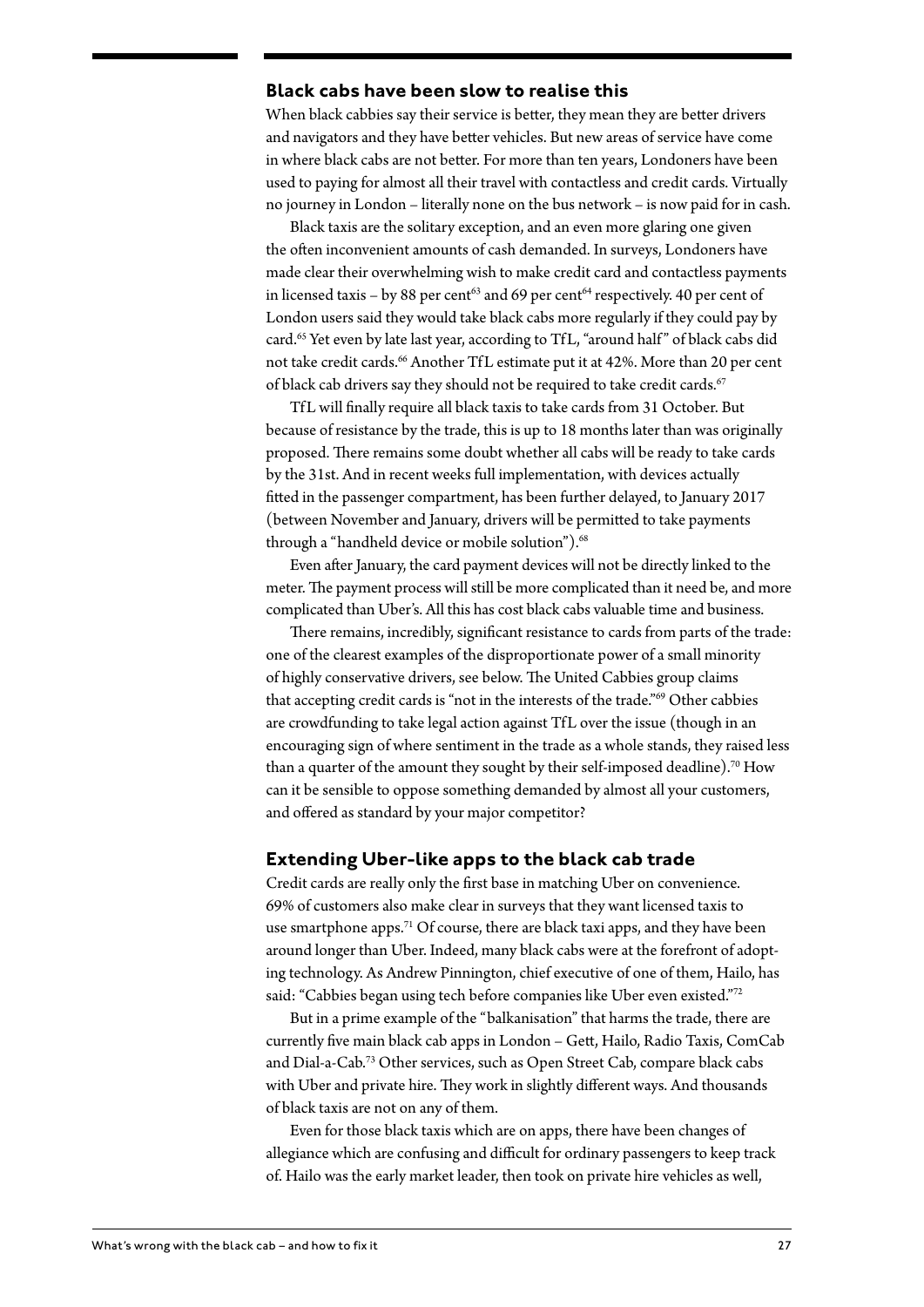triggering mass defections (and the vandalism of its offices) by black cabbies.74 Now it has switched back to covering black cabs only and been taken over by Daimler.<sup>75</sup>

Gett has become the largest black taxi app. By later this year, subject to a merger deal with Radio Taxis going through, it says it will cover 11,500 licensed London cabs.76 But this is still only about half the total. The LTDA estimates that 8,500 black cabs, more than a third of the total, do not work with any app.<sup>77</sup>



The Arro app, a key component of "Chicabs," the universal taxi app mandated by the City of Chicago for its licensed cabs. In a world first, all traditional taxis in Chicago must join either Arro, another app called Curb, or both. A similar universal app is recommended for London black cabs.

> What the London licensed taxi trade needs is a universal, understandable, easily-usable Uber-like app of its own that covers all 22,500 black taxis. Again, it is hard to understand why cabbies would not want to add this to their toolbox.

Participation in the app would be compulsory. But all cabbies would, of course, remain their own proprietors and decide when and how they worked. They would be free to turn down jobs offered them by the app. They could still be hailed in the street, hired from a rank, or called by telephone in the traditional ways, and would remain free to accept cash payments. A universal app would give black cabbies more ways of finding customers than anyone else in the business.

The US city of Chicago has recently launched Chicabs, which it believes is the world's first universal licensed taxi app.78 Crucially, all Chicago taxis are required to use one (or both) of two approved apps, Curb or Arro. Passengers can now see all Chicago taxis on the apps and use them in much the same convenient, cash-free way as they use Uber.

Chicabs was only launched in February, too early to assess its success, but it

has been welcomed by the local cab drivers' union, whose spokesman, David Kreisman, called it "a tool badly needed by cab drivers," though, as Kreisman noted, it would not on its own level the playing field.79

In New York, yellow cabs have benefited from Arro, an app connected not to their smartphones but to their credit-card terminals, which have been compulsory in the city since 2010. Universal coverage was expected by the turn of the year – giving a larger pool of vehicles than Uber. One of Arro's key selling points is that unlike Uber it does not impose "surge pricing" at rush hour or other times of high demand. Media reports suggest that when yellow taxis using the Arro system are competitive with Uber on promptness and price, passengers prefer them to Uber.<sup>80</sup>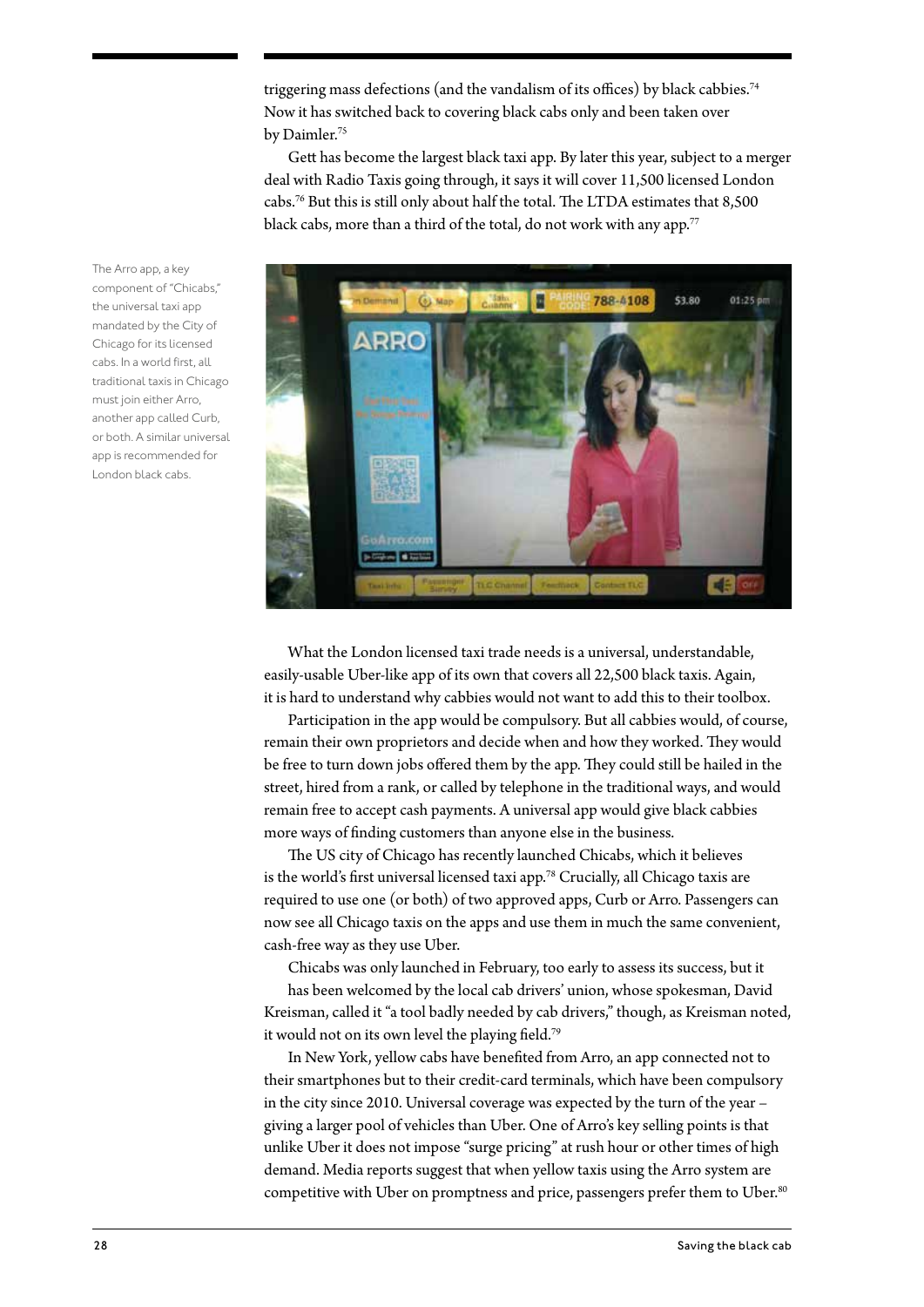**•** We recommend the introduction as soon as possible of a Chicago-style universal cab app, offering full Uber-like features (at black cab rates). All licensed taxis should be required to take part.

# **The new app could offer cabbies more control over their own trade and cut TfL's influence in their lives – if they can get their acts together**

The way the new app works would be similar to Uber – but the people in charge would be quite different. It would be operated in the interests of the licensed trade by an impartial, non-commercial body. The trade's individualistic, Balkanised nature and its inability to agree means that the new app may have to be created by TfL so it can get going quickly.

But if and when the trade can agree on how to run it, control should be passed away from TfL to the cabbies themselves, perhaps through a co-operative or mutual, or to some other body that cabbies trust more than Tf L. That would also achieve many cabbies' fervent wish – to reduce Tf L's control over them.

**•** There will be start-up and ongoing running costs associated with such a system. We recommend that as in Chicago, TfL should fund at least the startup costs and probably the running costs for the first few years in order to ensure that cabbies can join swiftly.

# **Like taking payment by credit card, the new app will cost cabbies some money, but will compensate by generating more business**

Particularly after the first few years, drivers may have to pay the central costs associated with the system – though these will, of course, be nowhere near the 20–30 per cent that Uber charges its drivers. Based on experience in Chicago, we believe they could be around 2–3 per cent. There is potentially also a lower likelihood of tips of any kind, though the app could be designed to include these. If cabbies' earnings are less cash-based, they will become more transparent to the tax authorities.

However, the increased convenience of the app should result in more trade, or at the very least help protect the trade which now exists.

# **It may be the meter, rather than the Knowledge, which ends up the anachronism**

London black cab fares are complicated, unpredictable and lack transparency. They depend on four factors: the distance travelled, the time spent waiting in traffic, the time of day, and whether your journey is shorter or longer than six miles.

What this means is that like the tidal range of the Thames, the range of a London licensed taxi fare – especially for longer journeys – is among the greatest in the world and a black cab journey can end up costing far more than you expect. Currently the fare from Heathrow to central London can run from £46 to  $£87<sup>81</sup>$ (in practice, more than  $\text{\pounds}100$  in traffic) – the top of the range being around double the bottom.

If a customer did not know whether he was going to pay  $\text{\textsterling}46$  or  $\text{\textsterling}87$  for a shirt until after he bought it, he would be unlikely to go to the shop. And if his literally first experience of London after landing in the country is a £100 taxi fare, not many new arrivals – in this city of new arrivals – will look favourably on black taxis in future.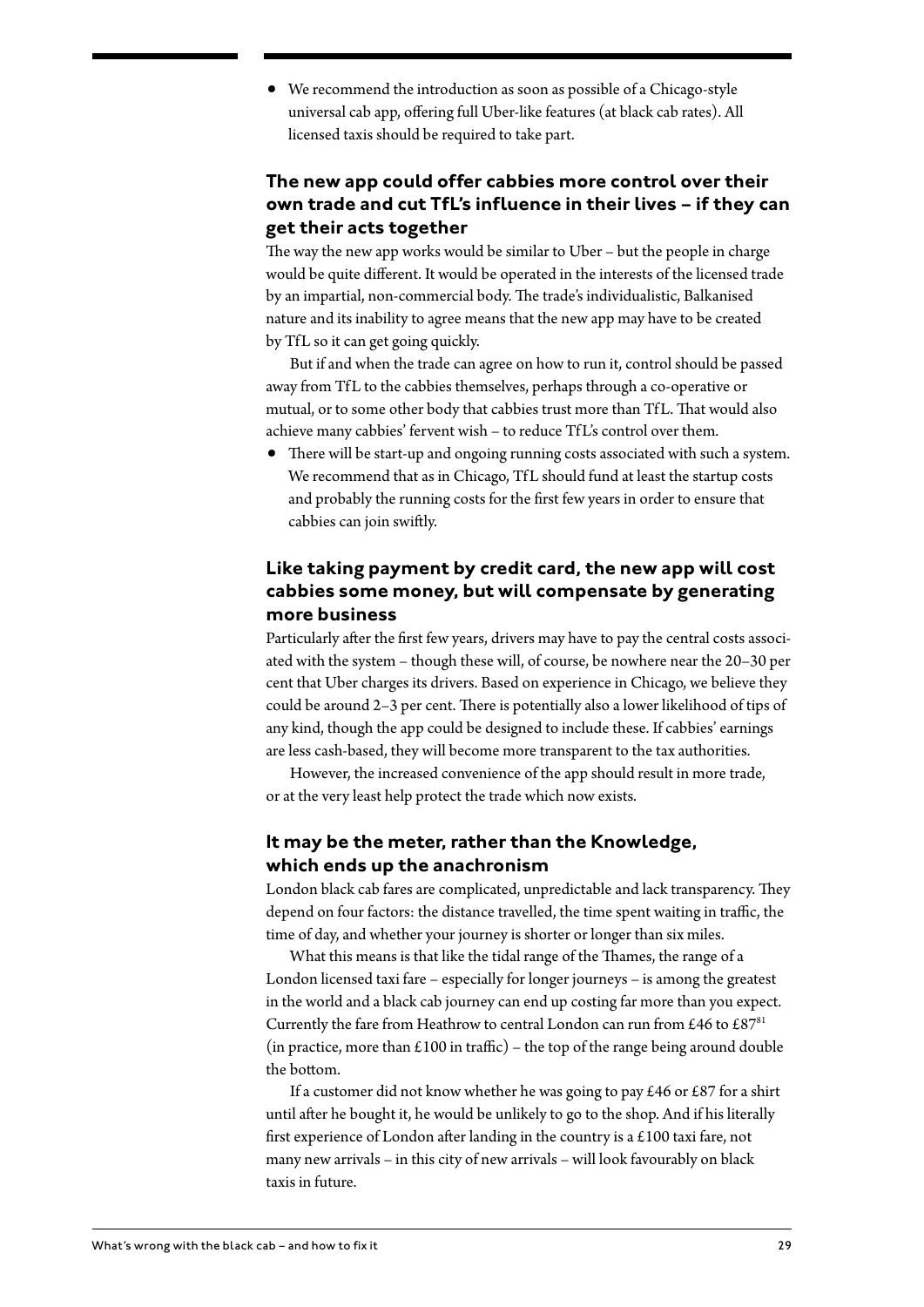"Meter anxiety" – sitting in the back watching the price tick up – is a deterrent to black cab users. Surveys show that almost half of black cab passengers want fixed fares.<sup>82</sup> Uber for the most part doesn't offer fixed fares either, of course. But, as will be seen from the table quoted earlier in this chapter, its fares generally are more predictable and fall within a smaller range than those of black cabs.

Many other cities – including New York, Rome and Tokyo – already operate compulsory fixed taxi fares from one or more of their main airports to the city centre. The fixed fare from JFK airport into Manhattan is \$52.80 (about £40)<sup>83</sup> – less than half of what it could cost you in London, for about the same distance. There is a \$4.50 ( $\text{\textsterling}3.45$ ) surcharge in the evening rush hour. Depending on the route chosen, tolls may add a further  $$8 (£6.20).$ 

London, too, has fixed fare schemes, though ours are voluntary, tend to involve taxi-sharing, and are almost unknown and unused. One operates at peak times from Paddington Station to six zones in central London.<sup>84</sup> Others operate during the Wimbledon tennis tournament. A fixed-price black taxi shuttle from the ground to two local stations is described as "successful" but fixed-price schemes from the club to other parts of London have been "less successful," with "complaints about passengers either being overcharged or refused."85

A proposal for fixed fares from Heathrow produced the following classic response from the trade: "The London Cab Drivers' Club, LTDA and Unite [union] objected strongly to fixed fares at Heathrow Airport. They stated that passengers requiring fixed fares have other modes of transport available to them."86

Indeed! That is precisely why, particularly for longer journeys, we need to consider moving away from a fully-metered model and towards a selective fixed fare or "guaranteed maximum fare" model, where the fare is known to the passenger before he or she commits.

**•** We recommend that fixed fares become mandatory for all rides from Heathrow to central London. Because of the size of central London, it will be reasonable to divide it into two or three zones, depending on how far they are from the airport, so someone going from Heathrow to Aldgate would still pay more than someone going from Heathrow to Kensington.

#### **"Guaranteed maximum fares" and promotional fares**

Taxi drivers can already choose to charge fixed fares for any journey – or any fare they want, so long as it is not more than the one shown on the meter. Some of the black taxi apps, including Gett, have very recently started using this leeway to offer "guaranteed maximum fares" in London. A fare is quoted by the app before the customer books the ride and if the meter fare is higher, only the guaranteed fare is charged.87

This looks extremely interesting and should be watched carefully. It should also be – at the very least – an option in the universal black taxi app to be provided by TfL. Drivers could choose whether or not to accept it, depending on how business was.

The trade has already tried some potentially interesting promotional prices, such as flat £5 and £10 fares in parts of central London at off-peak times. These haven't been sufficiently promoted and they are not well enough known to customers. The app would be an ideal means of promoting these to cabbies and customers, and giving drivers more of an incentive to take part. The marketing campaign suggested below would promote these discount fares to non-customers.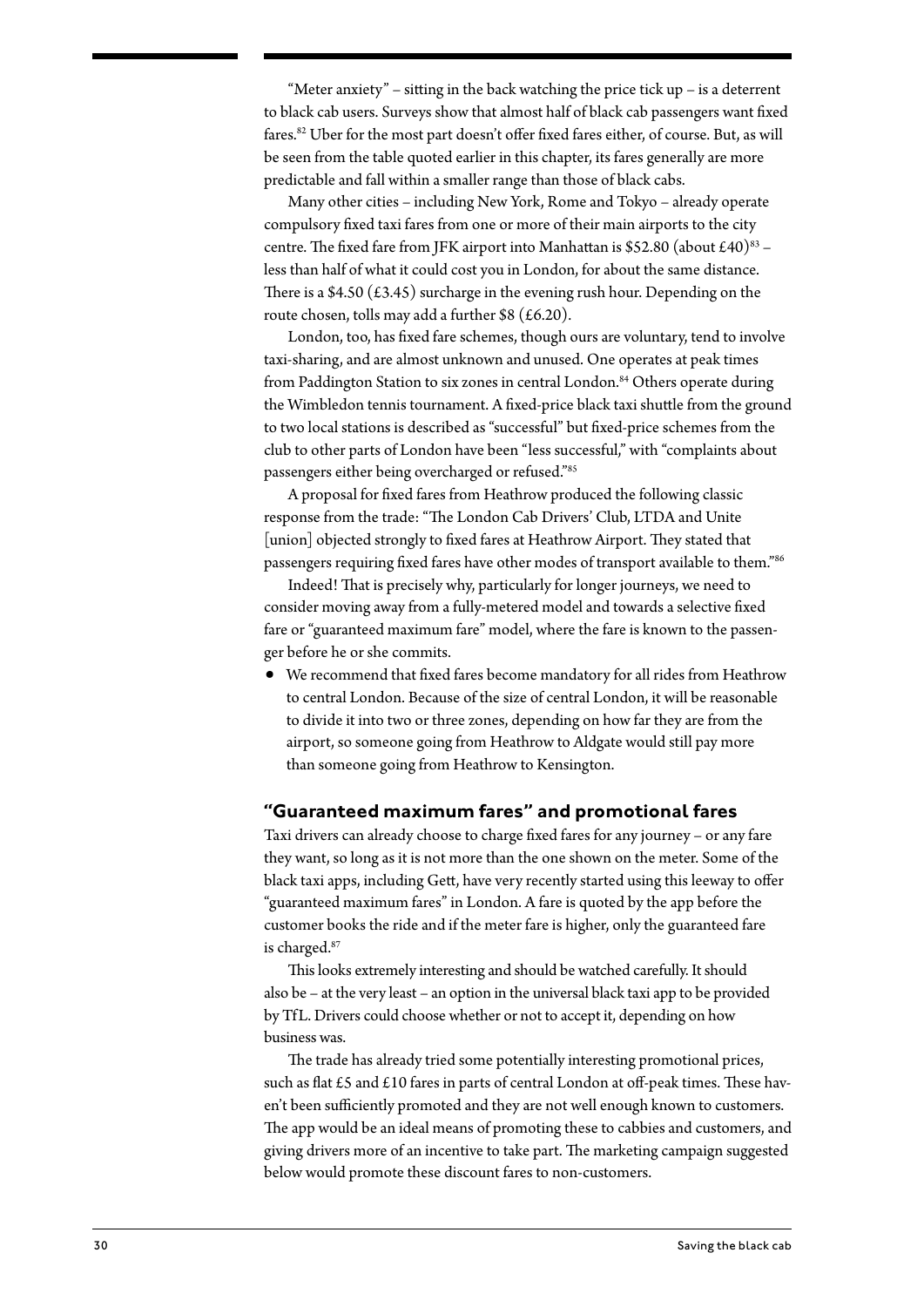**•** We recommend that there be a concerted attempt to develop attractive promotional fares in conjunction with the new director of black taxi marketing (see below).

#### **Fares for night journeys are too high**

In January 2001, a six-mile journey by black cab at 11pm cost at least £11.10 before tips.<sup>88</sup> Today, the same journey will cost at least £25.60,<sup>89</sup> a rise of 131 per cent. Tf L's website says it will cost between £29 and £34, a rise of up to 206 per cent.<sup>90</sup>

Over the same period, inflation has risen by 50 per cent and a typical six-mile Tube journey at 11pm, of the sort that many black cab passengers would make – from central London to a destination in zone 2 – has risen by 26 per cent, from £1.90 to £2.40.91

How much does a six-mile UberX ride at this time cost? The app estimates £13–17, as little as half the black taxi fare. Even when the company's surge pricing applies, it will still in most cases be cheaper than a black cab at night.

The cab service can justify a premium over Uber. But it cannot justify a premium of up to 100 per cent. The service is better, but it's not twice as good.

**The cab service can justify a premium over Uber. But it cannot justify a premium of up to 100 per cent over Uber. The service is better, but it's not twice as good. Passenger surveys show dissatisfaction with the black taxi service is higher at night than during the day**

Passenger surveys show dissatisfaction with the black taxi service is higher at night than during the day.92 Remarkably, even 48 per cent of black cab drivers who responded to TfL's latest fares consultation thought night fares were too high.<sup>93</sup>

There are three main black cab tariffs. Tariff 1, the lowest, currently operates between 5am and 8pm on weekdays. There is a shoulder tariff, Tariff 2, for journeys between

8 and 10pm on weekdays, and between 5am and 10pm at weekends. This is 20–25 per cent higher than Tariff 1.<sup>94</sup> Tariff 3, which applies between 10pm and 5am every night, is 45–60 per cent higher than Tariff 1.95

London is almost the only city in the world where there is such a big difference between daytime and night-time cab fares (New York, for instance, has a flat 50 cent, 38p, surcharge for evening and night journeys). According to Uber, its busiest time in London is "when the bars close."96 At that same time, the streets of the West End are full of black taxis driving round with their yellow lights on, very visible symbols of how they have priced themselves out of the market.

## **The night rates were conceived in a different world. In the new world, they risk contaminating users' view of the entire trade**

The night rate was introduced in response to a problem which largely no longer exists – the transport shortage in the West End at night. Until 2001, evening journeys – until midnight – only cost 60p more than daytime ones. Night journeys cost 90p more. But it was notoriously difficult to find a cab. The LTDA complained that the rates did not give them "sufficient incentive" to work anti-social hours.<sup>97</sup>

As a supporter of organised producer interests rather than consumer interests, the then mayor, Ken Livingstone, agreed with the LTDA. He introduced three-tier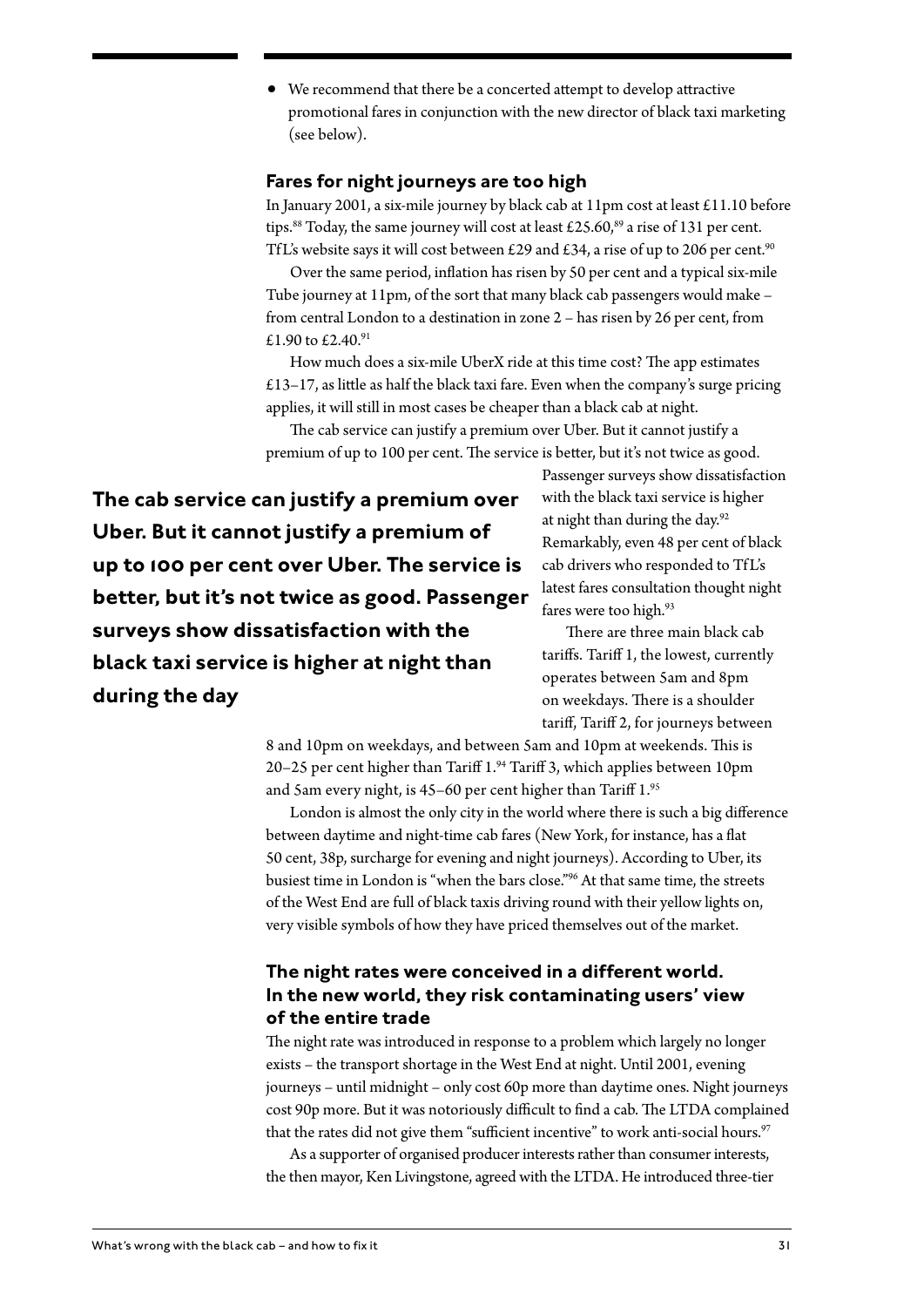pricing with an immediate increase of up to a quarter at weekends and up to 60 per cent at night. Even at the time, and even in many parts of the trade itself, it was regarded as counterproductive. Many individual cabbies and two of the main black taxi operators, Dial-a-Cab and Radio Taxis, were opposed.98 Passengers were understandably furious – "it's like a tax for living in London," complained one.<sup>99</sup> In partial recognition that the increase had been too high, the weekend "middle" tariff, Tariff 2, was in 2003 extended to cover the period between 8 and 10pm on weekdays.

Since 2001, it is not just the rise of Uber that has changed the equation at night. The night bus network has expanded dramatically. The Night Tube has started. If black cabs continue to charge the same fares as now, they have little future after dark.

Should this matter? Perhaps black taxis should be happy to give up the nights to Uber? That depends on whether cabbies want their service to be a part-time one, and to cede half the hours on the clock to their rivals. Even though most use of black cabs is during the day, the night rate contributes to the widespread perception of licensed taxis as overpriced, particularly since journeys at night tend to be longer. Many new or occasional users will take their first black cab at night or at the weekend – and decide never to use one again.

**•** We recommend that Tariff 3 be abolished. All hires between 8pm and 5am, and at weekends, should be on Tariff 2. Consideration should also be given to abolishing Tariff 2 and returning to the flat evening and night surcharges.

#### **Fares for long journeys are also too high**

On any journey over six miles, at any time of day, yet another tariff, known as Tariff 4, kicks in at the six-mile point (it often used to kick in even before that, but this has now been changed). Tariff 4 is 42 per cent higher per mile than Tariff  $1,100$  meaning that longer journeys are also overpriced.

The six-mile threshold was set because cabbies were at one time entitled to refuse any hire of more than six miles, the so-called "compellable distance." The idea was to reward them for accepting journeys longer than this. However, the compellable distance has been 12 miles for several years now.

**•** We recommend that Tariff 4 should apply only for journeys over 12 miles, the actual "compellable distance," and that ultimately it should be eliminated altogether.

### **The way annual fare increases are calculated (both day and night) produces excessive rises**

By the time Ken Livingstone left office there had been nine increases in black cab fares in eight years, nearly all of them above inflation.<sup>101</sup>

| April 2001        | 5.5%                                                 |
|-------------------|------------------------------------------------------|
| Nov 2001          | up to 60% after 8pm, 25% weekends                    |
| <b>July 2002</b>  | 4.8%                                                 |
| <b>April 2003</b> | 2.25% with new lower mid-evening rate between 8–10pm |
| April 2004        | 3.4%                                                 |
| April 2005        | 5.6%                                                 |
| April 2006        | 3.7%                                                 |
| April 2007        | 3.2%                                                 |
| April 2008        | 4.7%                                                 |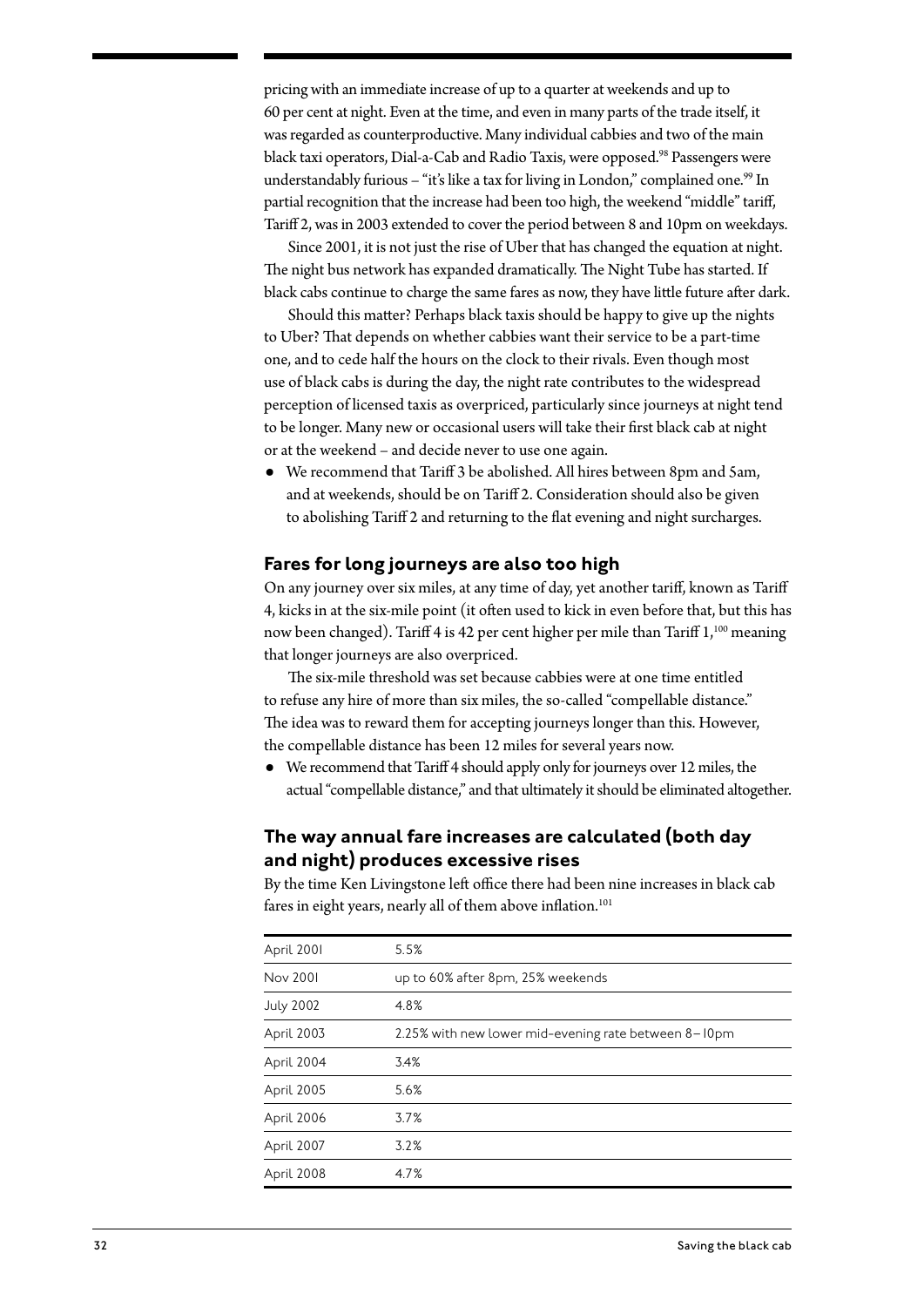The record under Boris Johnson has been better but still above inflation overall.

| April 2009 | 3.4% |
|------------|------|
| April 2010 | 2.3% |
| April 2011 | 2.7% |
| April 2012 | 5.3% |
| April 2013 | 1.7% |
| April 2014 | 0.7% |
| April 2015 | nil  |
| April 2016 | 1.6% |

Each year's fare rise is calculated using something called the "cost index," a weighted basket of elements (fuel, insurance, servicing, and so on) which has existed since 1981.

However, less than 40% of the index is actually based on the cost of running a black cab and only 9.5% is based on the biggest cost of running a cab, the price of fuel. 5.5% of the index is based on the costs of doing the Knowledge – even if you took the exam 40 years ago – and 2.8% is based on unspecified "social costs," presumably not the cost of socialising with other cabbies.

The single biggest element in the entire "cost index," 60.3%, is made up of a number reflecting UK average earnings. Although black taxi drivers' incomes are well above average, the idea is that cab fares should still increase in line with average earnings.<sup>102</sup>

All this explains why, after a year when the price of fuel went down by more than 15 per cent, and CPI inflation was nil or virtually nil, London black cab fares still went up by 1.6 per cent this April. (Tf L's initial proposal, incidentally, was for a 0.8% rise, but this ended up being doubled.)

Raising fares by substantially more than inflation at a time when the trade faces such challenges is wrong. The costs of running a cab will change completely for the new generation of zero-emission capable cabs entering service from later this year and this offers the opportunity for radical reform.

A comprehensive TfL review of cab fares, including tariffs and the cost index, was to have been published this summer but has not appeared. The Mayor's taxi and private hire action plan, published last month, commits only "reviewing the annual taxi fares process to ensure drivers and customers get the best deal,"103 which seems to us to place drivers and customers in the wrong order.

- **•** Tf L's review must be completed and published as planned. It must recognise that in the new world the interests of drivers can only be safeguarded in the medium and long term by placing the interests of customers first.
- **•** We recommend that the cost index in its current form be abolished and replaced with one which reflects the actual costs of running a black cab. If costs fall, fares should fall too, or at the very least be frozen.

### **Apps open up significant opportunities for black cabs in the suburbs**

The licensed taxi may be an icon of London, but in most of London it is barely visible. One of Uber's competitive advantages over the black cab is that it serves more of the London where most people actually live. Only 7 per cent of black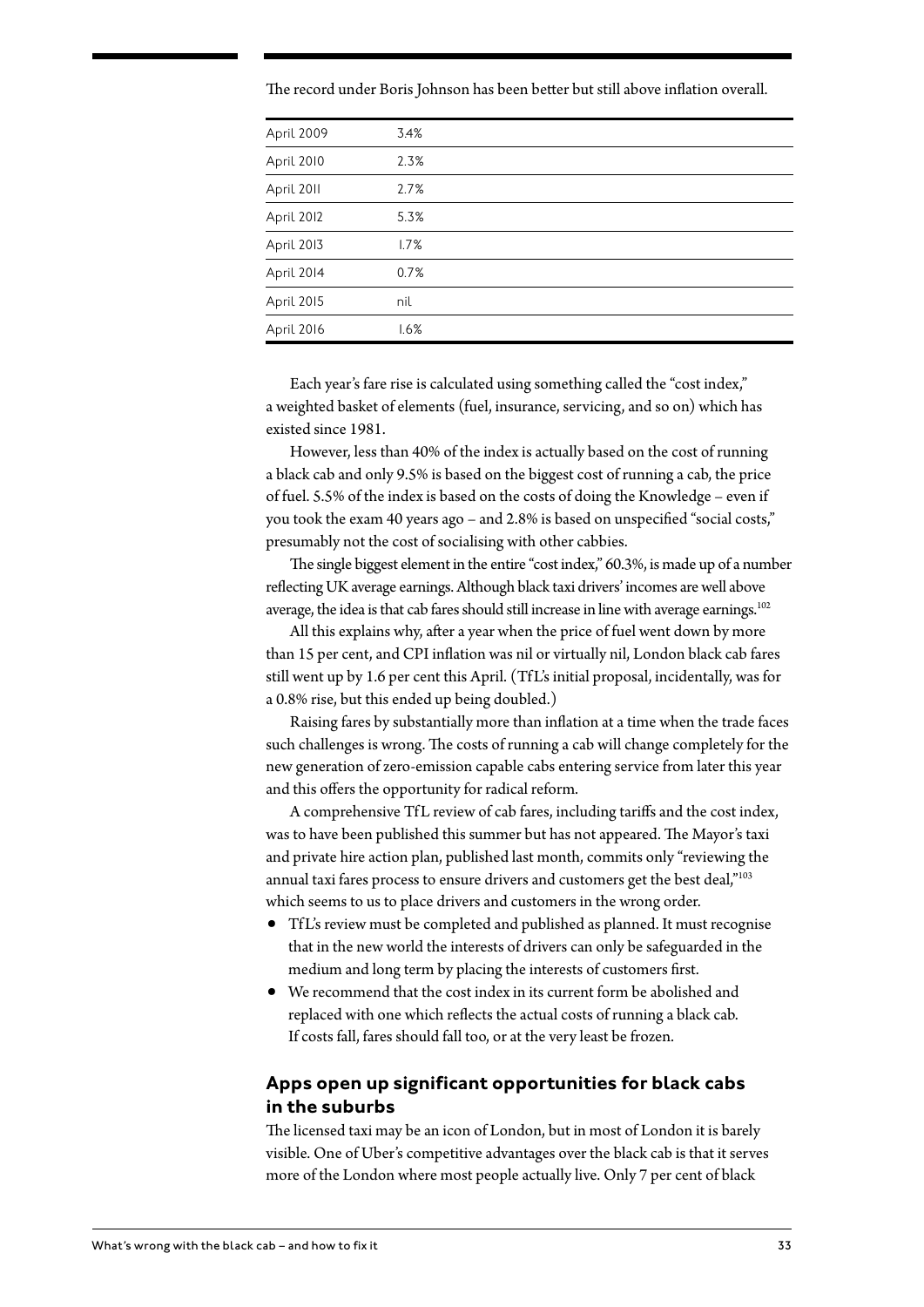cab journeys take place wholly within the 22 outer London boroughs; a further 19 per cent are journeys from inner London to outer London, or vice-versa (many of these to and from Heathrow); 74 per cent of black cab journeys take place wholly within the 10 inner London boroughs.<sup>104</sup>

Clearly, black taxis' traditional means of finding passengers, cruising the streets, is less viable in less densely populated and suburban areas. But the adoption of apps should make it easier for them to connect with suburban customers and could represent a very significant business opportunity if they wished to seize it. The population of the suburbs is growing very fast, faster than inner London, and some suburbs now have almost inner-city densities. Property prices are driving middle-class, taxi-using customers further into outer London. TfL also expects the Night Tube to generate "greater demand for taxis in suburban areas"105 and is expanding rank capacity at suburban Tube stations.

About 3,500 of London's 25,000 licensed taxi drivers are holders of suburban-only licences, known as the "yellow badge," for which the barriers to entry are significantly lower than the all-London Knowledge.<sup>106</sup> They can choose to be examined on one (or more) of nine suburban sectors, each covering between one and four outer London boroughs. They can accept hires within their licensed sector(s) and from them to any other point, but not pick up passengers outside them. They can also pick up passengers at a few "island" ranks in inner London, such as Finsbury Park and Putney stations.

On average it takes two years to get a yellow badge, about half the time for the full all-London Knowledge but still significantly more than a PHV licence.<sup>107</sup> Specifications and standards of vehicle are the same as for all-London drivers. If apps are embraced by suburban drivers, an expansion of the number of yellow badge licensees could offer a "gateway" into taxi-driving and a potential for the expansion of the trade. However, moves to simplify the suburban licencing system (by reducing the number of sectors to four), though supported by suburban drivers, were opposed by all-London drivers and fell through, an example of the lack of common purpose that can hamper the trade.

**•** The number of suburban sectors should be reduced to four as a starting point to allow a more flexible suburban trade to exploit the potentially wide opportunities opened up by apps in the suburbs.

#### **Cab ranks are becoming increasingly important**

Only black cabs can rank. Having been relatively unimportant in the past, apart from those at main railway stations, ranks are starting to become "massively important" for the trade, particularly in the West End at night, according to the LTDA's Steve McNamara. Ranks have been established outside popular clubs and restaurants which serve high-rolling customers and the trade's experience, says McNamara, is that if such patrons can walk out and immediately see a cab with its light on, they will get in it.<sup>108</sup> TfL has promised to "pursue" a 20 per cent increase in ranks (by number of ranks, not capacity) by  $2020$ ,  $^{109}$  an ambition reiterated in the Mayor's recent taxi action plan. 32 new ranks were delivered in the year to April 2016 and 18 are planned, or have been delivered, this year.<sup>110</sup> TfL will need to work together with local authorities, particularly Westminster City Council, to ensure that the ranks are in the places needed.

**•** We recommend that the number of ranks be expanded more vigorously, and enforcement efforts increased to keep them clear of PHVs or unlicensed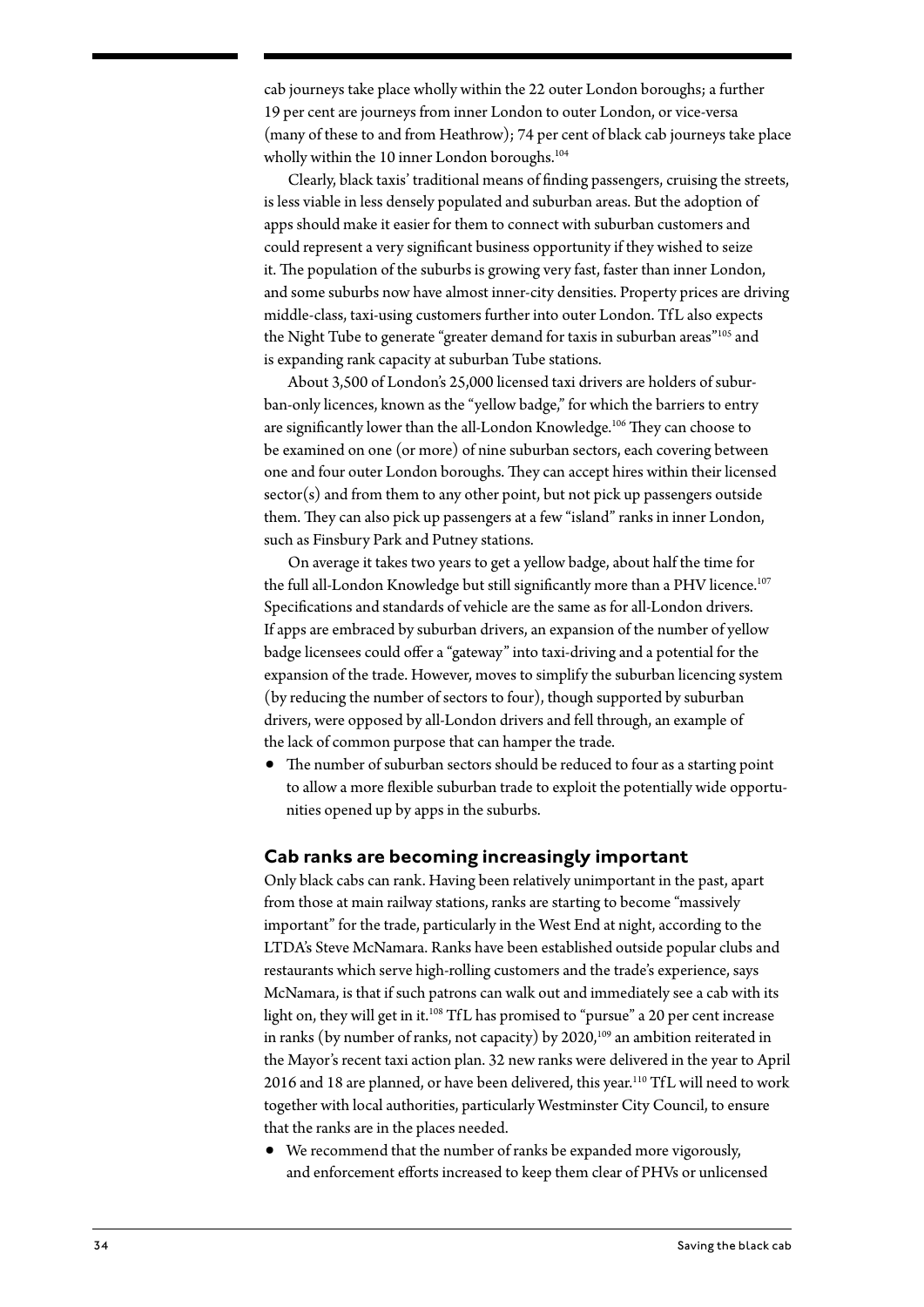vehicles. Westminster City Council, in particular, will need to cooperate with TfL to deliver a larger number of ranks.

# **The London taxi's environmental performance is poor. An imminent new generation of eco-friendly black cabs could be transformative, but could go wrong**

Next year, the last-ever London black cabs as we know them – diesel-fuelled TX4-series vehicles – will roll off the production line. Within 15 months, all new cabs will be one of two entirely new, eco-friendly models. And within a few years of that, the black cab's environmental performance could go from one of its greatest weaknesses to one of its greatest strengths – reshaping its economics and giving it a competitive advantage over Uber. But the transition must be exceptionally carefully managed.

The licensed taxi fleet is significantly more polluting, per vehicle, than Uber's, which has a higher proportion of hybrids and more efficient diesels. By 2020, black taxis are forecast to contribute 18% of NOx emissions in central London, against only 4% for private hire vehicles.<sup>111</sup>



After 2020, however, all that should change. From January 2018, all new black cabs operating in the central London congestion charge zone will have to be zero-emission capable (ZEC).<sup>112</sup> This means that they must be either pure electric, or hybrid, and capable of running with zero emissions from the tailpipe for all or part of the time, with a minimum zero-emission range of 30 miles. If the vehicle has an internal combustion engine as part of a hybrid system, it must be a petrol engine.113 Existing, diesel black cabs which have been licensed by 31 December 2017 can continue to operate until they are 15 years old, as now.

Two manufacturers will be offering new zero-emission capable black cabs. Reassuringly, both maintain the iconic form of the classic London taxi. The London Taxi Company (LTC), makers of the TX-series cabs, is developing the new hybrid TX5, to be built in Coventry. It represents a £300 million investment by the company<sup>114</sup> and is due to be launched at "the end of 2017,"115 only just in time for the changeover.

The new Metrocab plug-in electric taxi, on sale from late this year, the second of the two models competing to meet the "zero-emission capable" requirements to be placed on all new London black cabs from 2018.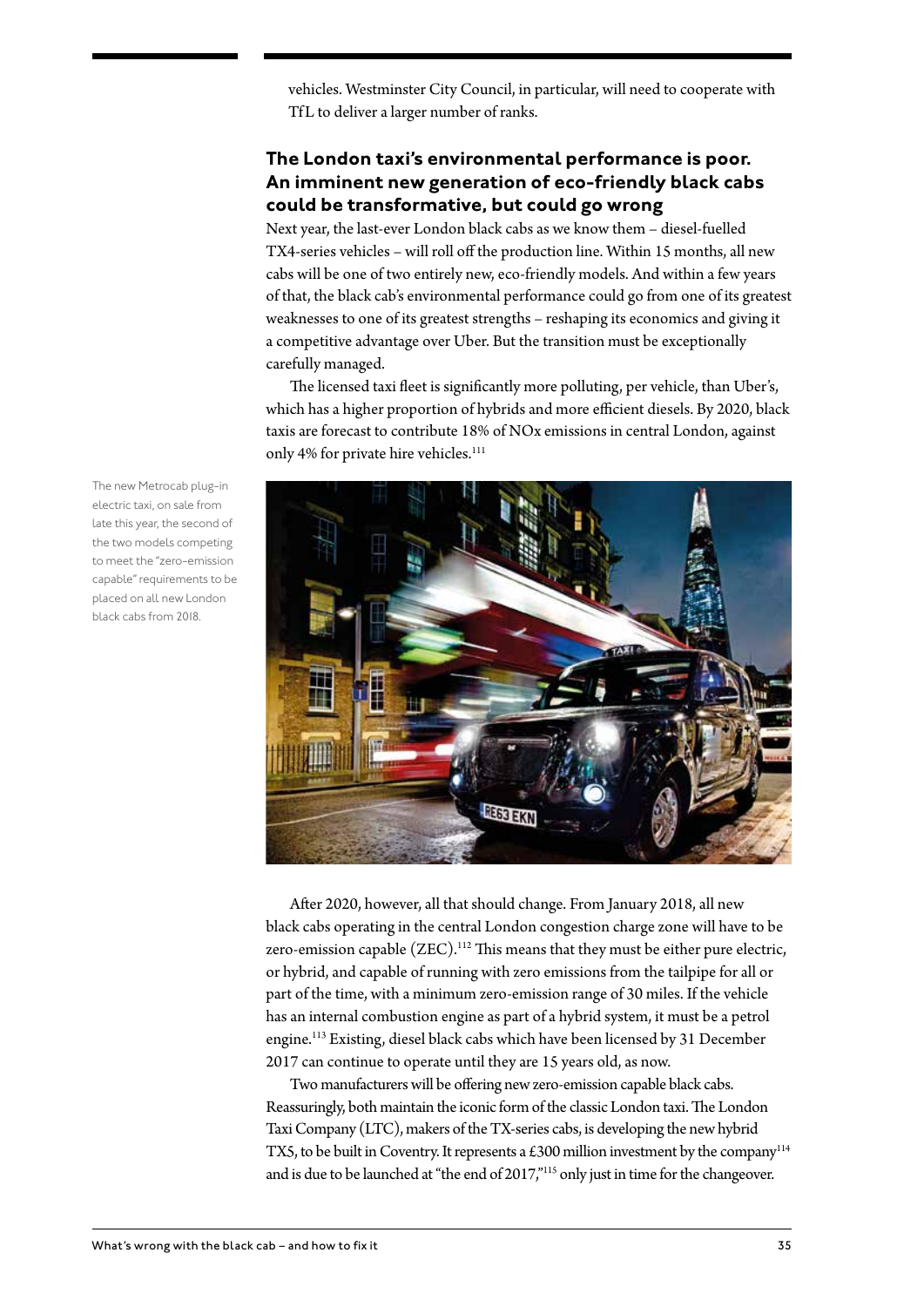The rival Metrocab design, also to be built in Coventry, is a plug-in electric taxi. Unlike the old, square MCW Metrocab that plied London's roads in the 1990s and after, the new Metrocab from Fraser-Nash boasts a traditional round shape that is strongly reminiscent of the classic TX-series (so much so that LTC took the company to court, claiming, unsuccessfully, that it was a "substantial copy" of their own design). A few prototypes are already in service and Metrocab says that production models will become "readily available by 2017."116

Both vehicles are a major vote of confidence in the black cab's future. They also promise to improve the economics of the trade, claiming substantially lower running costs, as you would expect from alternative fuels, and the same or similar purchase price, once government grants for green vehicles are added in.

But much will depend on their on-the-road performance, ride comfort, passenger reactions and on whether the promised cost savings materialise. Such things cannot yet be assessed because production models of the vehicles, particularly the TX5, have been slow to emerge in public. A static prototype of the TX5 has been shown to journalists, but there appears to be no published record of any outsider being allowed to ride in it. A ride promised to the authors of this pamphlet in February was cancelled and despite repeated requests has never been rearranged; it is not clear whether any Tf L officials have ridden in one either. They had not done so by the end of May.<sup>117</sup>

By 2020, it is intended that London will have 9,000 zero-emission capable black taxis.118 Since there are virtually none at the moment, with only four years to go, achieving this will require significant effort by TfL and the trade. There is to be a £65 million TfL and Office of Low Emission Vehicles fund to assist with the early decommissioning of older black cabs, before they reach the present 15-year age limit; and there will also be grants to cabbies for the purchase of zero-emission capable cabs.<sup>119</sup>

The arrival of a fleet which is new, efficient, modern, green – but critically, still identifiable as the iconic London taxi – may improve the image, as well as the economics, of the licensed trade. But tightened environmental regulation also presents challenges. The requirements for black cabs are tougher than for their competitors in the private hire sector, arguably reflecting their greater contribution to emissions. Nevertheless, it understandably seems unfair to many cabbies that new PHVs need not be zero-emission capable until 2020 and their zero-emission range requirements are less onerous than the cabs': between 10 and 20 miles.

Later, perhaps, the new rules could work to the black cabs' advantage. The age limit for legacy PHVs is 10 years, against 15 for the black cabs, and even a 10-mile zero-emission rule disbars many existing hybrid minicabs, including some models of the Prius, which have a lesser range.

Yet it is of critical importance that TfL support the black cab trade to the greatest possible extent in the transition. This should include sufficient grants to ensure that the trade is not disadvantaged and also a concerted effort to instal enough rapid charging points to enable the fleet to operate effectively. Currently the plan is for 300,<sup>120</sup> which may well not be enough. Uber has objected to the £65 million fund, claiming it gives the black cabs an unfair advantage, but it seems justified given the earlier and tougher environmental requirements being placed on the black cab trade.

**•** We recommend that the grant programme be sufficient – expanded, if necessary – to ensure that the trade is supported to become completely zero emission capable as soon as possible. Tf L must also install a substantial network of rapid charging points.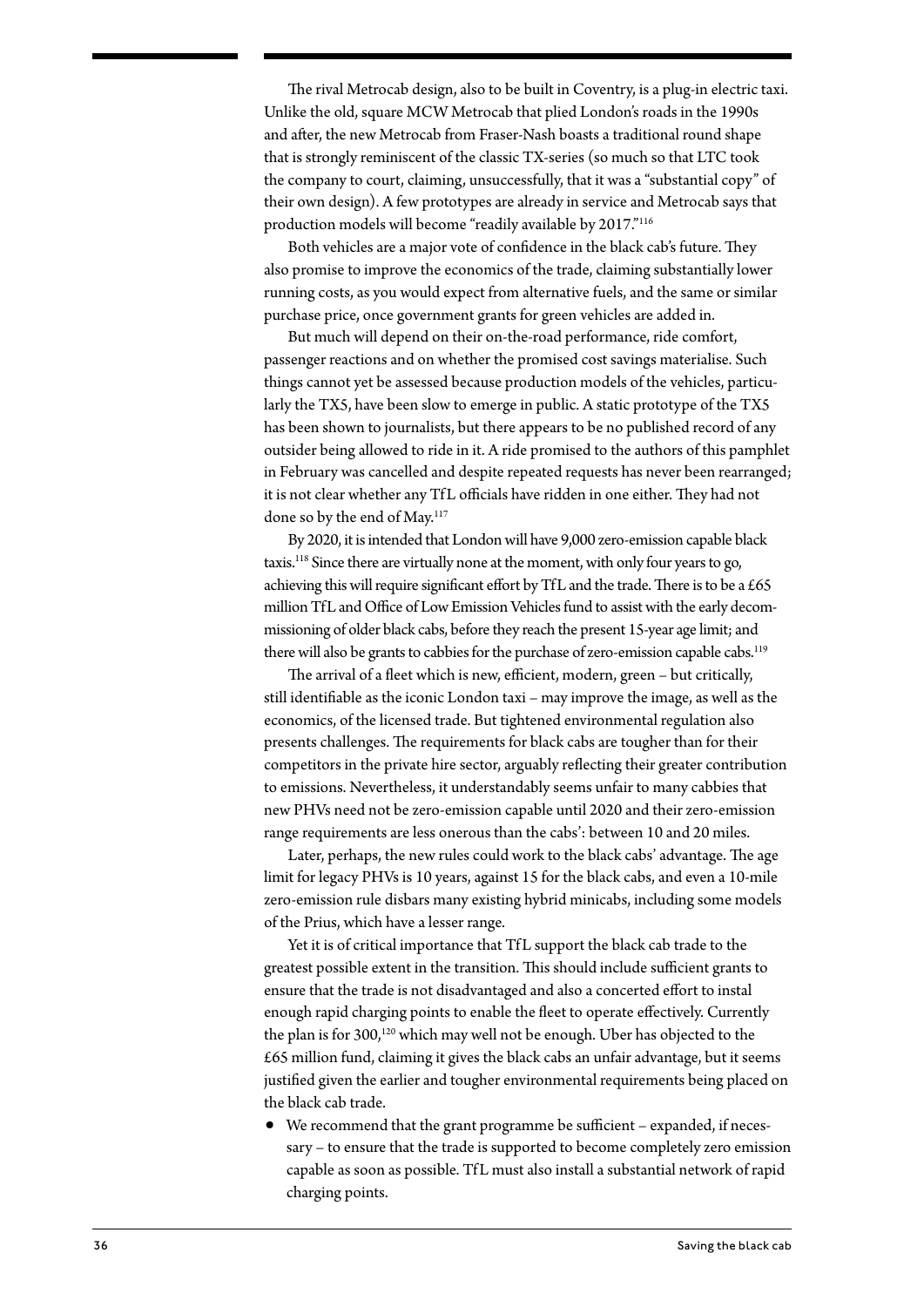# **Cabbies can profit from offering "added-value" services, such as tours**

Very few people know London as well as a black cabbie, and very few people, as the appended article by Jody Rosen's Appendix describes, are so immersed in its history and its quirks. Cabbies are ideally placed to design and offer a vast variety of cab tours, perhaps in conjunction with our proposed new "Ambassador of London" qualification above. Consideration should also be given to providing courier services in a more systematic way, again perhaps through an app.

# **Part of the cab trade's professionalism is ensuring it operates to the highest standards of accountability**

About 2,500 complaints were received about London black cabs in the last year for which figures are available (2012). That is a low number given the number of taxi journeys made, and a reflection of the quality of the service. But few, if any, black taxi drivers' licences were suspended or revoked that year.121 As an elite and premium service, black taxis should uphold and be held accountable to the standards which they are famous for. Licences should be suspended or revoked where appropriate.

## **Marketing is a major weakness for the black cab**

The black cabs need to compete with Uber on marketing and advertising – as well as raising awareness of their new app, night fares and promotional products, they might, for instance, make something of their Londonness, and mock Uber's slightly creepy Californian touchy-feely patter.

**•** If the app and fare changes we suggest are adopted, we recommend that Tf L appoint of a director of marketing for black cabs. The director of marketing would devise promotions and run substantial advertising campaigns to encourage people to use licensed taxis. The first phase should be funded by Tf L but if the cabbies can get their collective act together they should eventually take over control and funding of such campaigns.

# **TfL has mishandled its relationship with the trade**

TfL is too often a bad communicator and it has notably failed to maintain a good relationship with the black cab trade since taking over taxi licensing and enforcement from the Metropolitan Police in 2000. An effective breakdown in relations occurred in 2013–14 between TfL senior management and the trade. This breakdown was somewhat repaired by City Hall, but a legacy of mistrust lingers.

Like cyclists, the cabbies need a dedicated advocate in the mayor's office. Representatives on the TfL board are not enough; because of board conflict of interest rules, bizarrely enough, they cannot actually speak on their own areas of interest. There is a culture clash between straight-talking cabbies and a politically-correct Tf L. The cabbies are right to suspect that high officials at Tf L do not really like them or sympathise with them (though there is blame on both sides, as discussed below).

It has been suggested that the regulation of cabs be returned to the Metropolitan Police, as it was before Tf L's establishment in 2000. We can see the attractions of this. There would be less of a culture clash; police officers and staff might also carry more weight than Tf L staff. However, the Met has stated that it does not wish to resume this role or to see shrinking police resources devoted to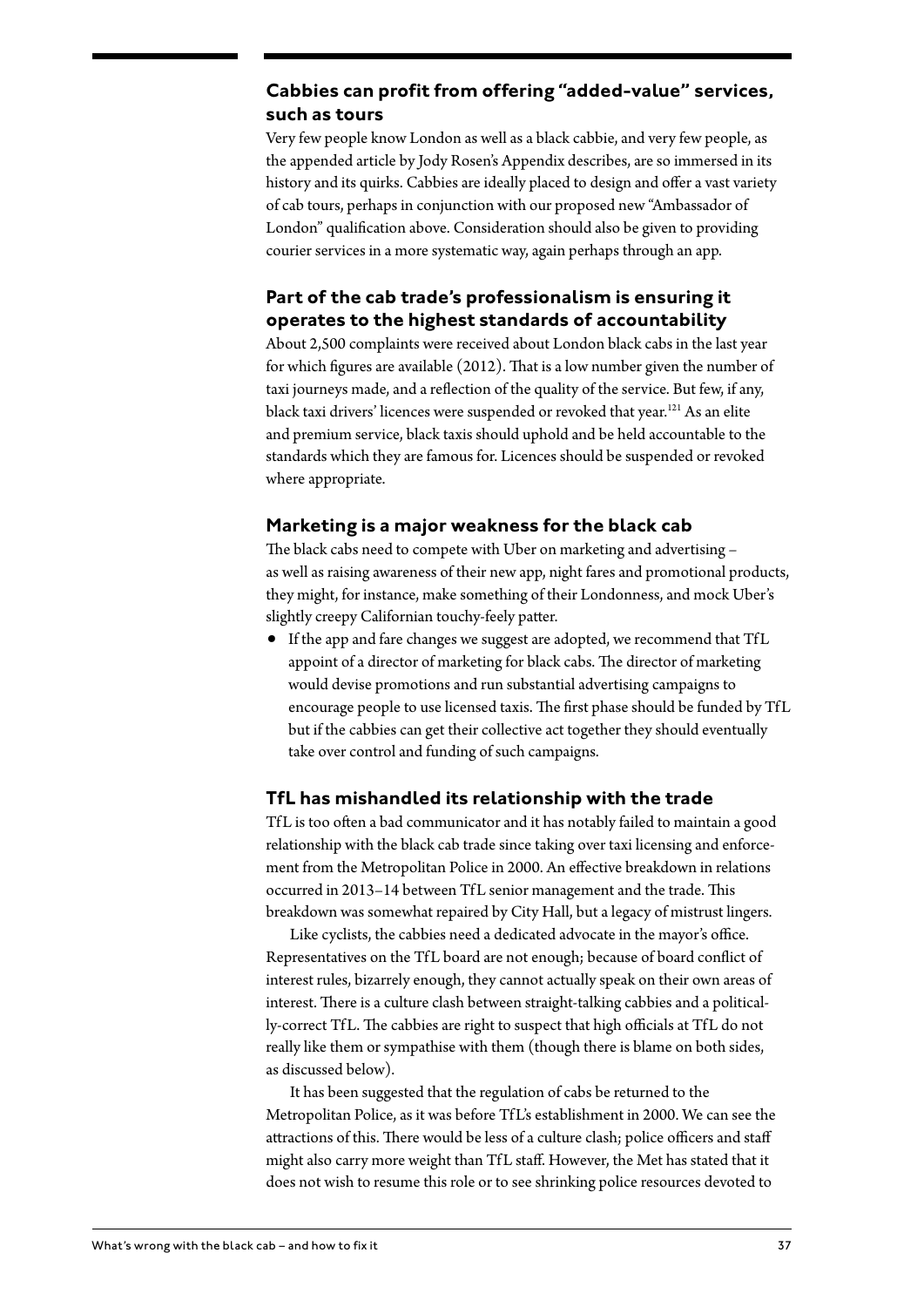The new London Taxi Company hybrid TX5, is Wi-Fi enabled, has USB charge points and a panoramic glass roof – ideal for tours of the city.



what it views as "non-core" work.122 The workload for the Met would be greater than before, since it never regulated private hire vehicles; they were entirely unregulated in London until 2004. Taxis are undeniably part of the transport network and there is a logical case for their regulation by Tf L.

TfL is more directly controllable by City Hall than the Met, meaning that mayoral officials can (and do, as in recent years) take a role in building bridges between TfL and the trade. Finally, as we will see in the next chapter, Uber wishes to end most minicab and taxi regulation and has the support of powerful figures in government to do so. Any move to change the system of regulation would require legislation and could give it the opportunity to achieve its wishes.

- We recommend that TfL retain responsibility for regulating the trade but take concrete steps to understand and improve relations with the black cab trade.
- **•** To that end, we recommend that a senior manager in Tf L be appointed to run the cab operation and that a taxi commissioner be appointed in the Mayor's office. Ideally one or both of these positions should go to former cabdrivers in order to address what cabbies rightly perceive as a lack of sympathy towards them at TfL. However, for cabbies, the key to reducing TfL's role in their lives is getting their own act together collectively.

# **Black cabbies' lobbying has sometimes been counterproductive**

In the relationship between cabbies and TfL, and government generally, there is fault on both sides. The pride, confidence and strong culture of the London black taxi trade is far more an asset than a weakness. But elements of that culture play into the hands of their enemies. A minority is making it only too easy for the likes of Uber to paint the trade as aggressively conservative and opposed to all change.

Cabbies are individualists but this means the licensed trade is balkanized. It is split into factions which impede effective lobbying and make it easier for the trade's enemies to defeat it.

The largest trade association, the LTDA, claims 10,800 members, less than half of the 25,000 drivers. A variety of other bodies – the RMT trade union, the London Cab Drivers' Club (LCDC) and the United Cabbies Group (UCG) – represent a further 1,500 to 3,000 members, depending on whom you ask.

The tone and content of cab-driver lobbying is disproportionately influenced by a small minority of highly conservative cabbies who believe the way to win is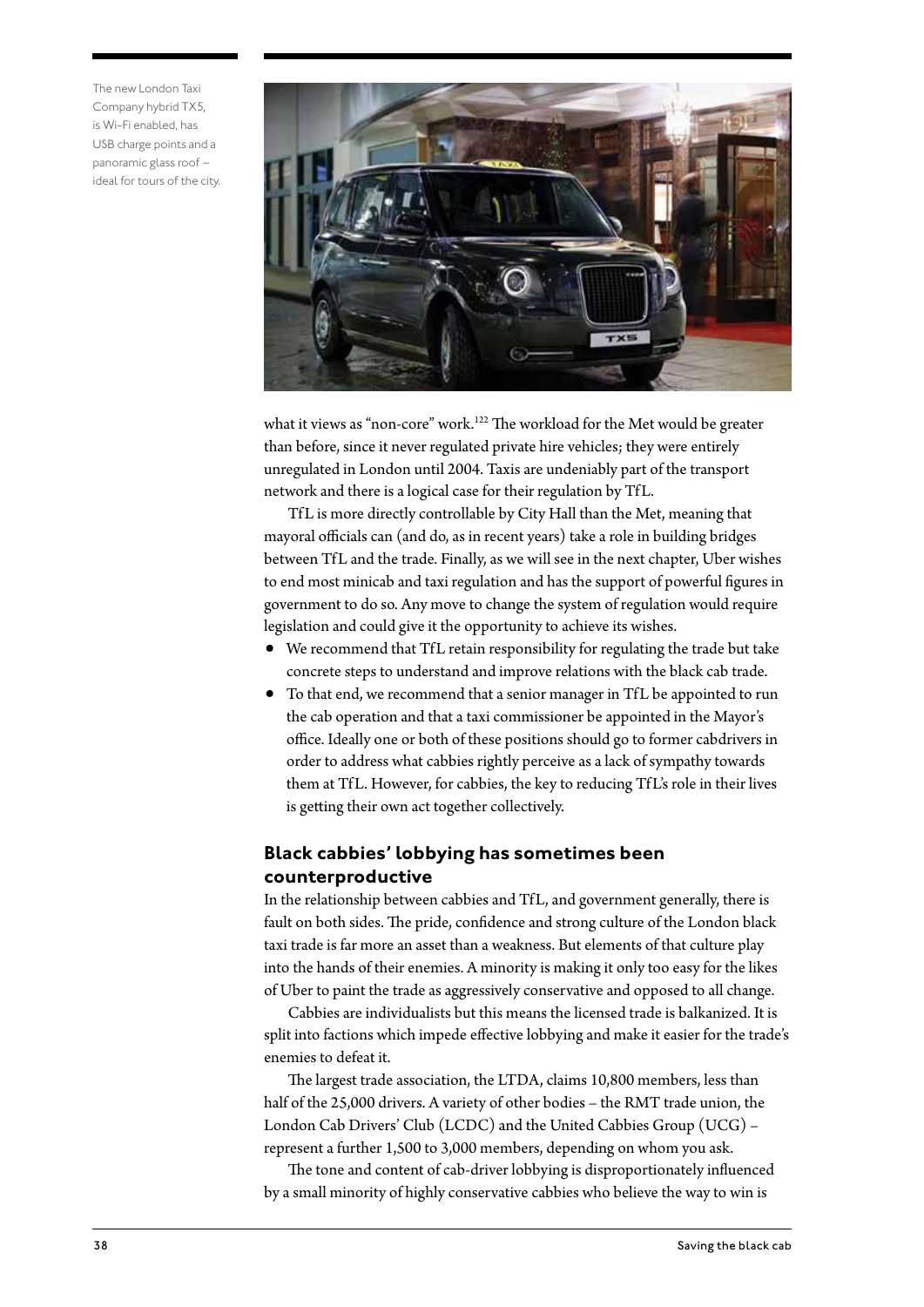by blocking roads, shouting at politicians, opposing any change to the way they work now and making unrealistic demands that Uber be banned.

The LTDA's Steve McNamara says: "There is a very vociferous minority who do not represent the trade. They're particularly big on social media."123 Boris Johnson, when mayor of London, said: "The level of abuse of individual officers in TfL is quite severe. That is not conducive to good relations between TfL and the black cab trade and sometimes there is a level of personal vituperation against individuals that I think is unfair."124

Such behaviour alienates potential customers and politicians. It makes it much easier for Uber to paint all cabbies as failing reactionaries who need propping up and, by contrast, to market themselves as the progressive, modern choice.

A purported brief from Uber's PR agency, leaked to a blog, appears to suggest that such tactics do play into Uber's hands. The document quotes the agency as saying that it "helped create a marketing plan [for Uber] which mocked black taxi drivers in a tongue in cheek manner for fighting technological progress and being self-interested."125 The agency named, Portland Communications, denied the document came from it.

Uber claimed to have experienced an 850 per cent increase in new users on one day when black cabbies were blocking Whitehall.<sup>126</sup> Even one MP who should have been sympathetic, Labour's Ian Austin, tweeted: "Taken 2.5 hours to get from Victoria to Westminster thanks to black cabs demo. How do I sign up for @Uber so I never have to use one again?"127 On another occasion, protesting cabdrivers interrupted a session of the London Assembly and knocked out a member of City Hall staff $128$ 

The UCG is opposed to even modest change, such as requiring black cabs to accept credit cards.<sup>129</sup> Their slogan has been "No retreat. No surrender"<sup>130</sup> and their explicit demand has been that the licensed trade be enabled to carry on precisely as it always has.

Even the LTDA has wasted time and effort in court trying to get Uber banned on legal technicalities;131 even if it had succeeded, Uber would probably have been able to devise some sort of work-around.

The trade suffers from a paradox. It is fragmented; yet everything any cabbie does reflects on the trade as a whole. It is hard to get cabbies to agree about things and it may be hard to get them to agree to the short-term sacrifices described above in order to secure the long-term future of the profession.

Several times in the past, cabbies and their representatives have made choices that benefited them individually in the short term – such as pressing for vastly higher fares at night, or the licensing of the inferior but cheaper Mercedes Vito  $vans<sup>132</sup> - but undermined them collectively in the long term.$ 

Cabbies need to choose their battles more carefully. It sometimes feels like they oppose all change. The trade needs to ask itself why the tragedy of its potential disappearance has not caused more of a public outcry.

The trade – or  $TfL$ , if the trade cannot do so – must come up with a better way for the cab trade to make decisions and express its views, perhaps some kind of secure online forum with a voting or polling system. If the cabbies can get this right and can make their own decisions in their enlightened self-interest – if they could take control of the new universal booking app, for instance – it opens up the possibility of a wholly new relationship where they, rather than TfL, can take the reins.

The age profile of the profession may also discourage change, with 40 per cent of drivers aged over 55 and only five percent under 35. Perhaps the voting system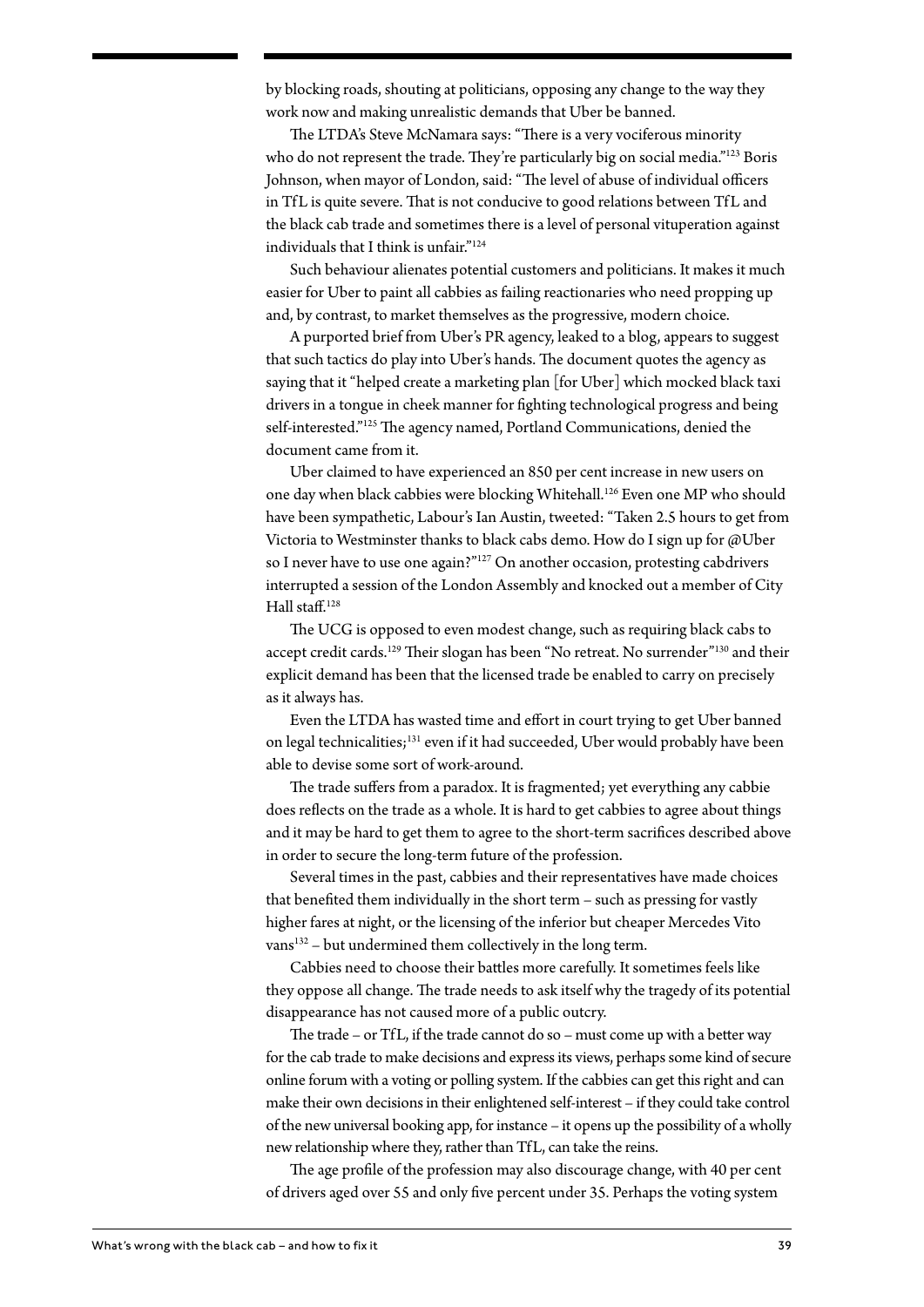could be weighted towards younger drivers, since they have the greatest interest in the trade's long-term survival.

Isabel Dedring, Boris Johnson's former deputy mayor for transport, agrees with Steve McNamara of LTDA that the vast majority of cabbies understand the need for modest change. She makes an analogy with the adoption of helmets by American football players. Most players wanted to wear helmets. But when this was voluntary, and opposed by a noisy minority, many players did not wish to break ranks. Once the game's authorities moved to make helmets compulsory, players adopted them gladly.<sup>133</sup>



"Taken 2.5 hours to get from Victoria to Westminster thanks to black cabs demo. How do I sign up for @Uber so I never have to use one again?" Protesting cabbies block Whitehall in a demonstration against TfL.

© Guy Bell/REX/Shutterstock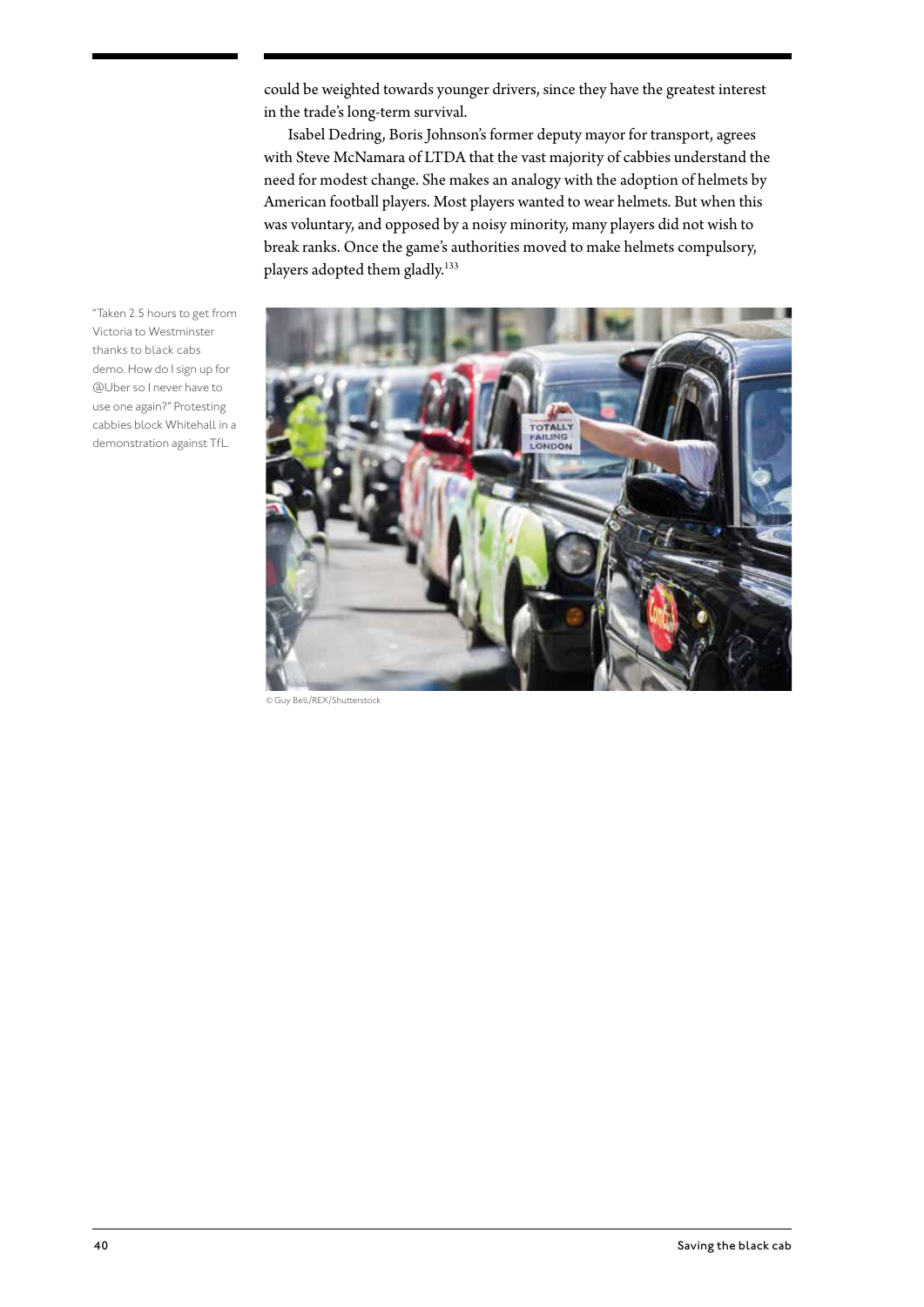# **04**

# Why Uber is not **always good for consumers**

Uber is a phenomenon. In less than five years, it has gone from a few hundred drivers in one city to 160,000, serving 527 cities in 77 countries.<sup>134</sup> On Christmas Eve 2015, a man called Marvin, taking a £5 ride from London Fields to Hoxton, became Uber's billionth passenger.<sup>135</sup>

For the kind of people who travel from London Fields to Hoxton, Uber has become almost a badge of identity. But for millions more, too, it is a hugely popular service.<sup>136</sup> Uber hasn't somehow cheated its way to this position, as some cabbies may think – though, as we will see, some of its behaviour has not been fair or good. Uber is popular because it offers things people want, like and cannot always get from traditional cabs.

In extensive interviews with Policy Exchange, Uber passengers said that yes, they liked it because it was cheaper. But actually, during the day at least, it isn't always that much cheaper. They like it for other reasons too. It has far better coverage in most suburbs than black cabs. They know when their ride will arrive. They know (within a relatively narrow range) how much the journey will cost before they commit to it. No cash has to change hands. Younger people don't carry much cash. They live their lives on their phones. It fits with their lives.<sup>137</sup> For others, working for Uber can fit with their lives.

But there are costs, as well as benefits, from the rise of e-hailing. In the next chapter, we will show how society as a whole – including large numbers of people who cannot afford to travel by any kind of taxi – bears those costs. We will also describe the more complicated reality behind Uber's rhetoric of driver empowerment, which is really a form of corporate Big Brotherhood. In this chapter, we show how Uber's unluckier customers also risk personally bearing some of those costs.

#### **Uber and passenger safety**

In a 2014 statement on Uber's website, the compay's London director, Jo Bertram, described her company's drivers as "the safest, most reliable transportation providers in this great city." The statement has since been removed from the website and is clearly untrue. Uber is not unsafe, but nor does it come close to being the safest form of transport in London.

In the capital, private hire vehicles and cabs are more dangerous, in terms of casualties per journey, than any other form of transport except cycling and motorcycling. The tables for casualties involving each type of vehicle in the latest available calendar year, 2014, are shown below. The vast majority will, of course, be minor.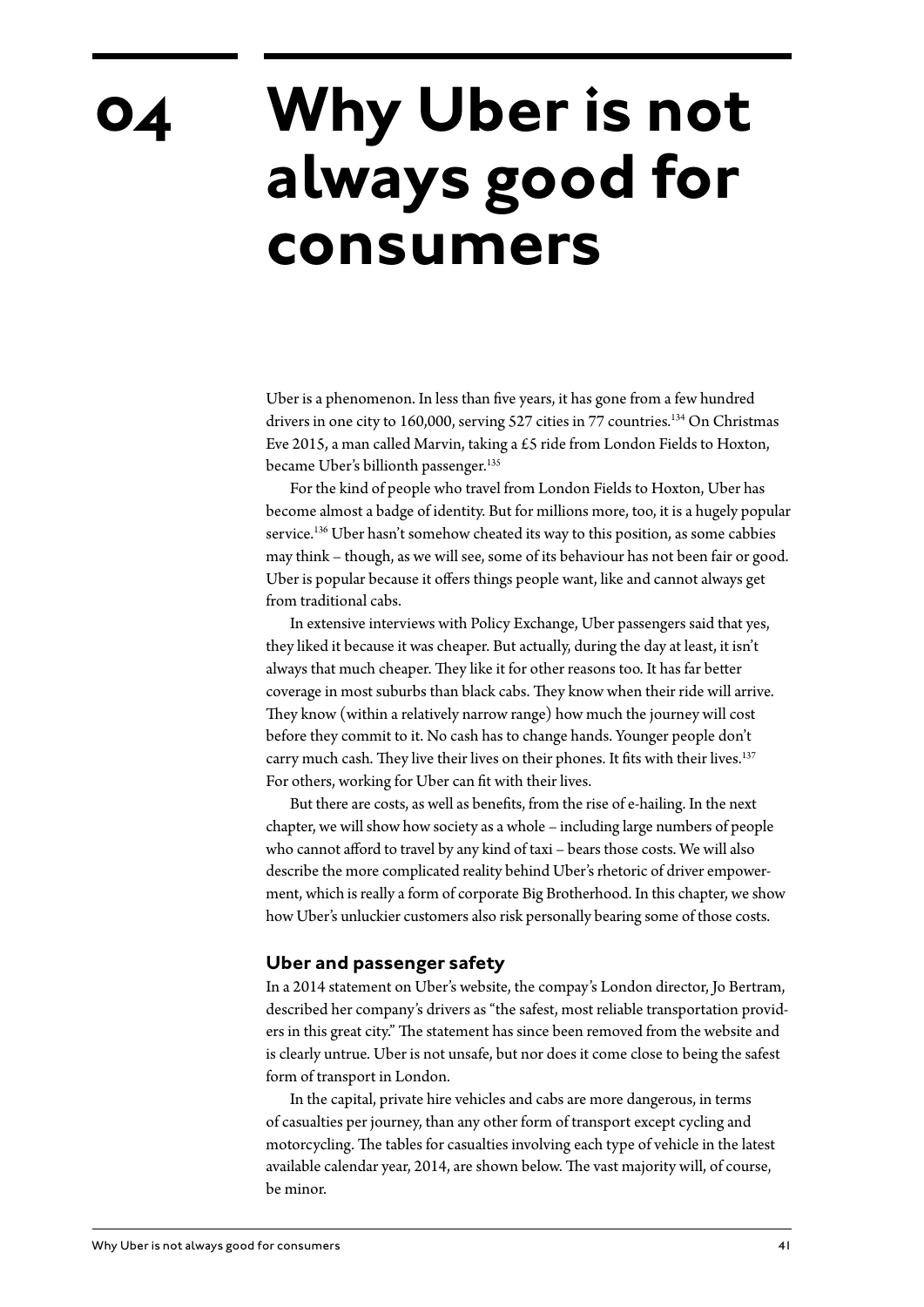| Mode      | Casualties <sup>138</sup> | Journeys (m) <sup>139</sup> | <b>Casualties per</b><br>million journeys |
|-----------|---------------------------|-----------------------------|-------------------------------------------|
| Bus/coach | 1,579                     | 2445.5                      | 0.65                                      |
| Tube      | 3,908                     | 1277.5                      | 3.06                                      |
| Car       | II, 803                   | 3650                        | 3.23                                      |
| PHV/taxi  | 64                        | 146                         | 4.39                                      |
| Bicycle   | 5,146                     | 219                         | 23.5                                      |
| Motorbike | 5,233                     | 73                          | 71.68                                     |

### **The rise of Uber has coincided with a significant rise in the number of taxi/PHV accidents**

There has been a 44 per cent rise in taxi/PHV casualties in London since Uber started full operations, with its main UberX product, in early July 2013.

The number of accidents in the year to June 30 2013 was 530. By September 2015, the latest available figure, there had been 763 accidents in the preceding 12 months.<sup>140</sup>

The accident rate appears to be accelerating. The quarter-on-quarter comparison between the third quarter of 2015 and the third quarter of 2014 shows a 39 per cent rise in casualties in that single year alone.<sup>141</sup>

The year to September 2015 accident rate is 102 per cent above the 2005–9 average, according to  $TfL^{142}$ 

The figures lump both black taxi and PHV accidents together. However, it appears likely that this very substantial rise is due more to PHVs than to black taxis.

The number of black cabs in London has not changed substantially since 2005–9. The number of private hire vehicles has risen by about 40 per cent.<sup>143</sup>

Yet the accident rate is also rising much faster than the number of vehicles is rising. What that suggests is that PHVs, as well as being greater in number, are also being driven less safely, on average, than they were before.

#### **Does this mean that Uber is less safe than a black cab?**

There is no data specifically on Uber and so definitive conclusions can not be drawn. Of course, large numbers of private hire vehicles in London do not drive for Uber. There are also clear reasons for supposing that Uber is safer than, say, a local high street minicab company: the accountability provided by the app and the driver-passenger rating system.

Nonetheless, the company is the main player in the PHV market; is the main new feature of that market in the period that accident numbers have risen; and is mainly responsible for the growth in PHV numbers that there has been.

More generally, an autumn 2014 survey by ComRes for the London Assembly showed that Londoners feel less safe in private hire vehicles generally (where only 50% felt safe) than in black cabs (where 69% felt safe).

TfL does not break down its statistics between black cabs and private hire vehicles, or by the company concerned.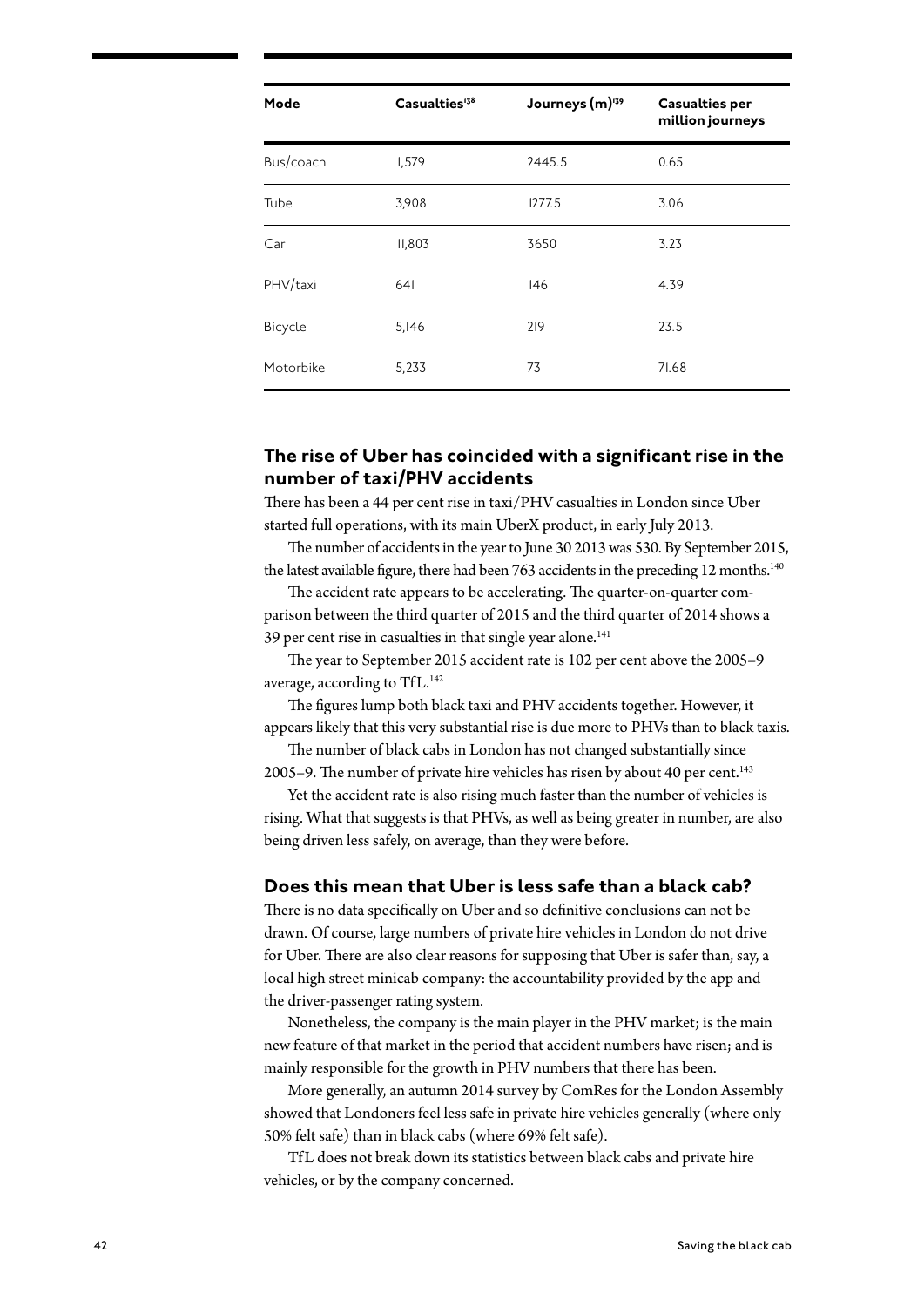• We recommend that TfL statistics on accidents should break down black cabs and PHVs – at present they are usually lumped together. For PHV firms, including Uber, the identity of the operator should be given in each case.

## **Sex crime is more of a problem with private hire vehicles than with any other form of transport**

To the risk of being in a road accident must be added the further risk of becoming a victim of crime. PHV passengers are less at risk of general crime than those travelling on the bus or Tube networks.

However, PHV passengers are at far greater risk of suffering some of the most serious crimes, notably sexual offences. There were 684 reported sex crimes on the bus network in 2014/15, one for about every 3.6 million journeys. There were 567 on the Tube and DLR, one for about every 2.4 million journeys.<sup>144</sup>

Tf L, controversially, does not publish exact figures for cab-related sex offences. However, in its recent taxi and private hire strategy, it said that there were "over 140" such offences reported in  $2014/15$ ,<sup>145</sup> one for about every 1 million journeys (or about every 400,000 journeys taken by a woman).

A significant proportion of cab-related sex crimes involves unlicensed minicabs, operating illegally. But several – as we will show below – do involve Uber drivers. At least two involved (the same) black cab driver.

Statistics – which TfL appears to admit as genuine, if "provisional and unverified" – given to the black cab trade in a private meeting earlier this year, and publicised online, suggest that the overwhelming majority of cab-related sex crimes, 112 out of 115, were committed by PHV drivers, rather than black cab drivers. About half were unlicensed and half licensed.<sup>146</sup>

As well as drivers who have been through a much longer and more stringent qualification process, black cabs have another highly important safety feature which may help explain this large apparent disparity. All cabs are required to have a partition between the driver and the passenger. With Uber and other private hire vehicles, not only is there no partition but sometimes the passenger will set next to the driver.

However, before definitive conclusions can be drawn, TfL needs to be much more transparent in this area.

• We recommend that TfL regularly publish exact figures for taxi-related crime. Just as with the road accident numbers, these figures should be broken down between black cabs and private hire vehicles, and by the company concerned.

# **The volume and nature of reported incidents involving passengers travelling in Uber's vehicles is concerning**

In the absence of full statistical breakdowns between black cabs, legal private hire, and e-hailing, Policy Exchange did a comprehensive trawl through the Factiva press cuttings database, online search engines and other databases for any reported incidents involving Uber or black cab drivers in London and their passengers between 1 February 2015 and 31 January 2016. The search terms "Uber + driver" and "black cab + driver" and "taxi + driver" were used.

In this period in London, there were two reported incidents involving black cab drivers and 17 involving Uber drivers.

A number of other cases where a driver was acquitted in court are not included. Of course, caution needs to be exercised with this tally. It could be argued that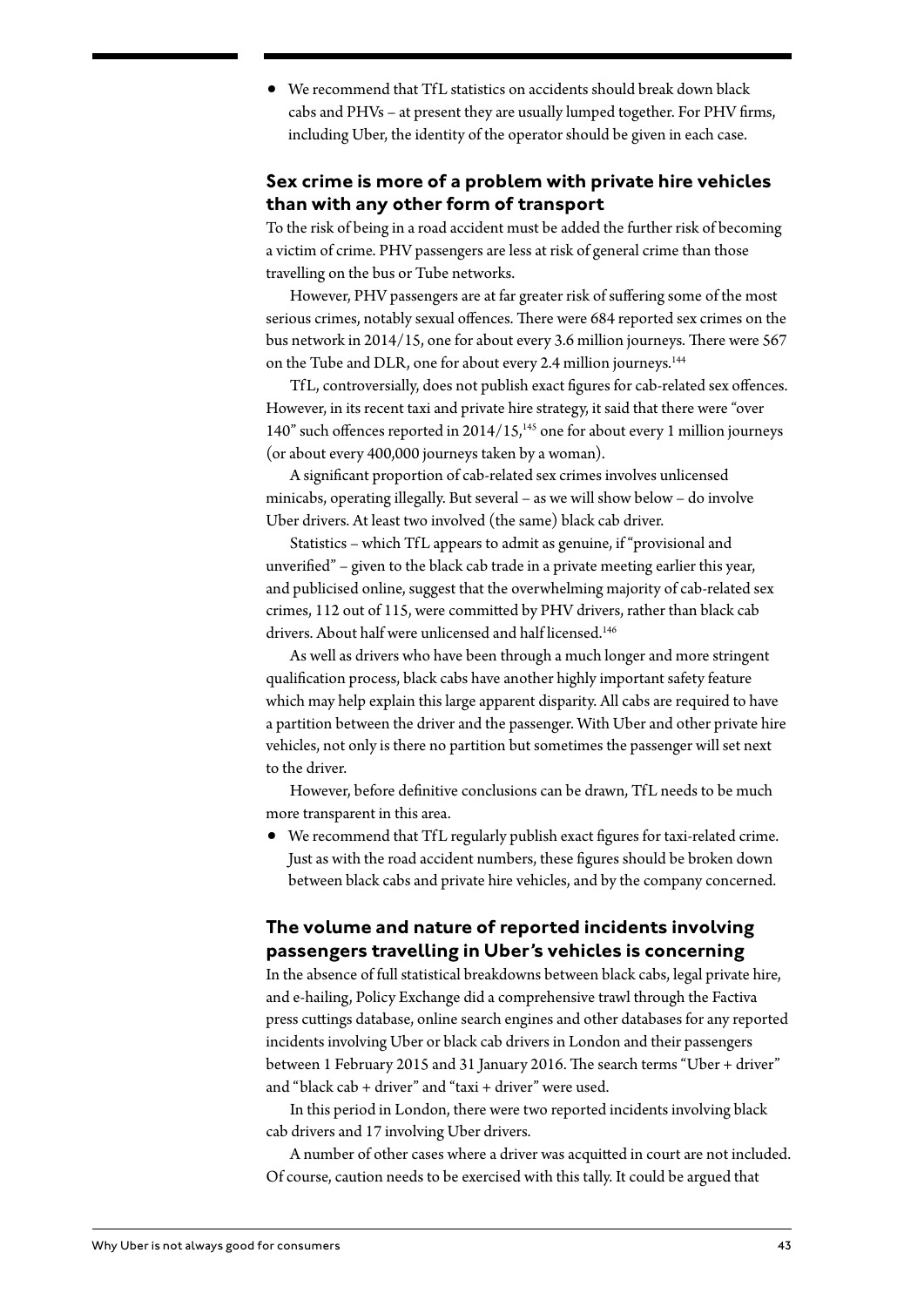because of Uber's controversy, cases involving its drivers were more likely to be reported by the media. However, the controversy arguably applies between the black cabs and Uber and may therefore render both types of vehicle newsworthy. Despite the limits of the exercise, however, the range and pattern of incidents involving passengers travelling in Uber vehicles is a cause for legitimate concern.

Though the accountability created by Uber's app and driver-passenger rating system are likely to make it safer than, for instance, a local minicab firm, such tools (on this evidence, at least) are much less effective than the safeguards built up over many years by the black cab trade: highly-trained drivers, physically separated from their passengers by a partition.

### **Reported incidents involving black cab drivers**

The date shown is the date of the event described, if that can be discerned from the report. If it cannot, it is the date of the report.

- **•** 8 January 2016: Black cab passenger Katherine Boyd complains that her driver was wearing earphones while driving and nearly hit a pedestrian after using his phone to check the football results.<sup>147</sup>
- **•** 30 March 2015: Black cab driver David Perry jailed for 10 years for sexually assaulting two women passengers.<sup>148</sup>

#### **Reported incidents involving Uber drivers**

- **•** 21 January 2016: Uber driver Aliriza Kurt jailed for 18 months after sexually assaulting a woman passenger in May.<sup>149</sup>
- **•** 8 January 2016: An Uber driver assaulted a resident of Oaks Road, Stanwell, who objected to him and dozens of his colleagues using the quiet residential street as a waiting area to pick up passengers at nearby Heathrow.<sup>150</sup>
- **•** 4 January 2016: A London Uber driver was suspended after allegedly throwing a lesbian couple out of his car for kissing.<sup>151</sup>
- **•** 19 December 2015: Chelsea Uber passenger Rafael Gomes says that his driver was watching a TV show on his phone throughout the journey as he drove.<sup>152</sup>
- **•** 29 November 2015: Croydon Uber passenger Taleka White says her driver dragged her out of the car, punched her twice in the face and called her a "black  $c - r$  after objecting to making more than one drop-off.<sup>153</sup>
- **•** 23 November 2015: The actress Frances Barber complains that her "sharia Uber driver" told her she was "disgustingly dressed" and should not be out at night.<sup>154</sup>
- **•** 5 November 2015: London Uber driver Samson Haile jailed for sexually assaulting a female passenger.<sup>155</sup>
- **•** November 2015: London Uber passenger Jake Older is charged £748 for a 20-minute journey after the driver's phone "froze."156
- **•** September 2015: London Uber passenger Sam Simons said that he and his friend Santiago Figueroa were thrown out of the car after sharing a "peck on the lips," with the driver screaming "Man should not kiss man."157
- **•** 5 August 2015: An Islington Uber driver came to blows with a passenger during a street fight over a clipped wing mirror.<sup>158</sup>
- **•** 10 July 2015: Shoreditch Uber passenger Martin Ahearne had to complete his journey in a black cab after his Uber car knocked down a pedestrian. He was still charged for the Uber journey. The fare was later refunded, but the company refused to refund the cost of the coat he had placed over the victim to keep him warm, saying it was up to the driver's insurance policy.<sup>159</sup>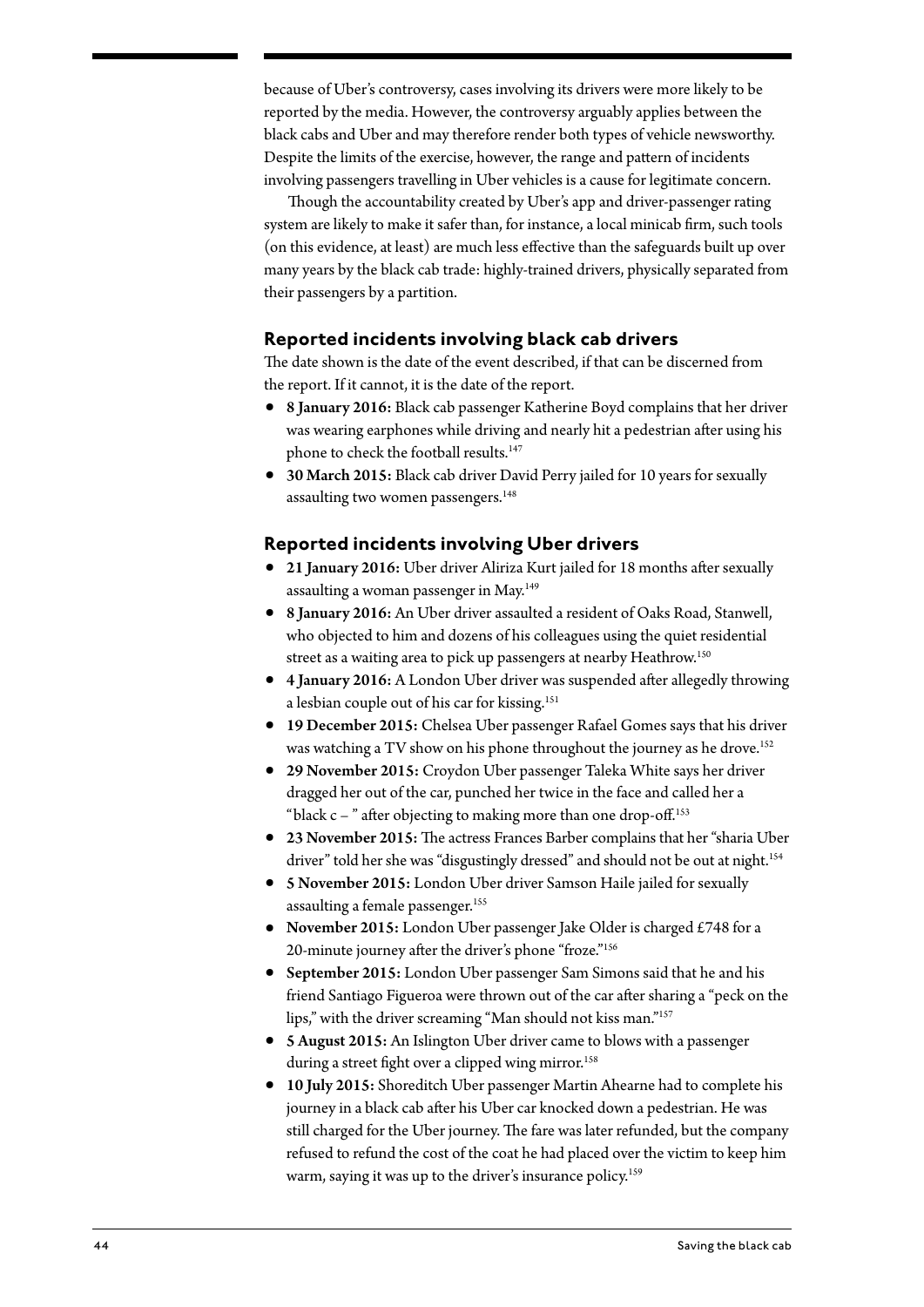- **•** 5 July 2015: An Uber driver left a voicemail for a Hackney passenger threatening to "cut your neck" after she cancelled a ride.<sup>160</sup>
- **•** 3 June 2015: Kennington Uber passenger Emma Davey left unconscious when her Uber car crashed and flipped over after the driver allegedly fell asleep.<sup>161</sup>
- **•** 27 May 2015: Putney Uber passenger Daisy Riley filmed her Uber driver watching a video while he drove her home, holding the steering wheel in one hand and his phone in the other.<sup>162</sup>
- **•** March 2015: An Uber driver was involved in a brawl in Shaftesbury Avenue. The company said he acted in self-defence.<sup>163</sup>
- **•** March 2015: A London Uber driver offered oral sex to a woman passenger, who said he was "very forward and quite creepy. Asked me if I wanted him to go down on me." Uber offered her a £20 voucher in compensation.164
- **•** 8 February 2015: A London Uber driver left a 20-year-old woman by the side of a motorway in Leyton in the early hours following a dispute over the journey. She had to be rescued by police.<sup>165</sup>

# **Despite this record, Uber is lobbying for changes which will have the effect of reducing passenger protection**

Currently, all private hire drivers in the capital, including Uber's, must be licensed and undergo independent criminal record and basic competence checks, carried out on behalf of TfL.

But in November 2015, Uber's chief strategist (and former campaign manager for Barack Obama) David Plouffe, said in a little-noticed blogpost that the company is seeking a "key change" in licensing requirements, namely "the move from dual licensing, with companies and drivers both needing a licence, to a unified regime, where only companies are licensed and there are no restrictions on the number of people who can drive."166 He specifically cited London in the post.

The requirement for drivers to be licensed, Plouffe said, had "negative consequences" because "the opportunities to reduce car ownership and therefore congestion over time become fewer…As services like Uber take off – in London, for example, 30,000 new riders sign up each week – the supply of [drivers] needs to keep pace with that demand. If it doesn't, waiting times or prices or both will increase, especially in the outskirts of cities. And people will only give up their cars or reduce personal car usage over time if they are certain to get a ride within minutes when they need one."167

City Hall officials confirm that Whitehall civil servants also support this aim, though it would need primary legislation. "The Department for Transport wants to end all regulation of cabdrivers and also to end Tf L's role in the cab trade," one official said.168

Ending independent driver licensing would leave Uber as the arbiter of who could drive, and its passengers protected only by whatever tests the company chose to perform. In its home city of San Francisco, according to the city's district attorney last August, "systemic failures" in Uber's background checks, which the company had claimed as "best in class" and "industry-leading," failed to pick up convicted sex offenders, identity thieves, burglars, kidnappers and at least one murderer.<sup>169</sup>

A completely unlicensed private hire workforce existed in London until 2004, when full independent licensing of minicab drivers was introduced. In the previous year, 2002–3, there were as many as 55 police investigations into alleged rapes by minicab drivers, according to media reports.170 In one East London firm, 13 of 32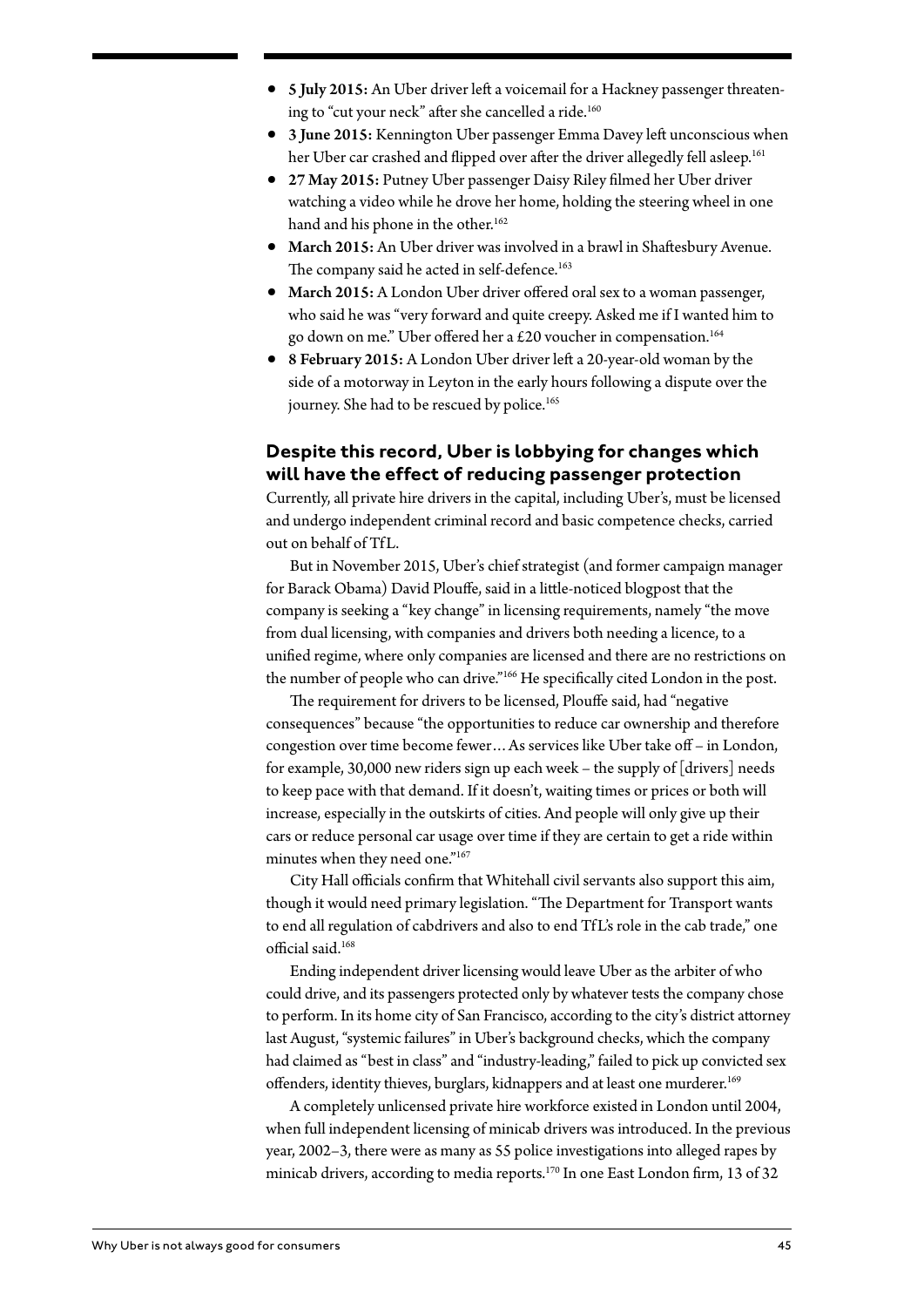drivers were found to be driving under false names.<sup>171</sup> In 2002, 214 women were sexually assaulted after getting into illegal minicabs in London.<sup>172</sup>

In his blogpost, Mr Plouffe tried to sell the changes as akin to giving your friend a lift: "At the heart of these new rules [we are seeking] is the belief that one citizen should be free to give another citizen a ride across town." The difference, of course, is that minicab passengers give themselves into the control of a complete stranger, usually a man, for payment. (Uber's claims about driver empowerment are explored in the next chapter.)

Uber is obviously unlikely to employ 214 sex attackers – but if it succeeded in having the regulations scrapped, it would clear the way for smaller, local operators to hire anybody they liked. The capital would move back towards the time when taking a minicab was one of the riskiest everyday things any London woman could do.

# **Uber's pay rates for drivers may lead them to drive more dangerously than black cabs**

Unlike train, lorry, or bus drivers, there are no controls on how many hours a taxi or PHV driver may work. Black cabbies can earn reasonable money without having to work an excessive number of hours per week – or at least they could do so. But the relatively low wages earned by Uber drivers may encourage them to work dangerously long hours.

As the next chapter explains, Uber's driver pay rates are substantially lower than the company claims. The GMB union claims they are as little as  $£5.68$  an hour, more than a fifth below the minimum wage, after costs and Uber's cut, which has recently been raised from 20 to 25% of the driver's take for new drivers.173 To make even £20,000 a year on the GMB's alleged hourly rate, an Uber driver would need

**Uber's driver pay rates are substantially lower than the company claims. The GMB union claims they are as little as £5.68 an hour, more than a fifth below the minimum wage, after costs and Uber's cut** to work 68 hours a week. The legal limit for a bus or coach driver is 56 hours a week and they must take a break at least every four and a half hours.174

Uber has a precise picture at all times of exactly how long each of its drivers has been working and how fast s/he is travelling. It could virtually overnight use this to enforce rest breaks, maximum

driving stints, and safe driving speeds. It does not do so in London, though it has started to do so elsewhere.<sup>175</sup> Uber's UK spokesman, Gareth Mead, was asked whether the company "ensured" that drivers took breaks. "We do encourage drivers to," he said. "We tell them that they need to take a break, yes."176

In the US, the app appears to do the opposite, explicitly encouraging drivers to keep going longer than they may want. When a driver seeks to stop working and turn off the app, he will sometimes get the message: "Are you sure you want to go offline? Demand is very high in your area. Make more money, don't stop now!"177 Uber says that it does not send this message to drivers in the UK.<sup>178</sup>

Recent changes have required Uber's workforce to drive for longer in order to maintain their earnings. In November, the cut that Uber takes from each fare was raised by a quarter for new drivers, from 20 to 25 per cent.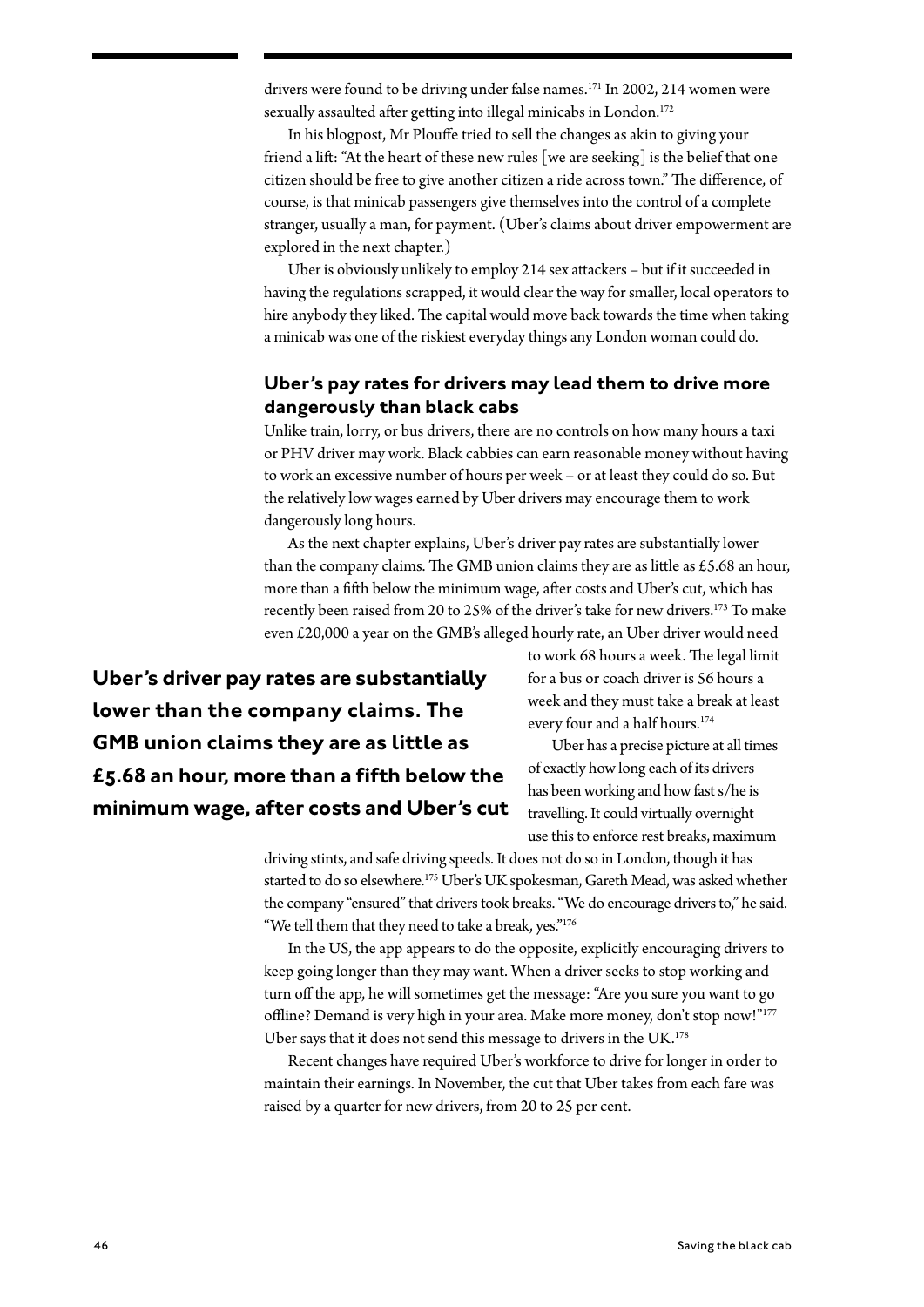# **Uber has specifically encouraged London drivers to work 65-hour weeks**

Uber has appeared to encourage its drivers to work long hours, in excess of the legal limit for a bus or coach driver. Until recently, its main UK driver recruitment site stated: "Make up to £840 a week. Turn your car into a money machine. Some Uber-Partner drivers have received an average of £3360 a month after Uber service fee." A footnote explains that this figure is "based on average payments of partner-drivers in London who have driven 55–65 hours in November 2015."179 Uber changed the page after being asked about it by a journalist.

The reference was clearly to 55–65 hours a week, because 55–65 hours a month would give a rate of £61 an hour, or more than £110,000 a year – £148,000 before Uber's service fee was taken off – rather more than even Uber claims its drivers get paid.

Even at Uber's own claimed rate for its London drivers  $-$  £16 an hour after its service charge is taken of  $180 - a$  driver would have to work more than 52 hours a week to earn the promised sum of £840.

In New York City, under pressure following press revelations that Uber drivers were working up to 19 hours a day,<sup>181</sup> Uber has recently announced that it will ban drivers if they repeatedly work for more than 12 hours a day. "We want to do our part to ensure that drivers are being safe on our city streets. We will be notifying all driver-partners that it is unsafe to use the Uber app for more than 12 hours at a time," said the company's New York general manager, Josh Mohrer.<sup>182</sup> No such policy has been instituted by Uber London, though it insists it "takes the issue very seriously and regularly discusses driving habits with partners," including sending them messages when they have driven for too long.<sup>183</sup>

- **•** We recommend that as it has already done in New York, Uber should immediately introduce a maximum 12-hour day for drivers, monitor it rigorously, and permanently remove from its platform any who repeatedly exceed it.
- **•** E-hailing services should also require any driver who works more than 60 hours in any consecutive six-day period to then take at least one full 24-hour period off before s/he can resume driving.
- **•** E-hailing services should undertake to monitor driver speeds and remove from their platform any driver who regularly speeds.
- **•** E-hailing services should be obliged to share data on each driver's hours of work with TfL so it can check that drivers are not exceeding safe hours, either with one operator or by working, say, 12 hours for one operator then a further 5 hours for a second operator.
- **•** All these requirements should be imposed on all operators as conditions of their operator's licences being renewed (in Uber's case in 2017), using Mayoral powers under the Private Hire Vehicles (London) Act 1998.

# **Uber drivers do go through the same vetting as black cab drivers. But the Knowledge is the real vetting process**

As Uber points out, both private hire and black cab driver applicants in London go through exactly the same criminal record and background checks. However, as we detail below, these checks are notably weak and will not weed out some individuals who most would deem unsuitable.

It appears that the real check on unsuitable drivers may be provided not by the vetting but by the Knowledge. As well as testing topographical ability, the gruelling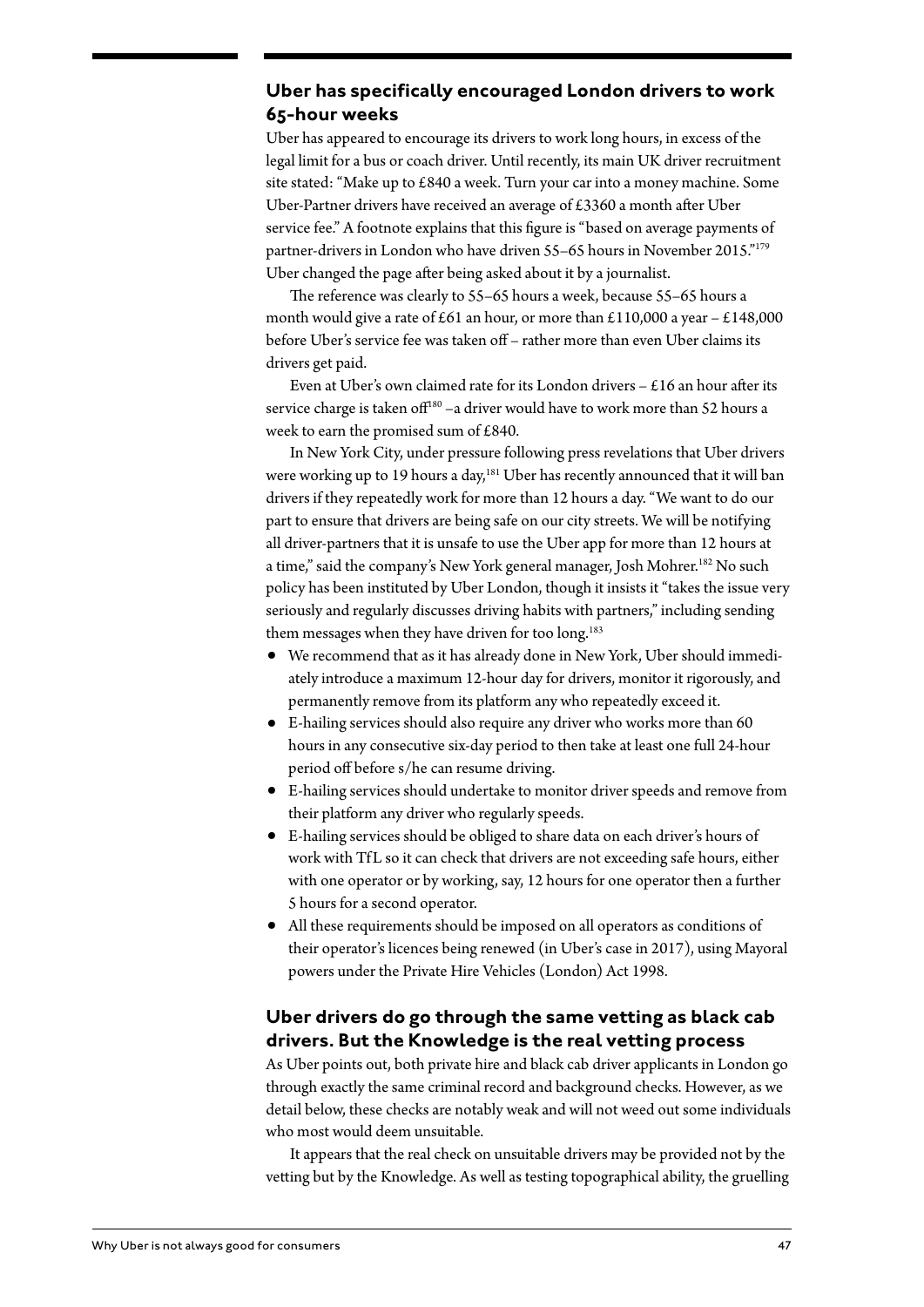three to four year process appears to have the effect of weeding out unsuitable characters. It brings applicants into much closer and more frequent personal contact with examiners and supervisors. There are many more opportunities for character flaws to be exposed. The sheer length of commitment requires that only individuals with a relatively stable background can contemplate putting themselves through the process. No-one can get it in a few days. Passing the Knowledge enters one into a proud corps with professional standards to uphold.

The vetting function – as much as the topographical one – is and remains among the most important practical functions of the Knowledge, and is another clear reason not to diminish it.

#### **TfL's criminal record and background checks are weak**

The official TfL guidelines<sup>184</sup> concerning who may be licensed as a private hire driver – virtually the only hurdle an applicant must cross – make clear that the process is deeply flawed. As the guidelines make clear, "a criminal history in itself may not automatically result in refusal and a current conviction for a serious crime need not bar an applicant permanently from being licensed."

The guidelines make clear that even convictions for violence do not disqualify someone from being licensed. They merely state that "anyone of a violent disposition must not be licensed until at least three years free of such a [violent] conviction."

Even those with more serious convictions for violence – including GBH, kidnapping, riot, arson or wounding with intent – are not disqualified. They must normally wait seven years after conviction (or three years after they have finished their sentence, whichever is longer).

Serious sex offenders, including rapists, will "normally" be refused, according to TfL. However, less serious sex criminals will merely be "expected to show a substantial period free of conviction for such offences." Those convicted of indecent exposure or soliciting "can be granted a licence subject to a written warning."

An "isolated" conviction for drunk driving "would not necessarily debar an applicant from proceeding on the restoration of his licence," the guidelines say, though more than one drink-driving conviction will bring the three-year wait into play.

TfL says that an application will "normally" be refused "if the applicant has a conviction for an offence that involved loss of life." In practice, however, this does not apply to those who have caused death by dangerous driving, or caused death by careless driving whilst under the influence of drink or drugs. These individuals are merely subjected to the standard seven-year/three-year ban.

Even people convicted of homicide have in the past been given private hire licences by the authority. In 2006, only six years after strangling his wife, a paranoid schizophrenic named Shamsul Haque was given a private hire licence by TfL and started driving for a minicab firm, not Uber. He had pleaded guilty to manslaughter on the grounds of diminished responsibility. In 2009, he was allowed to begin the Knowledge to become a black cabbie – even though he had by that time committed a further crime of violence – but this was cancelled under pressure from the black cab trade.185

Sadiq Khan's recent taxi and private hire action plan says that TfL is "investigating the feasibility of introducing a minimum three-year enhanced Disclosure and Barring Service check for drivers to guarantee that a full and comprehensive period of criminal history is available for consideration as part of the licensing process."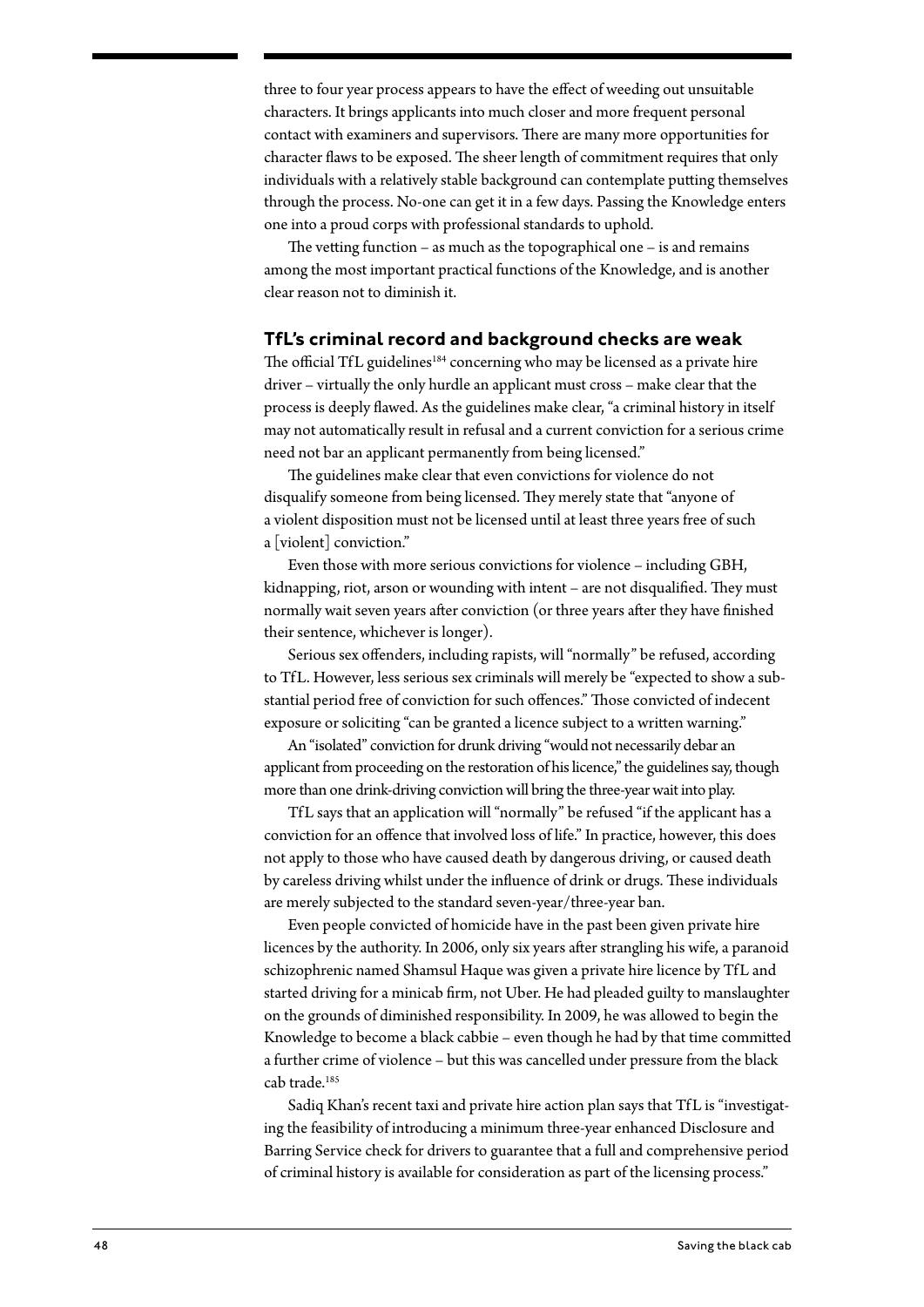However, there appear to be no plans to change the actual criteria on which someone is granted or refused a licence.

**•** We recommend that criminal record and other checks on PHV drivers should be tightened. No-one without a demonstrably criminal-free recent history should be given a licence.

#### **Recent arrivals**

Further difficulties arise in enforcing even these requirements with recent immigrants. TfL has no access to criminal records from foreign countries. If you have lived in a country other than the UK within the previous three years, you are supposed to disclose this and produce a "certificate of good conduct" from that country's embassy.

However, it appears that TfL relies on the immigrant to disclose that they have lived outside the UK in the first place. If they don't, there is no way of checking.

Even if they do disclose it, the lack of a certificate does not disqualify. Tf L says that where a recent immigrant does not provide one, they can instead give "references from individuals/ bodies who can confirm their conduct."186 There seems very little to prevent anyone simply forging such references.

Even then, the lack of a certificate or references "will not prevent an application from being considered," TfL says.<sup>187</sup>

And finally, asylum seekers do not have to produce a certificate or references under any circumstances.<sup>188</sup>

**•** We recommend that on no account should the requirements for foreign drivers be less onerous than those for UK drivers.

#### **English, driving and topographical tests**

The topographical tests for private hire drivers are nugatory. As the "skills specification" admits, it "allow[s] a candidate to select the area of the start points according to personal preference…this allows the system to be designed to meet the needs of individual candidates."189 The "method of delivery" of the assessment "is not prescriptive," essentially allowing some training centres to qualify candidates on almost any grounds. Among the suggested questions: "Name and draw the four primary compass points."190

The exam could be passed in a very short period – even despite this, however, journalists found that some of the training centres were allowing candidates to cheat or completing the exams for them. According to the GMB union, of 137 PHV driver training centres inspected by TfL, 43 – just under a third – were found to be offering "bogus" qualifications. A total of 328 "successful" PHV drivers from those centres were re-tested. Of these, 70 per cent failed the re-test, even the nugatory version currently in force.<sup>191</sup>

TfL is proposing changes to make the exams slightly more rigorous, to reduce cheating and to ensure that PHV drivers speak better English. Uber is currently challenging the English-language requirement in court.

The Mayor's recent taxi and private hire review proposes to require that PHV drivers "pass an advanced driving test before they can be licensed." This is welcome but the precise advanced standards to be tested are not specified (there is no single advanced driving test and tests vary by provider).

**•** We recommend that TFL make both topographical tests and English requirements for private hire drivers significantly more rigorous.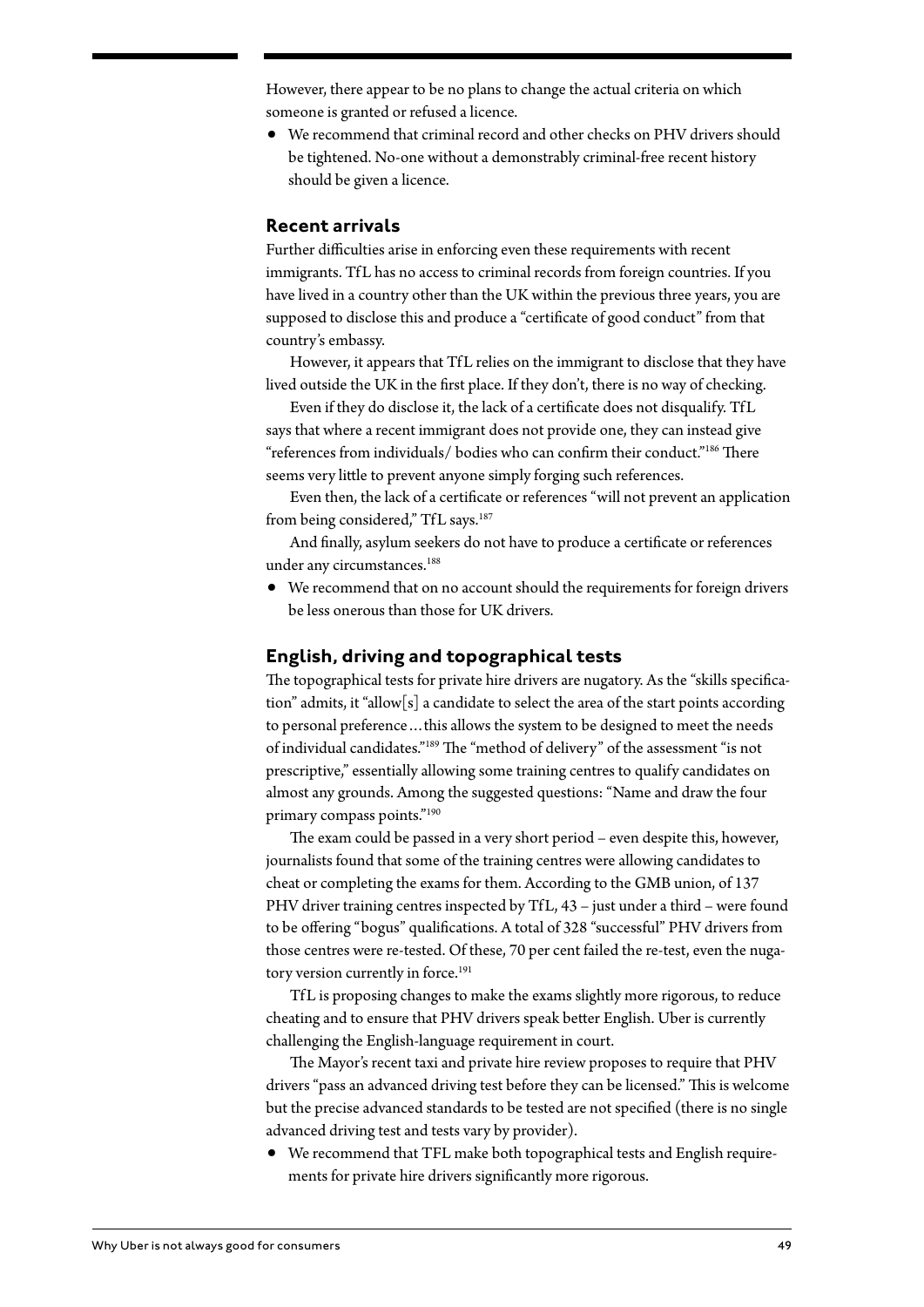**•** TFL must monitor and where necessary crack down on the problem of widespread fraud and cheating at training centres where the PHV exam is offered.

#### **Insurance**

As "self-employed" individuals, Uber drivers are responsible for arranging their own hire-and-reward insurance. Uber is supposed to check that they have it, but journalists have shown how those with fake insurance documents can still pass the checks and be allowed to drive on the platform.<sup>192</sup> TfL is "considering" requiring private hire operators such as Uber to indemnify their customers against any failure of the driver to have adequate hire-and-reward insurance.

**•** We recommend that Uber and other e-hailing operators be required to indemnify their customers against any failure of the driver to have adequate hire-and-reward insurance.

#### **How Uber tracked its users' sex lives**

Your safety is not the only aspect of Uber's service where it could do better. Passengers' privacy has been invaded, too.

In a 2012 blog, now deleted, Uber US published information about users who took what it called the "Ride of Glory (RoG)," went somewhere other than home on Friday or Saturday nights, then left early the next morning. As an Uber manager Bradley Voytek explained: "A RoGer was defined as anyone who took a ride between 10pm and 4am on a Friday or Saturday night, and then took a second ride from within one-tenth of a mile of the previous night's drop-off point 4–6 hours later."193 The blogpost did not name individual "RoGers," but gave shaded maps showing where they clustered.

#### **How Uber published users' movements**

Sometimes, Uber went further. One day in 2011, a tech entrepreneur called Peter Sims was in an Uber car in New York City when he got a text from a woman called Julia Allison. "She's someone I hardly know asking me if I was in an Uber car at 33rd and 5th [Streets] or something like that," he recalled. "I replied that I was indeed – thinking that she must be in an adjacent car. She continued to text with updates of my car's whereabouts, so much so that I asked the driver if others could see my Uber location profile? 'No,' he replied, 'that's not possible.'"194

But it was possible. Ms Allison was in fact a thousand miles away, in Chicago, at a party thrown by Uber where the company was amusing Mrs Allison and other guests with something it called "God View," a large screen displaying the live, realtime movements of "prominent" individual users. "I expressed my outrage to her that the company would use my information and identity to promote its services without my permission," said Mr Sims. "She told me to calm down, and that it was all a 'cool' event and as if I should be honoured to have been one of the chosen."195

As well as being displayed at press conferences and the like, God View was constantly available to any Uber staff member. (They've changed it now, they say, to restrict access to those with an "operational need" for the service, and developed a "presentation view," omitting personal information, for showing to third parties.)

In 2014, Uber's general manager in New York, Josh Mohrer, was getting impatient after a journalist, Johana Bhuiyan, failed to turn up on time for a scheduled interview. So he tracked her on Uber God View to find out where she was, and what she was up to.<sup>196</sup>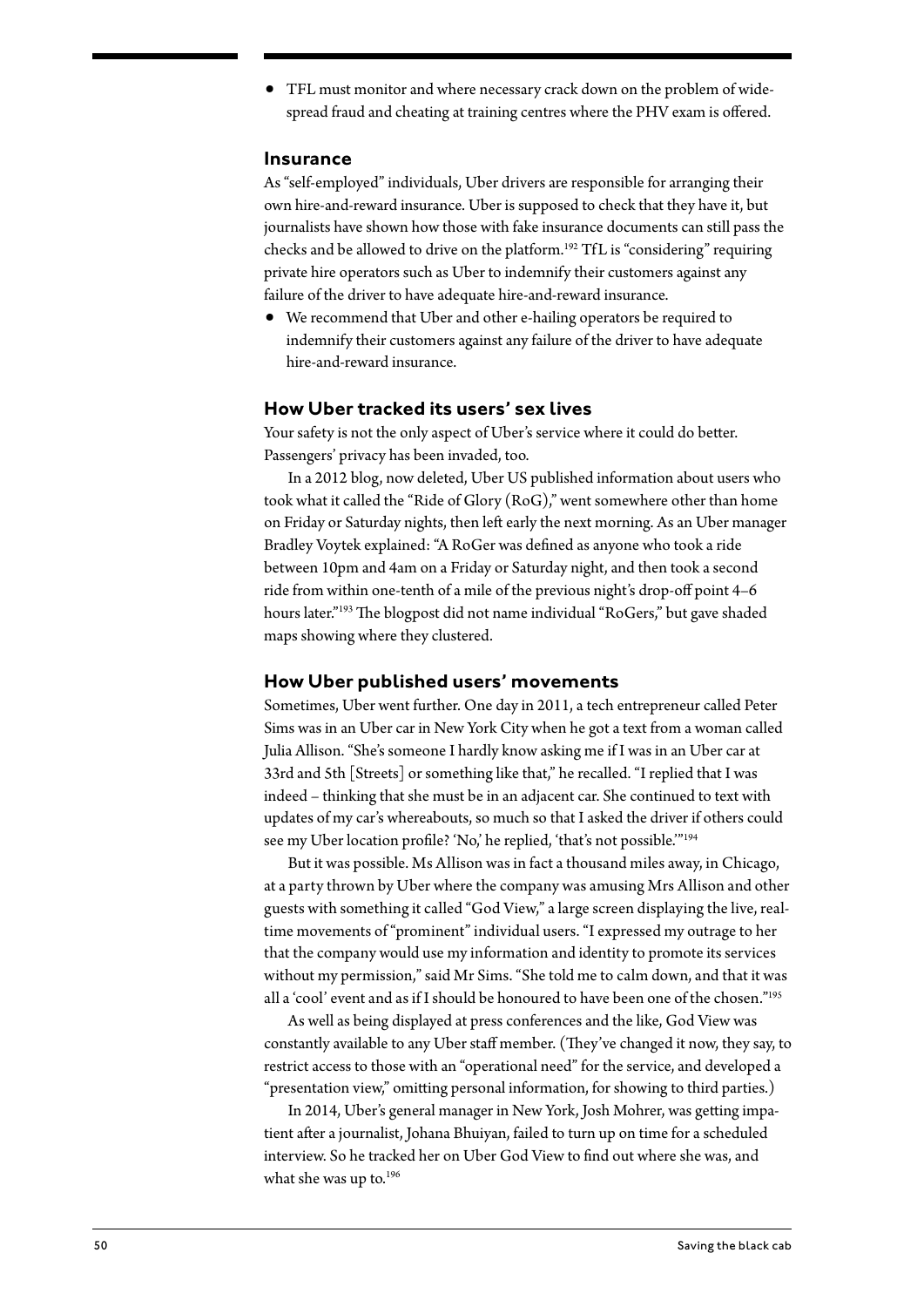# **How Uber threatened to use its information against journalists**

Annoyed by the unhelpful publicity from this and other incidents, the company's senior vice-president, Emil Michael, speculated (at what he thought was an off-the-record dinner) about spending "a million dollars" to smear journalists by looking into their "personal lives" and "families." He named a long-time Uber critic and Silicon Valley blogger, Sarah Lacy, as a potential target. Uber could, he told the dinner, prove a particular and very specific claim about Ms Lacy's personal life, presumably through its records of her journeys.197 He later apologised for his comments which he said were borne of frustration at media coverage of Uber and which he said bore no relation to the company's actual views or activities. The dinner was hosted by Ian Osborne, a former senior adviser to David Cameron who is now one of several senior British advisers to Uber.

## **What you agree to when you join Uber**

Anyone who joins the Uber app ticks – almost certainly without reading – a very broad privacy agreement allowing Uber to access – and share – large amounts of their personal data: in many cases, not just about when and where they ride in Uber cars, but where they go at any other time, who they know and what other websites they use.

As the agreement states:

*"If you permit the Uber app to access location services through the permission system used by your mobile operating system, we may also collect the precise location of your device when the app is running in the foreground or background. We may also derive your approximate location from your IP address…*

*"We may access and store names and contact information from your address book to facilitate social interactions through our services… We collect server logs, which may include… the third-party site or service you were using before interacting with our services…*

*"We may share your information with law enforcement officials, government authorities or other third parties… to protect the rights, property and safety of Uber or others."*<sup>198</sup>

**•** A regulatory investigation should be opened into Uber's privacy standards, following repeated breaches in other countries. Uber should seek much more explicit consent from its customers about how it uses their private information.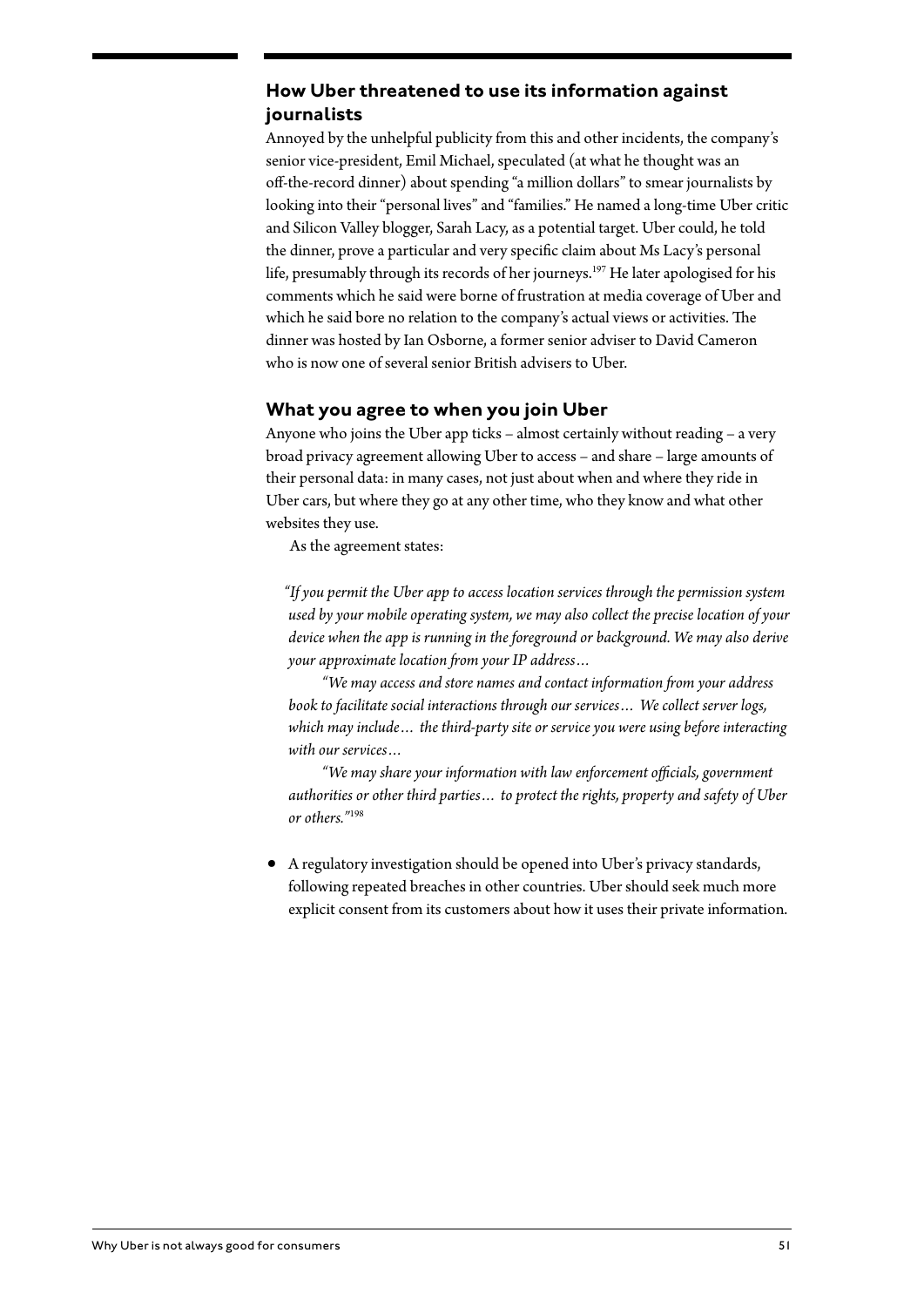# **05**

# **Uber and the public interest**

*"We are in a political campaign. The candidate is Uber and the opponent is an asshole named taxi."* (Travis Kalanick, chief executive, Uber)<sup>199</sup>

At five o'clock on the evening of December 5, 2014, Uber started operations in the US city of Portland, Oregon. The first that Portland's mayor, Charlie Hales, and his transport commissioner, Steve Novick, knew about it was when a reporter texted Mr Novick earlier the same day.

"People should know that Uber's action is illegal," said a furious Mayor Hales that night. "The city will enforce existing regulations. That could include fines for the company, as well as fines for drivers."200

"This is not about whether we should have a thoughtful conversation about changing taxi regulations," said Mr Novick. "We're up for that. This is about one company thinking it is above the law."201

Portland, sometimes called the "hipster capital of the world," is perhaps the most walking, cycling and public-transport friendly big city in America, with large numbers of bike lanes, pedestrian zones and bus corridors, as well as tightly regulated cabs. The city fathers weren't sure they wanted their comparatively car-free downtown to be flooded with Uber cabs.

But Uber, it seemed, knew the citizens of Portland better than they knew themselves. "The statement by Commissioner Novick shows a real disregard for consumer demand, choice and what the people of Portland want," purred a spokeswoman – and the rides went on. Who cared about boring old laws?202

As the local newspaper, The Oregonian, put it, Uber had been "amassing on the border" for months, pouring cars into the more lightly-regulated suburbs just outside the city limits, advertising heavily in the city itself but then telling Portlanders who requested rides on its app that it could not pick them up because of "antiquated regulations." Sometimes it would use Uber drivers to send them free consolation ice-cream instead.<sup>203</sup>

Within two weeks of Uber's arrival, the authorities had capitulated, agreeing, in the words of a mayoral spokesman, to "upgrade our policies to match the reality of the sharing economy." In return, Uber kindly undertook to "pause" breaking the law until it had been changed to suit them (unless this took longer than four months, in which case they would start breaking it again).<sup>204</sup>

It was a textbook steamrollering, repeated in dozens of places across the US – like Philadelphia, where Uber simply turned up and started offering free rides, while literally the same day telling the regulator it had "no intention" of doing so.<sup>205</sup> Or Virginia, where Uber sent all its local customers the personal email address and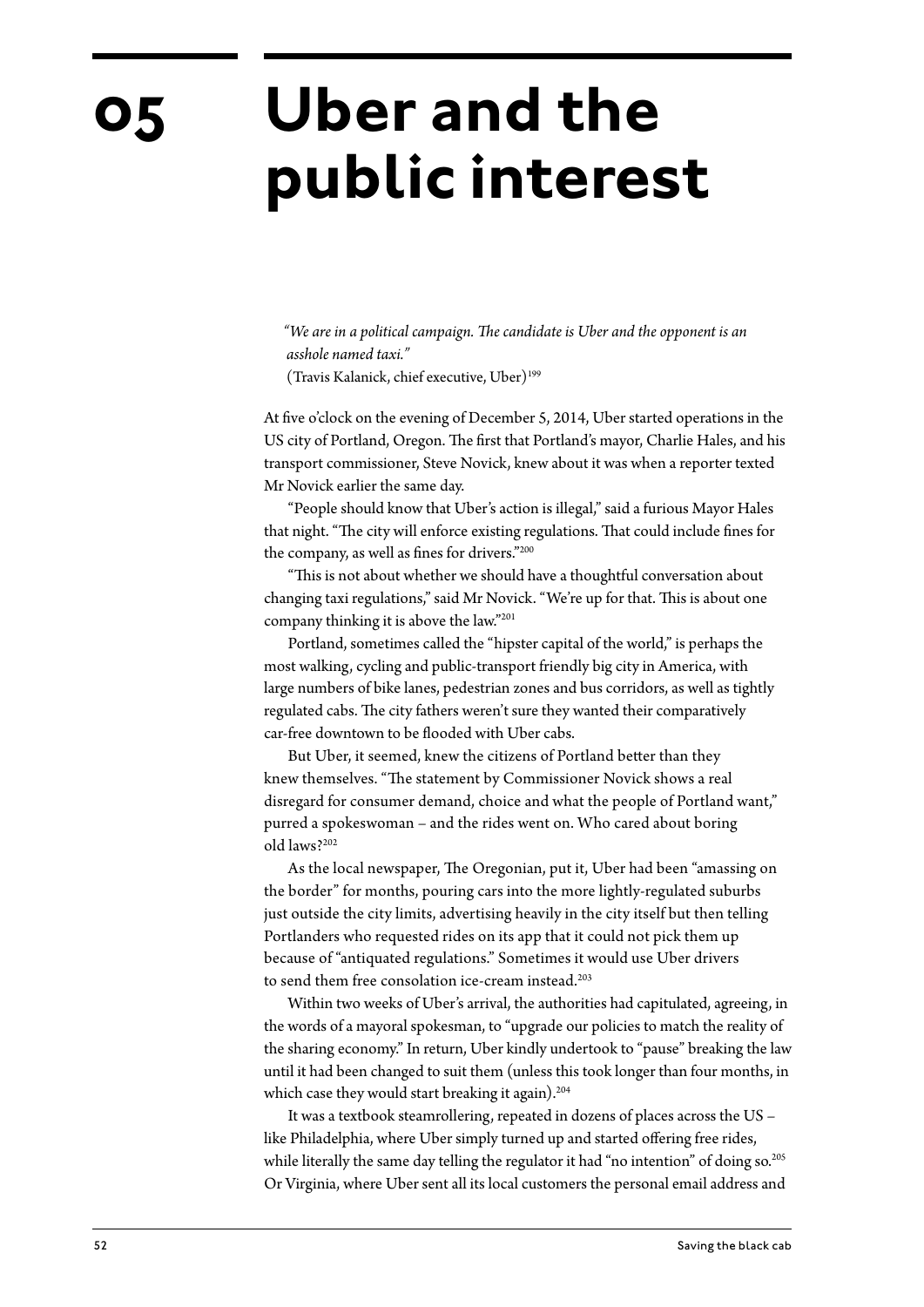phone number of the official who had ruled its service did not comply with state laws. Besieged, the man backed down after 48 hours.<sup>206</sup>

As Eric Jackson, the former PayPal executive who has charted the ways of Silicon Valley, notes, "disruption" startups such as Uber begin by deliberately ignoring the rules. By the time the authorities catch up, they have built a big and vocal customer base which they can use as a pressure tool to have the rules rewritten in their favour.<sup>207</sup>

In London, the taxi regulator, TfL, took an especially long time to catch on to what the then mayor, Boris Johnson, called Uber's "predatory" tactics.<sup>208</sup> Johnson admitted to the London Assembly last year that Tf L had not taken legal advice before granting Uber an operating licence in 2012.<sup>209</sup> There could have been at least some doubt about Uber's ability to qualify for an licence, since the contract the company has with its drivers requires them to agree that Uber does not provide "transportation services, function as a transport carrier or agent for the transportation of passengers."210

By the time Tf L eventually realised that the growth of e-hailing services had contributed to congestion and pollution (see below), and outlined proposals to restrict them, Uber had amassed a loyal fan club. Two hundred thousand of its members signed a petition against Tf L's recent proposals to change London's private hire rules.<sup>211</sup> TfL and the mayor backed down.

#### **Uber's remarkable influence over the UK government**

Britain hasn't seen any Portland or Philadelphia-style ground wars. But it hasn't needed to. Perhaps afraid of seeming unhip, ministers and regulators under the previous Government embraced Uber more naively than any smartphone-waving millennial. The then Business Secretary, Sajid Javid, equated the company's interests with those of "ordinary Londoners" and said any restrictions on it could have a "dramatic detrimental impact."212

Senior ministers, including the then Chancellor, George Osborne, and Downing Street staff carried out "incredibly aggressive" lobbying of the former mayor, Boris Johnson, on Uber's behalf, according to City Hall officials.<sup>213</sup> "The pressure to get us to drop the private hire review of was off the scale," said one senior figure. "They completely bought in to the Uber line. They viewed it as somehow a symbol of the kind of economy they wanted to build. In fact, of course, it has no allegiance whatever to the UK and pays virtually nothing in tax."<sup>214</sup>

Johnson himself accused ministers of being "absolutely besotted with this idea they've got to support Californian tech titans – even though they don't pay a dime of tax in this country."215 (In fact, Uber does pay a tiny amount of tax, see later in this chapter.) He warned: "There is a difference between welcoming tech investment or start-ups in London and necessarily wanting to see technology do substantial environmental damage – or whatever it happens to be – in a market that is already very heavily regulated."216

The Mayor also confirmed that he had been subjected to "enormous lobbying by the Government" in Uber's favour and refused to deny that he had been personally contacted by the Chancellor.<sup>217</sup>

#### **Uber's remarkable support from within the civil service**

Uber's political fanbase appears to have spread to the civil service. In December Alex Chisholm, then head of the Competition and Markets Authority, Britain's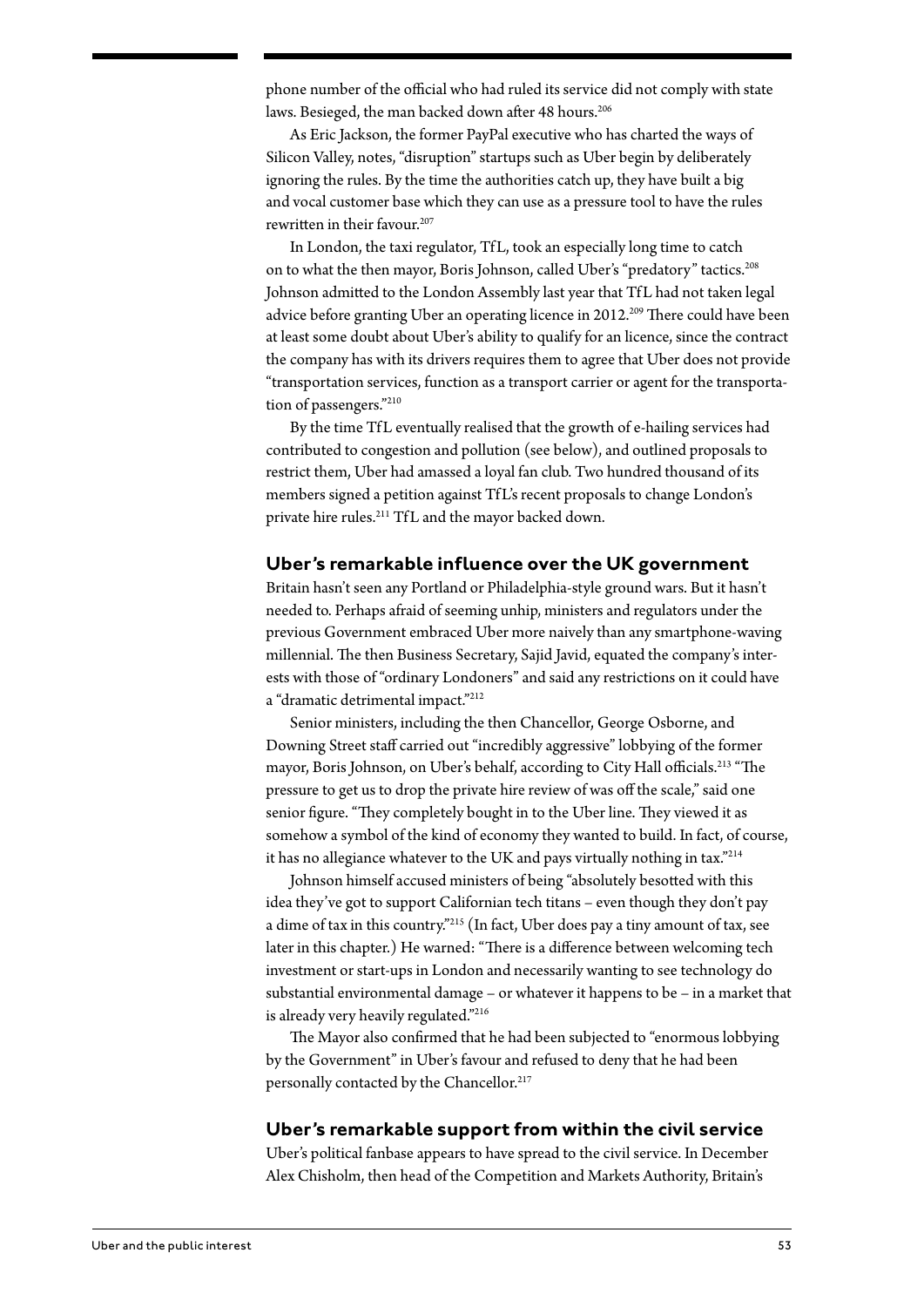chief competition regulator, wrote an extraordinary newspaper article directly attacking attempts to restrict Uber and essentially declaring himself redundant: "Technologies such as… cashless payment systems and user ratings platforms have the potential to overtake the role of regulation, and safeguard consumers by empowering them with information," he said.<sup>218</sup> Such a piece by an independent civil servant was almost unprecedented; its content even more so.

#### **But why does this matter?**

Many will say: so what? Shouldn't we be glad the future has arrived, cab fares have dropped, and the cool kids have made stuffy city officials look stupid? Of course, any regulator must recognise that Uber's service is popular, even cherished, among its customers.219 And certainly many cities, even the biggest and most powerful, have mishandled their responses to the company. London's proposal for a mandatory five-minute wait before a passenger could be picked up was unreasonable, unpopular, and was never going to fly.

But despite Uber's egalitarian patter, despite the growth in the market it has brought, and despite its claim that it is "what the people want," cab customers are not "the people." They are a very small and comparatively well-off minority of the people. 98.7 per cent of journeys in London are not made by black taxi or private hire vehicle<sup>220</sup> and the vast majority of Mr Javid's "ordinary Londoners" never enter a taxi of any kind from one month to the next.<sup>221</sup>

If, as this report argues, an unrestricted Uber could harm the means of transport which most "ordinary Londoners" actually use – buses, trains, vans and private cars – then regulators have a duty to protect those Londoners' interests.

It is clear, too, despite Mr Chisholm's apparent conviction, that Uber's ambitions and behaviours do present competition issues – and not just for cab passengers – which cannot be resolved merely by "empowered consumers" using their smartphones.

As we shall see, the company itself has been reasonably open that its wish is to expand its reach across all forms of urban road transport. Nor is the information presented to customers by Uber as accurate and transparent as Mr Chisholm seems to think. Regulators must recognise the wider public interest in not allowing any single company, let alone one as commercially ambitious as Uber, to control any market.

Some new economy critics have further argued that Uber is a would-be "platform monopoly"222 whose desires for dominance represent as great a threat to the free market as the great American trusts of the early 20th century.<sup>223</sup> It must, in their view, be addressed in the same way, by government action and vigilance. So far, the British Government's approach, of eager facilitation, has been the exact opposite.

The strength, success and reputation of London rests on its being, and being seen as, a place where governance and the law are upheld. It is therefore strategically unwise, as well as wrong in principle, for the UK to allow a company such as Uber to dictate the terms of regulation and public debate.

What is good for Uber is not always good for London.

#### **Uber is partly responsible for increasing congestion**

It is clearly in the public interest that traffic congestion not be increased. Congestion cost London's economy £5.3 billion in 2013, predicted to rise to £6.7 billion by 2020, according to the Centre for Economics and Business Research.<sup>224</sup> It also has a detrimental effect on the bus services that, in London, account for 13 times more journeys every day than taxis and private hire.<sup>225</sup>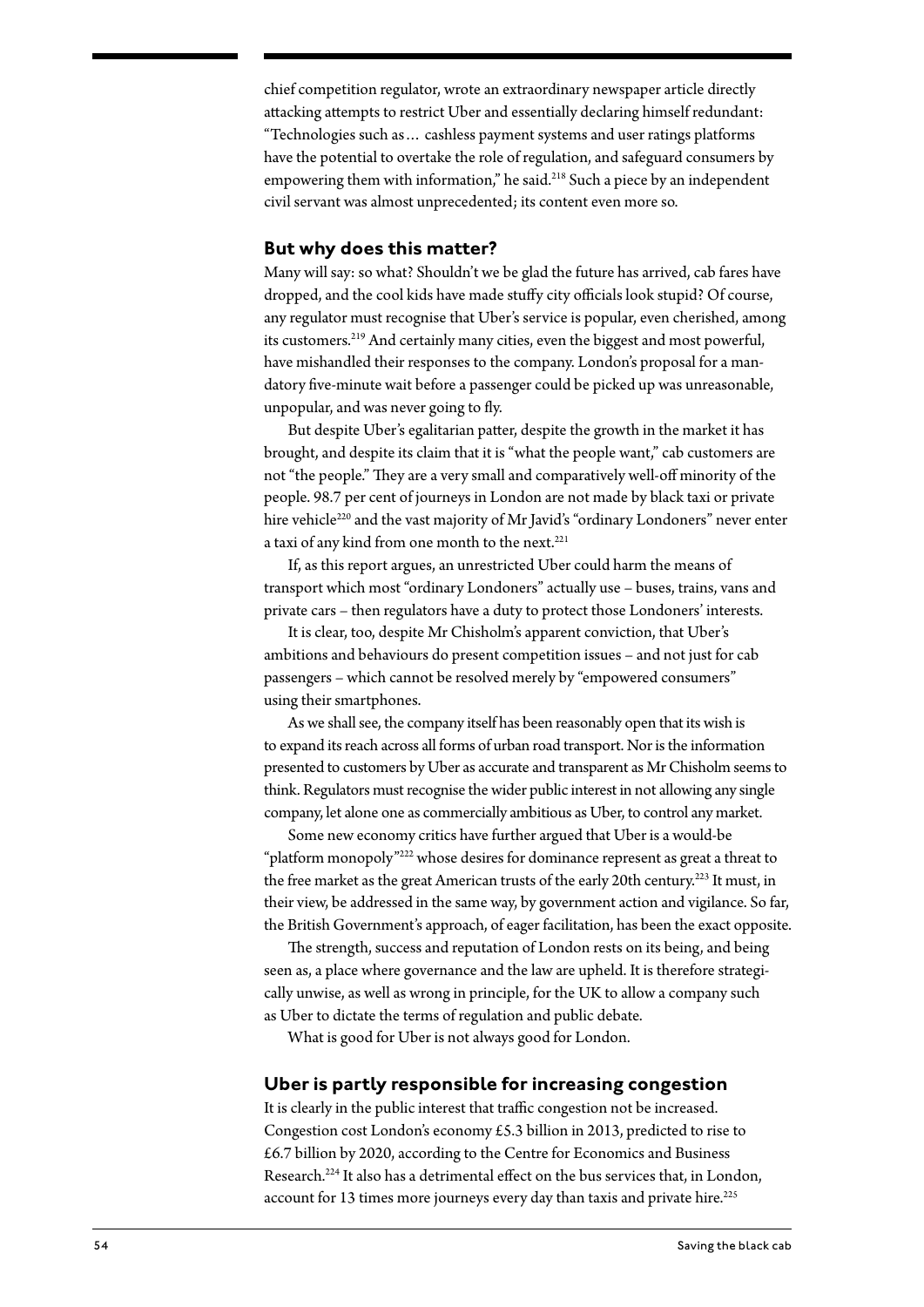Uber has repeatedly asserted that its service brings dramatic reductions in traffic, though it has been unable to decide which figures to claim on the subject, sometimes even claiming two different figures on the same day.

On 3 October 2014, the company's UK director, Jo Bertram, said that by reducing the need for car ownership Uber could bring about "a million fewer cars in London" – a reduction of more than a third – and that "for every partner driving on the Uber platform [in London], six cars could be taken off the road."226

That afternoon, Uber's chief executive, Travis Kalanick, who doesn't deal in words like 'could,' said: "In the last month we have had 7,000 active drivers on the

**Of the nearly 1.3 million commuters who enter central London every morning, only 65,000 come by private car.Only three per cent of Londoners drive a car or van in the city centre five days a week or more and only seven per cent do so even once a week. 71 per cent never drive in the centre at all**

cars on the road, you are taking seven and half cars off the road."227

roads in London. For each of those

By June 2015, across the company's operations as a whole, this had risen still further to become "10 cars off the road for every Uber that's fully utilised on the road."228

Whether six, seven and a half, or ten, these claims are manifestly false. In London, only just over half of households (equating to about

a third of people) even have access to a car.<sup>229</sup> Moreover, around 90 per cent of all journeys to, from and within the city centre are not made by car.<sup>230</sup>

Of the nearly 1.3 million commuters who enter central London every morning, only 65,000 come by private car.231 Only three per cent of Londoners drive a car or van in the city centre five days a week or more and only seven per cent do so even once a week. 71 per cent never drive in the centre at all.<sup>232</sup>

The vast majority of Uber's London customers have switched not from cars that they do not own, or do not use in central London, but from black taxis, public transport, cycling or walking. All these switches will, of course, increase traffic, not reduce it. For now at least, 22,500 black cabs remain on the streets alongside all the new Uber cars. Per person transported, buses and bicycles are far more efficient users of road space than Uber cabs, while trains and pedestrians take up no road space at all.

If Mr Kalanick's claim was right, London in 2014 should have seen a reduction in car use of around 52,500 a month, or 630,000 a year, and car ownership should have fallen. In fact, according to Department for Transport figures, there was a 1.8 per cent rise in traffic that year – and a 3.4 per cent increase in central London, Uber's heartland, described by TfL as "a very sharp turnaround compared to established trends."<sup>233</sup> Car ownership rates rose slightly, too.<sup>234</sup>

Not all of the rise is Uber's doing, of course. Petrol prices have been falling, London's economy and population growing, and the number of other commercial vehicles, such as vans delivering internet shopping and construction lorries, has also risen sharply.

But by November 2015, there were more than 90,000 private hire vehicles in London, up almost 40 per cent since Uber launched its main "UberX" service in mid-2013 and all of them are exempt from the £11.50-a-day congestion charge.<sup>235</sup> That number rose by 19 per cent in the year to April 2015 alone<sup>236</sup> and is increasing by about 300 new registrations a week. In 2013, according to Tf L, one in a hundred vehicles entering the central London congestion charge zone was a private hire vehicle. By November 2015, it was one in 11.<sup>237</sup>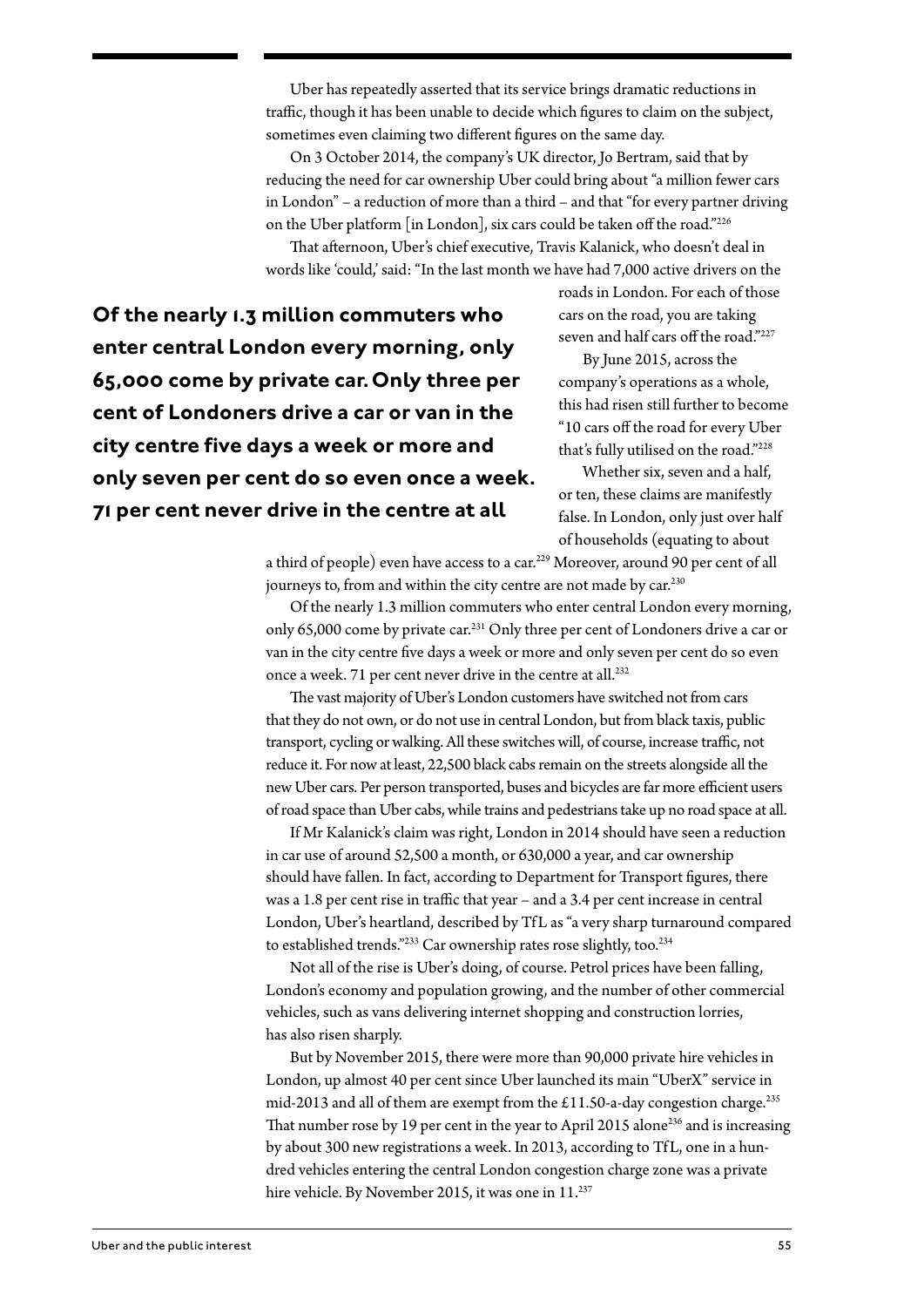Even Uber admits that 3.1 per cent of all vehicles in the congestion charge zone during charging hours are now its cabs.<sup>238</sup> Though this is probably an underestimate, it is still significant, and is easily enough to tip many saturated road junctions over the edge, particularly since Uber cabs will move around more than most other vehicles in the zone.

Though TfL initially believed, in relation to 2014, that the rise in private hire vehicles did "not appear to have fed through directly to significantly increased traffic levels,"239 the authority has now changed its view. "The sharp increase we have seen in the number of private hire vehicles on London's roads has significant effects on the reliability of buses, the ability to move freight through London, and the safety of cyclists and pedestrians," TfL said in November 2015.<sup>240</sup> A competitor minicab firm, Addison Lee, has claimed that the growth in the number of private hire vehicles has slowed traffic by 10 per cent.<sup>241</sup>

- **•** We recommend that the number of private hire vehicle licences be capped. A cap could be applied as an absolute number, or as a monthly or annual cap for new licences. This would, however, require legislation.
- We recommend that, as TfL is currently proposing, private hire vehicles should have to pay the congestion charge. PHVs which would otherwise be exempt from the charge if they were private cars, such as the plug-in hybrid version of the Toyota Prius, should also have to pay it.

#### **Parking and waiting**

Parking and waiting have also become problems in parts of London. Anyone who opens the Uber app can see often large numbers of cars parked in or circling their immediate vicinity, waiting for jobs. Although Uber has admitted that these displays are sometimes inaccurate, $242$  they mostly are real – and the effects can be detrimental.

Previously quiet central London squares and streets have become holding pens for Uber cabs, many with their engines running, radios on, exhausts pumping, and traffic movement disturbing the residents. In the evening, Uber's peak time, spaces for West End visitors using their own cars are now in shorter supply.

By early this year, small residential streets near Heathrow had become full from the hours of the morning with dozens of Uber drivers, waiting for jobs from the airport, playing music, leaving litter and annoying householders.

In Oaks Road, Stanwell, one of the closest roads to the airport where parking is unrestricted, lines of up to 40 Uber drivers left "their lights and the engine running for hours," said one resident, Amir Patwa. "The drivers park and they go to our garden to urinate. They go to the toilet, put it in the street in a Tesco bag." Another neighbour, Jane Laszlaw, said: "They wait there at 5.30am with their boots open, lights on, radios on. They wake me up at 5.30am when I don't have to be up for work until 7am. They wait right outside our house and we can't park when we come home from work." In January, an Uber driver assaulted a resident of Oaks Road who objected to his parking there.<sup>243</sup> Since January, the airport has opened a waiting area for e-hailing vehicles and Uber has employed "geo-fencing" to deter them from waiting in residential streets around the airport.

- **•** We recommend that there be formal restrictions, not dependent on action by Uber, on where private hire vehicles can wait and park in central London and around Heathrow, and that these be strictly enforced by local authorities.
- **•** We recommend a requirement that PHVs waiting for business must switch their engines off, to be enforced by traffic and parking wardens.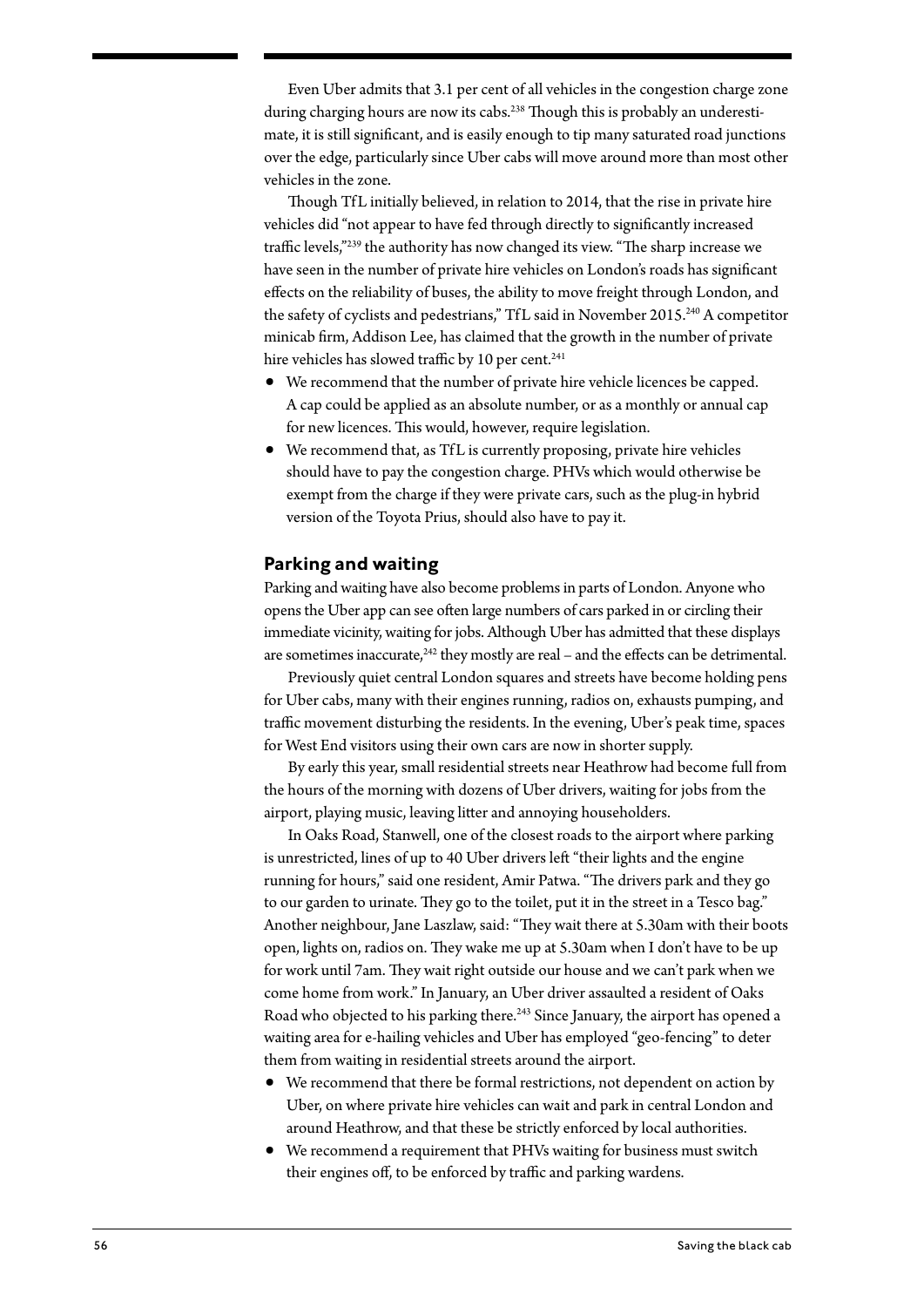#### **Uber poses a threat to the public transport network**

Uber's further ambition appears to be to supplant not just London's black taxis, but its red buses too. The company has explicitly positioned itself as an alternative to "building... expensive new public transportation,"<sup>244</sup> and recently launched in London an intermediate-priced product, UberPool, allowing riders travelling in the same direction to share an Uber cab for a 25% discount. In San Francisco – where most things Uber-related start – UberPool now accounts for nearly half the company's business.<sup>245</sup>

In June 2015, Uber's chief executive, Travis Kalanick, said: "When you chain enough of these [UberPool] rides together, you can imagine a perpetual trip – the driver picks up one customer, then picks up another, then drops one of them off, picks up another – the trip just keeps going…It has the potential to be as affordable as a taking a subway, or a bus… and that's what we believe is the real game-changer."246

This already sounds rather like a bus. But in San Francisco last summer, the company launched a product even more like one, Smart Routes, where Uber vehicles run "along specific routes," which also happen to be bus routes, and stop at "suggested pickup points," quite like bus stops, in fact.<sup>247</sup> In return for a discount on the already discounted UberPool fare, the customer may have to walk a block or two to pick up his ride. A typical trip costs around \$4–5, only around twice the public bus fare of \$2.25. Similar initiatives are underway in Seattle ("UberHop") and Chicago ("UberCommute").

Such developments in London could cream substantial numbers of more affluent customers from the bus service, hitting its revenues and viability, removing many of the middle-class users most likely to agitate for improvements and reducing the network to more of a residual service for the poorer (and those who travel free, such as OAPs). That would not be in the wider public interest.

Something like this may, in fact, already be starting to happen, even before the launch of the most bus-like Uber products this side of the Atlantic. TfL has said that the rise in the number of private hire vehicles has had "significant effects on the reliability of buses" in central London.<sup>248</sup> In the last year or so, due to growing road congestion, there has been a decline in the use of some central London bus services, even as the population has grown and Tube and rail use has continued to climb.

As we have already seen, Uber and other private hire vehicles are only partly to blame for the rise in road congestion and therefore the fall in daytime bus use. However, a direct and specific "Uber effect" can be traced in the patronage of London's night buses, the part of the public transport network most immediately threatened by the growth of private hire.

Night buses operate between about midnight and 5am. Many have over the last year seen steeper declines in usage than day routes, even though they are barely affected by congestion, which is very low or non-existent at this time. Usage of the route N12, for instance, has declined by 26 per cent, compared with a 13 per cent drop on the daytime route 12. The busiest night routes, the N25 and the N29, are down 13 per cent and 9 per cent respectively.<sup>249</sup>

During the period covered by these figures the Tube did not operate overnight and the night buses' only competitors were cars and cabs. It seems clear that some people who would previously have got the bus are taking Uber cabs at this time. According to Uber, the company's "busiest time is when the bars close and other forms of transport are more limited," around midnight.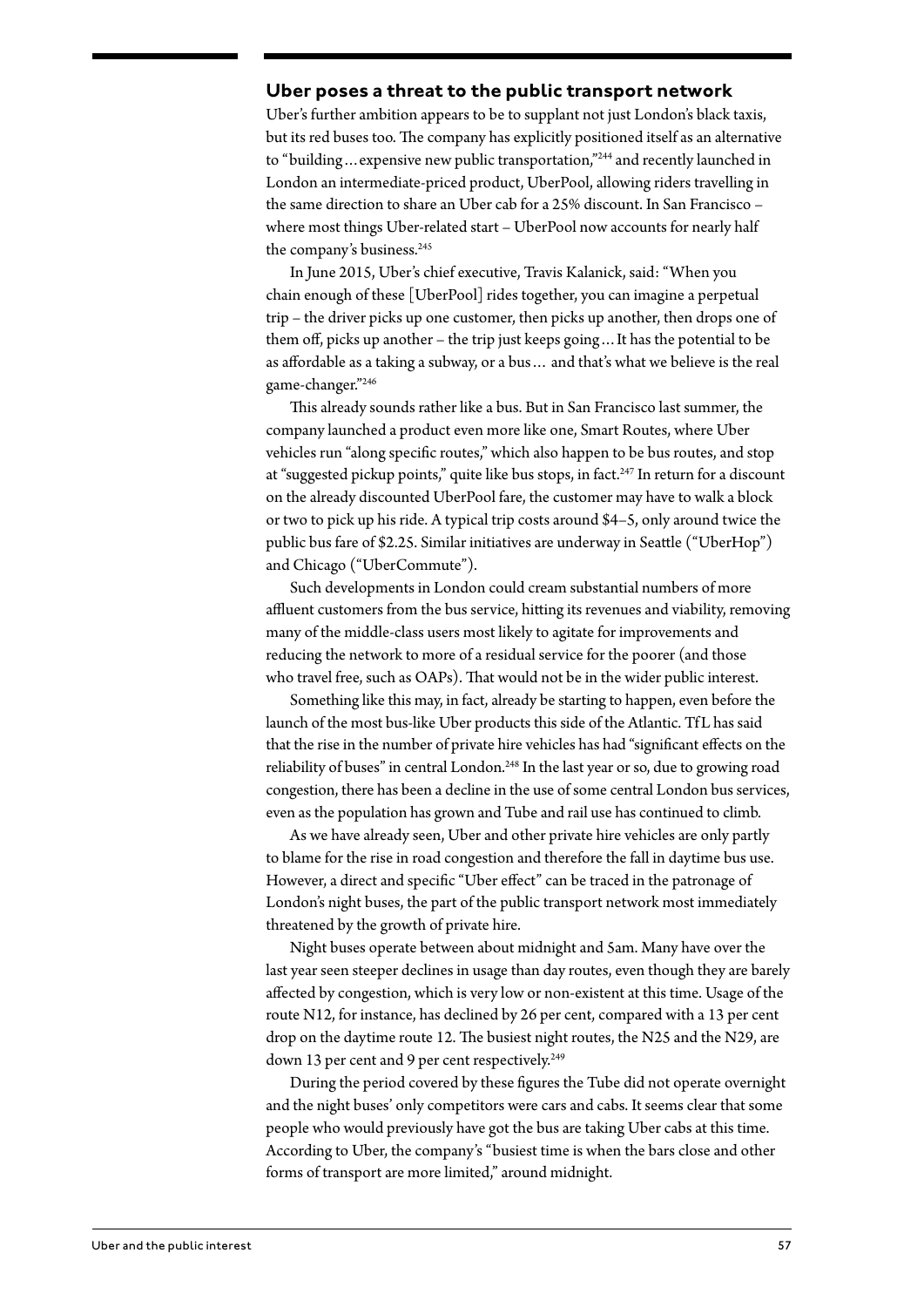If such declines continue, London's night bus service, one of the most comprehensive in the world with buses running as often as every 3–4 minutes on 125 routes, is at clear risk, with obvious implications for the hundreds of thousands of night workers and others who cannot afford to take an Uber. The success of the weekend Night Tube service introduced this summer is also potentially under threat.

In the USA, where Uber has been active for longer, public transport experts are starting to attribute declines in transit usage partly to Uber and other e-hailing services, for instance in Washington DC and Los Angeles.<sup>250</sup>

Some American cities have already reduced late-night public transport, citing the effects of Uber and other e-hailing services. In Boston, for instance, the weekend closing time of the subway has been cut back from 2.30am to 12.30am.251

#### **Uber and inclusion**

It is often forgotten by the media and politicians that, according to Ofcom, 34 per cent of the UK adult population does not have a smartphone,<sup>252</sup> and therefore is by definition excluded from e-hailing services.

London is the only large city in the world whose licensed taxi fleet is 100 per cent accessible to wheelchairs. The city also funds the Taxicard scheme, allowing disabled

**London is the only large city in the world whose licensed taxi fleet is 100 per cent accessible to wheelchairs. The city also funds the Taxicard scheme, allowing disabled Londoners to travel by black taxi for a flat fare of £2.50 (...) Uber and other e-hailing services do not participate in this scheme and in any case "very few" of their vehicles are accessible to wheelchair users** Londoners to travel by black taxi for a flat fare of £2.50 (plus an excess charge for longer journeys). Uber and other e-hailing services do not participate in this scheme and in any case "very few" of their vehicles are accessible to wheelchair users, according to Transport for All, the main London accessible transport charity.253

If black taxis are put out of business by Uber or other vehicles, it threatens the mobility of the 11 per cent of Londoners<sup>254</sup> – 900,000 people – who are disabled. In San Francisco, where

Uber has substantially displaced traditional taxis, the availability of accessible transport has declined sharply. The number of pickups in so-called "ramp taxis," ie those able to take wheelchairs, fell by 44 per cent in the 18 months to July 2014.<sup>255</sup>

Section 165 of the Equality Act 2010 requires private hire vehicles to take passengers in wheelchairs. However, it has not been brought into force by the Government.

**•** We recommend that a minimum proportion of e-hailing vehicles – we suggest 30% – be accessible. PHV operators should have to obey s165 of the Equality Act 2010, requiring them to take disabled passengers.

#### **Uber and transparency**

A study into Uber by Data & Society, a non-profit research institute in New York, and published by slate.com, offers a counterpoint to the trusting story of "consumers empowered and safeguarded by information" adopted by Messrs Osborne, Chisholm and others.

Based on patent filings, it suggests that the information presented by Uber to the allegedly empowered, safeguarded consumer is not necessarily always an accurate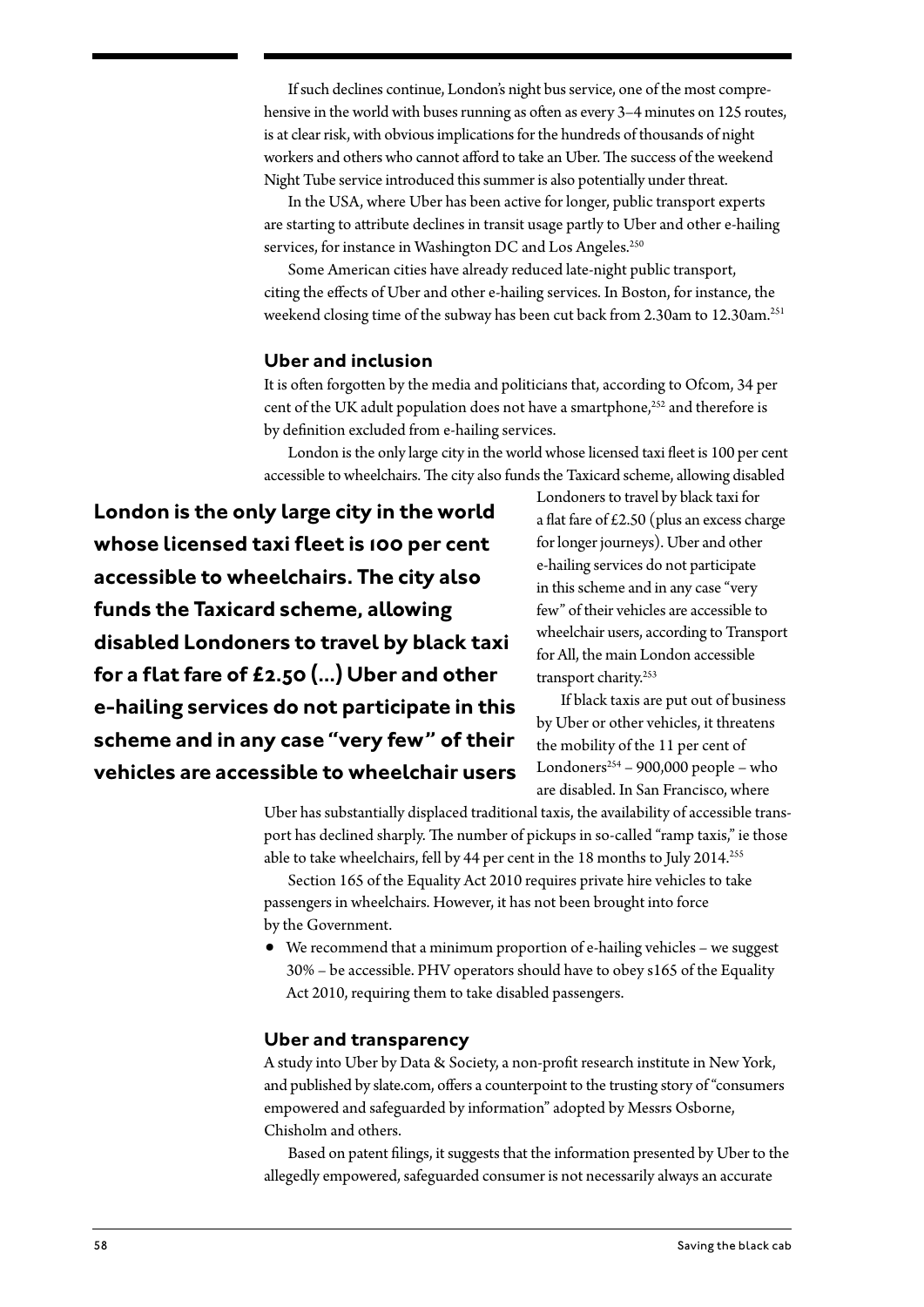guide to the precise dynamics of the market place at any given time. It is, the researchers say, a deliberately-created "mirage of a marketplace – an app experience that produces the sensation of independent riders and drivers responding to the natural fluctuations of supply and demand. But a look underneath the hood reveals a system that intermediates and influences more than it facilitates free exchange."256

In a real marketplace, supply responds directly to the pressures of demand. But in the Uber app, according to the Data & Society researchers, the supply of drivers is instead mobilized to meet *predicted* passenger demand, as through surge pricing. The map familiar to all Uber users, with little cars apparently hovering round your vicinity, can also be misleading. According to the researchers, the presence of those virtual cars on the passenger's screen does not necessarily reflect an accurate number of drivers who are physically present, or their precise locations. Instead, these phantom cars are part of a "visual effect" that Uber uses to emphasize the proximity of drivers to passengers. The visual effect shows cars nearby, even when they might not actually exist. As the researchers conclude, "whether you are a driver or a rider, the algorithm operating behind the curtain at Uber shows a through-the-looking-glass version of supply and demand."257

**•** We recommend that competition authorities work with Uber to ensure that its app present a true picture of the market, including comparing the information provided on the app with the reality on the ground.

#### **Uber and competition**

The relaxed view taken by the Competition and Markets Authority's Mr Chisholm is the more surprising when one considers e-hailing services' record of alleged anti-competitive behaviour in other markets. Lyft, Uber's main US rival, (which is not yet available in the UK) has even accused Uber of attempting to undermine it by having its contractors and employees book and then cancel thousands of Lyft rides as part of a project called "Operation SLOG."258

Hubert Horan, a consultant with long experience of investigating anti-competitive practices in the US airline industry, has argued that Uber and other e-hailing services' low fares are "not sustainable" but are investor-subsidised predatory prices which will swiftly be raised as soon as the company has established market dominance or driven competitors out of business.

Horan says: "If the unicorn [tech startup] investing class thinks Uber has proven that tens of billions of private value can be created purely with PR and political strength, then 'unicorn manufacturing' becomes an industry unto itself… Each new unicorn creates the need to increase raw political power used to enrich these investors, and to destroy any possible political opposition."<sup>259</sup>

To be fair, there is little sign of this, as yet. Even in San Francisco, the city where Uber is longest-established and where it is perhaps strongest, fares for the basic UberX service have not risen substantially. On the other hand, in San Francisco, Uber has only been in operation for five years and has yet to achieve full market penetration. We are at an early stage of this cycle.

Another "new economy" critic, Douglas Rushkoff, has argued that Uber "cannot support its multi-billion-dollar valuation by being [merely] a ride broker but that it is a "platform monopoly in the making" aiming to "leverage into other verticals, from logistics to self-driving cars."260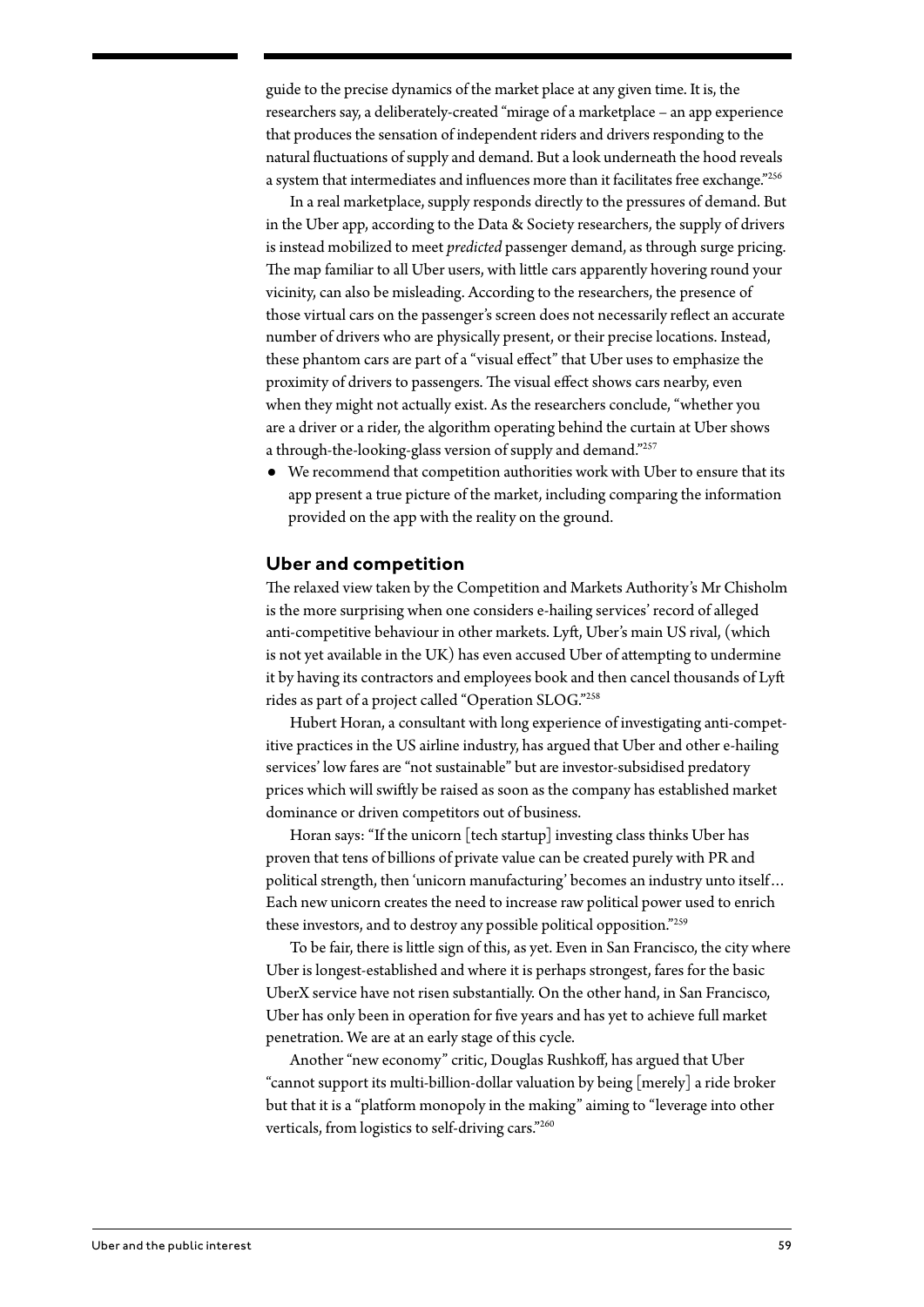#### **Uber is heavily subsidised by UK taxpayers**

Uber's spokesman, Gareth Mead, has claimed to the BBC that "on tax, Uber is a significant contributor to the UK."<sup>261</sup> This is untrue. Company records for Uber's operating company in the capital, Uber London Ltd, show that in its first two full operating years, 2013 and 2014, it turned over a total of £12.4 million and paid tax totalling £28,796, less than the amount which would have been paid over the same period by three black taxi drivers.<sup>262</sup> Last year its turnover went up to £23.5 million and it paid £411,000 in tax.

2013 and 2014 were growth years for Uber London, with much of its turnover taken up by startup expenses and operating profits low. But even on its declared net operating profit across the two years, £552,000, Uber London paid an effective tax rate on profit of 5.2 per cent, falling to 2.5 per cent in 2014.

Over the same period, by comparison, Uber's main legacy competitor in the London minicab market, Addison Lee, paid almost double the rate of tax on its operating profits  $-9.3$  per cent.<sup>263</sup>

Addison Lee also charged and paid VAT on many of its rides, as cab firms are required to do for account customers. On one interpretation of the law, every Uber customer is an account customer. By any interpretation, some Uber customers are – those using its "Uber for Business" product, which Uber explicitly describes as "a company Uber account," as "your account [which] has global coverage" and where it invites businesses to "visit our signup page to create an account."264 However, Uber neither charged nor paid UK VAT on any ride in London.

The London business is wholly owned by the Dutch-registered Uber International Holding BV, which has subsidiaries in the Irish Republic and is ultimately owned by a parent company based in the more friendly tax climes of Bermuda. As revealed by the small print of the conditions you agree to on the app, London's Uber service is "made available by Uber BV," not the British holding company.<sup>265</sup>

Uber's response is similar to that of other lightly-taxed new-economy companies, such as Amazon and Google: it "complies with all applicable tax laws, and pays taxes in all the jurisdiction it operates in." It does.

But unlike Amazon and Google, Uber's business depends wholly on infrastructure – the road network – provided at public expense. It has so far contributed almost nothing towards the very substantial costs of this infrastructure, meaning that its service – unlike that of the black taxis and legacy minicab companies – is effectively subsidised by taxpayers, the vast majority of whom will never use it.

How much could this subsidy be worth to Uber? In the first three years of its service, between June 2012 and June 2015, it drove 92,831,000 passenger miles in London, according to the company.<sup>266</sup> Adding a conservative 20 per cent for non-passenger mileage – travelling between jobs, returning empty from drop-offs, or travelling from the driver's home into central London – brings us to a total of 111.4 million miles, 0.2 per cent of the total mileage driven on the Greater London road network over this time.<sup>267</sup>

Over these three years, the maintenance and improvement of London's roads cost taxpayers around  $£4$  billion.<sup>268</sup> Based purely on its usage across the same period, Uber's fair share of that expenditure would have been £8 million, about 18 times more than the tax it has so far paid.

In practice, Uber only launched its main product, UberX, in July 2013 and only started making significant use of the roads in 2014, so Uber cars will now account for more than 0.2 per cent of road usage and the company's fair share of payments could therefore now be significantly greater.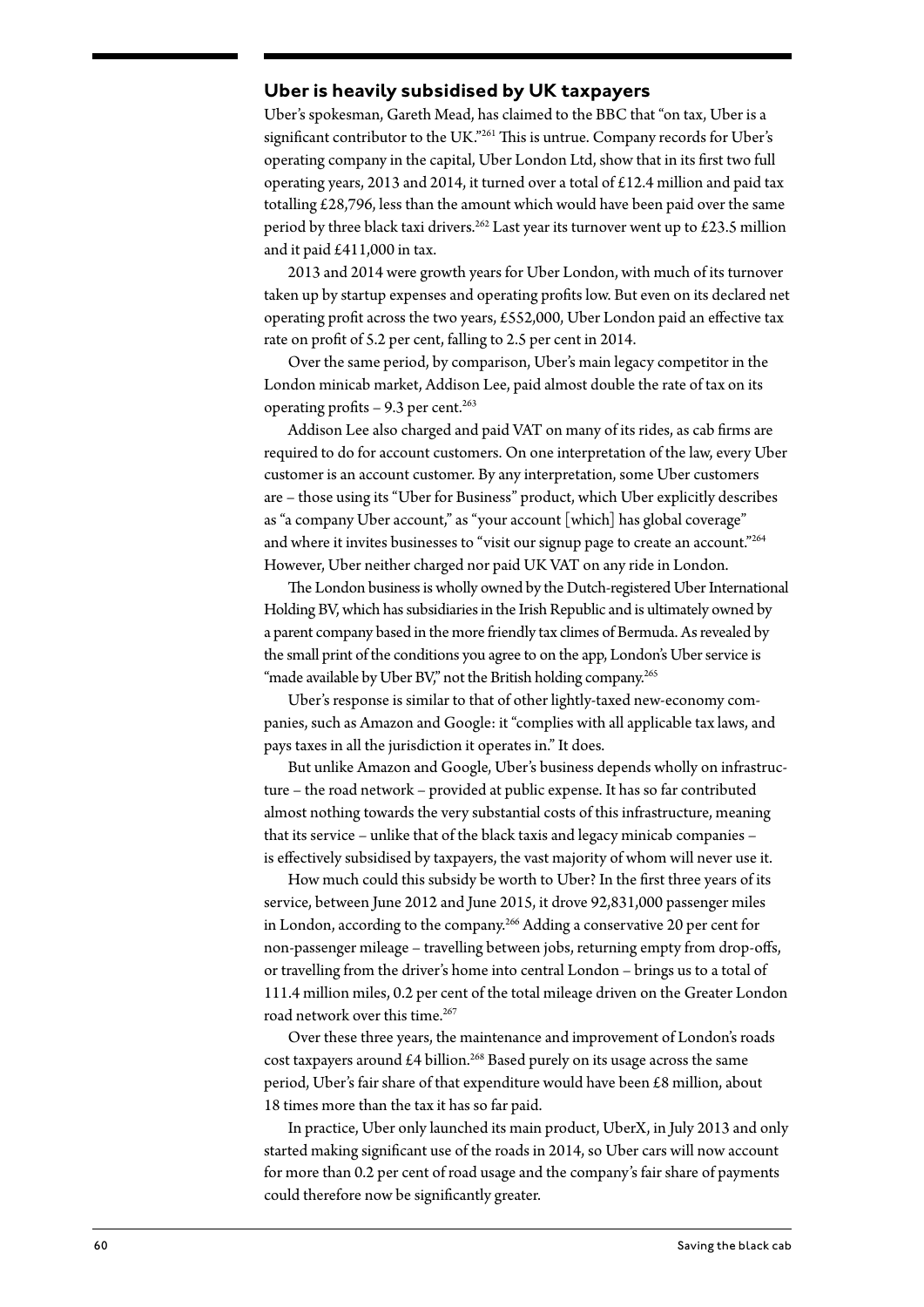Taxpayers may also be providing a second form of subsidy to Uber. According to James Farrar, an Uber driver who runs the United Private Hire Drivers organisation, the company "pays its drivers so poorly that a lot of our members are reliant on working tax credits."269

- **•** PHV operators should be required to be based in the UK for tax purposes. They must pay full UK tax on their UK profits for the upkeep of the roads on which they entirely depend. They must charge and collect UK VAT where it is due on fares.
- **•** If this cannot be accomplished under existing national legislation or policy, the Mayor and Tf L have a power under section 3  $(3)$  (b) and 3  $(4)$  of the Private Hire Vehicles (London) Act 1998 to require a PHV operator to obey "any... requirements that may be prescribed" and "such other conditions as the licencing authority may think fit" as a condition of being allowed an operator's licence. (The original 1998 act vested this power in the Secretary of State for Transport, but with the establishment of the London mayoralty it was changed to the licensing authority, namely TfL, by the Greater London Authority Act 1999.)
- **•** Any operator which is not based in the UK for tax purposes, and does not pay full UK tax on its UK profits, should as a condition of being granted a London operator's licence be required to pay each year an amount equivalent to the cost of its share of maintaining the roads in London that year, or an amount equivalent to the tax it should have paid, whichever is greater.
- **•** Uber's London operator licence, which expires in 2017, should be renewed only on condition that it agrees to pay such an amount, or to become UK-based for tax purposes by no later than 5 April 2017.

#### **Uber and its workforce**

"Here at Uber London, our mission isn't just to keep you moving around this city we call home," says Uber's UK chief, Jo Bertram. "We're also dedicated to providing opportunities for fair and flexible work for the drivers who use our platform to get you from A to B…. There are so many stories, from people who are using their work with Uber to change their lives, to drivers who are just relishing their new-found freedom to take their families out to the park on a Sunday afternoon."270

Many Uber drivers do appreciate the work's flexibility. Its fairness is a very different matter. The company refers to its drivers as "partners" – but, as with its definition of congestion, Uber's notion of partnership differs from that found in the dictionary.

In normal language, a partner is someone with greater rights than an employee, namely some measure of ownership or control over the business where they work. In Uber-speak, however, the term is a way of defining its workforce as people with fewer rights than employees – in fact, no rights at all.

Black cab driving is the epitome of that increasingly rare thing, a skilled and (until recently) secure job for mostly working-class and lower middle class people. According to Steve McNamara, general secretary of the London Taxi Drivers' Association, a black cabbie working full-time will typically gross £50,000 a year before expenses.<sup>271</sup> Others put it higher – around £65,000 per year net.<sup>272</sup>

Uber driving, by contrast, is almost the epitome of that increasingly common phenomenon, the "precariat" job. Uber's drivers have to pay to work for it. Uber fares are cheap because the company has offloaded almost all the running costs of its service onto its own workforce.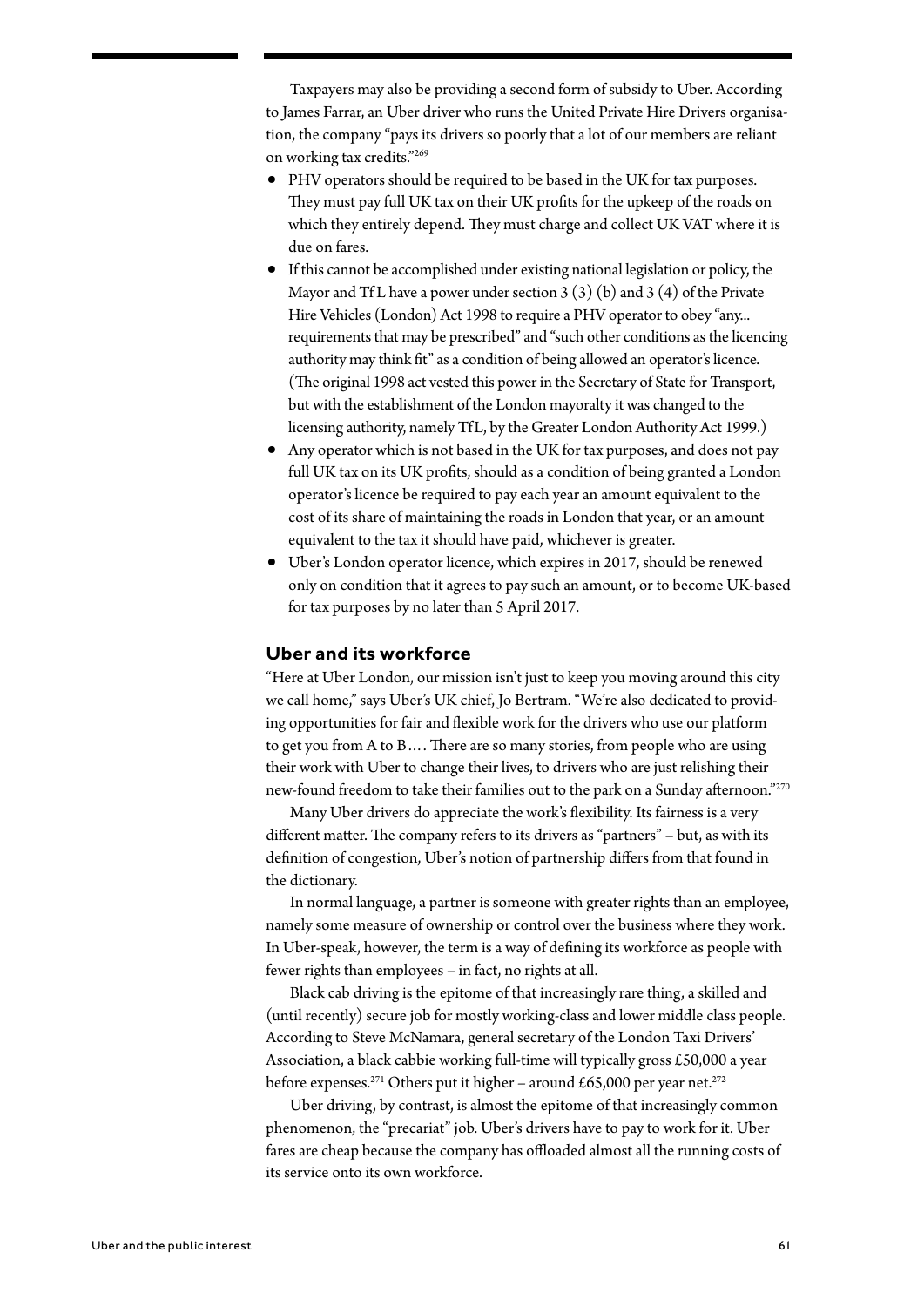They buy their own vehicles, paying purchase, petrol and maintenance costs out of their fare income. So, of course, do other taxi drivers. But Uber drivers must do so out of fare income from which Uber has already taken a cut of up to a third (in London, it started at 20 per cent, being raised recently by a quarter to 25 per cent for new drivers and to 35 per cent for UberPool bookings).

This is despite the fact that from the outside, Uber looks quite like an employer. It screens and trains its drivers. It gives them guidelines for participation. It urges them to promote its brand. It provides them with equipment such as an iPhone, the Uber app and its logo for their cars.<sup>273</sup> It sets standards for their vehicles. It determines fares. It monitors their performance. It fires – or "deactivates" – them if their ratings from customers dip as little as 10 per cent below a perfect 5, though the exact level appears to vary according to the wishes of individual managers.

Deactivation is instant – no notice or redundancy pay is given – and can be brutal. "Get rid of this guy," said an Uber manager in emails released for a court case. "We need to make some serious cuts of guys below [a rating of] 4.5." The reply from a second supervisor: "Done via phone! Remote banning – I love it."274

In another of the email exchanges, a driver complains he is losing money from system freezes, incorrect addresses and other issues."I think you business nothing but a stupid model, you only care about yourself then the driver suck it up with the major cost," he wrote. An Uber manager replied: "Google thinks we're a pretty good business model," linking to a story about a £150 million investment in Uber in 2013. Another Uber manager stepped in to tell the driver that the company had "chosen to exercise our right to deactivate your account" because of his disrespectful emails.

The driver quickly responded, apologising and pleading for another chance."I work hard … and stay up late nights to see difference in pay," he wrote. "My responds were to express the frustration I get. … It's a partnership as you said here, and expressing my side of issues with no solution but to come and terminate me is wrong." It does not appear that Uber reconsidered his case.<sup>275</sup>

The status of Uber drivers in the UK is currently the subject of an employment tribunal test case in which two drivers are arguing that they should be classed as workers and given normal employment rights, including sickness and holiday pay. A ruling is due soon.

#### **Drivers**

As with Uber's claims over congestion, its claims over driver earnings are inconsistent and often exaggerated.

In June 2014, Ms Bertram claimed that "the economic opportunity for drivers on the Uber platform is significant: a fully utilised vehicle on Uber is an asset that *typically* (our italics) grosses £50,000–70,000 per year."276 The gross isn't the "economic opportunity for drivers," of course – it is the amount before Uber's 25% cut (20% for drivers who joined before November 2015) and the driver's running costs are deducted.

In October 2015 an Uber spokesperson, Gareth Mead, told the BBC: "If you treat driving on the platform as a full-time job, that's seven, eight hours a day, then *typically* a driver *will take home* (our italics) £48,000–£49,000."277 That implies gross takings (before deducting Uber's cut of up to 25% and £10,000 a year in running costs) of around £75,000 a year for a 35 to 40-hour week.

The figure could be as high as £85,000. The £10,000 figure for running costs is conservative; including the cost of leasing a vehicle the GMB union estimates it at £20,000 a year. $278$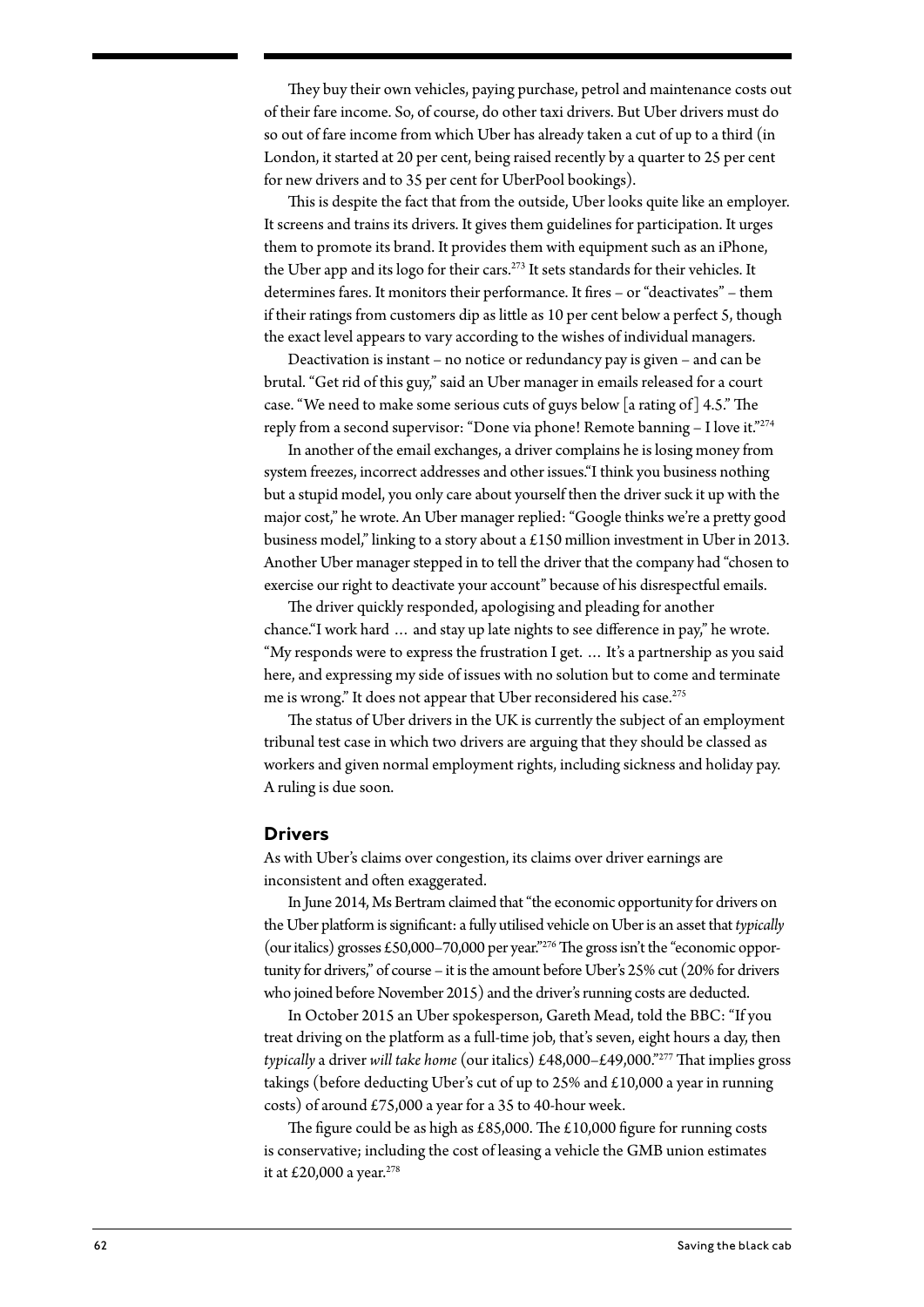Gross takings of £70–85,000 a year for a 35-hour week may be possible for exceptionally lucky drivers, perhaps those on Uber's premium services who focus ruthlessly on surge pricing opportunities. But to claim them as "typical" stretches belief.

Normal London UberX rates are roughly £2.20–£2.90 per mile. The average is likely to be raised a little by surge pricing, but then brought down again by UberPool journeys, which gross less than the normal rate.

To gross £75,000 in a year at average UberX rates, a driver would have to clock up as many as 34,000 miles in revenue-earning service. That is 655 miles a week – or an average of 18.7 miles every single hour of the 35 hours with a paying passenger in the back.

This would seem difficult to achieve, given that the average speed of London traffic is 16.3mph. It is even slower, 8.9mph, in central London, Uber's main stamping-ground.<sup>279</sup>

Clearly, too, any cab, even an Uber one, will spend some, perhaps many, of Mr Mead's 35 hours without passengers, or without moving, or both – waiting for jobs, or stopping to let people in and out, or returning empty from dropping someone off.



© Simon Dawson/Bloomberg/Getty Images

Even Uber's own website contradicts its management's claims about driver earnings. In its section for new drivers, the company promises: "Turn your car into a money machine. Some UK Uber partner-drivers have received an average of £3360 a month after Uber service fee."280

This equates to £40,320 a year before running costs, or roughly £20,000 to £30,000 net to the driver, depending on how much you estimate running costs – at best little more than half Mr Mead's claimed £49,000.

Uber came up with yet a fourth claim about driver earnings in November 2015, saying that its London drivers make an average of £16 per hour after the service fee.281 For a 35-hour week that equates to £29,120 before running costs – in other words, between £9,000 and £19,000 net to the driver, at best little more than a third of Mr Mead's claim. November was also the month when the company's

"Uber's business model has serious weaknesses – not least the way it treats its own drivers." London Uber workers protest at the company's decision to increase its commission from 20 to 25 per cent of fares for new drivers.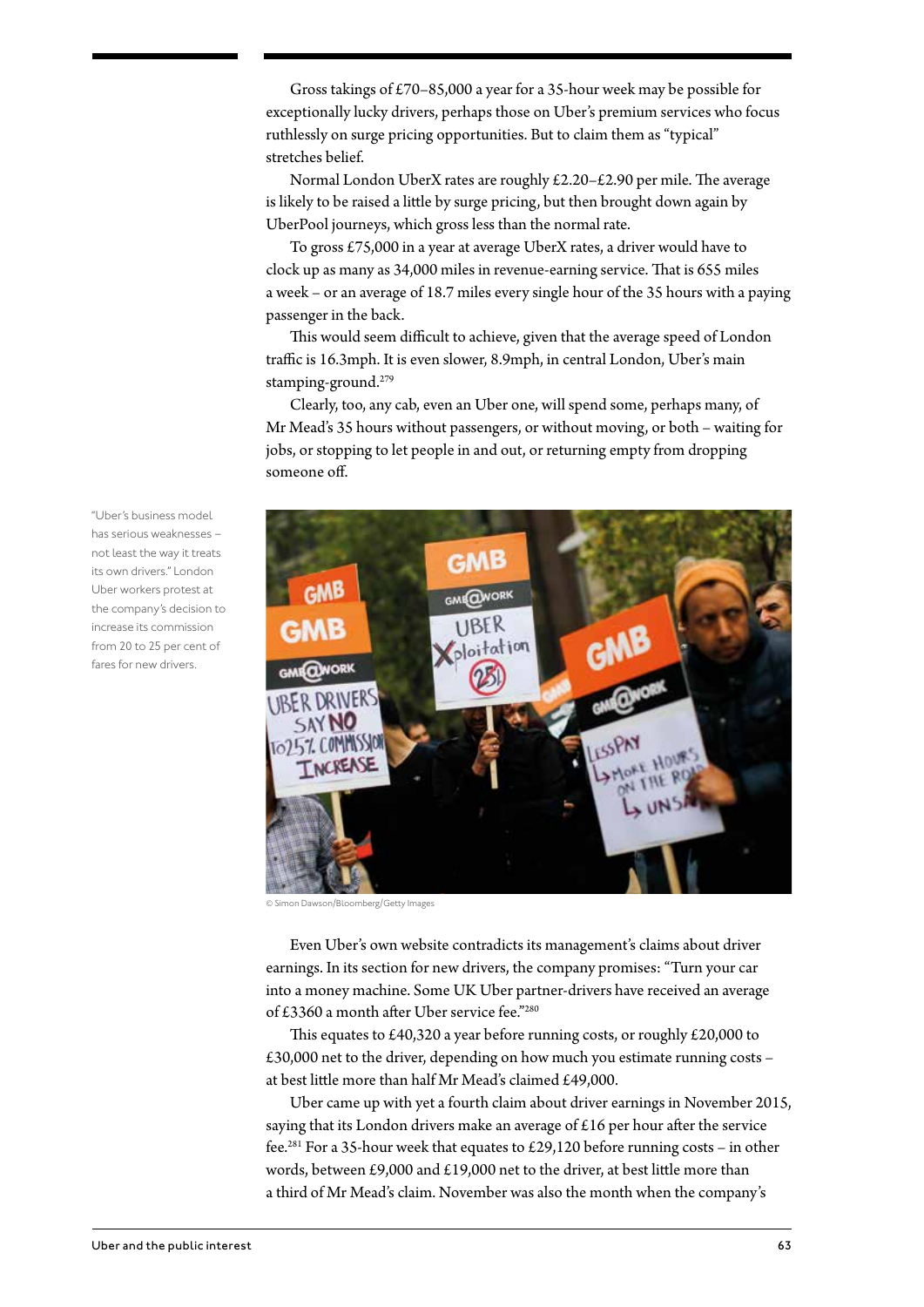service fee (commission) was raised from 20 to 25 per cent for new drivers, so the £16 average is likely to have reduced since then.

The GMB union, which is seeking to organise Uber drivers, has published figures claiming that London drivers make as little as £5.68 an hour, substantially less than the minimum wage (£7.20 an hour from April 2016).<sup>282</sup> Uber drivers on the Uberpeople.net London forum and other online bulletin boards often complain about similar earnings levels. The GMB has started a test case with four drivers at the Central London Employment Tribunal, likely to be heard in July, in an effort to establish that Uber drivers are employees entitled to workers' benefits and legal protection.283

In the long term, as Mr Kalanick has made clear, Uber's "driver-partners" are collectively, as well as individually, dispensable.284 The company is investing tens of millions into researching driverless cars with the intent of displacing human drivers.

In the meantime, however, the drivers – as both "independent contractors" yet also the customer face of Uber – represent a potential weak link for the company. The safety implications of paying them too little have been explored in the previous chapter. There are also growing signs of service implications, with Uber's own customer service Twitter accounts appearing to show quite large numbers of lowvalue jobs being refused and Uber driver forum posters suggesting a high turnover of drivers.<sup>285</sup>

The Labour deputy leader, Tom Watson, has written: "It took Labour too long to acknowledge that many voters felt immigration, one of the defining features of globalisation, was the most important issue facing the country. It would be wrong to make the same mistake twice by underestimating the impact the digital revolution will have on wages and jobs."286 The same could be applied to politicians of any party.

Mr Farrar, the Uber driver who runs the United Private Hire Drivers organisation, and who has also been involved with the GMB, said: "These low fares have to be paid by somebody. If consumers don't recognise it, and we accept this type of business model in our economy – well, guess what, one day your job is going to go the same way."287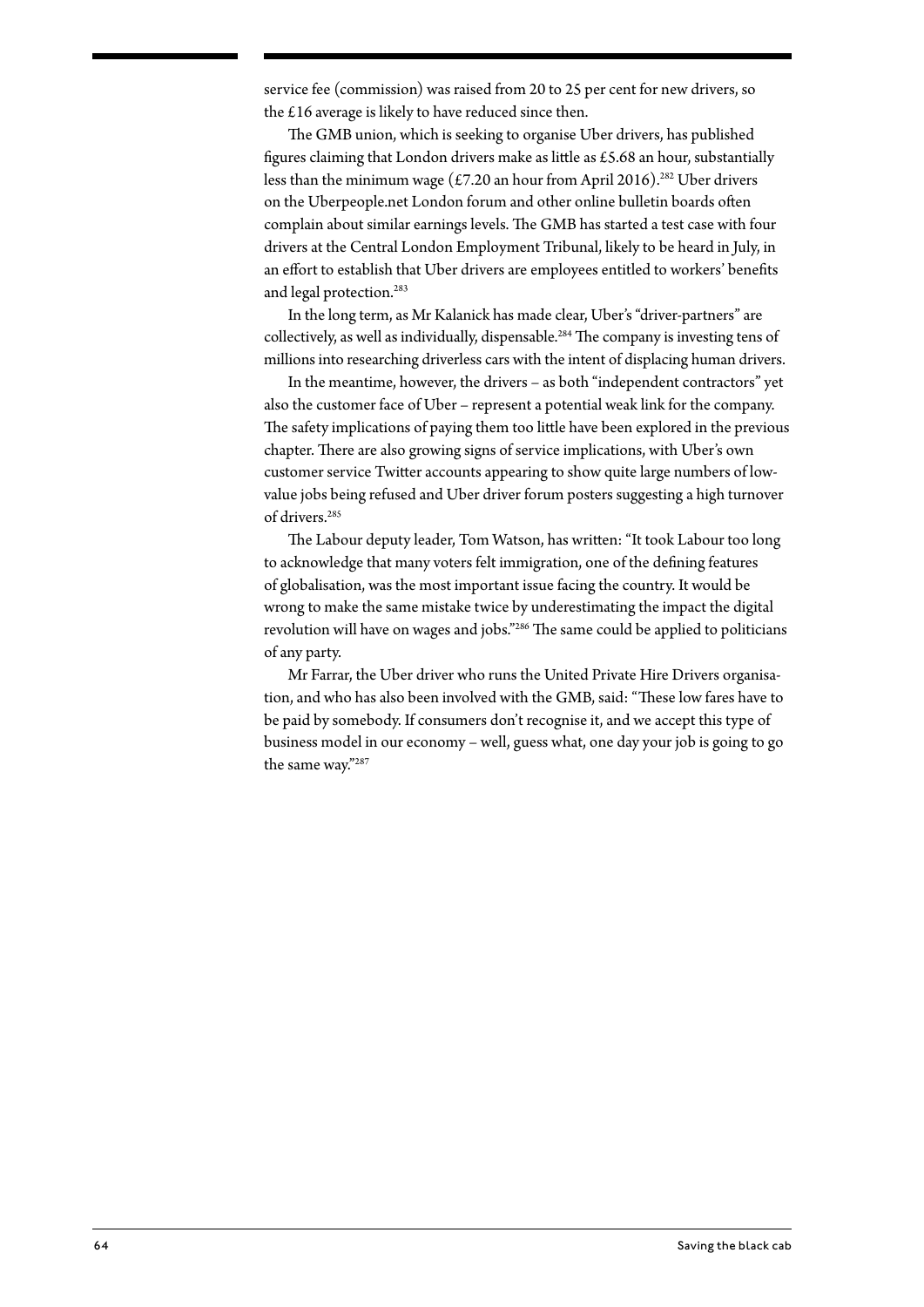# **Appendix**

# **The knowledge, London's legendary taxi-driver test, puts up a fight in the age of GPS**

jody rosen

First published in the New York Times Magazine November 10, 2014

At 6.10 on a January morning a couple of winters ago, a 35-year-old man named Matt McCabe stepped out of his house in the town of Kenley, got on his Piaggio X8 motor scooter, and started driving north. McCabe's destination was Stour Road, a small street in a desolate patch of East London, 20 miles from his suburban home. He began his journey by following the A23, a major thruway connecting London with its southern outskirts, whose origins are thought to be ancient: For several miles the road follows the straight line of the Roman causeway that stretched from London to Brighton. McCabe exited the A23 in the South London neighborhood of Streatham and made his way through the streets, arriving, after about 20 minutes, at an intersection officially called Windrush Square but still referred to by locals, and on most maps, as Brixton Oval. There, McCabe faced a decision: how to plot his route across the River Thames. Should he proceed more or less straight north and take London Bridge, or bear right into Coldharbour Lane and head for "the pipe," the Rotherhithe Tunnel, which snakes under the Thames two miles downriver?

"At first I thought I'd go for London Bridge," McCabe said later. "Go straight up Brixton Road to Kennington Park Road and then work my line over. I knew that I could make my life a lot easier, to not have to waste brainpower thinking about little roads – doing left-rights, left-rights. And then once I'd get over London Bridge, it'd be a quick trip: I'd work it up to Bethnal Green Road, Old Ford Road, and boom-boom-boom, I'm there. It's a no-brainer. But no. I was thinking about the traffic, about everyone going to the City at that hour of the morning. I thought, 'What can I do to skirt central London?' That was my key decision point. I didn't want to sit in the traffic lights. So I decided to take Coldharbour Lane and head for the pipe."

McCabe turned east on Coldharbour Lane, wending through the neighborhoods of Peckham and Bermondsey before reaching the tunnel. He emerged on the far side of the Thames in Limehouse, and from there his three-mile-long trip followed a zigzagging path northeast. "I came out of the tunnel and went forward into Yorkshire Road," he told me. "I went right into Salmon Lane. Left into Rhodeswell Road, right into Turners Road. I went right into St. Paul's Way, left into Burdett Road, right into Mile End Road. Left Tredegar Square. I went right Morgan Street, left Coborn Road, right into Tredegar Road. That gave me a forward into Wick Lane, a right into Monier Road, right into Smeed Road – and we're there. Left into Stour Road."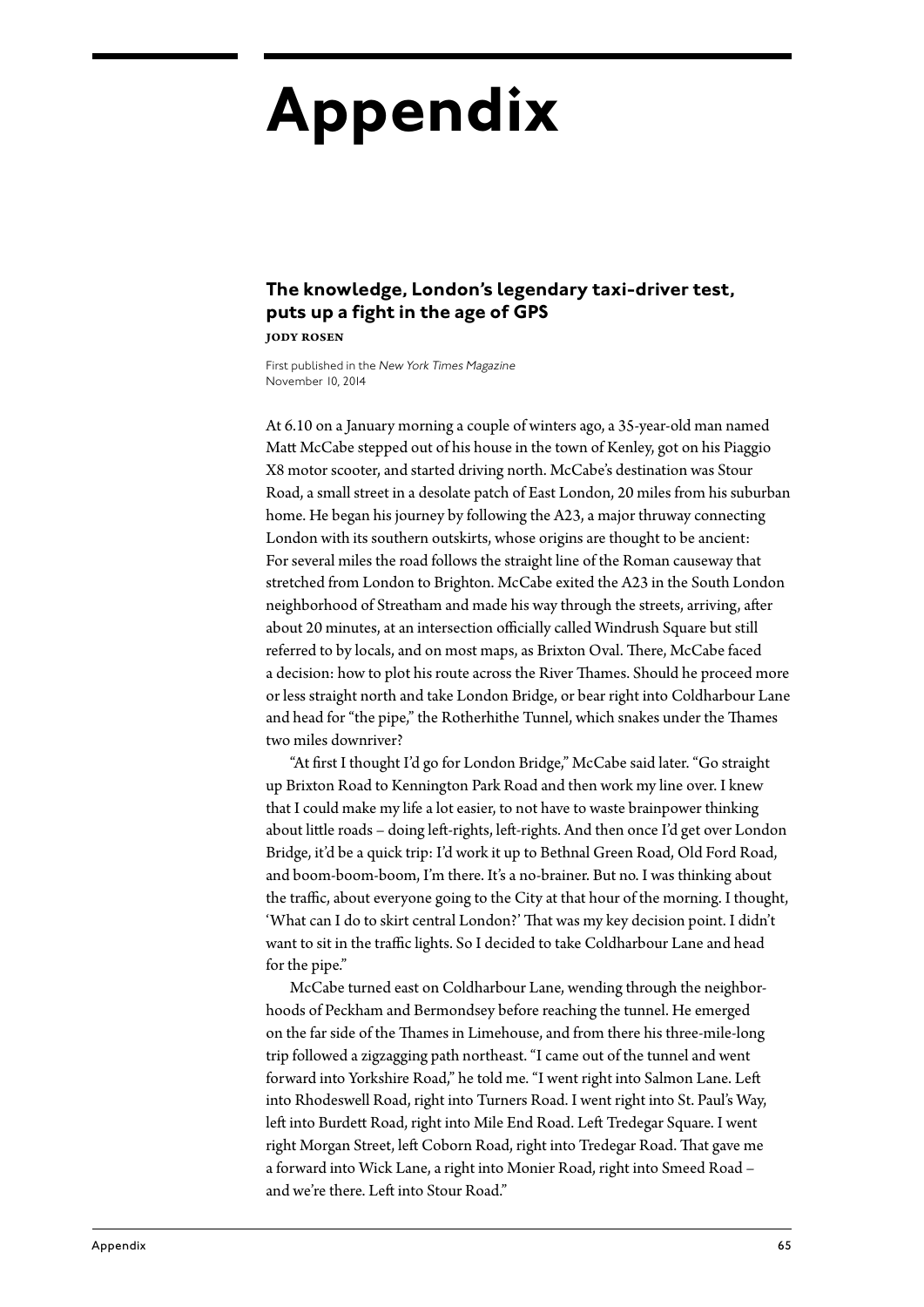It was a cold day, with temperatures hovering just above freezing, and snow in the forecast. For McCabe, on his bike, the wind chill made it feel considerably colder. He was dressed for the weather: a thermal shirt, a sweater, an insulated raincoat, Gore-Tex pants pulled over his jeans, gloves, work boots, a knit cap under his motorcycle helmet. McCabe is a tall man, about 6-foot-2, and he is solidly built, like a central defender on a soccer team. He's handsome, with a wide smile and blond hair. He speaks in short sentences, snappy and definitive, especially when talking about London. We were in Hackney Wick, an industrial area adjacent to

**Actually, "challenge" isn't quite the word for the trial a London cabbie endures to gain his qualification. It has been called the hardest test, of any kind, in the world. Its rigours have been likened to those required to earn a degree in law or medicine**

Queen Elizabeth Olympic Park, where the 2012 Olympic Games were held. Stour Road sits in a particularly remote corner of the neighborhood – a few wind-lashed streets, lined with warehouses, hemmed in by canals and a highway flyover.

"They call this area Fish Island," McCabe said. "I'm not much of a fisherman, but many of the roads here are named for fishes – freshwater fishes, I believe. So just here you've got

Bream Street." He gestured down a road where a lumberyard was set back behind a corrugated metal fence. "Follow that to the end, you'll come to Dace Road. You've got Roach Road. All names of fishes."

McCabe had spent the last three years of his life thinking about London's roads and landmarks, and how to navigate between them. In the process, he had logged more than 50,000 miles on motorbike and on foot, the equivalent of two circumnavigations of the Earth, nearly all within inner London's dozen boroughs and the City of London financial district. He was studying to be a London taxi driver, devoting himself full-time to the challenge that would earn him a cabbie's "green badge."

Actually, "challenge" isn't quite the word for the trial a London cabbie endures to gain his qualification. It has been called the hardest test, of any kind, in the world. Its rigours have been likened to those required to earn a degree in law or medicine. It is without question a unique intellectual, psychological and physical ordeal, demanding unnumbered thousands of hours of immersive study, as would-be cabbies undertake the task of committing to memory the entirety of London, and demonstrating that mastery through a progressively more difficult sequence of oral examinations – a process which, on average, takes four years to complete, and for some, much longer than that.

*To achieve the required standard to be licensed as an "All London" taxi driver you will need a thorough knowledge, primarily, of the area within a six-mile radius of Charing Cross. You will need to know: all the streets; housing estates; parks and open spaces; government offices and departments; financial and commercial centres; diplomatic premises; town halls; registry offices; hospitals; places of worship; sports stadiums and leisure centres; airline offices; stations; hotels; clubs; theatres; cinemas; museums; art galleries; schools; colleges and universities; police stations and headquarters buildings; civil, criminal and coroner's courts; prisons; and places of interest to tourists. In fact, anywhere a taxi passenger might ask to be taken.*

The six-mile radius from Charing Cross, the putative centre-point of London, takes in some 25,000 streets. London cabbies need to know all of those streets, and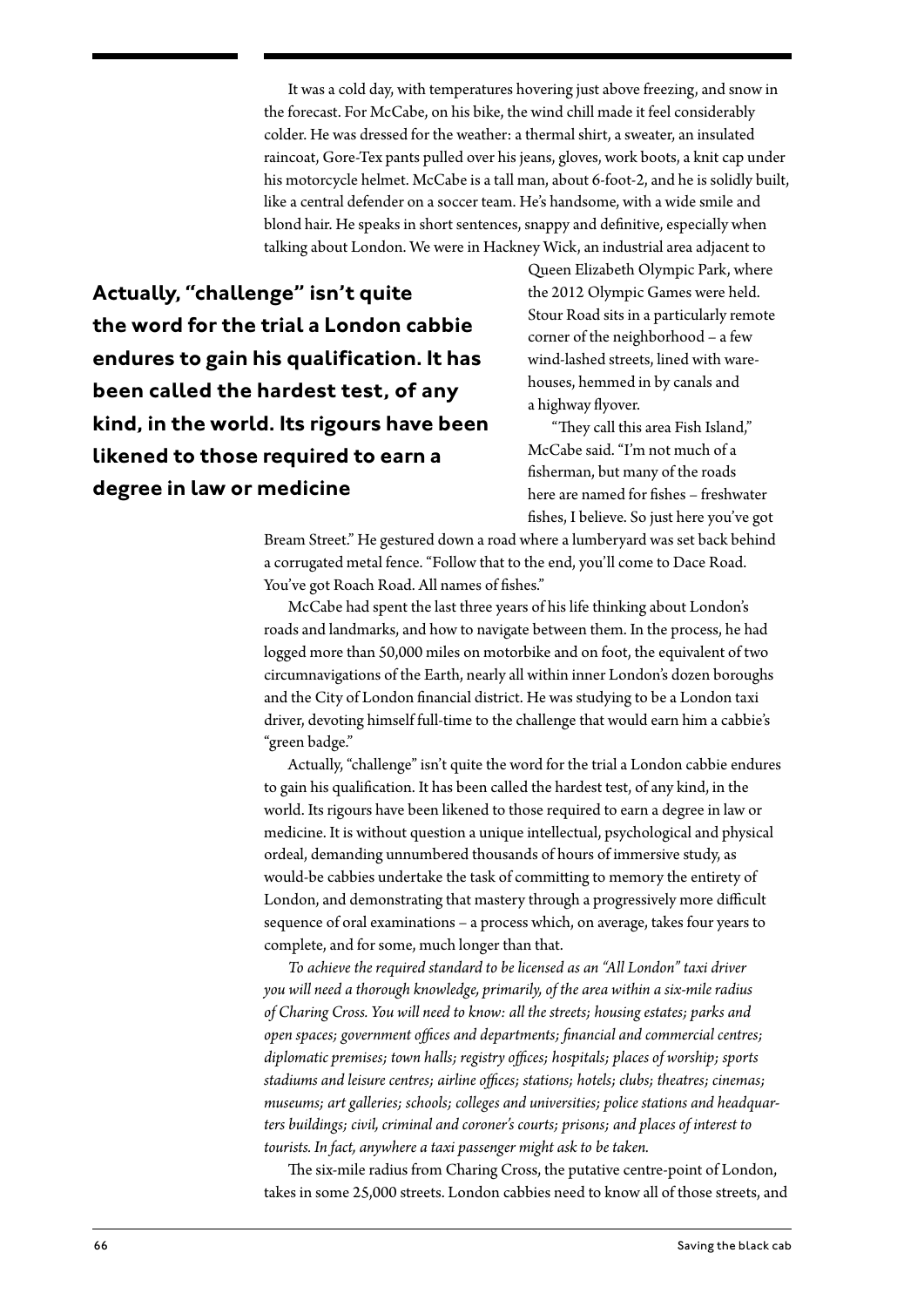how to drive them – the direction they run, which are one-way, which are dead ends, where to enter and exit roundabouts, and so on. But cabbies also need to know everything on the streets. Examiners may ask a would-be cabbie to identify the location of any restaurant in London. Any pub, any shop, any landmark, no matter how small or obscure – all are fair game. Test-takers have been asked to name the whereabouts of flower stands, of launderettes, of commemorative plaques. One taxi driver told me that he was asked the location of a statue, just a foot tall, depicting two mice sharing a piece of cheese. It's on the facade of a building in Philpot Lane, on the corner of Eastcheap, not far from London Bridge.

If you go to LTPH headquarters, where the examinations are conducted, you will behold a grim bureaucratic scene, not much different than the one you might find in an office devoted to tax audits: nervous test-takers, dressed in suits, shuffling into one-on-one sessions with stone-faced examiners. But for more than a century, since the first green badge was issued to a hackney cabman piloting a horse-drawn carriage, the test has been known by a name that carries a whiff of the occult: the Knowledge of London.

The origins of the Knowledge are unclear – lost in the murk of Victorian municipal history. Some trace the test's creation to the Great Exhibition of 1851, when London's Crystal Palace played host to hundreds of thousands of visitors. These tourists, the story goes, inundated the city with complaints about the ineptitude of its cabmen, prompting authorities to institute a more demanding licensing process.

In 2014, in any case, the Knowledge is steeped in regimens and rituals that have been around as long as anyone can remember. Taxi-driver candidates – known as Knowledge boys and, increasingly today, Knowledge girls – are issued a copy of the so-called "Blue Book." This guidebook contains a list of 320 "runs," trips from Point A to Point B: Manor House Station to Gibson Square, Jubilee Gardens to Royal London Hospital, Dryburgh Road to Vicarage Crescent, etc. The candidate embarks on the Knowledge by making these runs – that is, by physically going to Manor House Station and finding the shortest route that can be legally driven to Gibson Square, and then doing the same thing 319 more times, for the other Blue Book runs.

But the Knowledge is not simply a matter of way-finding. The key is a process called "pointing," studying the stuff on the streets: all those places "a taxi passenger might ask to be taken." Knowledge boys have developed a system of pointing that some call "satelliting," whereby the candidate travels in a quarter-mile radius around a run's starting and finishing points, poking around, identifying landmarks, making notes. By this method, the theory goes, a Knowledge student can commit to memory not just the streets but the streetscape – the curve of the road, the pharmacy on the corner, the mice nibbling on cheese in the architrave.

Decades ago, most Knowledge boys did their runs on bicycles. Now, nearly all test-takers buy or lease motorbikes. In 2014, there are thousands of men and women plying the city's streets on two wheels, at all hours, in all weather, doing runs and gathering points. It's a ubiquitous London sight: a Knowledge boy on a bike, with a map or notepad strapped to his Plexiglas windscreen. When the candidate has completed his 320 Blue Book runs – and his accompanying 640 quarter-mile radii point-gathering expeditions – he will have covered the whole of central London. At which time he takes a brief written exam, proceeds to the first stage of the oral examination process, and the test begins in earnest.

The testing takes place at the LTPH office in a series of "appearances," face-to-face encounters between Knowledge candidate and examiner. The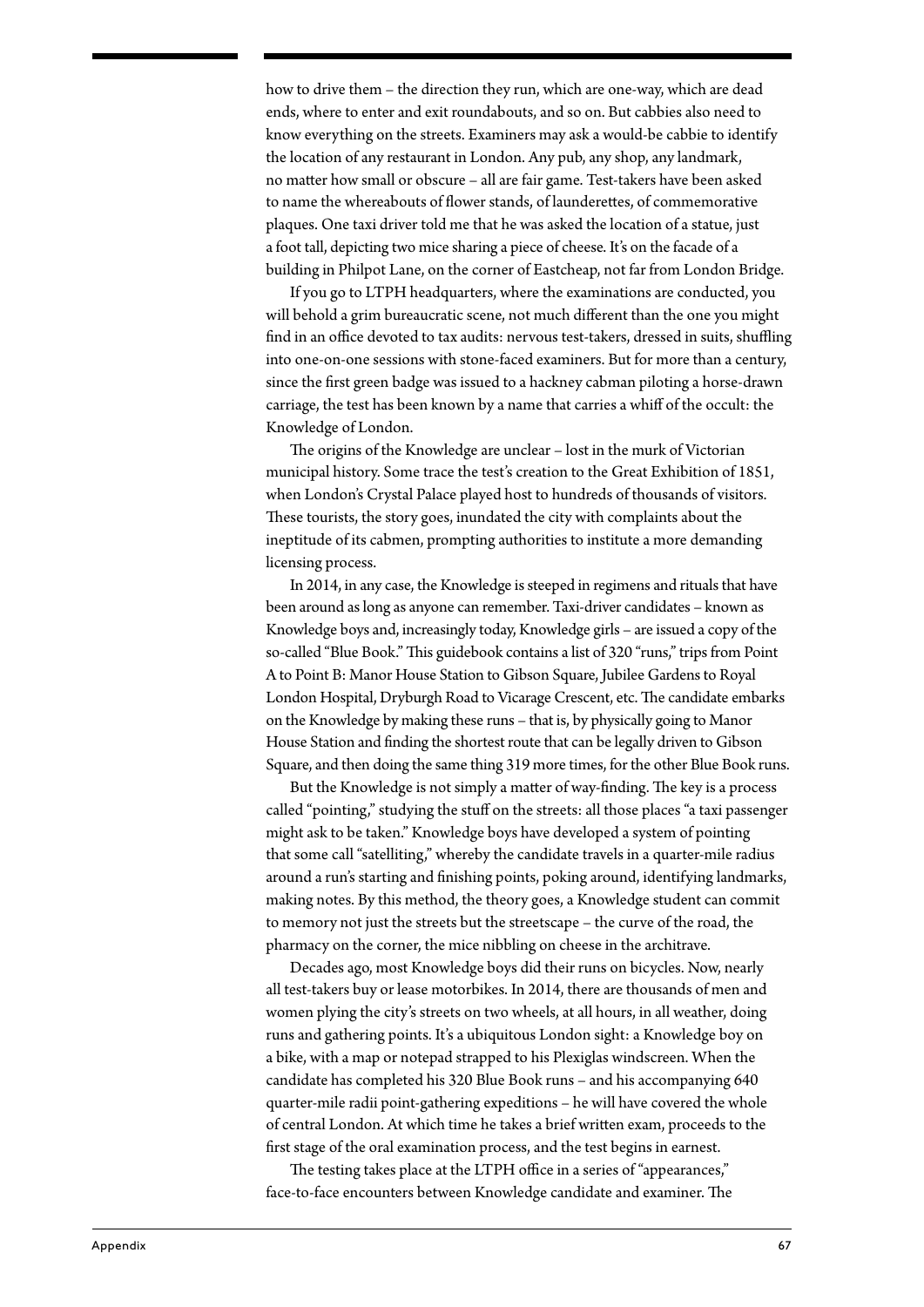test-taker is asked to "call a run": to identify the location of two points and to fluidly recite the shortest route between the points, naming all the streets along the way. A Knowledge boy is first given 56 days between appearances to study; then, as he progresses, 28 days, and 21. The questions, meanwhile, get harder, with candidates asked to locate more obscure points and to recite longer, more byzantine journeys across London's byways. Candidates who acquire too many bad grades are bumped backward – "red-lined" from appearances every 28 days back to every 56 days, or from 21s to 28s. There is no such thing as "failing" the Knowledge. You can either quit, or persevere and pass: proceed all the way through to the end of your 21-day appearances, gaining sufficient points to earn your "req" – to meet the "required standard," and complete the test.

For Matt McCabe, that goal was within spitting distance. He was "on 21s, on six points," making appearances just three weeks apart, with six points on his tally, and only six more needed – just two solid appearances, perhaps, away from getting his req. It was a pointing mission that brought McCabe to Fish Island that morning in January. He'd visited the neighbourhood before, but had heard that a new point had come up in a candidate's appearance a couple of days earlier. So he'd returned to take another look at the area – in particular, at H. Forman & Son, a wholesale fishmonger on Stour Road.

"Forman's is quite famous," McCabe said. He was standing outside the H. Forman & Son warehouse, a shedlike structure the size of a small aircraft hanger. "They supply fish to the top restaurants in London. But now they've opened their own restaurant. You have to look into these things. You know, the examiner could turn around and say, 'Name me two Angela Hartnett restaurants,' or 'Name me four Gordon Ramsay restaurants.'" McCabe showed me a sign indicating that the restaurant also housed an art gallery. "You've got to note that. Instead of Formans restaurant, the examiner might give you Forman's Smokehouse Gallery. That could be enough to throw you off."

McCabe had spent his entire professional life in the building trade. He liked the work, but it was gruelling  $-15$  hours days, seven days a week – and the £50,000 he took home wasn't enough, to his mind, to justify the sacrifices. A job as a taxi driver seemed an attractive alternative. The metered fares of taxis are high, and drivers keep what they earn. The overhead – the cost of petrol and of owning or leasing a taxi – can be steep, but cabbies who put in the hours can make a good living. There are no official statistics, but drivers themselves will tell you that London cabbies can earn around £65,000 per year, while maintaining an enviably flexible schedule. McCabe sold his engineering outfit and devoted himself full-time to the Knowledge, living off the savings he'd gained from the sale of his business.

It was now 37 months since he'd paid the £525 enrolment fee to sign on for the test and appearances. "The closer you get, the wearier you are, and the worse you want it," McCabe said. "You're carrying all this baggage. Your stress. Worrying about your savings." McCabe said that he'd spent in excess of £200,000 on the Knowledge, if you factored in his loss of earnings from not working. "I want to be out working again before my kids are at the age where someone will ask: 'What does your daddy do?' Right now, they know me as Daddy who drives a motorbike and is always looking at a map. They don't know me from my past, when I had a business and guys working for me. You want your life back."

The Knowledge is notorious for snatching away lives, and for putting minds in a vice grip. "Everything becomes about the Knowledge," McCabe said. "My wife will be talking to me about plans or the kids, and it's not even registering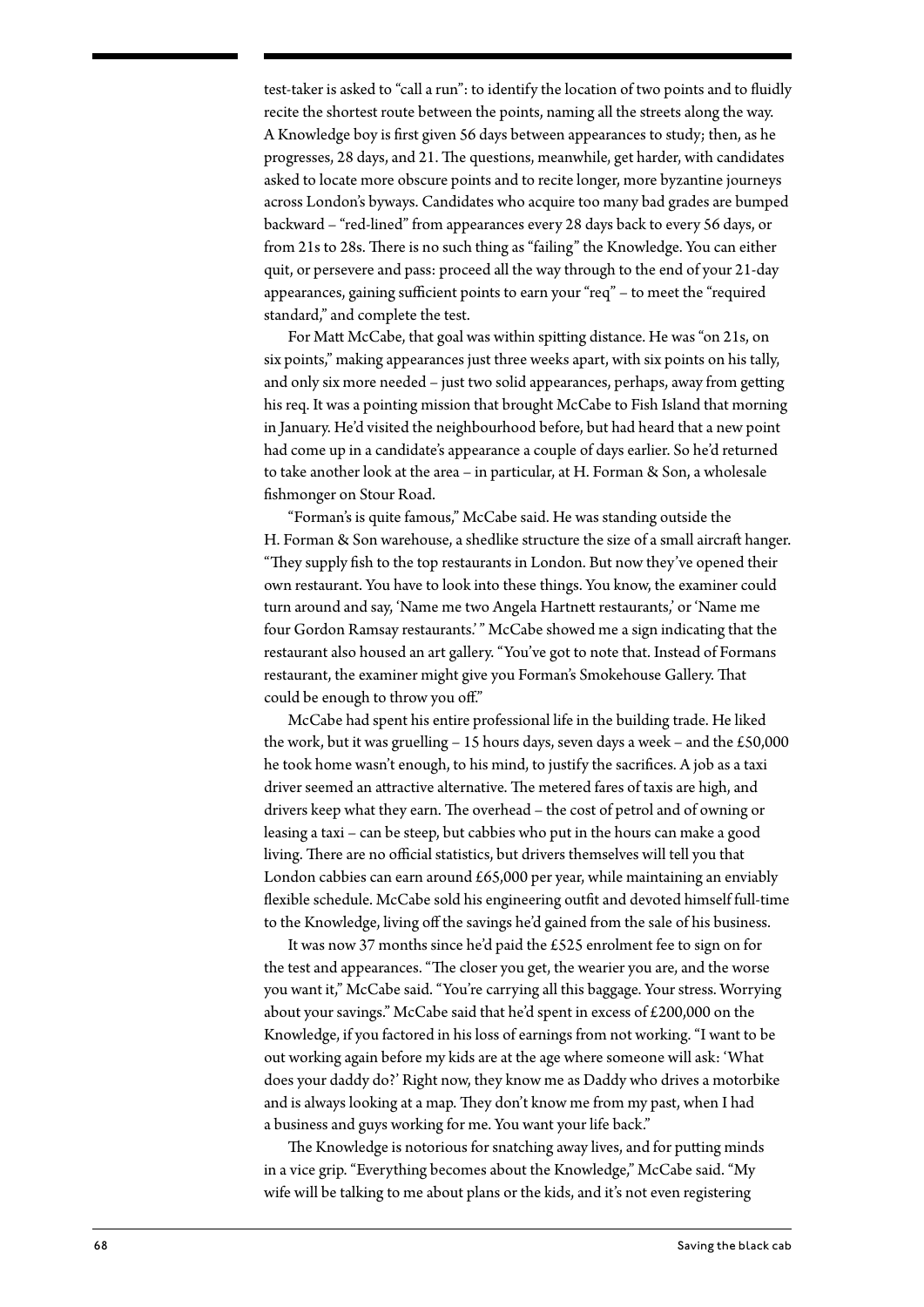what she's saying. Because all I'm thinking is, 'I can't turn right into that road in Hammersmith, can I?' If you read the paper, or watch the news or a film, you're looking at the background. 'Oh, I know that road there.'"

McCabe said that he dreamed about the Knowledge: sometimes exhilarating visions of zooming through London streets, more frequently nightmares about unfamiliar roads or disastrous LTPH appearances. Often, McCabe would wake in the middle of the night and hurry downstairs to study the map. In his dining room, there were three maps: two jumbo London street plans – one laminated on the dinner table and one tacked to the wall – and an enlarged view of the W1 postcode. McCabe had ledgers he'd filled with jottings on topics like "Small and Awkward Squares." There were also flashcards that McCabe had made up, listing a point on one side ("Tooting Mosque, SW17″) with information about its location and navigation on the other ("Gatton Road, one way, access via Fishponds Road"). McCabe stacked the cards in piles of 300; he had 40,000 in all.

But book-learning gets you only so far. "You've got to get out on the bike," McCabe said. When he was doing Blue Book runs, McCabe would ride the streets all night, leaving when his wife got home from work at 9 p.m. and returning at 4 in the morning. Pointing, McCabe told me, can be "very cold, very lonely, very dangerous." One night, McCabe was out pointing on his motorbike when a driver slammed into him from behind. McCabe went over the roof of the car, but suffered just a few scrapes and bruises. The bike was wrecked.

As McCabe progressed through the Knowledge, his pointing technique had become more refined. "At the beginning you might go to the Savoy Hotel on the Strand," he said. "That's a famous point; everyone knows it. But you start to think: What's a more obscure point on the Strand? So you'll pick up the Coal Hole Public House a few doors along. You start looking at George Court and find a little bar called Retro, a gay bar that plays '80s music. You start thinking about the bits and pieces. I'm at the stage now where I'm looking at a new bar that just opened – inside a cinema. I'm picking up handbag shops, bowling alleys. You learn to kind of savour them little gems."

It is tempting to interpret the Knowledge as a uniquely British institution: an expression of the national passion for order and competence, and a democratization of what P. G. Wodehouse winkingly called the feudal spirit, putting an army of hyperefficient Jeeveses on the road, ready to be flagged down by any passing Bertie Wooster. But the Knowledge is less a product of the English character than of the torturous London landscape. To be in London is, at least half the time, to have no idea where the hell you are. Every London journey, even the most banal, holds the threat of taking an epic turn: The guy headed to the corner newsagent makes a left where he should have gone right, blunders into an unfamiliar road, and suddenly he is Odysseus adrift on the Acheron. The problem is one of both enormity and density. From the time that London first began to spread beyond the walls surrounding the Roman city, it kept sprawling outward, absorbing villages, enlarging the spider-web snarl of little roads, multiplying the maze. Take a look sometime at a London street map. What a mess: It is a preposterously complex tangle of veins and capillaries, the cardiovascular system of a monster.

All metropolises are quirky, but in most of them efforts have been made to mitigate the idiosyncrasies, to make the cities legible, navigable, beautiful. In Manhattan and Chicago, planners tamed chaos with gridded street schemes; Baron Haussmann obliterated twisty medieval Paris with his sweeping grand boulevards, transforming the city into a linked chain of vistas, plazas and parks. London,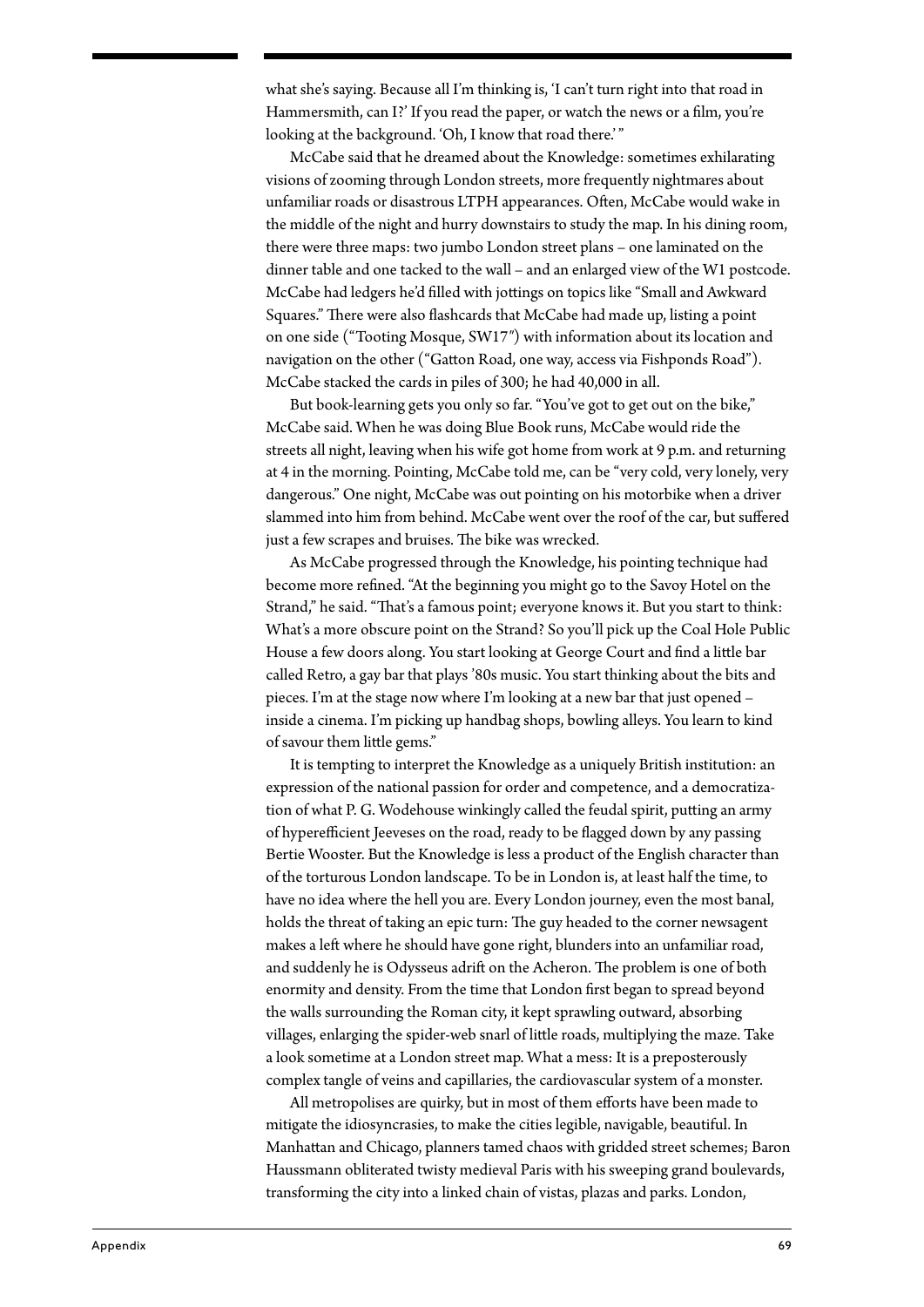though, makes no sense. It was the capital city of the greatest empire in history, yet it doesn't look or feel imperial. There are miles of monotonous ugliness, disrupted not by splendor, but by gentility – the pretty whitewashed homes and stately squares in the well-heeled districts of West and North London. St. Paul's Cathedral sits at the back of a small semicircular plaza that is pinned-in by the office towers and bendy streets of the financial district. It is difficult to get a decent view of the most beautiful building in town.

The genius behind St. Paul's, the architect Christopher Wren, nearly became London's Haussmann. Just days after the catastrophic Great Fire of 1666, Wren produced a plan to rebuild London as an Italian-style city, with wide boulevards that terminated in piazzas and raised stone quays. But the plan never gained traction.

The explanation usually given is economic: If Chicago is an expression of American pragmatism, and Paris an ode to symmetry, then London is a monument to English mercantilism and love of private property, to the power of the bourgeois freeholders and shopkeepers, who clung too tightly to their little patches of land to permit the clearing of space for Wren's plan. In London, lucre trumps grandeur.

The result is a town that bewilders even its lifelong residents. Londoners, writes Peter Ackroyd, are "a population lost in [their] own city." London's labyrinthine roadways are a symbol – and, perhaps, a cause – of the fatalism that hangs like a pea-soup fog over the Londoner's consciousness. Facing the dizzying infinitude of streets, your mind turns darkly to thoughts of finitude: to the time that is flying, the minutes you are running late for your doctor's appointment, the hours ticking by, never to be retrieved, on the proverbial Big Clock, the one even bigger than Big Ben. You can see it every day in Primrose Hill and Clapham, in Golders Green and Kentish Town, in Deptford and Dalston. A nervous man, an anxious woman, scanning the horizon for a recognizable landmark, searching for a street sign, silently wondering "Where am I?" – a geographical question that grades gloomily into an existential one.

Which is where the Knowledge comes in. It is a weird city's weird solution to the riddle of itself, a municipal training programme whose graduates are both transport workers and Gnostics: chauffeurs taught by the government to know the unknowable.

If you follow your London A-Z Street Atlas halfway up Caledonian Road, in Islington, you'll find Knowledge Point, the largest of London's 10 schools dedicated to the test. The school occupies a nondescript two-story building, but you can't miss it: At all hours of the day, Knowledge boys' motorbikes line the sidewalk out front. For several years in the 1990s, there was something else parked alongside the bikes: the steed of a mounted Metropolitan Police officer, who did the Knowledge on horseback, after, and during, his working hours.

The school offers specialized lectures on dozens of topics: "Hotels Outside Central London," "South West London Turnarounds," "Barracks & Military Establishments," "Lambeth & Waterloo." Pupils pick up trade secrets, the aidesmémoires and acronyms that have been passed between generations of Knowledge boys. There's "Cat Eats Well Then Shares Her Beef Gravy," a mnemonic denoting a path north from the Aldwych – the crescent-shaped road that loops above the Strand – along a sequence of one-way streets: Catherine, Exeter, Wellington, Tavistock, Southampton, Henrietta, Bedford, Garrick. To access C.A.B. – the Chelsea, Albert, and Battersea bridges – you take C.O.B.: respectively, Chelsea Bridge Road, Oakley Street and Beaufort Street. A series of streets running north to south through Soho – Greek, Frith, Dean, Wardour – are Good For Dirty Women.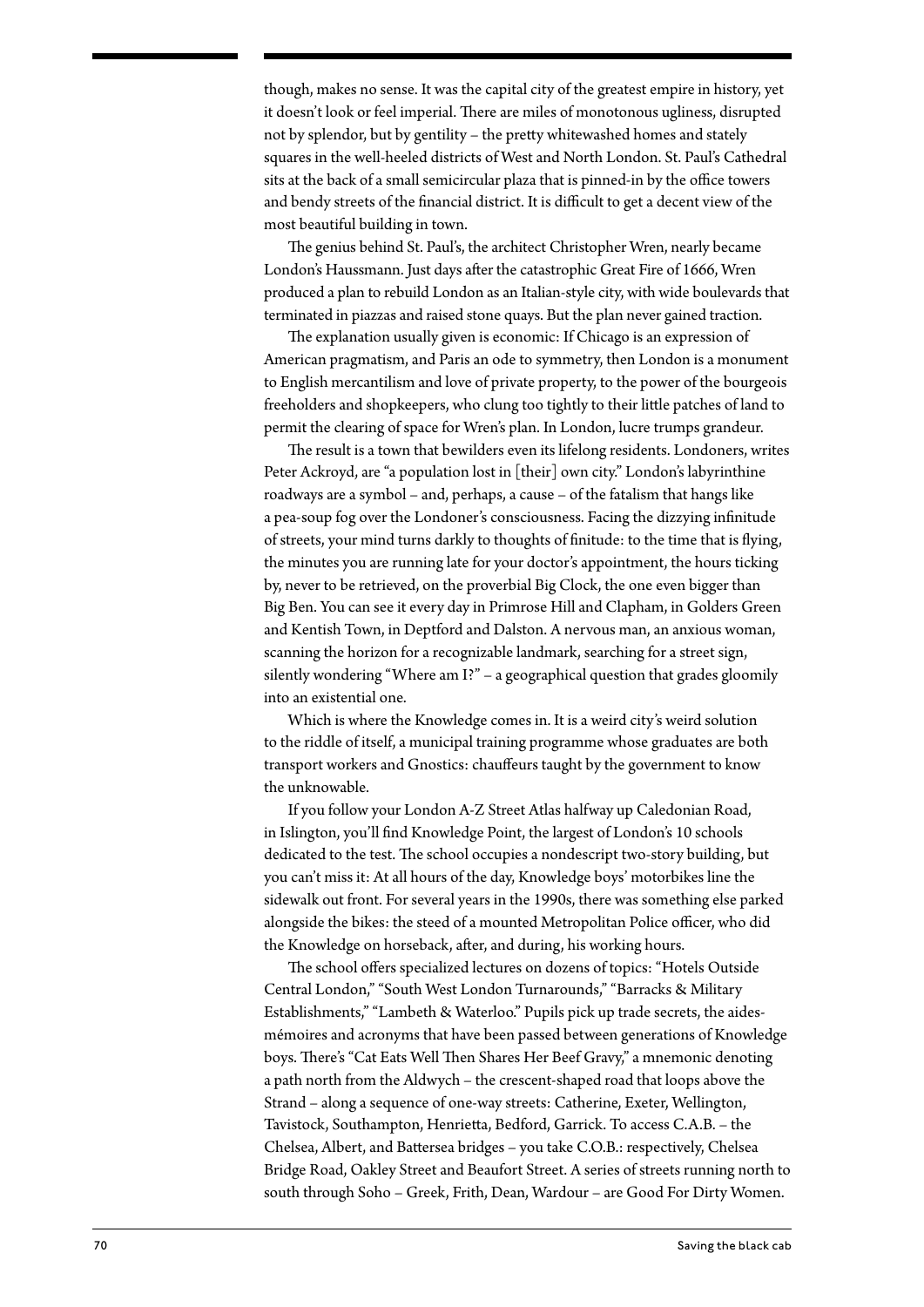But the majority of a student's time at Knowledge Point is spent in two cramped rooms on the school's ground floor, where maps are arranged on flat tables and angled easels. These rooms are devoted to "calling-over": sitting with a partner, taking turns reciting runs, in an effort to replicate the conditions of oral examinations at the LTPH office. Anytime you step into Knowledge Point you will find students, faces pinched in concentration, calling-over runs in the specialized jargon mandated by Knowledge examiners. A skilled caller – a "woosher," in Knowledge slang – can sound like a slam poet or a rapper, whipping off street names and turnings in a pleasing syncopated rhythm as he races through London streets in his mind's eye: Leave on the right Lillie Road, left Eardley Crescent, left Warwick Road, forward Holland Road, comply Holland Circus, leave by Uxbridge Road, forward and right Shepherd's Bush Green. More often, what you will hear at Knowledge Point is the sound of strain: groans, hems and haws, cursing.

Matt McCabe had been coming to Knowledge Point since he started on the test. A stickler for routine, he arrived each morning at 8:45. When the doors opened at 9, he would sit down across a table from his call-over partner, Steven Vine. I met McCabe and Vine at Knowledge Point one morning and watched them call-over. They spent hours switching off, settling into a patter of run-calling punctuated by mumbled expletives and other exclamations: "good pull" (when you correctly identify a tricky point), "bad drop" (when you forget a point or road that you should know), "nice line" (when your call sketches a nice straight path across the map).

When McCabe finished, he and Vine stretched a ball-bearing chain over the map to assess the straightness of his call. This practice is known as "cottoning the run," a phrase that dates to the days when Knowledge boys would use lengths of cotton twine to measure their runs. "They have a saying, 'Don't let the cotton strangle you,'" McCabe said. "It's a reminder: Don't get too tied up in having the perfect line. You're always trying to calculate: 'Which one would look the prettiest on the map?' But sometimes you just gotta let it flow."

The London landscape throws up constant impediments to the ideal of travelling in a straight line: parks, railway yards, one-way streets. At his late stage of the test process, McCabe found himself facing a novel problem: too much Knowledge. "London now feels very small. At the beginning, you would be standing in Piccadilly and someone says to you, 'Take me to Kilburn,' and you would say: 'Oh my God, that feels miles away.' Now, I can take you endless amounts of ways. And that's the dilemma you've got now: you see too many options."

Seeing, for a Knowledge candidate, is everything – at its heart, the Knowledge is an elaborate exercise in visualisation. When McCabe called-over, he closed his eyes and toggled between views: picturing the city at street level, the roads rolling out in front of him as if in a movie, then pulling the camera back to take in the bird's eye perspective, scanning the London map. Knowledge boys speak of a Eureka moment when, after months or years of doggedly assembling the London puzzle, the fuzziness recedes and the city snaps into focus, the great morass of streets suddenly appearing as an intelligible whole. McCabe was startled not just by that macroview, but by the minute details he was able to retain. "I can pull a tiny little art studio just from the colour of the door, and where it's got a lamppost outside. Your brain just remembers silly things, you know?"

The brains of London taxi drivers have attracted scholarly attention. Eleanor Maguire, a neuroscientist at University College London, has spent 15 years studying cabbies and Knowledge boys. She has discovered that the posterior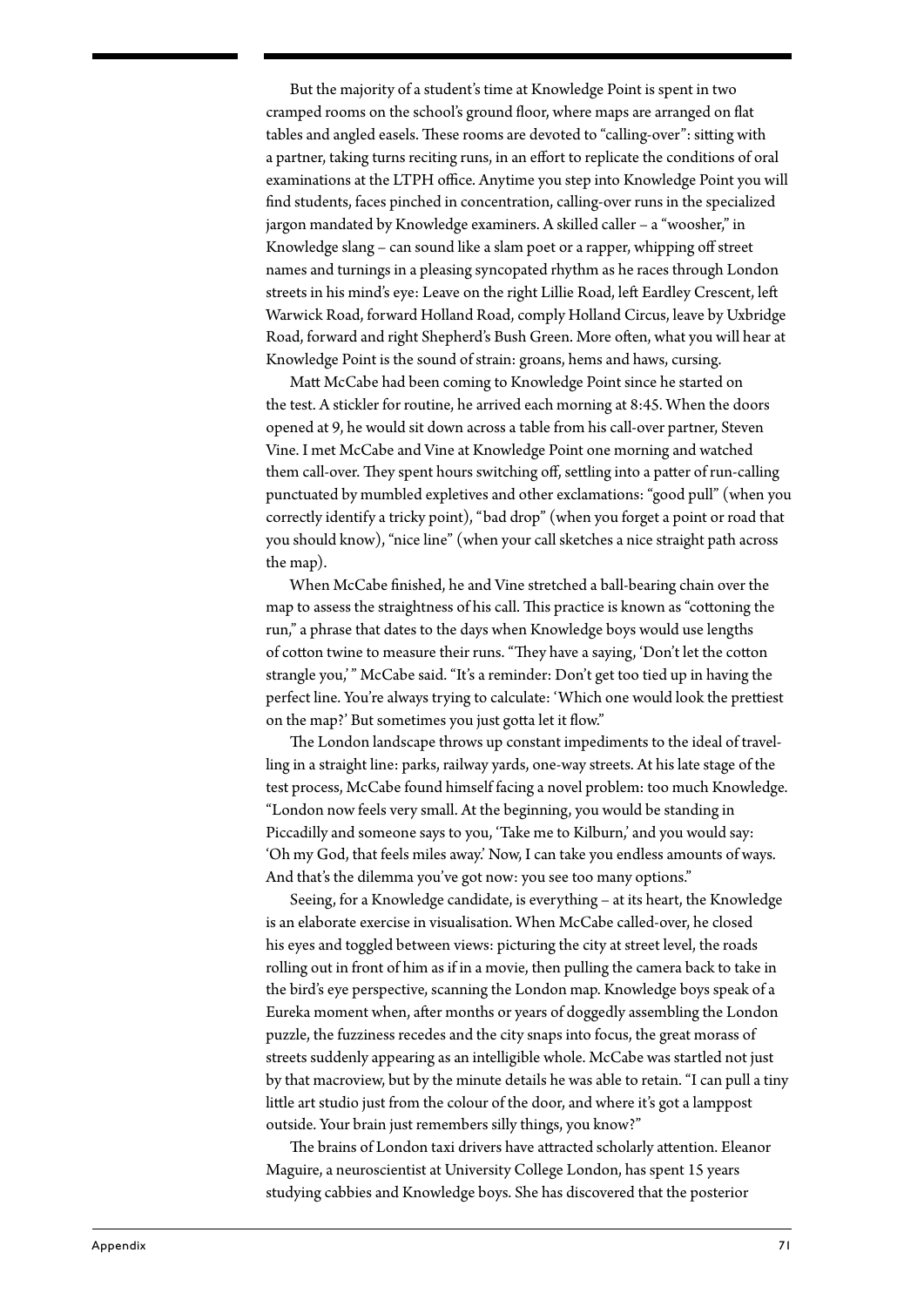hippocampus, the area of the brain known to be important for memory, is bigger in London taxi drivers than in most people, and that a successful Knowledge candidate's posterior hippocampus enlarges as he progresses through the test. Maguire's work demonstrates that the brain is capable of structural change even in adulthood. The studies also provide a scientific explanation for the experiences of Knowledge students, the majority of whom have never pursued higher education and profess shock at the amount of information they are able to assimilate and retain.

Historically, taxi driving has been a white working-class industry, dominated by East Londoners: first, the Irish, and later, Cockneys and Jews. For a century at least, the London black taxi has been a vehicle of upward mobility, steering a path into the middle class. Today's Knowledge candidates include a new generation of London strivers. At Knowledge Point, there are nearly as many black and brown faces bent over maps as white ones, and in the clamour of voices calling runs you hear a variety of accents – South Asian, West African, Caribbean – mingling with the broad vowels and glottal stops of Estuary English.

The students are united by shared suffering, and by a common adversary. For a Knowledge boy, the LTPH examiners have a kind of mythic status, inspiring a mixture of fear, resentment and awe. Appearances are highly ritualized. McCabe said: "It's: 'Yes, sir, three bags full, sir.' You can sit in there and before you've even done anything, you've said 'sir' 15 times."

Examiners insist that the formality is important, designed to inculcate a professional code and to prepare future cabbies for the grumpy London public.

**Today's Knowledge candidates include a new generation of London strivers. At Knowledge Point, there are nearly as many black and brown faces bent over maps as white ones**

But there is also humour, of a sort, in the testing room. For generations, Knowledge examiners have seized on the poetry of London nomenclature to craft cheeky runs: Snowman House to the ICE Train, Hamlet Gardens to the Globe Theatre, the Eye (the giant Ferris wheel on the South Bank of the Thames) to the Nose (a tiny sculpture, reputedly modelled on Lord Nelson's nose,

embedded in Admiralty Arch). One examiner, Tony Swire, likes to quiz candidates about their lives and use that information to concoct runs, off the top of his head, that flaunt his own vast London Knowledge. When Swire learned that Matt McCabe's wife was a hairdresser and that his children were named Archie and Lulu, he gave McCabe a run from the Mayfair salon of celebrity hairstylist John Frieda, the ex-husband of Scottish pop singer Lulu, to Archie Street, a tiny dead-end road in Bermondsey. "There's another examiner, Mr. Hall," McCabe said. "He's a tricky one. They have a nickname for him. Everyone calls him the Smiling Assassin."

David Hall is, in fact, quick with a smile. He's 53 years old and bald-headed. He wears rimless glasses and dark suits and ties. I met him one afternoon at the LTPH office. He was sitting at the desk where he conducts examinations, with a large London map and various notes spread out in front of him. "It isn't so bad in here, is it?" he said. He nodded slightly toward the area down the hall where Knowledge candidates wait to be called in for appearances. "You can't believe everything you hear."

Hall knows what it's like to sit on the other side of the examiner's desk. Like all examiners, he is a cabbie, a Knowledge graduate with many years of taxi-driving on his CV. He left school at age 16, and got a job in the confectionery department at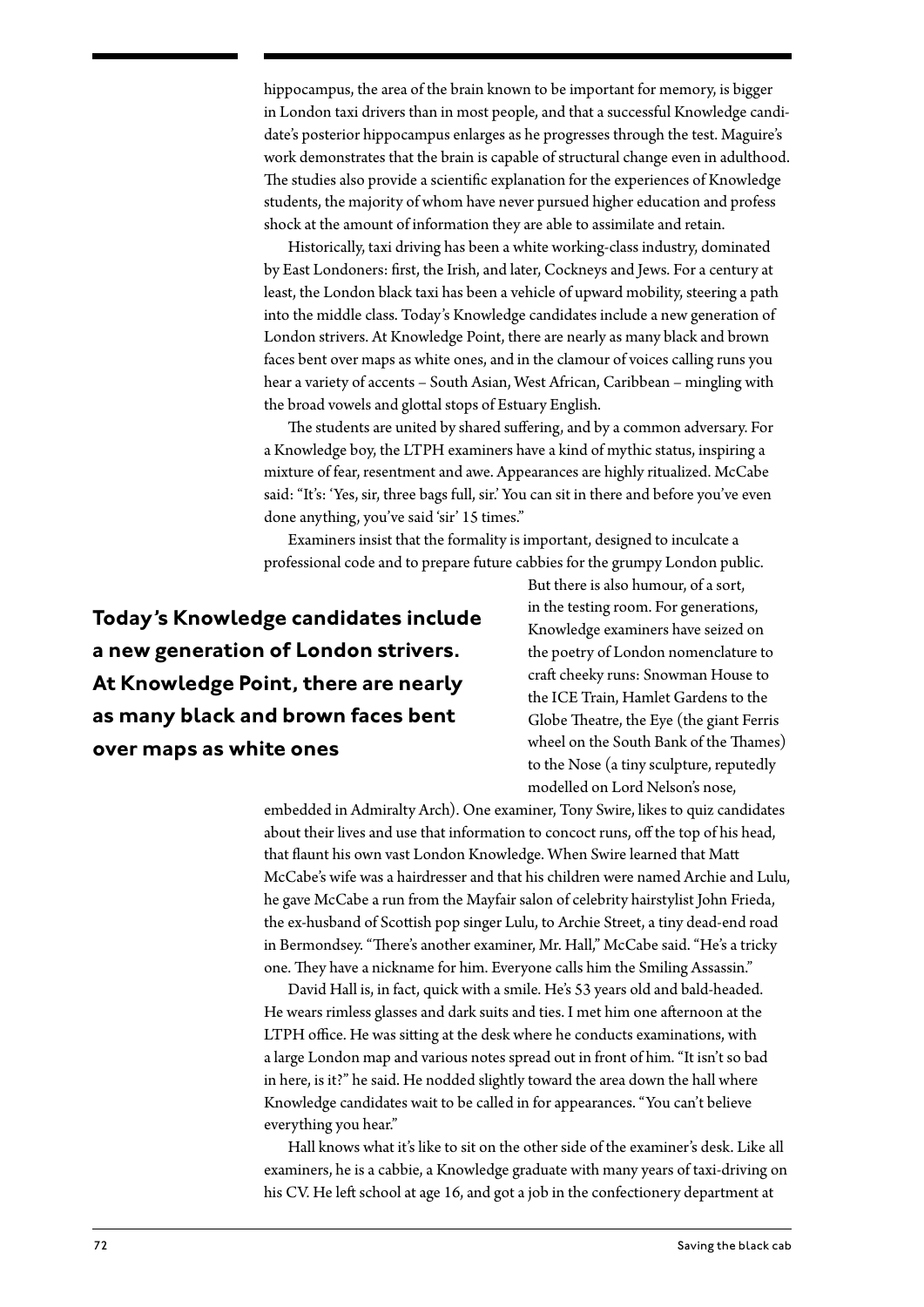Harrods before becoming an electronics engineer. At age 27, he decided to try for a career as a cabbie. Hall had a keen sense of direction and had always loved maps. He passed the Knowledge in less than two years.

Hall became an examiner in 2008, and soon developed the reputation that earned him the Smiling Assassin moniker: He was a kind man, with a warm, welcoming manner, who asked very difficult runs. Hall is a dedicated pointer. When I told a Knowledge boy that I was planning to interview Mr. Hall, he said: "I heard he went out pointing on Christmas Day."

Hall said: "The thing about London is, it's forever changing. The old city is preserved, of course, but there's always a new city coming forth. There really is no end to the Knowledge. It's infinite."

The test-takers of a century ago who tottered their way to the Knowledge on bicycles earned a heady reward: not just a green badge, but something close to a guaranteed living. Today's Knowledge candidates are banking on that pattern holding, but history seems to be veering in a different direction. These days, a person can walk into the LTPH office and, with relatively minimal effort, acquire a license to drive one of London's 90,000 minicabs, a fleet that vastly outnumbers the approximately 25,000 black taxis. Minicab drivers do not have to demonstrate familiarity with London; an applicant is merely required to pass a background check and take a "topographical test." Minicabs can also offer cheaper fares than taxis, whose metered pricing schemes are strictly regulated.

In theory, there are rules in place that offer advantages to traditional London cabbies: theirs are the only rides that can legally be hailed on the street. But times are changing, and kerbside hailing may soon be as quaint a relic of old London as the clubman striding through Mayfair in his bowler hat and boutonniere. Recently, the London taxi trade has been rocked by the rise of Uber, the smartphone app-based ride-sharing company, and of satnav.

Taxi drivers counter such claims by pointing out that black cabs have triumphed in staged races against cars using satnav. Cabbies contend that in dense and dynamic urban terrain like London's, the brain of a cabbie is a superior navigation tool – that satnav doesn't know about the construction that has sprung up on Regent Street, and that a driver who is hailed in heavily-trafficked Piccadilly Circus doesn't have time to enter an address and wait for his dashboard-mounted robot to tell him where to steer his car.

Ultimately, though, the case to make for the Knowledge may not be practical-economic (the Knowledge works better than Sat-Nav), or moral-political (the little man must be protected against rapacious global capitalism), but philosophical, spiritual, sentimental: The Knowledge should be maintained because it is good for London's soul, and for the souls of Londoners. The Knowledge stands for, well, knowledge – for the Enlightenment ideal of encyclopaedic learning, for the humanist notion that diligent intellectual endeavour is ennobling, an end in itself. To support the Knowledge is to make the unfashionable argument that expertise cannot be reduced to data, that there's something dystopian, or at least depressing, about the outsourcing of humanity's hard-won erudition to gizmos, even to portable handheld gizmos that themselves are miracles of human imagination and ingenuity.

You could also call the Knowledge the greatest tribute a city has ever paid to itself, a love letter more ardent than "I N.Y." or anything else a Chamber of Commerce might cook up. The Knowledge says that London is Holy Writ, a great mystery to be pored over, and that a corps of municipal Talmudists must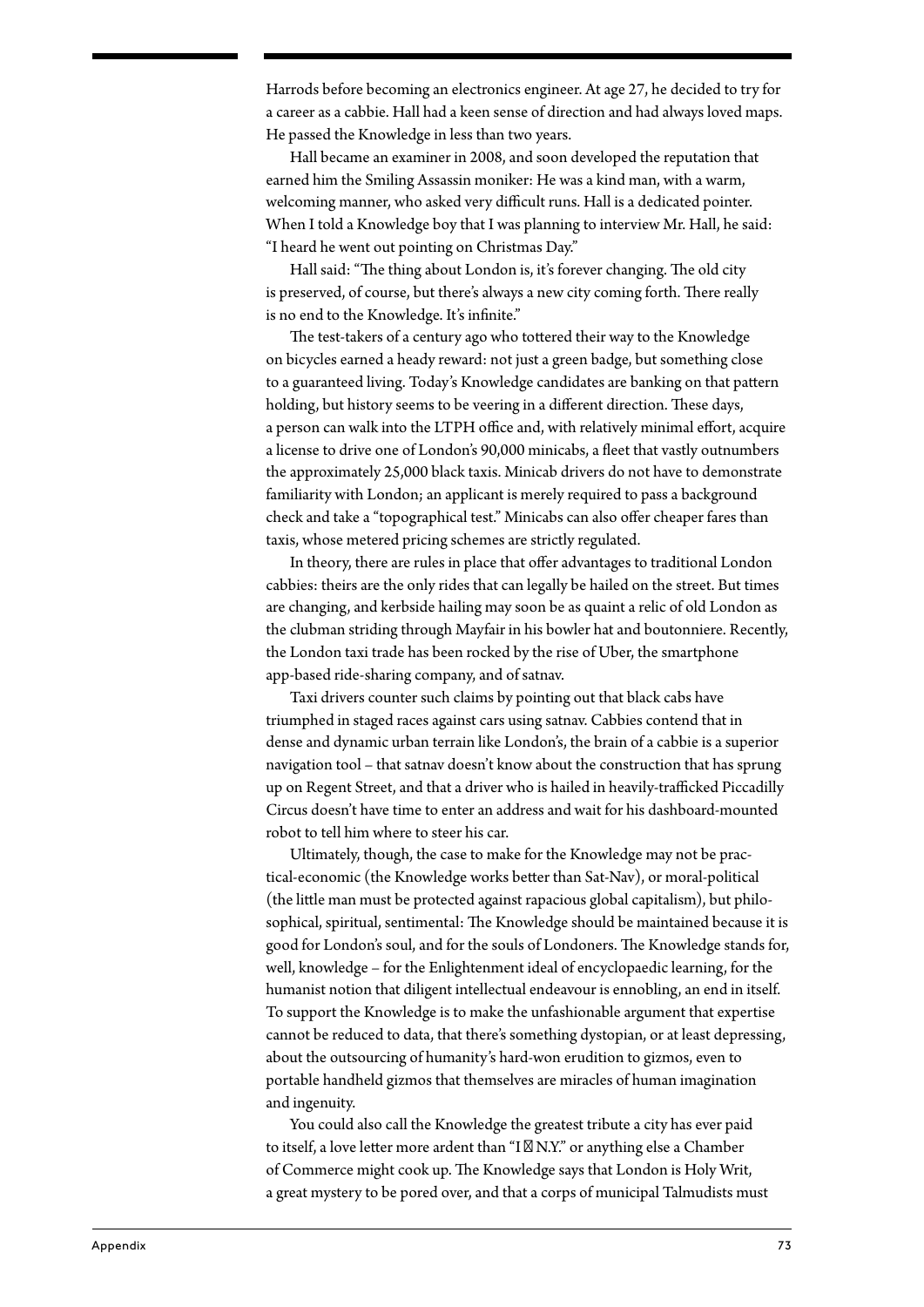be delegated to that task. The disappearance of the Knowledge would be an assault on civic memory, a blow, if you will, to historic preservation. Smartphone apps and Google Maps may ensure that Londoners will never again be lost in their own city, but if the Knowledge disappears, will something of London itself be lost – will some essence of the place vanish along with all those guys on mopeds, learning the town's roads and plumbing its depths?

Like most cabbies and Knowledge boys, Matt McCabe worries about the future of the taxi business. But in January 2013, he had more pressing concerns. A few days after his visit to Fish Island, McCabe went on an appearance and scored a B, leaving him with 10 points, just two shy of his goal. Barring a calamity, a brainfreeze, it seemed a foregone conclusion that his next appearance would be his last.

Three weeks later, on a Friday, McCabe rose, as usual, early, with his children, and went through a routine he'd established over many months. He made sure he was cleanly shaven, that his shoes were polished, his suit pristine. He took the train into London, disembarked at London Bridge, and walked to the LTPH office at a measured pace, trying to keep his heart-rate steady. He arrived with time to spare and took his seat in the waiting area with a dozen or so other Knowledge candidates.

At around 2 p.m., McCabe's name was called, and he was ushered into the office of a man he'd never met before. David O'Connor is a veteran examiner with a reputation as a hard marker. McCabe knew that O'Connor liked to test whether candidates had been getting around on the bike, and liked to give runs that worked the centre of the map.

McCabe sat down and breezed through his first three runs. He was nervous, but his calls, he thought, were solid. Surely it was a done deed now? For the session's final run, O'Connor asked McCabe to take him from the Sun and Doves to Emirates Stadium. McCabe closed his eyes. He could see the Sun and Doves: It was a pub on the corner of Coldharbour Lane and Caldecot Road, down in Camberwell. Of course he knew Emirates Stadium, the home of Arsenal, the Premier League football team. McCabe said: "Sun and Doves, Coldharbour Lane. Emirates Stadium, it's Drayton Park. That's the North Bank entrance." O'Connor nodded: the Knowledge boy had identified the points correctly. McCabe closed his eyes again, to make sure he saw the line clearly. Then he called the run:

Leave on the right, Coldharbour Lane Left into Denmark Hill Forward Camberwell Road Forward Walworth Road Comply Elephant and Castle Leave by Newington Causeway Forward Borough High Street Forward over London Bridge Forward into King William Street Forward Lombard Street Forward Bank Junction Forward Prince's Street Forward Moorgate Forward Finsbury Pavement Forward Finsbury Square Forward City Road Comply Old Street roundabout Leave by City Road continued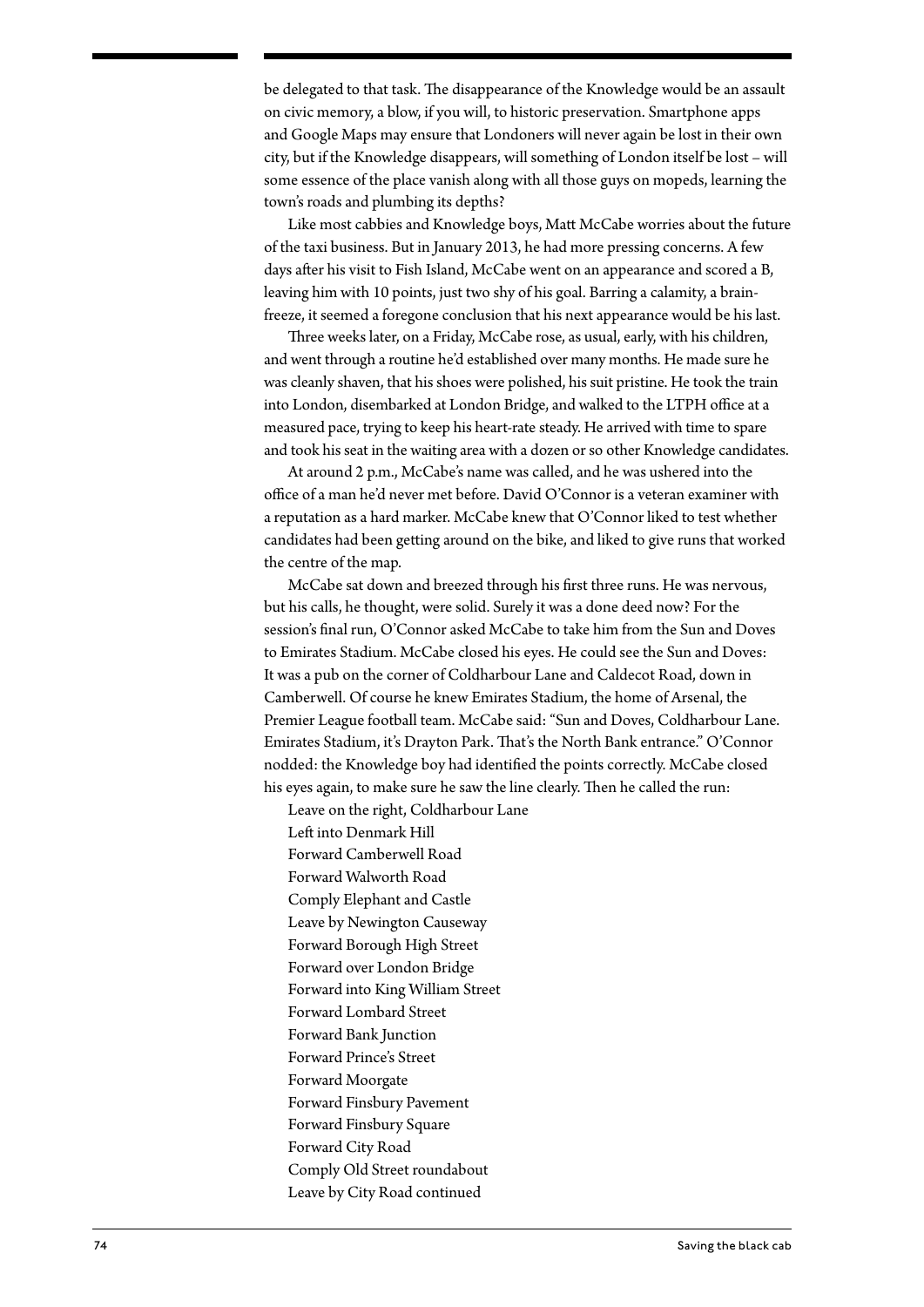Right Provost Street Right Vestry Street Left into East Road Forward New North Road Forward Canonbury Road Comply Highbury Corner Leave by Holloway Road Right Drayton Park Set down on the left

It was a nearly seven-mile-long journey, due north, from Camberwell to Holloway, in Islington, north-central London. When McCabe finished the call, he and O'Connor sat in silence for what seemed to McCabe an eternity. Finally, O'Connor stood up and extended his hand. He said: "Well done, Matt. Welcome to the club. I'm pleased to say that you're now one of London's finest." It was the first time in the more than three years McCabe had been coming to LTPH that an examiner had called him by his first name.

"It was an emotional moment," McCabe said. "It was hard to hold back the tears. Three years of complete financial stress, family stress – studying for 13 hours a day, seven days a week. Suddenly, the whole thing was very casual. It was quite, you know, 'Sit back, relax, loosen your tie.' And then Mr. O'Connor was telling me what to expect doing the job. He was giving me his inside knowledge after being a London cabbie for, like, 20-odd years." McCabe went home to his family. He and his wife, Katie, ordered takeaway from a Thai restaurant, put on loud music, and danced around the house with their children. When the kids went to bed, the McCabes drank a few beers and dismantled the Knowledge library: stored the flashcards and pages of notes, took the maps off the wall. Katie, McCabe said, "cried for about two days solid."

McCabe has been driving a taxi for just over a year and a half. He is still new at the job, relatively speaking; in London cabbie lingo, he's a "Butter Boy" – but a boy, a recent Knowledge graduate. He has the leanings of a traditionalist, though. Many cabbies today are opting for new minivan-style Mercedes taxis, or cabs decorated with "full wrap-liveries," advertisements in eye-popping hues. McCabe owns a TX4 Elegance, a car with the classic London black cab look. "I like the iconic shape," he said. "To me, if you're gonna be a London cabbie, that's what you should be driving."

In June, McCabe took part in the demonstration against Uber. He said, "We're trying to be the best in the world, and trying to stay competitive as well. And, you know, the way Uber seems to operate in London – when it's quiet, they do the work for next to nothing, when it's busy, the rates are three times dearer than a London cab."

He said: "What I've done is a trade. A minicab driver, an Uber driver – they won't do the undertaking I done. They won't put in the three years."

"I had a gentleman in the cab recently," McCabe said. "He told me that a couple of nights earlier he'd been eating in a restaurant in Chelsea, and the Uber car turned up. He said, 'We want to go to Wapping.' And the driver said, 'Where's Wapping? Is it in London?' And it's, like, a massive borough. He's never heard of it! So, I picked this guy up. He said, 'Wapping.' I went, 'Yes, sir.' And he said, 'Kennet Street.' I went, 'Yes, sir.' He got in the back, and we were off. And he told me, 'That's why I'm reverting back to London cabs.'"

McCabe is still doing the Knowledge, after a fashion. He's embarked on the three-year course to become a licensed London historian – an official tour guide,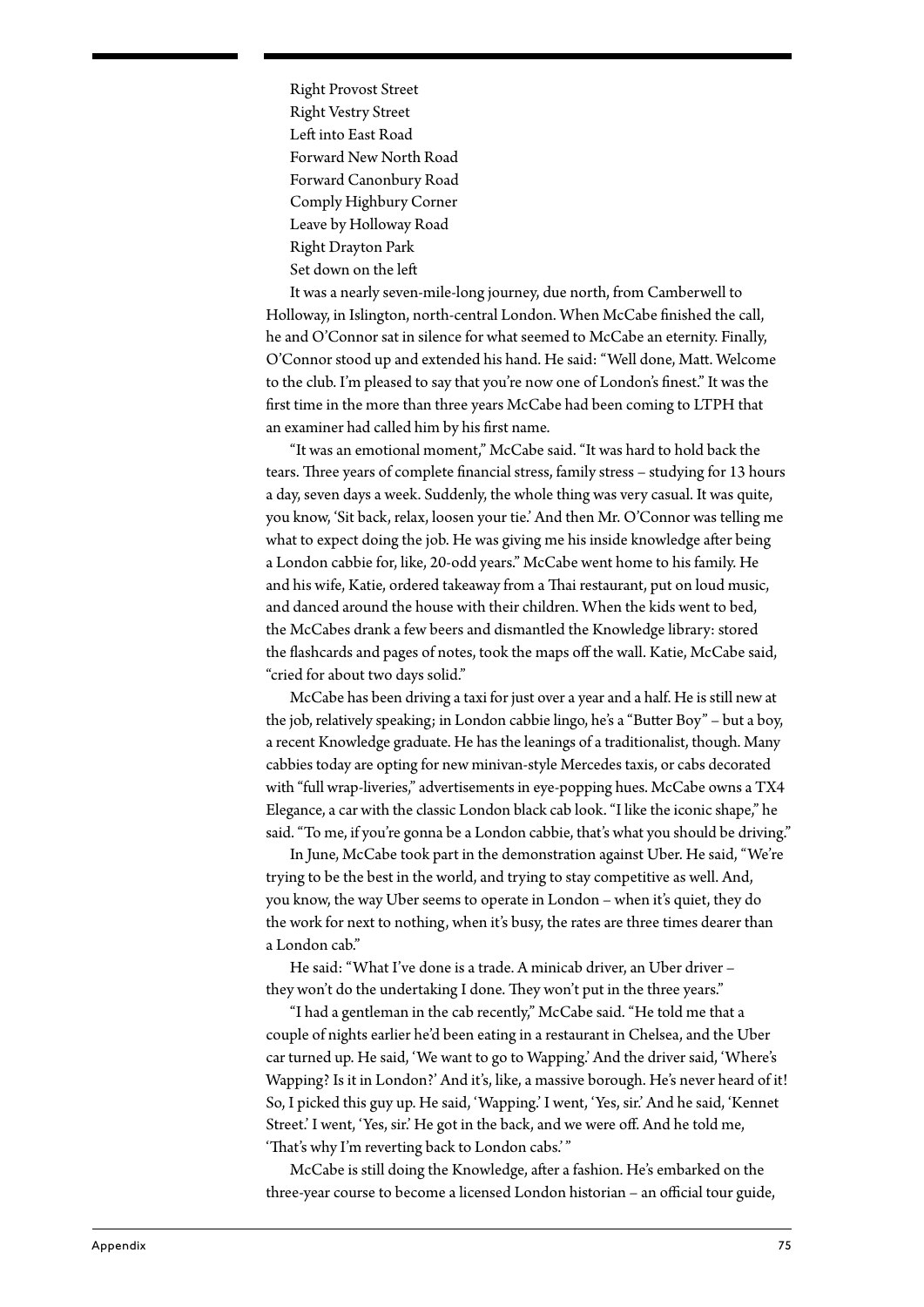like David Hall. "I'm fascinated with the quirky little bits of London history," McCabe said. "The famous lamps at the Savoy. The secret tunnels that link up to St. James's Palace."

Shortly before McCabe's final appearance, I asked him how he was handling the pressure. He said: "If you overcome the nerves, your training will take over. When I get into that room, I try to think: 'This guy is an examiner, but when he's not sitting here, he's behind the wheel, driving a cab.' He could pick me up tomorrow, you know, or pick my wife up. That calms me down. I think to myself, 'This guy is just a cab driver, same as what I want to be. He's just a London cab driver. He doesn't know everything.'"

©2016 *The New York Times*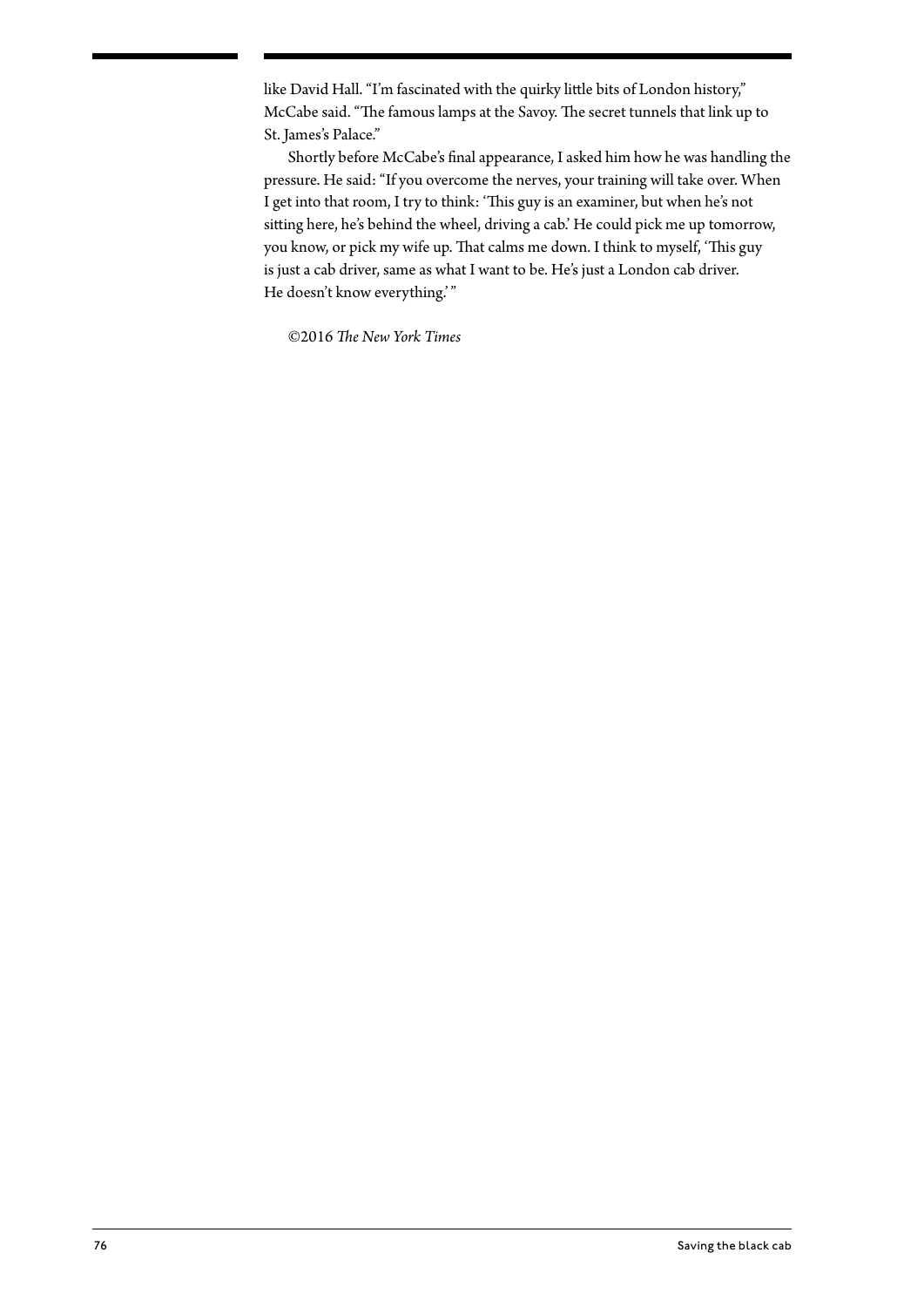## **Endnotes**

- 1. https://medium.com/@rushkoff/my-problem-with-uber-all-along-has-been-that-it-soptimized-for-some-really-specific-utility-but-4bcbeb863903#.bgkg3yy07
- 2. http://www.economist.com/news/briefing/21637338-todays-tech-billionaires-have-lotcommon-previous-generation-capitalist
- 3. Mayor's Question Time, 25 March 2015 and 16 December 2015, see https://webcache.googleusercontent.com/search?q=cache:xSiybq6HECg J:https://www.london.gov.uk/moderngov/ documents/s45777/Appendix%25202%2520-%2520Item%25205%2520-%2520Transcript. rtf%3FCT%3D2+&cd=1&hl=en&ct=clnk&gl=uk and https://webcache.googleusercontent. com/search?q=cache:BvvQZ-UP8m4J:https://www.london.gov.uk/moderngov/documents/ s53656/Minutes%2520-%2520Appendix%25202%2520-%2520Transcript%2520of%2520I tem%25205.rtf%3FCT%3D2+&cd=1&hl=en&ct=clnk&gl=uk
- 4. http://www.telegraph.co.uk/motoring/classiccars/8369024/50-years-of-minicabs.html
- 5. Ibid.
- 6. https://www.gov.uk/government/uploads/system/uploads/attachment\_data/file/455648/ taxi0101.xls
- 7. Ibid.
- 8. Interview with Policy Exchange.
- 9. London Assembly answer 18 November 2015, http://questions.london.gov.uk/ QuestionSearch/searchclient/questions/question\_284909?facet=true&q={!boost%20 b=recip%28ms%28NOW,question\_meetingdate\_dt%29,3.16e-11,1,1%29}question\_solrsummary\_t%3A%28knowledge%20923%29&facet.field=question\_questionby\_s&facet. field=question\_questionbyparty\_s&facet.field=question\_answerby\_s&facet.field=question meetingtype s&facet.field=question year i&facet.field=question theme s&facet. field=question\_answered\_s&facet.limit=-1&facet.mincount=1&facet.date=question\_meetingdate\_dt&facet.date.start=2000-05-01T00%3A00%3A00.000Z%2FDAY&facet.date. end=2016-05-11T00%3A00%3A00.000Z%2FDAY%2B1DAY&facet.date.gap=%2B1DAY&json.nl=map
- 10. London Assembly answer 16 December 2015, http://questions.london.gov.uk/ QuestionSearch/searchclient/questions/question\_285363?facet=true&q={!boost%20 b=recip%28ms%28NOW,question\_meetingdate\_dt%29,3.16e-11,1,1%29}question\_solrsummary\_t%3A%28taxi%20licensed%29&facet.field=question\_questionby\_s&facet. field=question\_questionbyparty\_s&facet.field=question\_answerby\_s&facet.field=question meetingtype s&facet.field=question year\_i&facet.field=question\_theme\_s&facet. field=question\_answered\_s&facet.limit=-1&facet.mincount=1&facet.date=question\_meetingdate\_dt&facet.date.start=2000-05-01T00%3A00%3A00.000Z%2FDAY&facet.date. end=2016-05-11T00%3A00%3A00.000Z%2FDAY%2B1DAY&facet.date.gap=%2B1DAY&json.nl=map&fq=question\_meetingdate\_dt%3A[2015-12-01T00%3A00%3A00Z%20TO%20 2016-04-11T23%3A59%3A59Z]
- 11. http://www.theguardian.com/world/2016/jan/18/ london-black-cab-knowledge-school-saved-from-closure
- 12. https://tfl.gov.uk/info-for/taxis-and-private-hire/licensing/learn-the-knowledge-of-london
- 13. https://yougov.co.uk/news/2014/06/21/londoners-uber-should-face-same-regulation-black-c/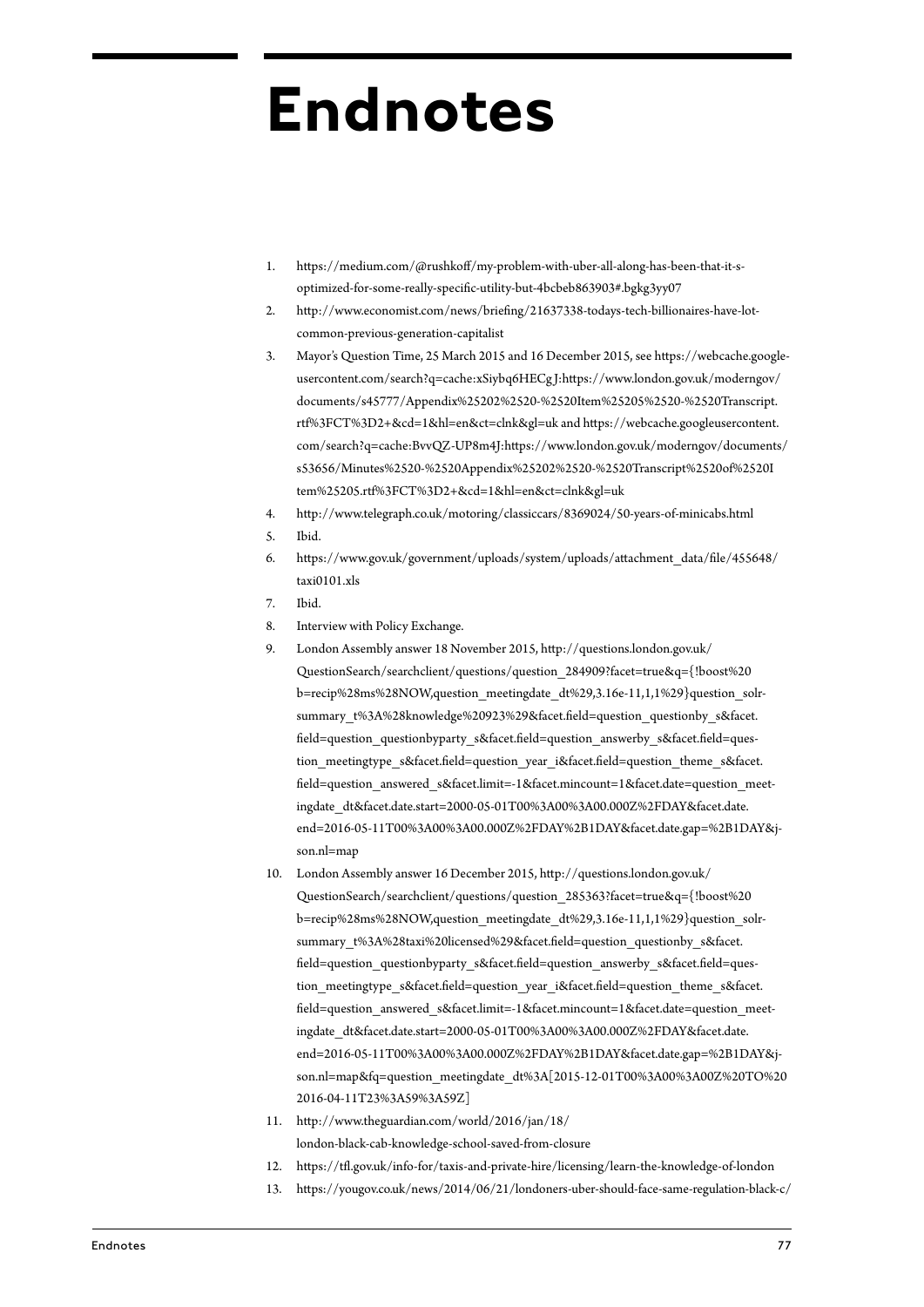- 14. Interview with Policy Exchange.
- 15. Financial Times, 14 September 2016.
- 16. https://consultations.tfl.gov.uk/taxis/fares-and-tariffs/user\_uploads/taxi-fares-and-tariffallinone.pdf
- 17. http://content.tfl.gov.uk/taxi-and-private-hire-strategy2.pdf
- 18. London Assembly answer, 18 November 2015, see http://questions.london.gov.uk/ QuestionSearch/searchclient/questions/question\_284909?facet=true&q={!boost%20 b=recip%28ms%28NOW,question\_meetingdate\_dt%29,3.16e-11,1,1%29}question\_solrsummary\_t%3A%28knowledge%20candidates%29&facet.field=question\_questionby\_s&facet. field=question\_questionbyparty\_s&facet.field=question\_answerby\_s&facet.field=question meetingtype s&facet.field=question year\_i&facet.field=question\_theme\_s&facet. field=question\_answered\_s&facet.limit=-1&facet.mincount=1&facet.date=question\_meetingdate\_dt&facet.date.start=2000-05-01T00%3A00%3A00.000Z%2FDAY&facet.date. end=2016-05-11T00%3A00%3A00.000Z%2FDAY%2B1DAY&facet.date.gap=%2B1DAY&json.nl=map&fq=question\_meetingdate\_dt%3A[2015-11-01T00%3A00%3A00Z%20TO%20 2016-04-11T23%3A59%3A59Z]
- 19. See for instance http://www.itv.com/news/london/update/2013-11-05/ londons-taxis-voted-the-worlds-best/
- 20. TfL taxi and minicab customer satisfaction survey, TNS, 2013/14, p22, see https://www.whatdotheyknow.com/request/274313/response/665767/attach/4/Black%20 cabs%20and%20minicabs%202014%20Report%20v7.pdf
- 21. http://www.telegraph.co.uk/finance/newsbysector/transport/11478167/The-colossal-cost-ofcompeting-with-Uber.html
- 22. http://www.london24.com/news/transport/200\_000\_londoners\_sign\_petition\_supporting\_uber\_1\_4354546, http://www.standard.co.uk/news/transport/londoners-are-on-ubersside-in-face-of-boris-johnsons-attempts-to-rein-in-minicab-app-a3091106.html, http://www.plmr.co.uk/news/article/majority-of-londoners-think-taxi-apps-are-good-for-the-city
- 23. http://glaconservatives.co.uk/news/ cut-the-knowledge-to-level-playing-field-for-londons-black-cabs/
- 24. Email from Uber to its customers, September 2016, quoted in Guardian, 13.9.16
- 25. http://content.tfl.gov.uk/taxi-and-private-hire-action-plan-2016.pdf, page 3
- 26. https://www.london.gov.uk/press-releases/mayoral/ new-era-for-londons-taxi-and-private-hire-trades
- 27. http://content.tfl.gov.uk/taxi-and-private-hire-action-plan-2016.pdf, p10.
- 28. https://tfl.gov.uk/info-for/media/press-releases/2016/january/tfl-sets-out-plans-tomodernise-and-enhance-london-s-private-hire-indust
- 29. Ibid.
- 30. http://content.tfl.gov.uk/taxi-and-private-hire-action-plan-2016.pdf, p9.
- 31. http://www.spectator.co.uk/2013/07/conservatives-great-mistake-trusting-rabid-economists/
- 32. http://news.bbc.co.uk/1/hi/programmes/click\_online/7143897.stm
- 33. http://graphics.wsj.com/london-taxi-challenge/
- 34. Ibid.
- 35. http://www.theguardian.com/uk-news/2014/may/30/comparing-uber-and-traditional-uk-black-cabs
- 36. http://www.autoexpress.co.uk/renault/twizy/62874/sat-nav-vs-taxi
- 37. http://www.telegraph.co.uk/finance/newsbysector/transport/10892327/London-taxi-strikeour-writers-take-on-the-cabs.html
- 38. http://www.bbc.co.uk/news/health-16086233
- 39. https://www.bostonglobe.com/ideas/2013/08/17/our-brains-pay-price-for-gps/d2Tnvo4hi-Wjuybid5UhQVO/story.html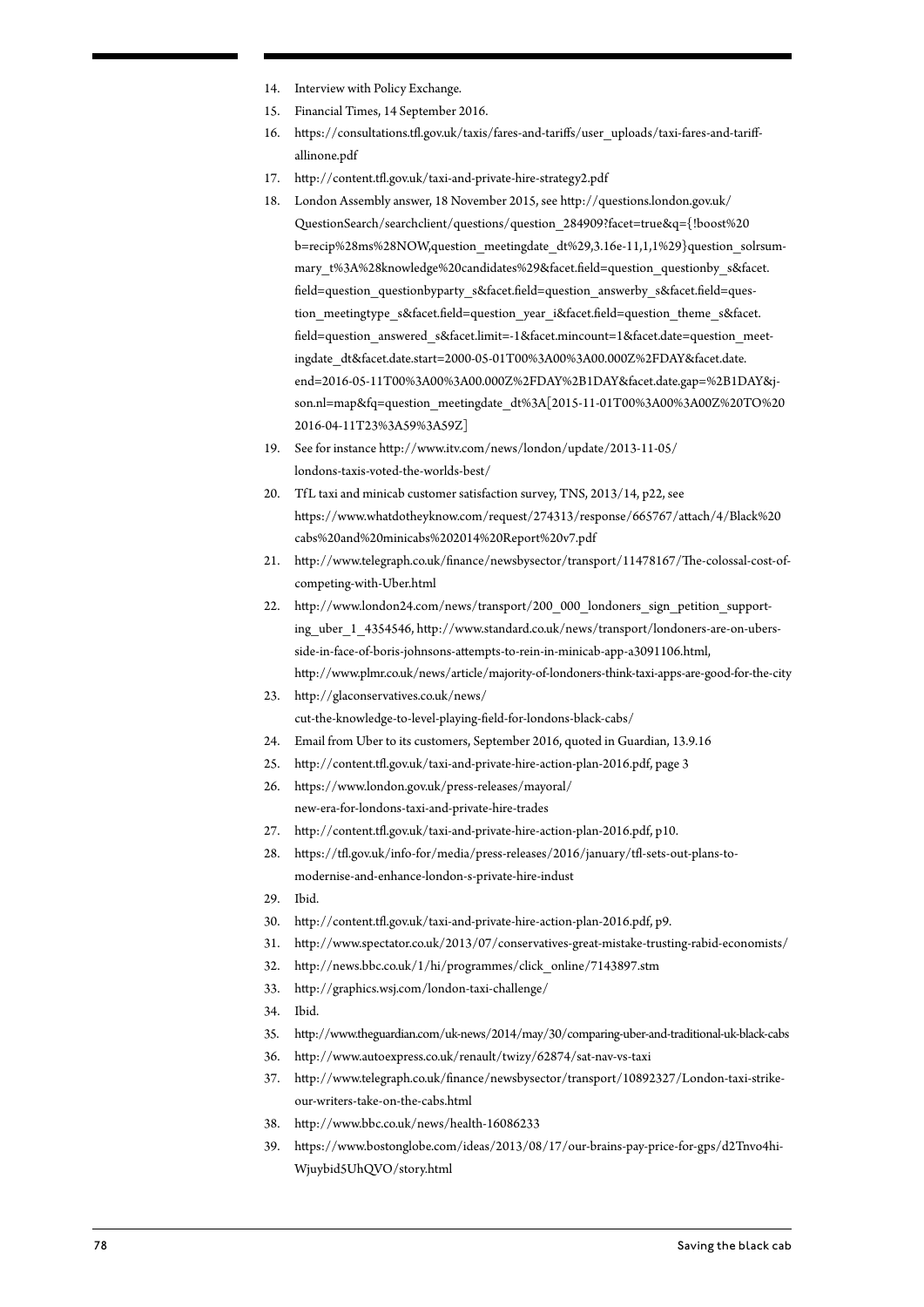- 40. http://news.nationalgeographic.com/news/special-features/2014/08/140808-london-cabbies-knowledge-cabs-hansom-uber-hippocampus-livery/
- 41. http://media.ofcom.org.uk/facts/
- 42. http://glaconservatives.co.uk/news/cut-the-knowledge-to-level-playingfield-for-londons-black-cabs/
- 43. http://www.bbc.co.uk/news/uk-england-london-35065681
- 44. http://glaconservatives.co.uk/wp-content/uploads/2015/12/saving-an-icon.pdf
- 45. According to the LTDA's Steve McNamara, interview with Policy Exchange.
- 46. In the TfL taxi and private hire action plan, September 2015,

http://content.tfl.gov.uk/taxi-and-private-hire-action-plan-2016.pdf

- 47. Evening Standard, 21 February 2005.
- 48. http://content.tfl.gov.uk/taxi-inspection-manual.pdf
- 49. Andrew Braddock, formerly of Tf L, on the Routemaster bus, quoted in Travis Elborough, The Bus We Loved, pp156-7.
- 50. http://www.taxianglais.fr/portail/forum/
- 51. TfL Taxi and PHV Driver Diary Survey, GfK NOP, 2009.
- 52. 2013 figure (latest), see page 37 of https://www.whatdotheyknow.com/request/274313/ response/665767/attach/3/Black%20cabs%20and%20minicabs%202013%20Report%20v5.pdf
- 53. https://tfl.gov.uk/modes/taxis-and-minicabs/taxi-fares
- 54. http://www.worldtaximeter.com/london
- 55. https://www.uber.com/fare-estimate/
- 56. http://www.worldtaximeter.com/london,
- 57. https://www.uber.com/fare-estimate/
- 58. http://content.tfl.gov.uk/taxi-and-private-hire-action-plan-2016.pdf
- 59. Tf L taxi and minicab customer satisfaction survey, TNS, 2013/14, p22, see https://www.whatdotheyknow.com/request/274313/response/665767/attach/3/Black%20 cabs%20and%20minicabs%202013%20Report%20v5.pdf
- 60. Ibid.
- 61. Interviews with Uber customers, Policy Exchange.
- 62. Ibid.
- 63. https://www.whatdotheyknow.com/request/274313/response/665767/attach/3/Black%20 cabs%20and%20minicabs%202013%20Report%20v5.pdf, p23.
- 64. https://www.london.gov.uk/sites/default/files/gla\_migrate\_files\_destination/TPH%20 survey%20summary.pdf
- 65. https://www.london.gov.uk/sites/default/files/gla\_migrate\_files\_destination/TPH%20 survey%20summary.pdf
- 66. https://tfl.gov.uk/info-for/media/press-releases/2016/february/ card-payments-to-be-accepted-in-every-black-cab
- 67. https://consultations.tfl.gov.uk/taxis/card-payment/supporting\_documents/Credit%20 and%20Debit%20card%20payments%20Additional%20Information.pdf, page 2
- 68. https://tfl.gov.uk/info-for/taxis-and-private-hire/accepting-card-payments?intcmp=38746
- 69. http://taxileaks.blogspot.co.uk/2016/03/statement-from-len-martin-chair-of-ucg.html
- 70. http://www.crowdfunder.co.uk/action-for-cabbies
- 71. https://www.london.gov.uk/sites/default/files/gla\_migrate\_files\_destination/TPH%20 survey%20summary.pdf
- 72. http://www.cityam.com/225633/hailo-sides-london-cabbies-uberdispute-it-ditches-private-hire
- 73. https://tfl.gov.uk/modes/taxis-and-minicabs/taxi-and-minicab-apps
- 74. http://www.bbc.co.uk/news/technology-27517914
- 75. http://uk.businessinsider.com/hailo-goes-black-cabs-only-london-uber-10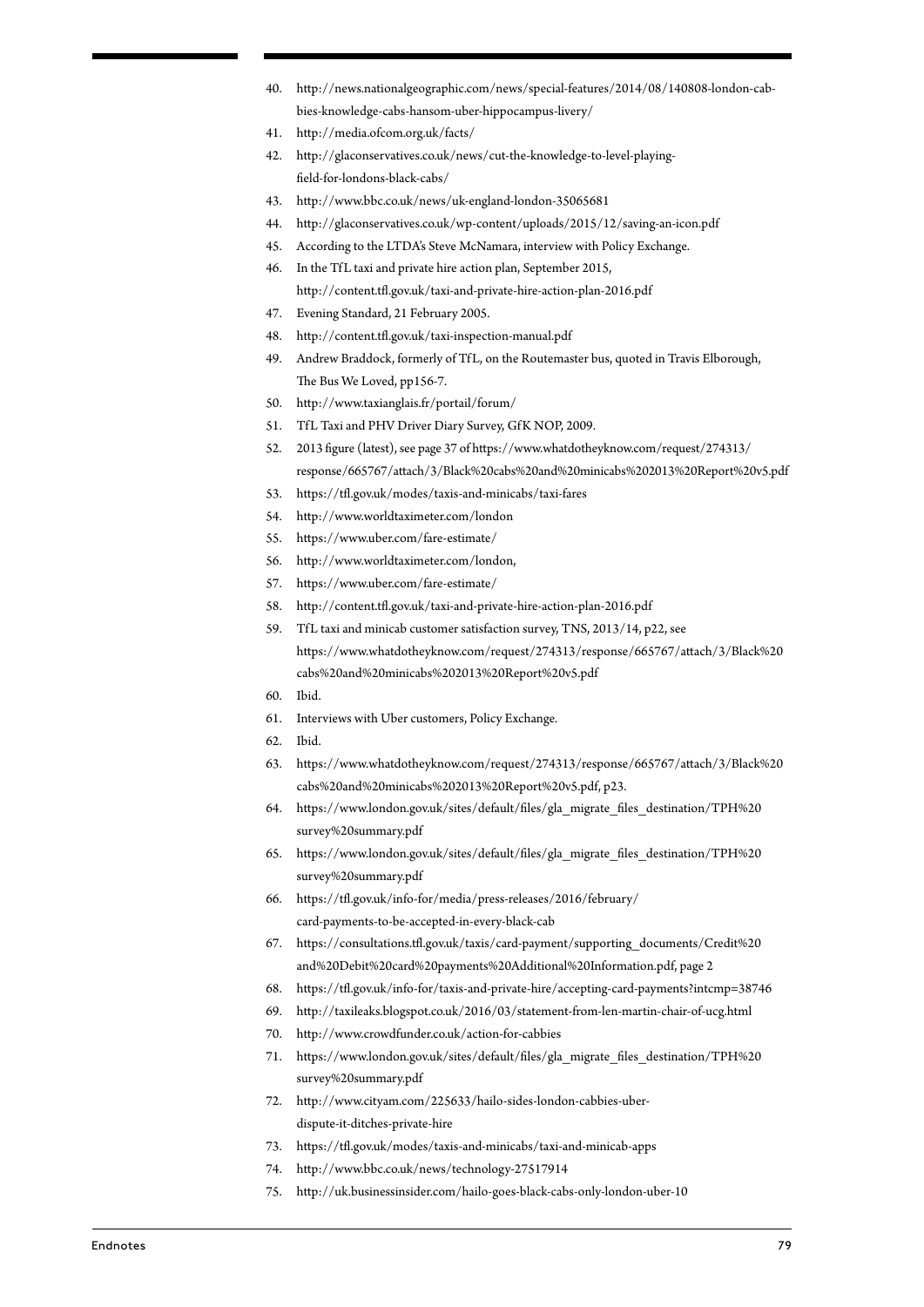- 76. http://gett.com/uk/gett-mvhg/
- 77. Interview with Policy Exchange.
- 78. http://www.cityofchicago.org/city/en/depts/bacp/supp\_info/chicabs.html
- 79. https://www.dnainfo.com/chicago/20160106/downtown/ apps-will-help-cabs-work-more-like-uber-city-says
- 80. http://www.wsj.com/articles/uber-vs-the-new-taxi-hailing-apps-1444412846
- 81. https://tfl.gov.uk/modes/taxis-and-minicabs/taxi-fares
- 82. https://www.london.gov.uk/sites/default/files/gla\_migrate\_files\_destination/TPH%20 survey%20summary.pdf
- 83. http://www.nyc.gov/html/tlc/html/passenger/taxicab\_rate.shtml#AirportTrips
- 84. https://consultations.tfl.gov.uk/policy/streetscape-guidance/supporting\_documents/ Taxi%20ranks%20at%20major%20interchanges.pdf, page 34
- 85. http://content.tfl.gov.uk/fpc-20140123-part-1-item07-taxi-fares-and-tariffs-annual-revision.pdf, page 14.
- 86. http://content.tfl.gov.uk/fpc-20140123-part-1-item07-taxi-fares-and-tariffs-annual-revision.pdf, page 15.
- 87. http://gett.com/uk/gett-taxi/
- 88. TfL board papers.
- 89. http://www.worldtaximeter.com/london.
- 90. https://tfl.gov.uk/modes/taxis-and-minicabs/taxi-fares
- 91. TfL board papers.
- 92. https://consultations.tfl.gov.uk/tph/taxi-fare-and-tariff-review-2016/user\_uploads/taxi-faresand-tariff-review-2016-report\_updated.pdf, page 59.
- 93. https://consultations.tfl.gov.uk/tph/taxi-fare-and-tariff-review-2016/results/taxi-fares-andtariff-review-2016-report.pdf, page 20.
- 94. https://tfl.gov.uk/modes/taxis-and-minicabs/taxi-fares/tariffs. The per-mile tariff is 23 per cent higher than Tariff 1 but time tariffs and rounding can lower or raise this by about 2 per cent either side of this figure.
- 95. Ibid. The per-mile tariff is 52 per cent higher than Tariff 1 but time tariffs and rounding can lower or raise this by about 8 per cent either side of this figure.
- 96. https://newsroom.uber.com/uk/open-letter/
- 97. LTDA submission to TfL, January 2001.
- 98. Evening Standard, 5 November 2001.
- 99. Evening Standard, 17 December 2001.
- 100. https://tfl.gov.uk/modes/taxis-and-minicabs/taxi-fares/tariffs
- 101. Yearly figures are from TfL board papers for each year.
- 102. https://consultations.tfl.gov.uk/tph/taxi-fare-and-tariff-review-2016/user\_uploads/all-in-onedocument.pdf, page 18. The precise weighting of each element changes from year to year.
- 103. http://content.tfl.gov.uk/taxi-and-private-hire-action-plan-2016.pdf
- 104. 2013 figures (latest), see p37 of https://www.whatdotheyknow.com/request/274313/ response/665767/attach/3/Black%20cabs%20and%20minicabs%202013%20Report%20v5.pdf
- 105. http://content.tfl.gov.uk/tfl-ranks-action-plan.pdf, page 6.
- 106. http://content.tfl.gov.uk/tfl-suburban-action-plan.pdf, page 3.
- 107. Ibid.
- 108. Interview with Policy Exchange.
- 109. http://content.tfl.gov.uk/tfl-ranks-action-plan.pdf
- 110. London Assembly answer, 22.6.16.
- 111. Tf L taxi and private hire strategy 2015, http://content.tfl.gov.uk/taxi-and-private-hirestrategy2.pdf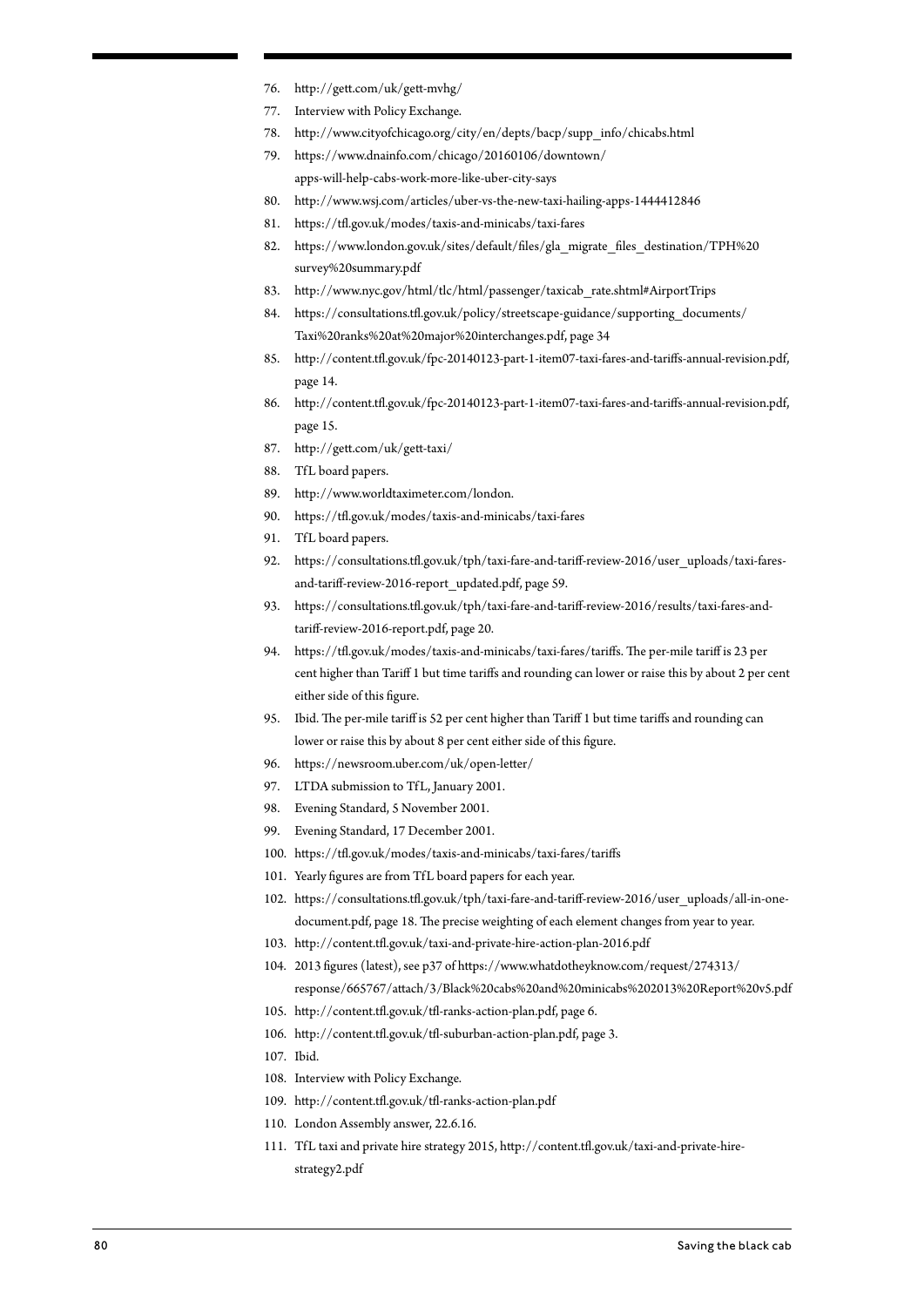- 112. https://tfl.gov.uk/info-for/media/press-releases/2015/october/ mayor-and-tfl-finalise-ulez-requirements-for-taxi-and-minicab-trades
- 113. Ibid.
- 114. http://london-taxis.co.uk/news/?id=1201
- 115. http://london-taxis.co.uk/news/?id=1222
- 116. www.newmetrocab.com, see FAQs section
- 117. Interview with TfL officials.
- 118. Mayoral answer, 11 November 2015.
- 119. Ibid.
- 120. https://www.london.gov.uk/press-releases/londons-ulev-future
- 121. https://www.whatdotheyknow.com/request/119432/response/294018/attach/3/FOI%20 0449%201213.pdf
- 122. In discussion with City Hall officials.
- 123. Interview with Policy Exchange.
- 124. Mayor's Question Time, 25 March 2015, https://webcache.googleusercontent.com/ search?q=cache:xSiybq6HECg J:https://www.london.gov.uk/moderngov/documents/ s45777/Appendix%25202%2520-%2520Item%25205%2520-%2520Transcript. rtf%3FCT%3D2+&cd=1&hl=en&ct=clnk&gl=uk
- 125. http://zelo-street.blogspot.co.uk/2016/03/ubers-london-dirty-tricks-exposed.html
- 126. http://www.independent.co.uk/news/uk/home-news/uber-sign-ups-increase-850-as-blackcab-drivers-stage-london-taxi-protest-9530061.html
- 127. https://twitter.com/ianaustinmp/status/603205785599025152?lang=en-gb
- 128. http://www.cityam.com/224650/police-hunt-man-after-taxi-drivers-uberprotest-outside-city-hall-turns-violent-security
- 129. http://taxileaks.blogspot.co.uk/2016/03/statement-from-len-martin-chair-of-ucg.html
- 130. http://www.cityam.com/233649/black-cab-drivers-are-planning-another-uber-protestbetween-trafalgar-square-and-tfls-office-on-victoria-street
- 131. http://uk.businessinsider.com/

uber-high-court-battle-in-the-uk-over-taximeters-verdict-2015-10

- 132. See above.
- 133. Interview with Policy Exchange.
- 134. As at October 2016, Uber Fare Estimator site.
- 135. https://newsroom.uber.com/one-in-a-billion/
- 136. http://www.london24.com/news/transport/200\_000\_londoners\_sign\_petition\_supporting\_uber\_1\_4354546, http://www.standard.co.uk/news/transport/londoners-are-on-ubersside-in-face-of-boris-johnsons-attempts-to-rein-in-minicab-app-a3091106.html, http://www. plmr.co.uk/news/article/majority-of-londoners-think-taxi-apps-are-good-for-the-city
- 137. Interviews with Uber customers, Policy Exchange.
- 138. Tube casualties are for FY 2013/14, do not include DLR and are from http://orr.gov. uk/\_\_data/assets/pdf\_file/0006/14784/key-safety-statistics-release-2013-14.pdf Other casualties are for 2014 from http://content.tfl.gov.uk/casualties-in-greater-london-2014.pdf
- 139. From Tf L, Travel in London Report 8, p29. Figures are approximate.
- 140. https://tfl.gov.uk/corporate/publications-and-reports/road-safety
- 141. Ibid.
- 142. Ibid.
- 143. TfL written evidence to Business Select Committee, Nov 2015.
- 144. http://content.tfl.gov.uk/crime-statistics-bulletin-1415.pdf
- 145. http://content.tfl.gov.uk/taxi-and-private-hire-strategy2.pdf , p24.
- 146. http://www.ibtimes.co.uk/uk-minicab-drivers-claim-tfl-hiding-data-sexual-assaults-taxis-theyare-demanding-truth-1544945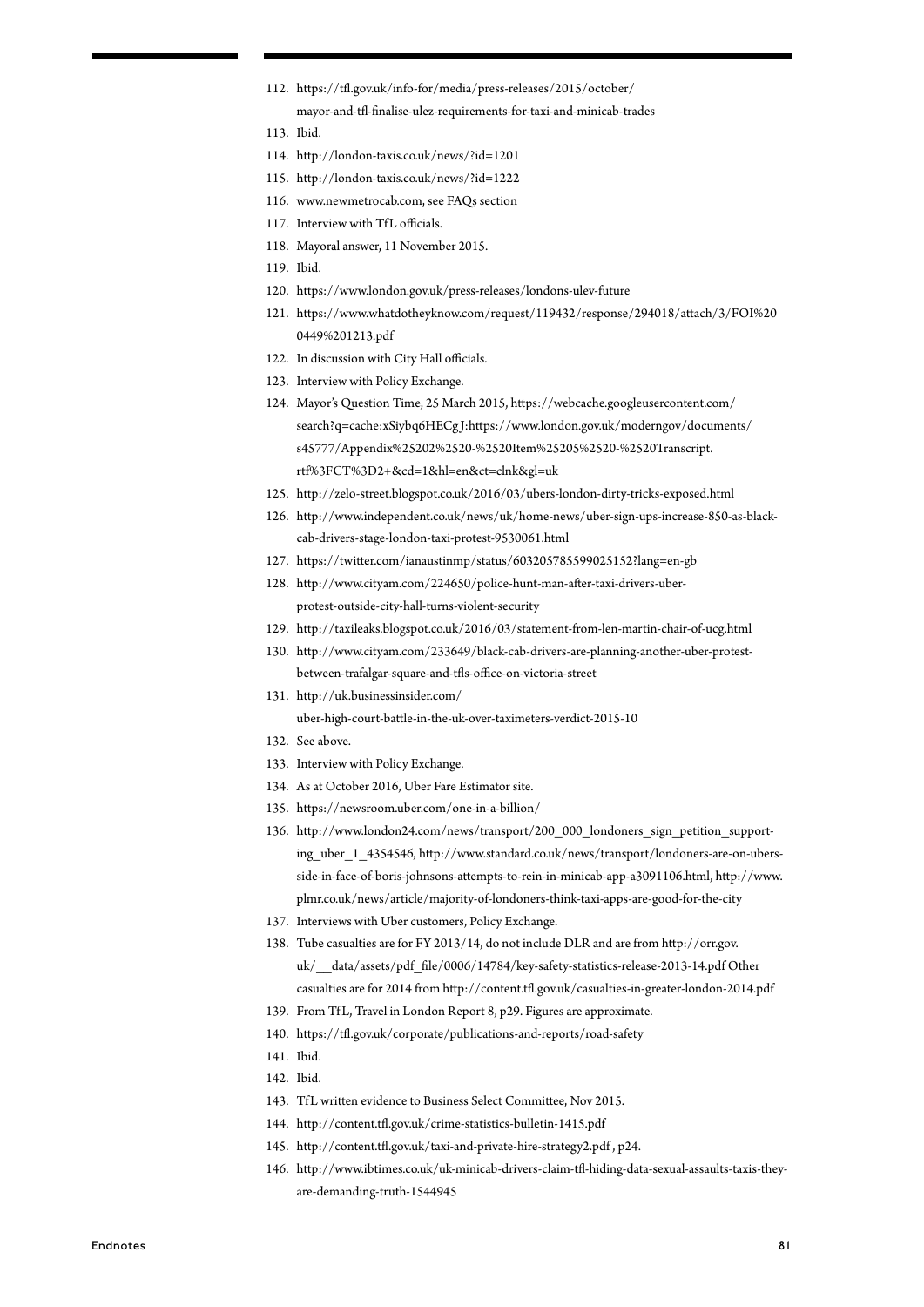- 147. Evening Standard, letters page, 8 January 2016.
- 148. http://www.bbc.co.uk/news/uk-england-london-32118391
- 149. http://www.standard.co.uk/news/crime/uber-driver-jailed-for-18-months-after-sexually-assaulting-passenger-a3161371.html
- 150. Evening Standard, 8 January 2016.
- 151. http://www.standard.co.uk/news/london/lesbian-couple-kicked-out-of-uber-cab-in-londonfor-kissing-in-back-seat-a3149216.html
- 152. http://www.dailymail.co.uk/news/article-3370218/My-Uber-driver-literally-watching-YouTube-videos-Vlogger-tweets-fear-journey-home-night-out.html
- 153. http://www.standard.co.uk/news/crime/uber-driver-called-woman-black-c-and-punched-herafter-multiple-dropoff-row-a3125686.html
- 154. http://www.theguardian.com/technology/2015/nov/24/ actor-frances-barber-claims-uber-driver-said-she-was-disgustingly-dressed
- 155. http://www.bbc.co.uk/news/uk-england-london-34730644
- 156. Daily Star, 6 November 2015 http://www.dailystar.co.uk/news/latest-news/474184/ Uber-London-taxi-fare-cab-surcharge-complaint
- 157. http://www.standard.co.uk/news/london/gay-friends-kicked-out-of-cab-by-homophobicuber-driver-over-peck-on-the-lips-a2946326.html
- 158. http://www.dailymail.co.uk/news/article-3186207/Uber-driver-street-brawl-passenger-rowclipped-wing-mirror.html
- 159. Evening Standard, 10 July 2015.
- 160. http://www.standard.co.uk/news/london/uber-driver-threatens-to-cut-womans-neck-in-ragefilled-voicemail-message-10376396.html
- 161. http://www.standard.co.uk/news/transport/my-uber-driver-fell-asleep-and-crashed-theyneed-to-stop-working-stupid-hours-10293791.html
- 162. http://www.standard.co.uk/news/transport/uber-passenger-films-driver-watching-video-onhis-phone-during-journey-through-london-10282194.html
- 163. http://www.dailymail.co.uk/news/article-2993575/Shocking-moment-Uber-driver-throwsman-ground-self-defence-brawl-streets-central-London.html
- 164. http://www.buzzfeed.com/franciswhittaker/uber-offers-customer-ps2-after-she-reported-herdrivers-sexu#.inA1RB5egO
- 165. http://www.standard.co.uk/news/london/uber-driver-left-woman-stranded-on-a12-followingdispute-during-journey-10035987.html
- 166. https://medium.com/@UberPubPolicy/racing-to-rideshare-f588359cabae#.s4pvhscwm
- 167. Ibid.
- 168. Interview with Policy Exchange.
- 169. San Francisco Chronicle, 20 August 2015.
- 170. Guardian, 7 March 2003 http://www.theguardian.com/world/2003/mar/07/gender.uk.
- 171. Ibid.
- 172. Surrey Comet, 11 October 2002.
- 173. http://www.gmb.org.uk/newsroom/new-uber-drivers-pay-down-by-one-pound
- 174. https://www.gov.uk/government/uploads/system/uploads/attachment\_data/file/409724/ staying-legal-PSV.pdf
- 175. http://www.telegraph.co.uk/technology/2016/01/26/

uber-will-monitor-how-safe-your-driver-is-through-their-smartpho/

- 176. BBC Radio 4, Today programme, 2 October 2015 http://www.bbc.co.uk/programmes/ p0344bhv
- 177. Screenshot here: http://motherboard.vice.com/read/ubers-phantom-cabs. This example is from California, but UK drivers say it appears in Britain too.
- 178. Uber statement to Telegraph newspaper, April 2015.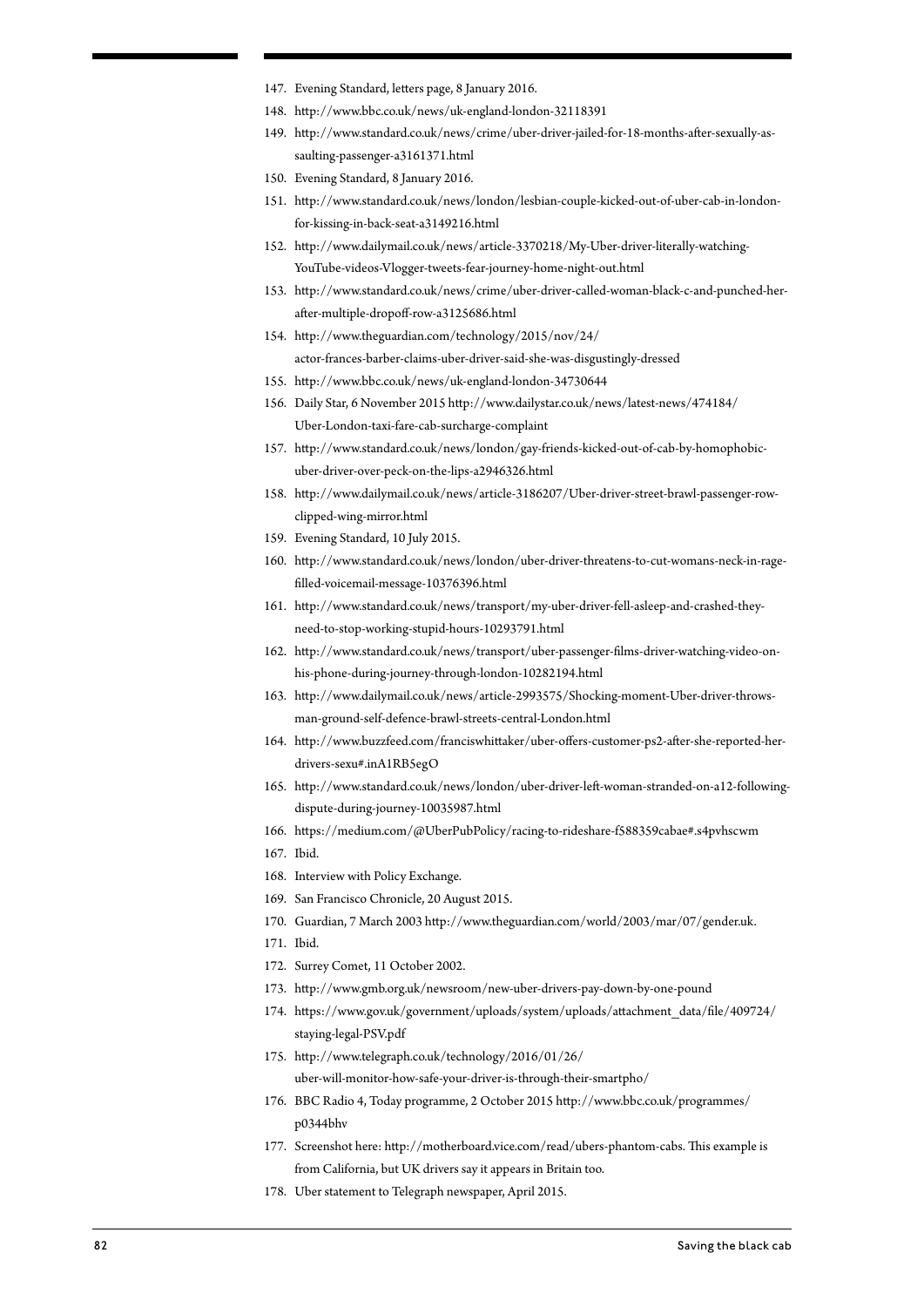- 179. https://get.uber.com/cl/uk/
- 180. http://www.theguardian.com/business/2015/nov/12/uber-drivers-protestat-fee-hike-in-first-london-demo
- 181. http://nypost.com/2016/02/07/uber-drivers-working-up-to-19-hours-a-day-just-to-get-by/
- 182. http://www.scribd.com/doc/299102546/Letter-to-Commissioner-Joshi-2-11-2016-3-1-1
- 183. Uber spokesperson to Telegraph, April 2015.
- 184. http://content.tfl.gov.uk/driver-operator-and-vehicle-licensing-guidelines.pdf
- 185. http://www.standard.co.uk/news/wife-killer-gets-green-light-to-drive-black-cab-6724966.html
- 186. TfL driver licensing guidelines, op. cit.
- 187. Ibid.
- 188. Ibid.
- 189. http://content.tfl.gov.uk/skills-specification.pdf
- 190. Ibid.
- 191. http://www.gmbwalesandsouthwest.org.uk/news/article/70-failure-for-retested-drivers
- 192. http://www.theguardian.com/technology/2015/jun/12/uber-whistleblower-exposes-breach-driver-approval-process, http://www.lbc.co.uk/ this-is-how-easy-it-is-to-become-illegal-minicab-driver-126098
- 193. The post has been removed, but is still available on a web archive at http://web.archive.org/ web/20120413114218/http://blog.uber.com/2012/03/26/uberdata-the-ride-of-glory/.
- 194. https://thoughts.siliconguild.com/can-we-trust-uber-c0e793deda36#.btizi3yjg
- 195. Ibid.
- 196. http://www.buzzfeed.com/jacobfischler/uber-said-it-accessed-buzzfeed-news-reportersinformation-be#.emDZGe9MkY
- 197. http://www.buzzfeed.com/bensmith/uber-executive-suggests-digging-up-dirt-on-journalists#. hu9LpvD9z8
- 198. https://www.uber.com/legal/gbr/terms
- 199. Speaking at Code Conference, 28 May 2014, http://recode.net/2014/05/28/ travis-kalanick-uber-is-raising-more-money-to-fight-lyft-and-the-asshole-taxi-industry/
- 200. "Uber to Portland: We're Here. Deal With It," New York Times, 5 December 2014 http://bits. blogs.nytimes.com/2014/12/05/uber-to-portland-were-here-deal-with-it/
- 201. Ibid.
- 202. Ibid.
- 203. "Uber teases 'antiquated' Portland with ridesharing in Vancouver," The Oregonian, 25 July 2014.
- 204. "A three-month truce for Uber, Portland," The Oregonian, 19 December 2014.
- 205. "Uber told the state it wouldn't operate, then did," Philadelphia Inquirer, 9 November 2014.
- 206. "Uber's aggressive lobbying of state, local officials pays off," Washington Post, 13 December 2014.
- 207. "Hands off my sharing economy," SFGate, 22 August 2014, see http://www.sfgate.com/ opinion/article/Obama-2008-Uber-alles-5704550.php
- 208. Mayor's Question Time, London Assembly, 21 May 2015, https://www.london.gov.uk/ moderngov/documents/b12554/Minutes%20-%20Appendix%202%20-%20Transcript%20 of%20Item%204%20-%20Questions%20to%20the%20Mayor%20Thursday%2021-May-2015%2010.00%20Lo.pdf?T=9
- 209. Ibid.
- 210. Ibid; quoted by Caroline Pidgeon AM.
- 211. http://www.london24.com/news/ transport/200\_000\_londoners\_sign\_petition\_supporting\_uber\_1\_4354546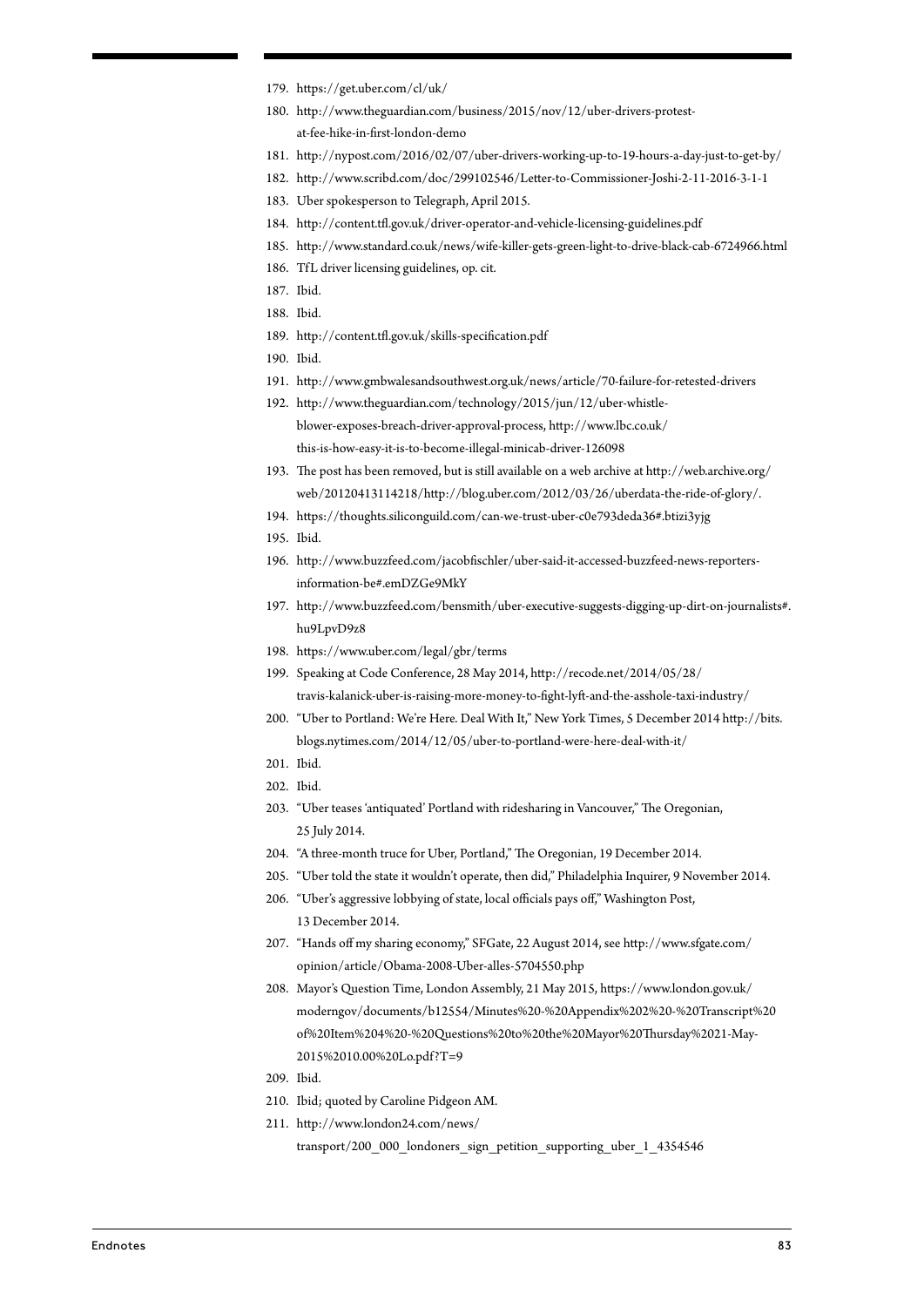- 212. Testimony to Commons business select committee, 14 May 2015, see http://www.cityam.com/ 226569/business-secretary-sajid-javid-sides-with-uber-in-transport-for-london-crackdown
- 213. Interviews with Policy Exchange.
- 214. Interview with Policy Exchange.
- 215. LBC interview as reported by Evening Standard, 5 November 2015.
- 216. Mayor's Question Time, London Assembly, 20 January 2016.
- 217. Ibid.
- 218. Financial Times, 1 December 2015.
- 219. 59 per cent opposed the TfL proposal for a five-minute wait in an opinion poll, see http://www.standard.co.uk/news/transport/londoners-are-on-ubers-side-in-face-of-borisjohnsons-attempts-to-rein-in-minicab-app-a3091106.html
- 220. TfL, Travel in London Report 8, p29.
- 221. 36 per cent of Londoners use cabs less often than once a month. 42 per cent never use them at all. See http://cdn.yougov.com/cumulus\_uploads/document/i1s5yvv29h/YG-Archive-140616-London-Taxi.pdf
- 222. https://medium.com/@rushkoff/my-problem-with-uber-all-along-has-been-that-it-s-optimized-for-some-really-specific-utility-but-4bcbeb863903#.bgkg3yy07
- 223. http://www.economist.com/news/

briefing/21637338-todays-tech-billionaires-have-lot-common-previous-generation-capitalist

- 224. http://inrix.com/wp-content/uploads/2015/08/Whitepaper\_Cebr-Cost-of-Congestion.pdf, page 7.
- 225. TfL, Travel in London Report 8, p29. Bus use has fallen in 2015, attributed to rising congestion.
- 226. https://newsroom.uber.com/london/1m-fewer-cars-in-london/
- 227. http://www.ibtimes.co.uk/uber-ceo-travis-kalanick-we-will-have-42000-londondrivers-2016-1468436
- 228. https://newsroom.uber.com/5-years-travis-kalanick/
- 229. Census 2011
- 230. TfL, London Travel Demand Survey, 2013/14
- 231. TfL, Travel in London Report 8, p40.
- 232. YouGov opinion poll, October 2014, see https://d25d2506sfb94s.cloudfront.net/ cumulus\_uploads/document/sznerwhvt3/Cycle\_Works\_London\_Results\_141013\_ Superhighway\_Cycling.pdf
- 233. TfL, Travel in London Report 8, p57
- 234. https://www.gov.uk/government/statistical-data-sets/ veh01-vehicles-registered-for-the-first-time
- 235. TfL written evidence to Business Select Committee, Nov 2015.
- 236. TfL, Travel in London Report 8, p71.
- 237. TfL written evidence to Business Select Committee, Nov 2015 http://data.parliament.uk/ writtenevidence/committeeevidence.svc/evidencedocument/business-innovationand-skills-committee/the-digital-economy/written/25031.html.
- 238. https://newsroom.uber.com/uk/open-letter/
- 239. TfL, Travel in London Report 8, p75.
- 240. TfL written evidence to Business Select Committee, Nov 2015.
- 241. https://www.addisonlee.com/addlib/

london-journey-times-jump-by-10-in-a-year-says-addison-lee-research/

- 242. http://mashable.com/2015/07/29/uber-app-accuracy/#akoFkHyzisqE
- 243. All from Evening Standard, 8 January 2016.
- 244. https://newsroom.uber.com/5-years-travis-kalanick/
- 245. https://newsroom.uber.com/us-california/1-year-of-uberpool-moving-san-francisco-2/
- 246. Ibid.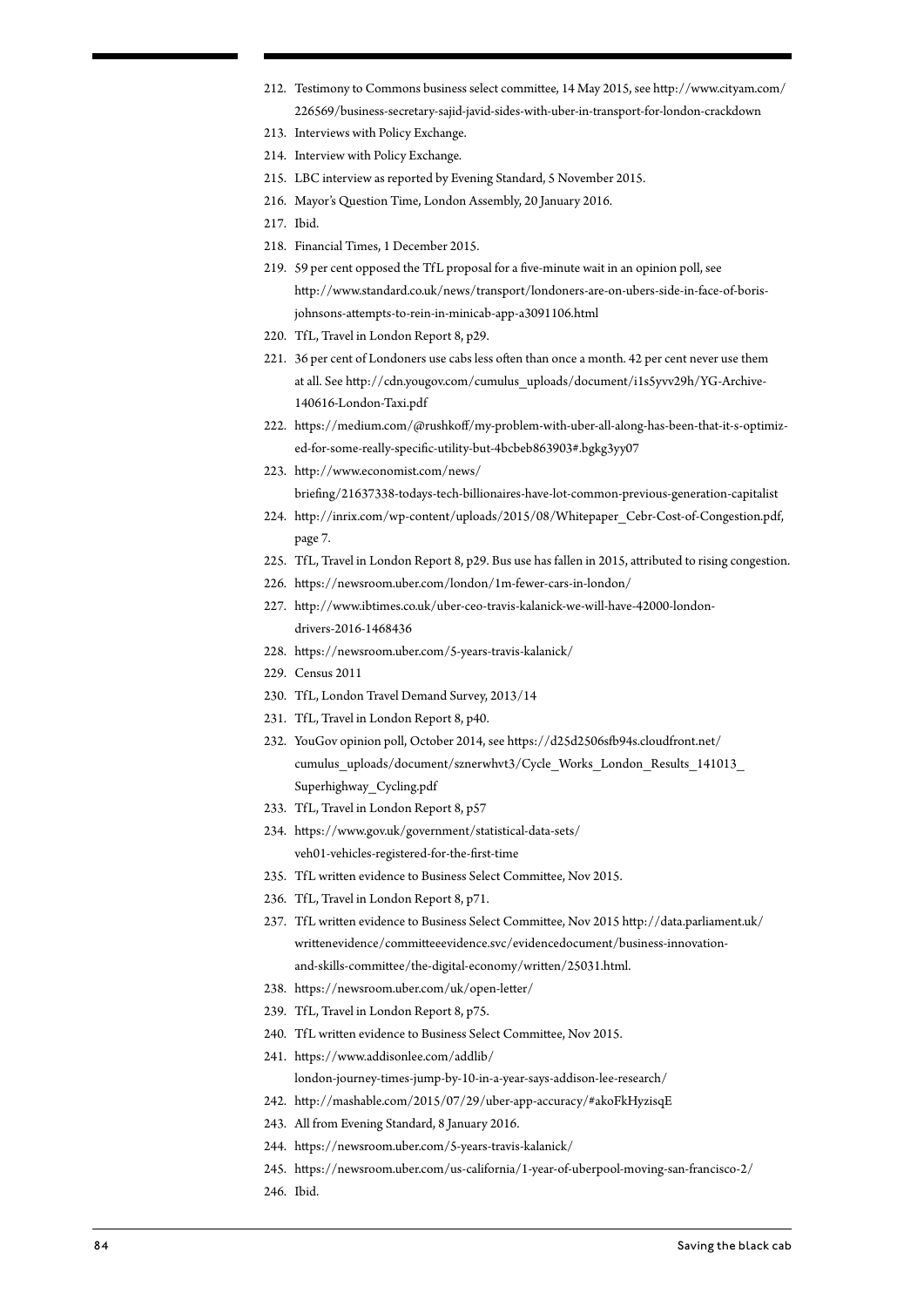- 247. http://techcrunch.com/2015/08/24/uber-smart-routes/, http://techcrunch.com/ 2015/07/08/uber-suggested-pickup-points/#.c09dfs:uwN5
- 248. TfL written evidence to Business Select Committee, Nov 2015.
- 249. Comparison between period 7 (early autumn) 2014/15 and the same period in 2015/16; figures supplied by TfL.
- 250. https://www.washingtonpost.com/local/trafficandcommuting/ripple-effect-of-metrostroubles-plummeting-bus-ridership-across-the-region/2016/02/20/6b8e9248-d5b4-11e5- 9823-02b905009f99\_story.html
- 251. http://www.wsj.com/articles/
	- boston-braces-for-last-call-on-late-night-transit-service-1457193269
- 252. http://media.ofcom.org.uk/facts/
- 253. http://www.transportforall.org.uk/news/disability-equality-training-for-uber-partner-drivers
- 254. http://content.tfl.gov.uk/disabled-people.pdf
- 255. San Francisco Chronicle, 17 September 2014 http://www.sfgate.com/bayarea/article/Taxiuse-plummets-in-San-Francisco-65-percent-in-5760251.php.
- 256. http://www.slate.com/articles/technology/future\_tense/2015/07/uber\_s\_algorithm\_and the mirage of the marketplace.html
- 257. Ibid.
- 258. http://www.theverge.com/2014/8/26/6067663/this-is-ubers-playbook-for-sabotaging-lyft, http://money.cnn.com/2014/08/11/technology/uber-fake-ride-requests-lyft/index.html
- 259. https://pando.com/2015/12/01/has-pando-missed-heart-uber-problem-transportationindustry-expert-writes/2a80160f9115ade0461a01ae67befd0985c3cedc/
- 260. http://www.rushkoff.com/why-ubers-bid-for-platform-monopoly-is-dangerous/
- 261. Today Programme, BBC Radio 4, 2 October 2015, http://www.bbc.co.uk/programmes/ p0344bhv
- 262. Companies House records.
- 263. Ibid.
- 264. https://newsroom.uber.com/uk/london-your-uber-for-business-is-arriving-now/
- 265. https;//www.uber.com/legal/terms/gb
- 266. https://newsroom.uber.com/london/cross-country-the-growing-miles-of-uber-uk/
- 267. Which was 54.4 billion miles (87 bn km), according to TfL, Travel in London Report 8.
- 268. TfL annual budgets, London Councils annual spending summaries.
- 269. Guardian, 12 February 2016 https://www.theguardian.com/technology/2016/feb/12/ war-on-wheels-uber-driver-black-cab-driver-debate-london-taxi-trade.
- 270. https://newsroom.uber.com/uk/the-mind-behind-the-mirrors-meet-the-drivers/
- 271. Interview with Policy Exchange.
- 272. See, for instance, the Jody Rosen Appendix which follows.
- 273. https://help.uber.com/h/1eaa91f9-be2e-463d-809a-df7e4cdeb593
- 274. San Francisco Chronicle, 31 January 2015 http://www.sfgate.com/business/article/Internal-Uber-e-mails-reflect-company-s-brash-6051762.php.
- 275. Ibid.
- 276. https://newsroom.uber.com/uk/

the-driving-force-behind-uber-fostering-entrepreneurship-in-london/

- 277. Today Programme, BBC Radio 4, 2 October 2015, http://www.bbc.co.uk/programmes/ p0344bhv
- 278. http://www.gmb.org.uk/newsroom/new-uber-drivers-pay-down-by-one-pound
- 279. TfL Street Performance Report, Q3 2015/16, p16, see http://content.tfl.gov.uk/street-performance-report-quarter3-2015-2016.pdf. These are average daytime (7am-7pm) figures; evening speeds may be slightly higher, but still will be nowhere near 18.7mph in central or inner London.
- 280. https://get.uber.com/cl/uk/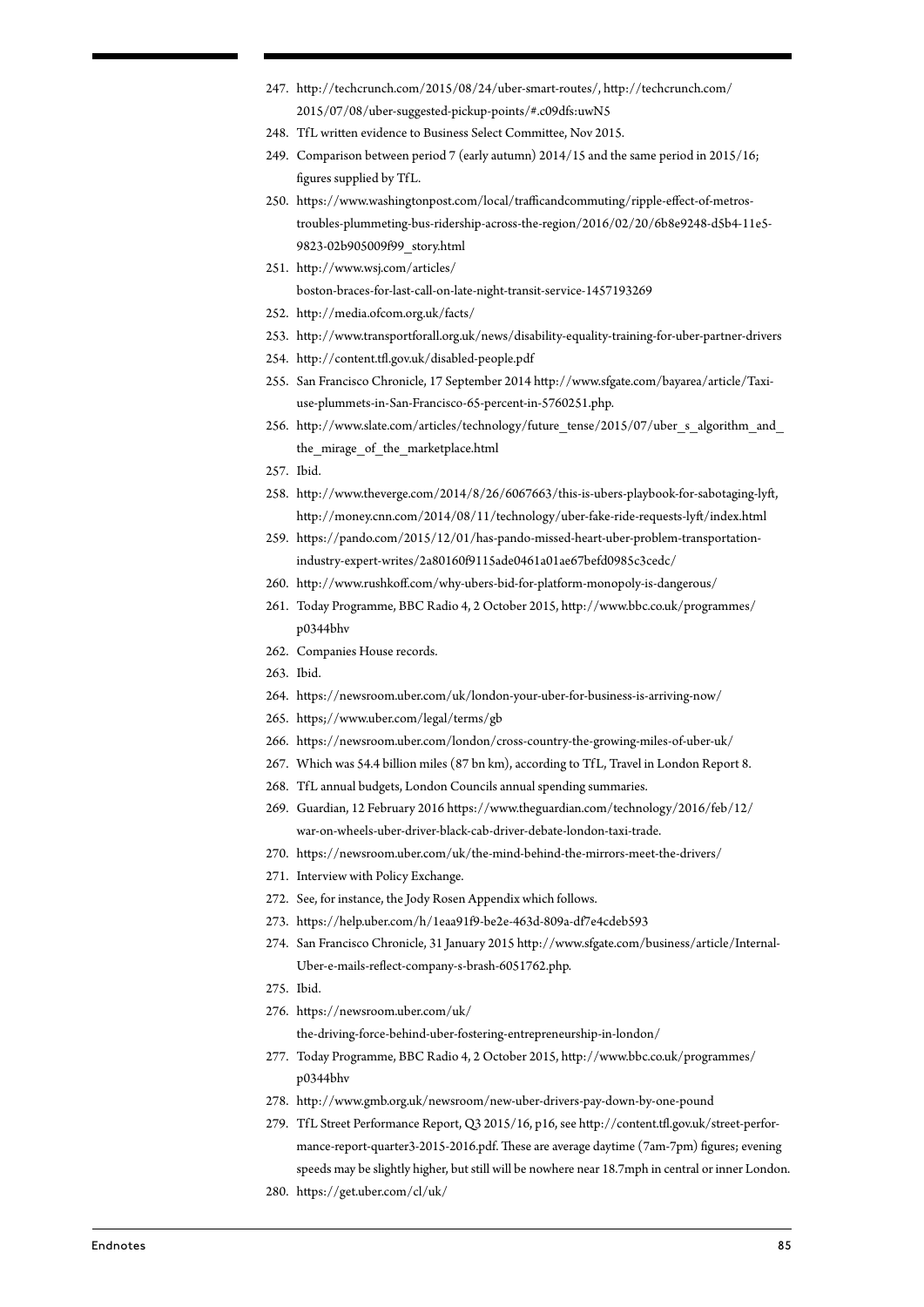- 281. http://www.theguardian.com/business/2015/nov/12/ uber-drivers-protest-at-fee-hike-in-first-london-demo
- 282. http://www.gmb.org.uk/newsroom/new-uber-drivers-pay-down-by-one-pound
- 283. https://www.leighday.co.uk/News/2015/October-2015/ First-formal-legal-proceedings-issued-in-Uber
- 284. https://newsroom.uber.com/5-years-travis-kalanick/
- 285. https://twitter.com/UberUKsupport/with\_replies
- 286. Guardian, 14 July 2015 http://www.theguarian.com/commentisfree/2015/jul/14/airbnbuber-labour-middle-class-jobs-labour. http://www.theguardian.com/commentisfree/2015/ jul/14/airbnb-uber-labour-middle-class-jobs-labour
- 287. Guardian, 12 February 2015 https://www.theguardian.com/technology/2016/feb/12/ war-on-wheels-Uber-driver-black-cab-driver-debate-London-taxi-trade.